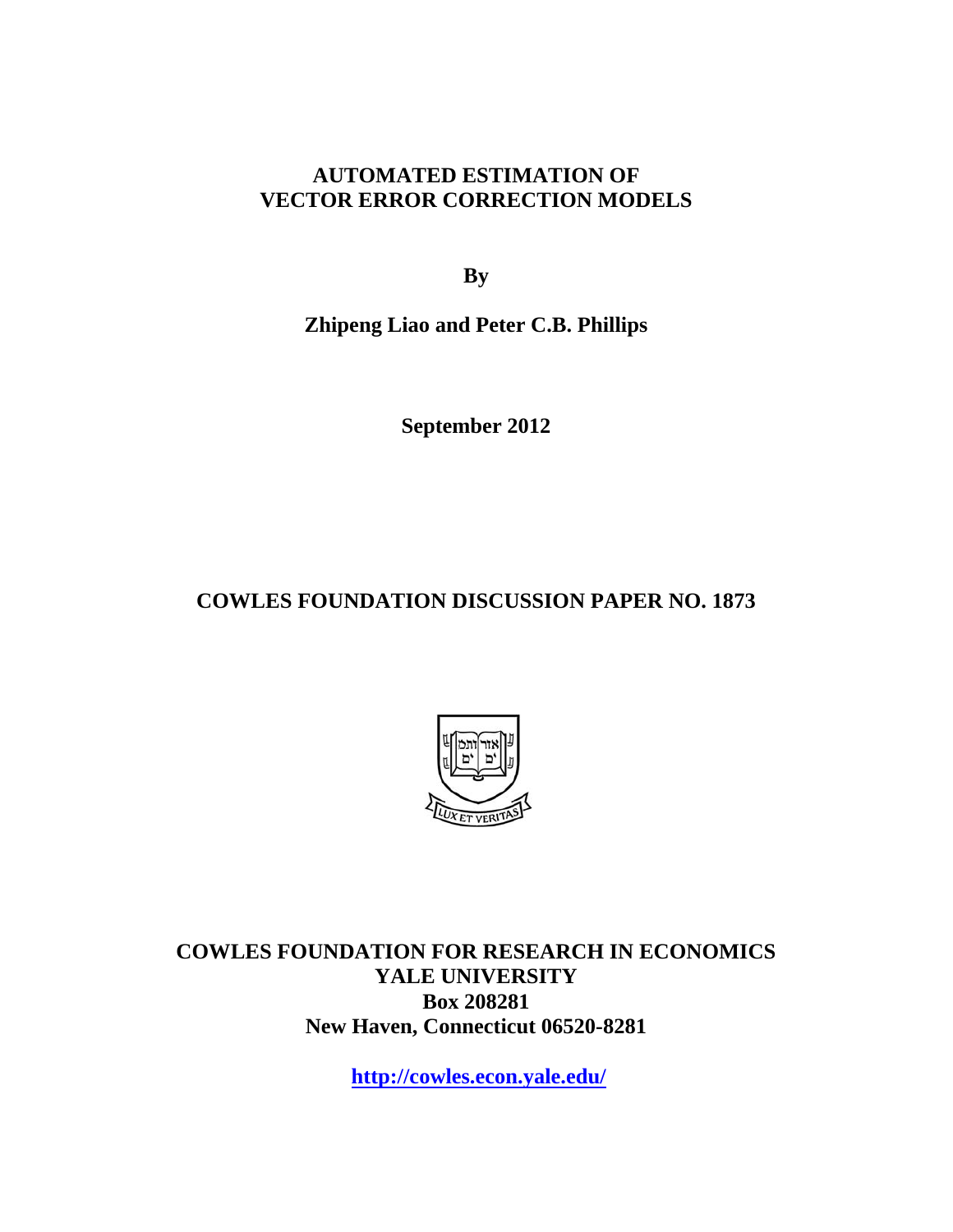# Automated Estimation of Vector Error Correction Models

Zhipeng Liao \* Peter C. B. Phillips  $\dagger$ 

First Version: June, 2010; This Version: June 2012

#### Abstract

Model selection and associated issues of post-model selection inference present well known challenges in empirical econometric research. These modeling issues are manifest in all applied work but they are particularly acute in multivariate time series settings such as cointegrated systems where multiple interconnected decisions can materially affect the form of the model and its interpretation. In cointegrated system modeling, empirical estimation typically proceeds in a stepwise manner that involves the determination of cointegrating rank and autoregressive lag order in a reduced rank vector autoregression followed by estimation and inference. This paper proposes an automated approach to cointegrated system modeling that uses adaptive shrinkage techniques to estimate vector error correction models with unknown cointegrating rank structure and unknown transient lag dynamic order. These methods enable simultaneous order estimation of the cointegrating rank and autoregressive order in conjunction with oracle-like efficient estimation of the cointegrating matrix and transient dynamics. As such they offer considerable advantages to the practitioner as an automated approach to the estimation of cointegrated systems. The paper develops the new methods, derives their limit theory, reports simulations and presents an empirical illustration with macroeconomic aggregates.

Keywords: Adaptive shrinkage; Automation; Cointegrating rank, Lasso regression; Oracle efficiency; Transient dynamics; Vector error correction.

JEL classification: C22

Department of Economics, UC Los Angeles, 8379 Bunche Hall, Mail Stop: 147703, Los Angeles, CA 90095. Email: zhipeng.liao@econ.ucla.edu

<sup>&</sup>lt;sup>†</sup> Yale University, University of Auckland, University of Southampton and Singapore Management University. Support from the NSF under Grant No SES 09-56687 is gratefully acknowledged. Email: peter.phillips@yale.edu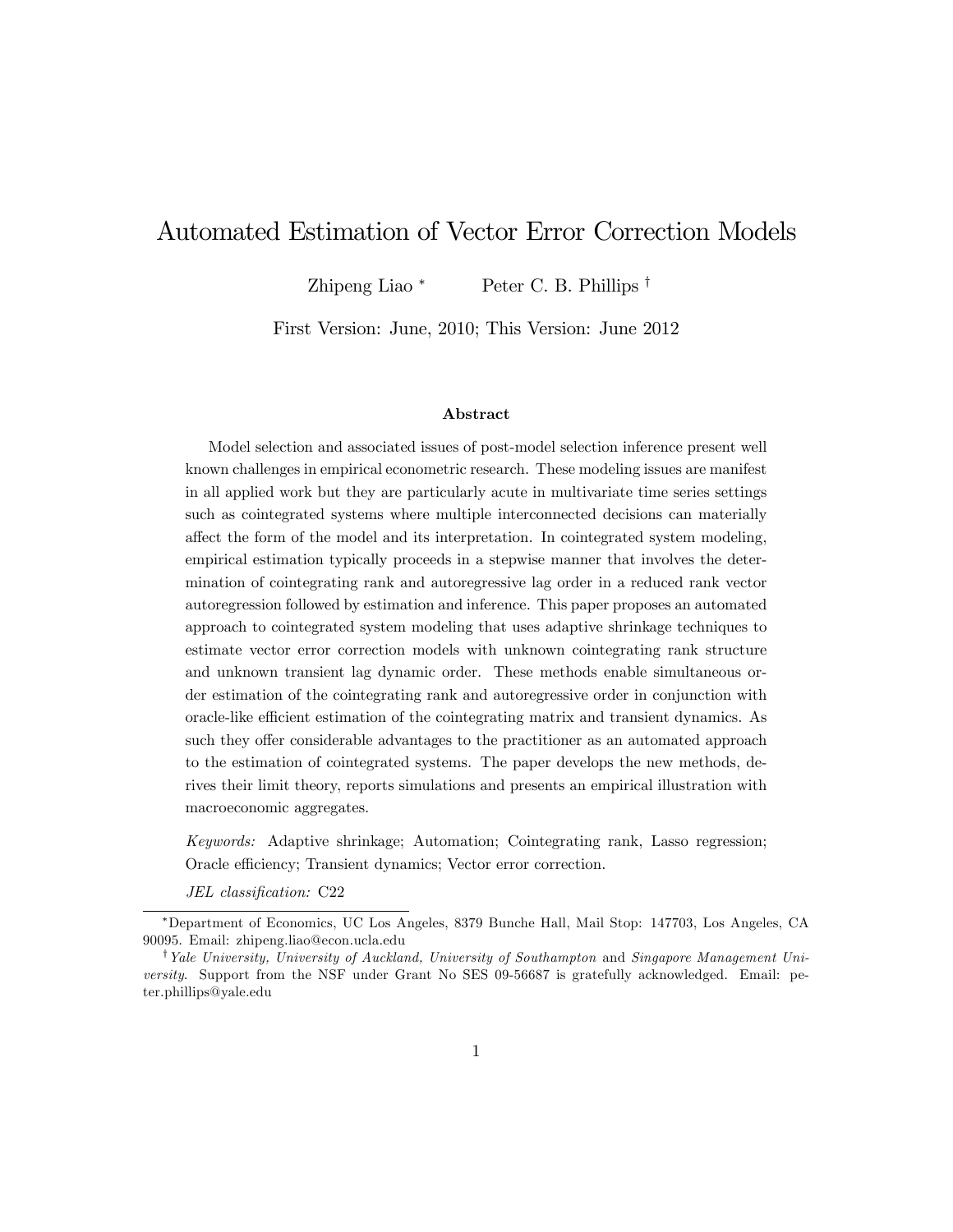### 1 Introduction

Cointegrated system modeling is now one of the main workhorses in empirical time series research. Much of this empirical research makes use of vector error correction (VECM) formulations. While there is often some prior information concerning the number of cointegrating vectors, most practical work involves (at least confirmatory) pre-testing to determine the cointegrating rank of the system as well as the lag order in the autoregressive component that embodies the transient dynamics. These order selection decisions can be made by sequential likelihood ratio tests (e.g. Johansen, 1988, for rank determination) or the application of suitable information criteria (Phillips, 1996). The latter approach offers several advantages such as joint determination of the cointegrating rank and autoregressive order, consistent estimation of both order parameters (Chao and Phillips, 1999; Athanasopoulos et. al., 2011), robustness to heterogeneity in the errors, and the convenience and generality of semi-parametric estimation in cases where the focus is simply the cointegrating rank (Cheng and Phillips, 2010, 2012). While appealing for practitioners, all of these methods are nonetheless subject to pre-test bias and post model selection inferential problems (Leeb and Pötscher, 2005).

The present paper explores a different approach. The goal is to liberate the empirical researcher from sequential testing procedures in inference about cointegrated systems and in policy work that relies on impulse responses. The ideas originate in recent work on sparse system estimation using shrinkage techniques such as lasso and bridge regression. These procedures utilize penalized least squares criteria in regression that can succeed, at least asymptotically, in selecting the correct regressors in a linear regression framework while consistently estimating the non-zero regression coefficients. While apparently effective asymptotically these procedures do not avoid post model selection inference issues in finite samples because the estimators implicitly carry effects from the implementation of shrinkage which can result in bias, multimodal distributions and difficulty discriminating local alternatives that can lead to unbounded risk (Leeb and Pötscher, 2008). On the other hand, the methods do radically simplify empirical research with large dimensional systems where order parameters must be chosen and sparsity is expected.

One of the contributions of this paper is to show how to develop adaptive versions of these shrinkage methods that apply in vector error correction modeling which by their nature involve reduced rank coefficient matrices and order parameters for lag polynomials and trend specifications. The implementation of these methods is not immediate. This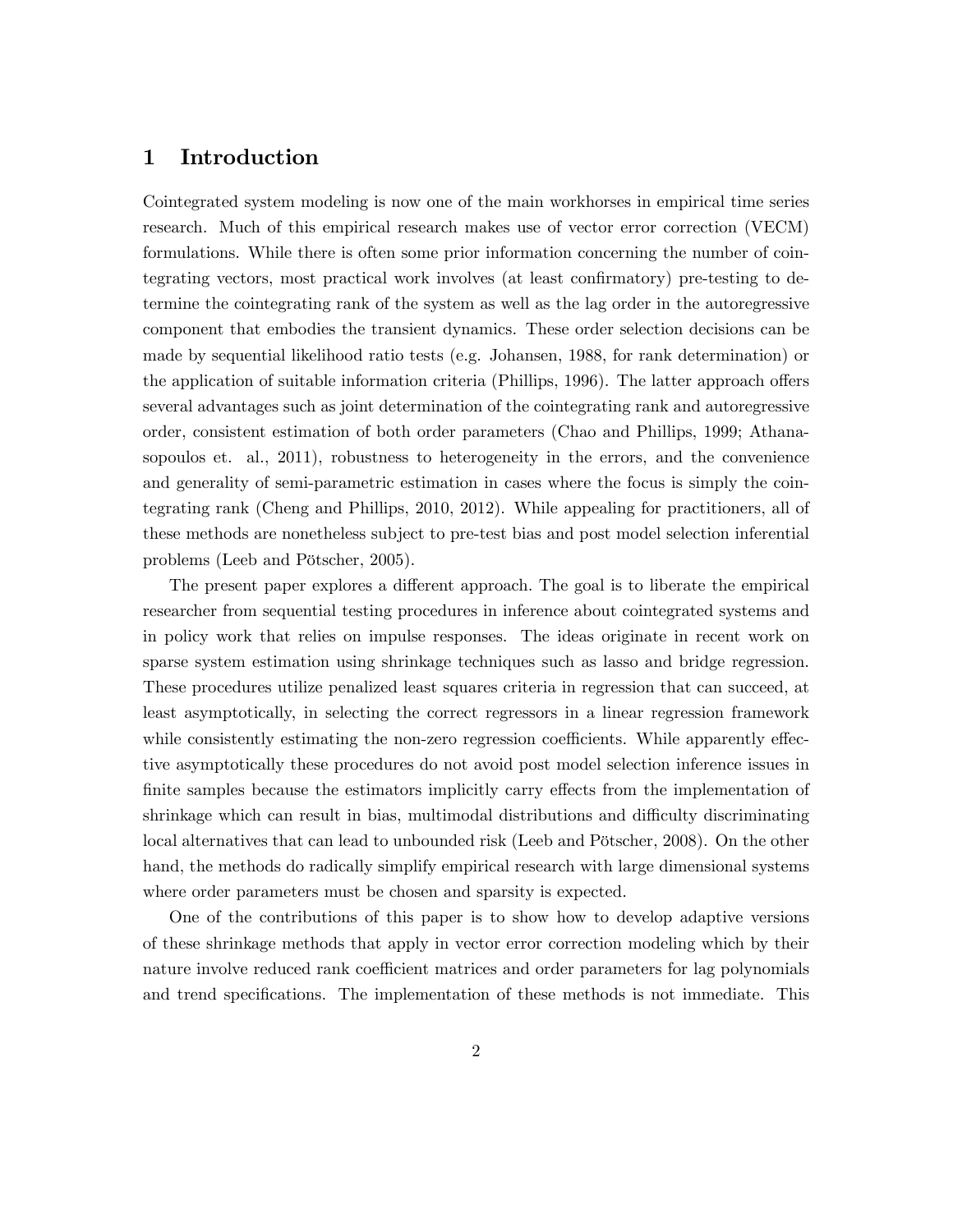is partly because of the nonlinearities involved in potential reduced rank structures and partly because of the interdependence of decision making concerning the form of the transient dynamics and the cointegrating rank structure. The paper designs a mechanism of estimation and selection that works through the eigenvalues of the levels coefficient matrix and the coefficient matrices of the transient dynamic components. The methods apply in quite general vector systems with unknown cointegrating rank structure and unknown lag dynamics. They permit simultaneous order estimation of the cointegrating rank and autoregressive order in conjunction with oracle-like efficient estimation of the cointegrating matrix and transient dynamics. As such they offer considerable advantages to the practitioner: in effect, it becomes unnecessary to implement pre-testing procedures because the empirical results reveal the order parameters as a consequence of the fitting procedure. In this sense, the methods provide an automated approach to the estimation of cointegrated systems. In the scalar case, the methods reduce to estimation in the presence or absence of a unit root and thereby implement an implicit unit root test procedure, as suggested in earlier work by Caner and Knight (2009).

The paper is organized as follows. Section 2 lays out the model and assumptions and shows how to implement adaptive shrinkage methods in VECM systems. Section 3 considers a simplified first order version of the VECM without lagged differences which reveals the approach to cointegrating rank selection and develops key elements in the limit theory. Here we show that the cointegrating rank  $r<sub>o</sub>$  is identified by the number of zero eigenvalues of  $\Pi_o$  and the latter is consistently recovered by suitably designed shrinkage estimation. Section 4 extends this system and its asymptotics to the general case of cointegrated systems with weakly dependent errors. Here it is demonstrated that the cointegration rank  $r_o$  can be consistently selected despite the fact that  $\Pi_o$  itself may not be consistently estimable. Section 5 deals with the practically important case of a general VECM system driven by independent identically distributed (iid) shocks, where shrinkage estimation simultaneously performs consistent lag selection, cointegrating rank selection, and optimal estimation of the system coefficients. Section 6 considers adaptive selection of the tuning parameter and Section 7 reports some simulation findings. Section 8 applies our method to an empirical example. Section 9 concludes and outlines some useful extensions of the methods and limit theory to other models. Proofs and some supplementary technical results are given in the Appendix.

Notation is standard. For vector-valued, zero mean, covariance stationary stochastic processes  $\{a_t\}_{t\geq1}$  and  $\{b_t\}_{t\geq1}$ ,  $\Sigma_{ab}(h) = E[a_t b'_{t+h}]$  and  $\Gamma_{ab} = \sum_{h=0}^{\infty} \Sigma_{ab}(h)$  denote the lag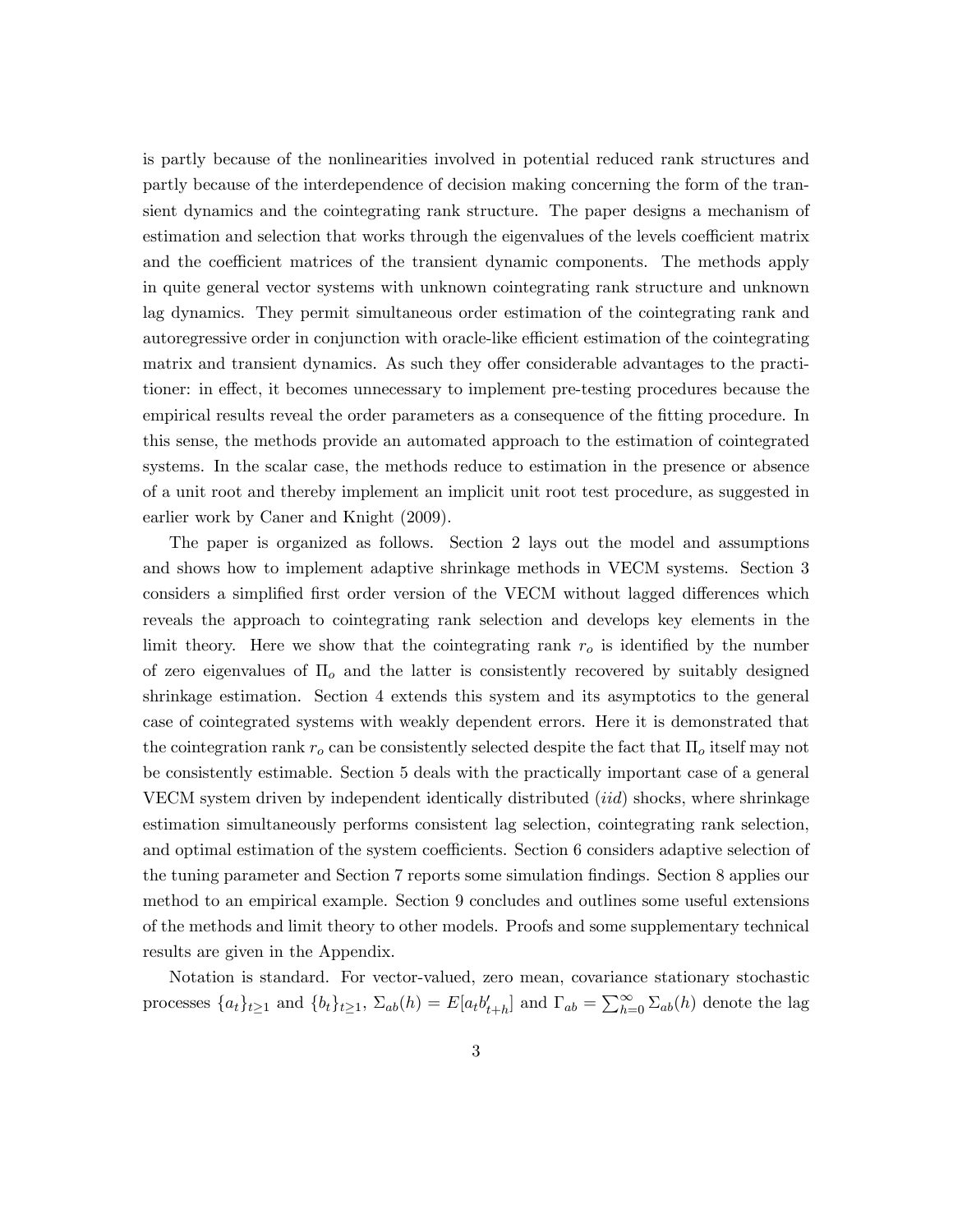h autocovariance matrix and one-sided long-run covariance matrix. Moreover, we use  $\Sigma_{ab}$ for  $\Sigma_{ab}(0)$  and  $\Sigma_{n,ab} = n^{-1} \sum_{t=1}^n a_t b_t'$  as the corresponding sample average. The notation  $\|\cdot\|$  denotes the Euclidean norm and  $|A|$  is the determinant of a square matrix A. A' refers to the transpose of any matrix A and  $||A||_B \equiv ||A'BA||$  for any conformable matrices A and B.  $I_k$  and  $\mathbf{0}_l$  are used to denote  $k \times k$  identity matrix and  $l \times l$  zero matrices respectively. The symbolism  $A \equiv B$  means that A is defined as B; the expression  $a_n =$  $o_p(b_n)$  signifies that  $Pr(|a_n/b_n| \geq \epsilon) \to 0$  for all  $\epsilon > 0$  as n go to infinity; and  $a_n = O_p(b_n)$ when  $Pr(|a_n/b_n| \geq M) \to 0$  as n and M go to infinity. As usual, " $\rightarrow_p$ " and " $\rightarrow_d$ " imply convergence in probability and convergence in distribution, respectively.

### 2 Vector Error Correction and Adaptive Shrinkage

Throughout this paper we consider the following parametric VECM representation of a cointegrated system

<span id="page-4-0"></span>
$$
\Delta Y_t = \Pi_o Y_{t-1} + \sum_{j=1}^p B_{o,j} \Delta Y_{t-j} + u_t,
$$
\n(2.1)

where  $\Delta Y_t = Y_t - Y_{t-1}$ ,  $Y_t$  is an m-dimensional vector-valued time series,  $\Pi_o = \alpha_o \beta_o'$  has rank  $0 \leq r_o \leq m$ ,  $B_{o,j}$   $(j = 1,...,p)$  are  $m \times m$  (transient) coefficient matrices and  $u_t$  is an m-vector error term with mean zero and nonsingular covariance matrix  $\Sigma_{uu}$ . The rank  $r_o$  of  $\Pi_o$  is an order parameter measuring the cointegrating rank or the number of (long run) cointegrating relations in the system. The lag order  $p$  is a second order parameter, characterizing the transient dynamics in the system.

As  $\Pi_o = \alpha_o \beta_o'$  has rank  $r_o$ , we can choose  $\alpha_o$  and  $\beta_o$  to be  $m \times r_o$  matrices with full rank. When  $r_o = 0$ , we simply take  $\Pi_o = 0$ . Let  $\alpha_{o,\perp}$  and  $\beta_{o,\perp}$  be the matrix orthogonal complements of  $\alpha_o$  and  $\beta_o$  and, without loss of generality, assume that  $\alpha'_{o,\perp}\alpha_{o,\perp} = I_{m-r_o}$ and  $\beta'_{o,\perp}\beta_{o,\perp}=I_{m-r_o}$ .

Suppose  $\Pi_o \neq 0$  and define  $Q = [\beta_o, \alpha_{o\perp}]'$ . In view of the well known relation (e.g., Johansen, 1995)

$$
\alpha_o(\beta_o' \alpha_o)^{-1} \beta_o' + \beta_{o,\perp} (\alpha_{o,\perp}' \beta_{o,\perp})^{-1} \alpha_{o,\perp}' = I_m,
$$
\n(2.2)

it follows that  $Q^{-1} = \left[ \alpha_o(\beta_o' \alpha_o)^{-1}, \beta_{o,\perp}(\alpha_{o,\perp}' \beta_{o,\perp})^{-1} \right],$ 

$$
Q\Pi_o = \begin{bmatrix} \beta_o' \alpha_o \beta_o' \\ 0 \end{bmatrix} \text{ and } Q\Pi_o Q^{-1} = \begin{bmatrix} \beta_o' \alpha_o & 0 \\ 0 & 0 \end{bmatrix}.
$$
 (2.3)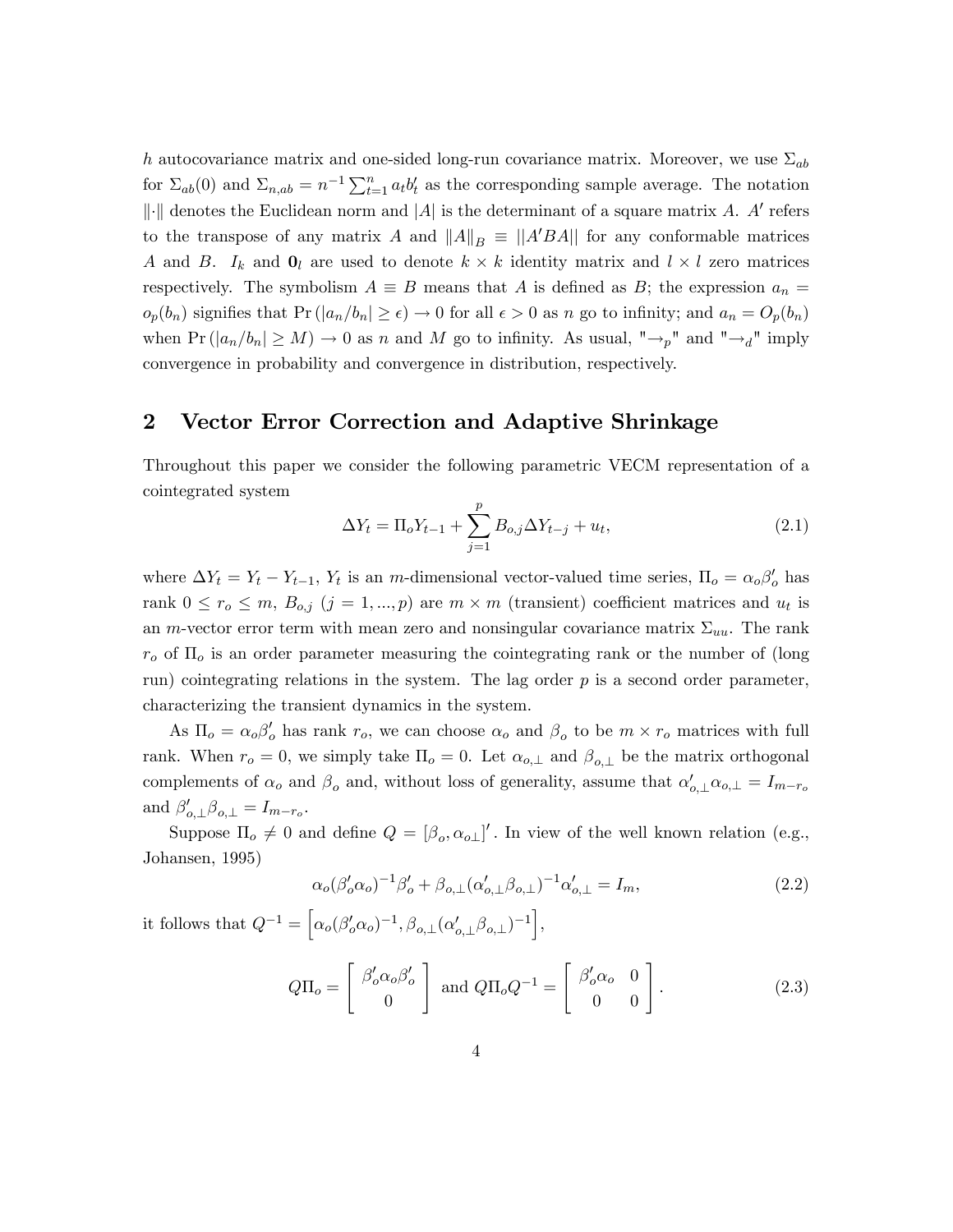Under Assumption RR in Section [3,](#page-7-0)  $\beta_o' \alpha_o$  is an invertible matrix and hence the matrix  $\beta_o' \alpha_o \beta_o'$  has full rank. Cointegrating rank is the number  $r_o$  of non-zero eigenvalues of  $\Pi_o$  or the nonzero row vector count of  $Q\Pi_o$ . When  $\Pi_o = 0$ , then the result holds trivially with  $r_o = 0$  and  $\beta_{o,\perp} = I_m$ . The matrices  $\alpha_{o,\perp}$  and  $\beta_{o,\perp}$  are composed of normalized left and right eigenvectors, respectively, corresponding to the zero eigenvalues in  $\Pi_{o}$ .

Conventional methods of estimation of [\(2.1\)](#page-4-0) include reduced rank regression or maximum likelihood based on the assumption of Gaussian  $u_t$  and a Gaussian likelihood. This approach relies on known  $r<sub>o</sub>$  and known p, so implementation requires preliminary order parameter estimation. The system can also be estimated by unrestricted fully modified vector autoregression (Phillips, 1995), which leads to consistent estimation of the unit roots in [\(2.1\)](#page-4-0), the cointegrating vectors and the transient dynamics. This method does not require knowledge of  $r<sub>o</sub>$  but does require knowledge of the lag order p. In addition, a semiparametric approach can be adopted in which  $r<sub>o</sub>$  is estimated semiparametrically by order selection as in Cheng and Phillips (2010, 2012) followed by fully modified least squares regression to estimate the cointegrating matrix. This method achieves asymptotically efficient estimation of the long run relations (under Gaussianity) but does not estimate the transient relations.

The present paper explores the estimation of the parameters of [\(2.1\)](#page-4-0) by Lasso-type regression, i.e. least squares (LS) regression with penalization. The resulting estimator is a shrinkage estimator. Specifically, the LS shrinkage estimator of  $(\Pi_o, B_o)$  where  $B_o =$  $(B_{o,1},...,B_{o,p})$  is defined as

<span id="page-5-0"></span>
$$
(\widehat{\Pi}_n, \widehat{B}_n) = \arg\min_{\Pi, B_1, ..., B_p \in R^{m \times m}} \left\{ \sum_{t=1}^n \left\| \Delta Y_t - \Pi Y_{t-1} - \sum_{j \le p} B_j \Delta Y_{t-j} \right\|^2 + n \sum_{j=1}^p \lambda_{b,j,n} \|B_j\| + n \sum_{k=1}^m \lambda_{r,k,n} \|\Phi_{n,k}(\Pi)\| \right\}
$$
(2.4)

where  $\lambda_{b,j,n}$  and  $\lambda_{r,k,n}$   $(j = 1, ..., p$  and  $k = 1, ..., m)$  are tuning parameters that directly control the penalization,  $\Phi_{n,k}(\Pi)$  is the k-th row vector of  $Q_n\Pi$ , and  $Q_n$  denotes the normalized left eigenvector matrix of eigenvalues of  $\hat{\Pi}_{1st}$ . The matrix  $\hat{\Pi}_{1st}$  is some first step (OLS) estimates of  $\Pi_{\rm o}$  and is defined in [\(3.7\)](#page-9-0). Given the tuning parameters, our procedure delivers a one step estimator of the model [\(2.1\)](#page-4-0) with an implied estimate of the cointegrating rank (based on the number of non-zero rows of  $Q_n\overline{\Pi}_n$ ) and an implied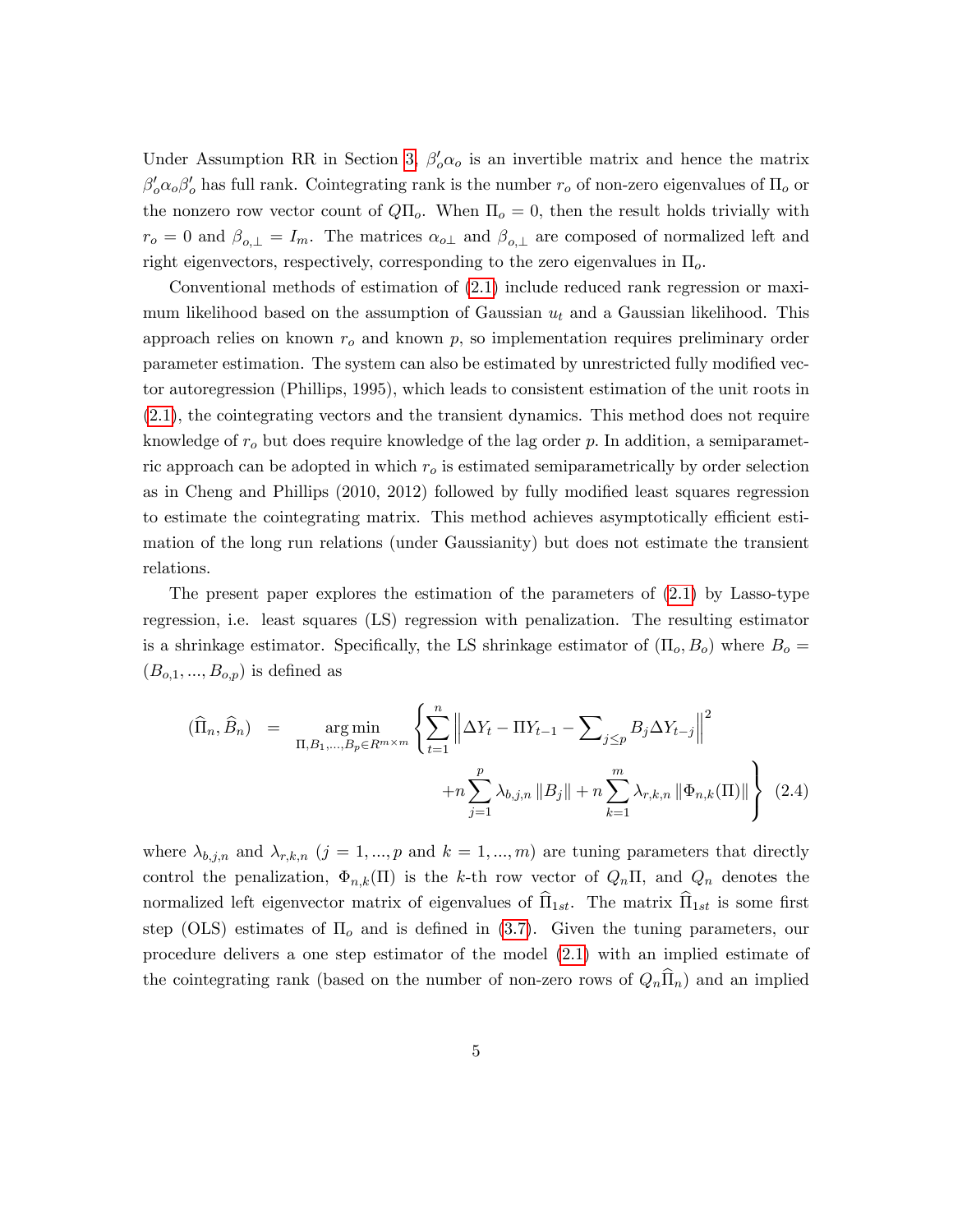estimate of the transient dynamic order  $p$  and transient dynamic structure (that is, the non zero elements of  $B_o$ ) based on the fitted value  $B_n$ .

Let  $\Phi'(\Pi_o) = [\Phi'_1(\Pi_o), ..., \Phi'_m(\Pi_o)]$  denote the row vectors of  $Q\Pi_o$ . When  $\{u_t\}_{t\geq 1}$  is *iid* or a martingale difference sequence, the LS estimators  $(\widehat{\Pi}_{1st}, \widehat{B}_{1st})$  of  $(\Pi_o, B_o)$  are well known to be consistent. The eigenvalues and corresponding eigenspace of  $\Pi_0$  can also be consistently estimated. Thus it seems intuitively clear that some form of adaptive penalization can be devised to consistently distinguish the zero and nonzero components in  $B_o$  and  $\Phi(\Pi_o)$ . We show that the shrinkage LS estimator defined in [\(2.4\)](#page-5-0) enjoys these oracle-like properties, in the sense that the zero components in  $B_0$  and  $\Phi(\Pi_o)$  are estimated as zeros with probability approaching 1 (w.p.a.1). Thus,  $\Pi_o$  and the non-zero elements in  $B<sub>o</sub>$  are estimated as if the form of the true model were known and inferences can be conducted as if we knew the true cointegration rank  $r_o$ .

If the transient behavior of  $(2.1)$  is misspecified and (for some given lag order p) the error process  $\{u_t\}_{t\geq 1}$  is weakly dependent and  $r_o > 0$ , then consistent estimators of the full matrix  $(\Pi_o, B_o)$  are typically unavailable without further assumptions. However, the  $m - r_o$  zero eigenvalues of  $\Pi_o$  can still be consistently estimated with an order n convergence rate, while the remaining eigenvalues of  $\Pi_o$  are estimated with asymptotic bias at a  $\sqrt{n}$  convergence rate. The different convergence rates of the eigenvalues are important, because when the non-zero eigenvalues of  $\Pi<sub>o</sub>$  are occasionally (asymptotically) estimated as zeros, the different convergence rates are useful in consistently distinguishing the zero eigenvalues from the biasedly estimated non-zero eigenvalues of  $\Pi_{o}$ . Specifically, we show that if the estimator of some non-zero eigenvalue of  $\Pi_{o}$  has probability limit zero under misspecification of the lag order, then this estimator will converge in probability to zero at the rate  $\sqrt{n}$ , while estimates of the zero eigenvalues of  $\Pi_o$  all have convergence rate n. Hence the tuning parameters  $\{\lambda_{r,k,n}\}_{k=1}^m$  can be constructed in the way such that the adaptive penalties associated with estimates of zero eigenvalues of  $\Pi_{o}$  will diverge to infinity at a rate faster than those of estimates of the nonzero eigenvalues of  $\Pi_o$ , even though the latter also converge to zero in probability. As we have prior knowledge about these different divergence rates in a potentially cointegrated system, we can impose explicit conditions on the convergence rate of the tuning parameters  $\{\lambda_{r,k,n}\}_{k=1}^m$  to ensure that only  $r_o$  rows of  $Q_n\Pi_n$  are adaptively shrunk to zero w.p.a.1.

For the empirical implementation of our approach, we provide data-driven procedures for selecting the tuning parameter of the penalty function in finite samples. For practical purposes our method is executed in the following steps, which are explained and demon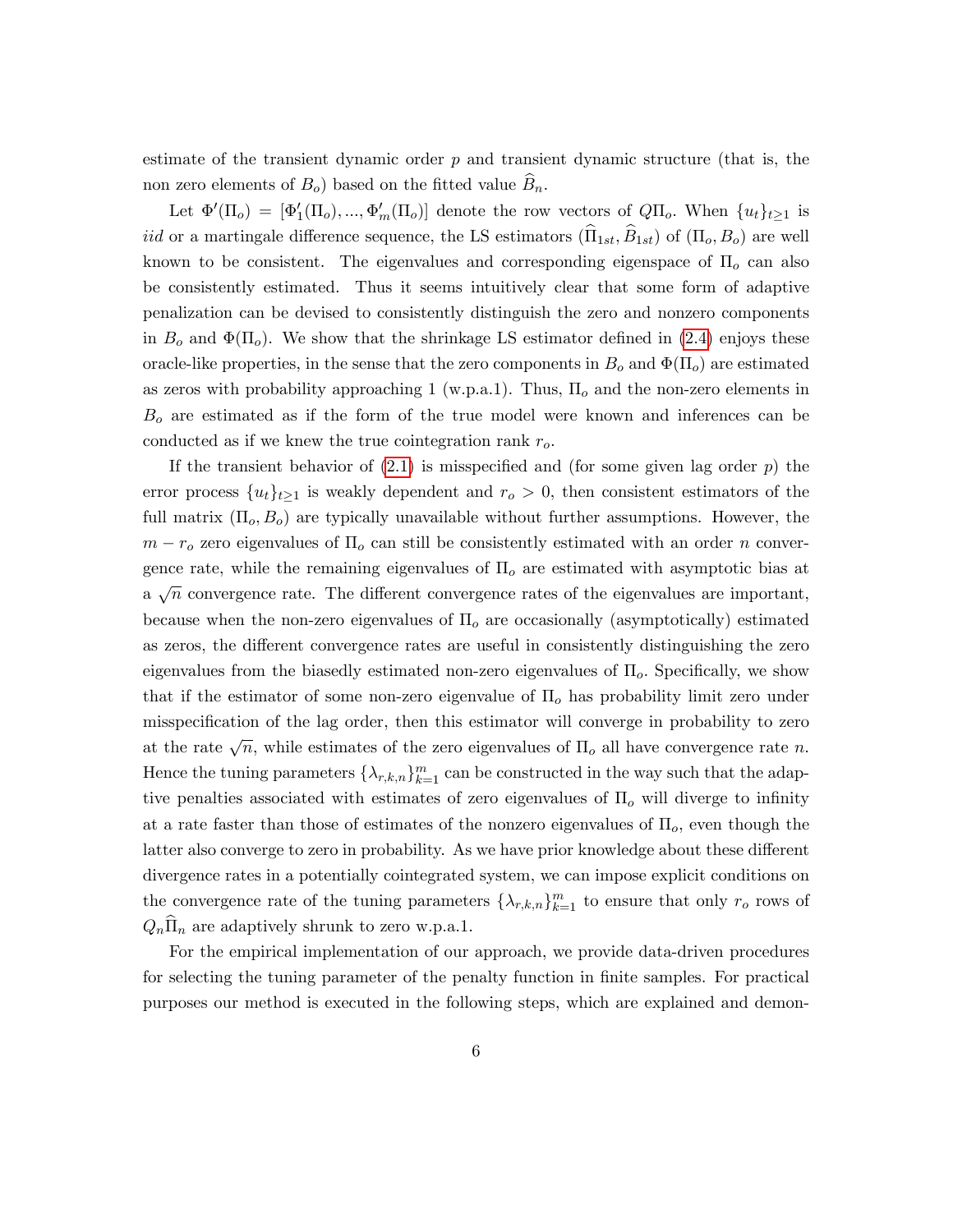strated in detail as the paper progresses.

 $(1)$  After preliminary LS estimation of the system, perform a first step GLS shrinkage estimation with tuning parameters

$$
\lambda_{r,k,n} = \frac{2\log(n)}{n} ||\phi_k(\widehat{\Pi}_{1st})||^{-2} \text{ and } \lambda_{b,j,n} = \frac{2m^2\log(n)}{n} ||\widehat{B}_{j,1st}||^{-2}
$$

for  $k = 1, ..., m$  and  $j = 1, ..., p$ , where  $\|\phi_k(\Pi)\|$  denotes the k-th largest modulus of the eigenvalues  $\{\phi_k(\Pi)\}_{k=1}^m$  $\{\phi_k(\Pi)\}_{k=1}^m$  $\{\phi_k(\Pi)\}_{k=1}^m$  of the matrix  $\Pi^{-1}$  and  $\widehat{B}_{j,1st}$  is some first step (OLS) estimates of  $B_{o,j}$   $(j = 1, ..., p).$ 

(2) Construct adaptive tuning parameters using the Örst step GLS shrinkage estimates and the formulas in [\(6.10\)](#page-28-0) and [\(6.11\)](#page-28-1). Using the adaptive tuning parameters, obtain the GLS shrinkage estimator  $(\widehat{\Pi}_{q,n}, \widehat{B}_{q,n})$  of  $(\Pi_o, B_o)$  - see [\(5.12\)](#page-21-0) The cointegration rank selected by the shrinkage method is implied by the rank of the shrinkage estimator  $\widehat{\Pi}_{g,n}$  and the lagged differences selected by the shrinkage method are implied by the nonzero matrices in  $B_{g,n}$ .

(3) The GLS shrinkage estimator contains shrinkage bias introduced by the penalty on the nonzero eigenvalues of  $\widehat{\Pi}_{g,n}$  and nonzero matrices in  $\widehat{B}_{g,n}$ . To remove this bias, run a (post Lasso) reduced rank regression based on the cointegration rank and the model selected in the GLS shrinkage estimation in step (2).

#### <span id="page-7-0"></span>3 First Order VECM Estimation

This section considers the following simplified first order version of  $(2.1)$ ,

<span id="page-7-3"></span>
$$
\Delta Y_t = \Pi_o Y_{t-1} + u_t = \alpha_o \beta_o' Y_{t-1} + u_t.
$$
\n(3.1)

The model contains no deterministic trend and no lagged differences. Our focus in this simplified system is to outline the approach to cointegrating rank selection and develop key elements in the limit theory, showing consistency in rank selection and reduced rank coefficient matrix estimation. The theory is extended in subsequent sections to models of the form  $(2.1)$ .

We start with the following condition on the innovation  $u_t$ .

<span id="page-7-2"></span><span id="page-7-1"></span><sup>&</sup>lt;sup>1</sup>Throughout this chapter, for any  $m \times m$  matrix  $\Pi$ , we order the eigenvalues of  $\Pi$  in decreasing order by their modulus, i.e.  $\|\phi_1(\Pi)\| \ge \|\phi_2(\Pi)\| \ge \dots \ge \|\phi_m(\Pi)\|$ . When there is a pair of complex conjugate eigenvalues, we order the one with a positive imaginary part before the other.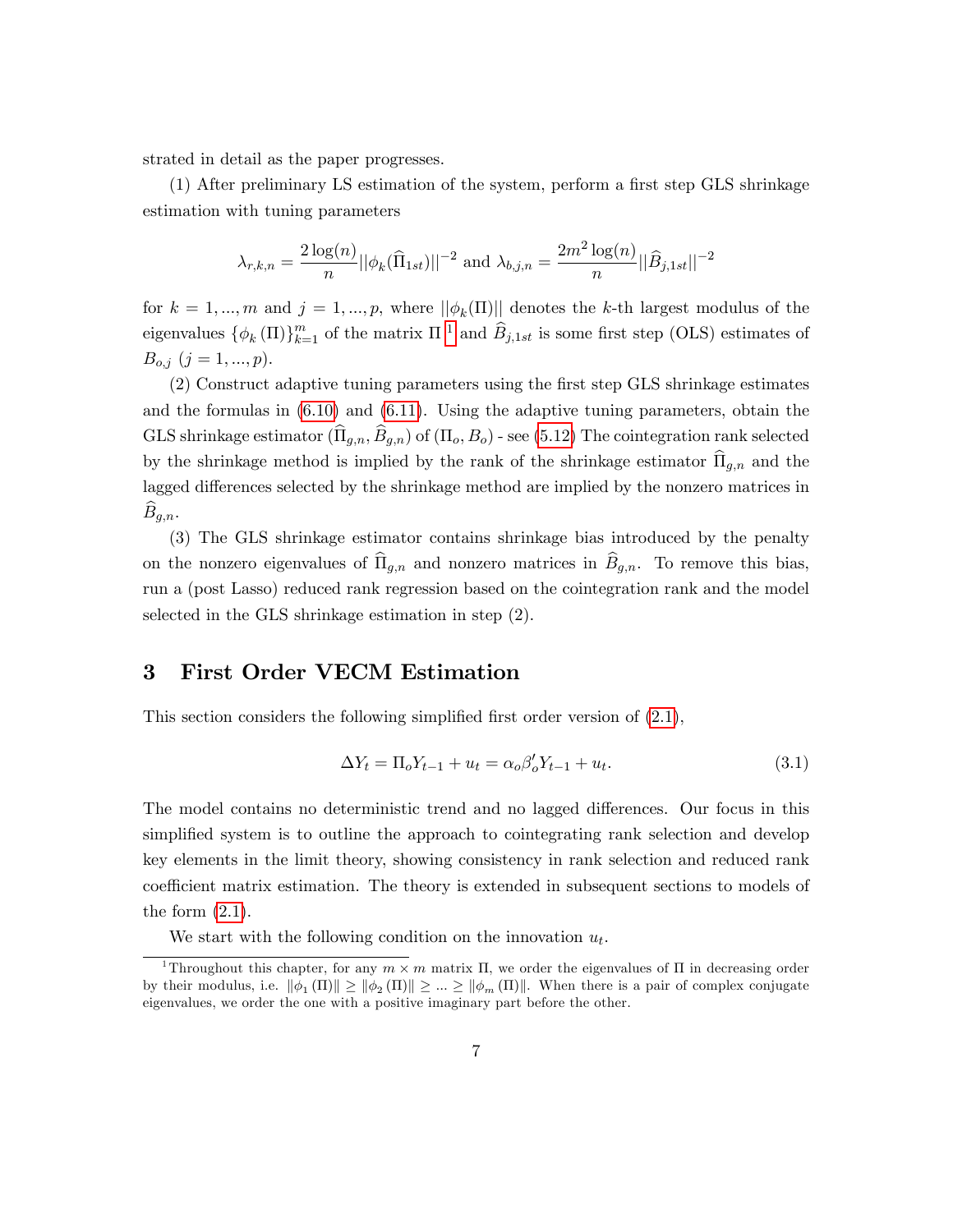**Assumption 3.1 (WN)**  $\{u_t\}_{t>1}$  is an m-dimensional iid process with zero mean and nonsingular covariance matrix  $\Omega_u$ .

Assumption [3.1](#page-7-2) ensures that the full parameter matrix  $\Pi_o$  is consistently estimable in this simplified system. The  $iid$  condition could, of course, be weakened to martingale differences with no material changes in what follows. Under Assumption [3.1,](#page-7-2) partial sums of  $u_t$  satisfy the functional law

<span id="page-8-1"></span>
$$
n^{-\frac{1}{2}} \sum_{t=1}^{[n\cdot]} u_t \to_d B_u(\cdot), \tag{3.2}
$$

<span id="page-8-0"></span>where  $B_u(\cdot)$  is vector Brownian motion with variance matrix  $\Omega_u$ .

**Assumption 3.2 (RR)** (i) The determinantal equation  $|I - (I + \Pi_o)\lambda| = 0$  has roots on or outside the unit circle; (ii) the matrix  $\Pi_o$  has rank  $r_o$ , with  $0 \le r_o \le m$ ; (iii) if  $r_o > 0$ , then the matrix  $R = I_{r_o} + \beta_o' \alpha_o$  has eigenvalues within the unit circle.

Let  $\mathcal{S}_{\phi} = \{k : \Phi_k(\Pi_o) \neq 0\}$  be the index set of nonzero rows of  $Q\Pi_o$  and similarly  $\mathcal{S}_{\phi}^c = \{k : \Phi_k(\Pi_o) = 0\}$  denote the index set of zero rows of  $Q\Pi_o$ . By virtue of Assumption RR and the properties of Q, we know that  $S_{\phi} = \{1, ..., r_o\}$  and  $S_{\phi}^c = \{r_o + 1, ..., m\}$ . It follows that consistent selection of the rank of  $\Pi<sub>o</sub>$  is equivalent to the consistent recovery of the zero rows in  $\Phi(\Pi_o) = Q\Pi_o$ .

Using the matrix  $Q$ ,  $(3.1)$  transforms as

$$
\Delta Z_t = \Xi_o Z_{t-1} + w_t,\tag{3.3}
$$

where

$$
Z_t = \begin{pmatrix} \beta_o' Y_t \\ \alpha_{o,\perp}' Y_t \end{pmatrix} \equiv \begin{pmatrix} Z_{1,t} \\ Z_{2,t} \end{pmatrix}, w_t = \begin{pmatrix} \beta_o' u_t \\ \alpha_{o,\perp}' u_t \end{pmatrix} \equiv \begin{pmatrix} w_{1,t} \\ w_{2,t} \end{pmatrix}
$$

and  $\Xi_o = Q\Pi_o Q^{-1}$ . Assumption [3.2](#page-8-0) leads to the following Wold representation for  $Z_{1,t}$ 

$$
Z_{1,t} = \beta_o' Y_t = \sum_{i=0}^{\infty} R^i \beta_o' u_{t-i} = R(L) \beta_o' u_t,
$$
\n(3.4)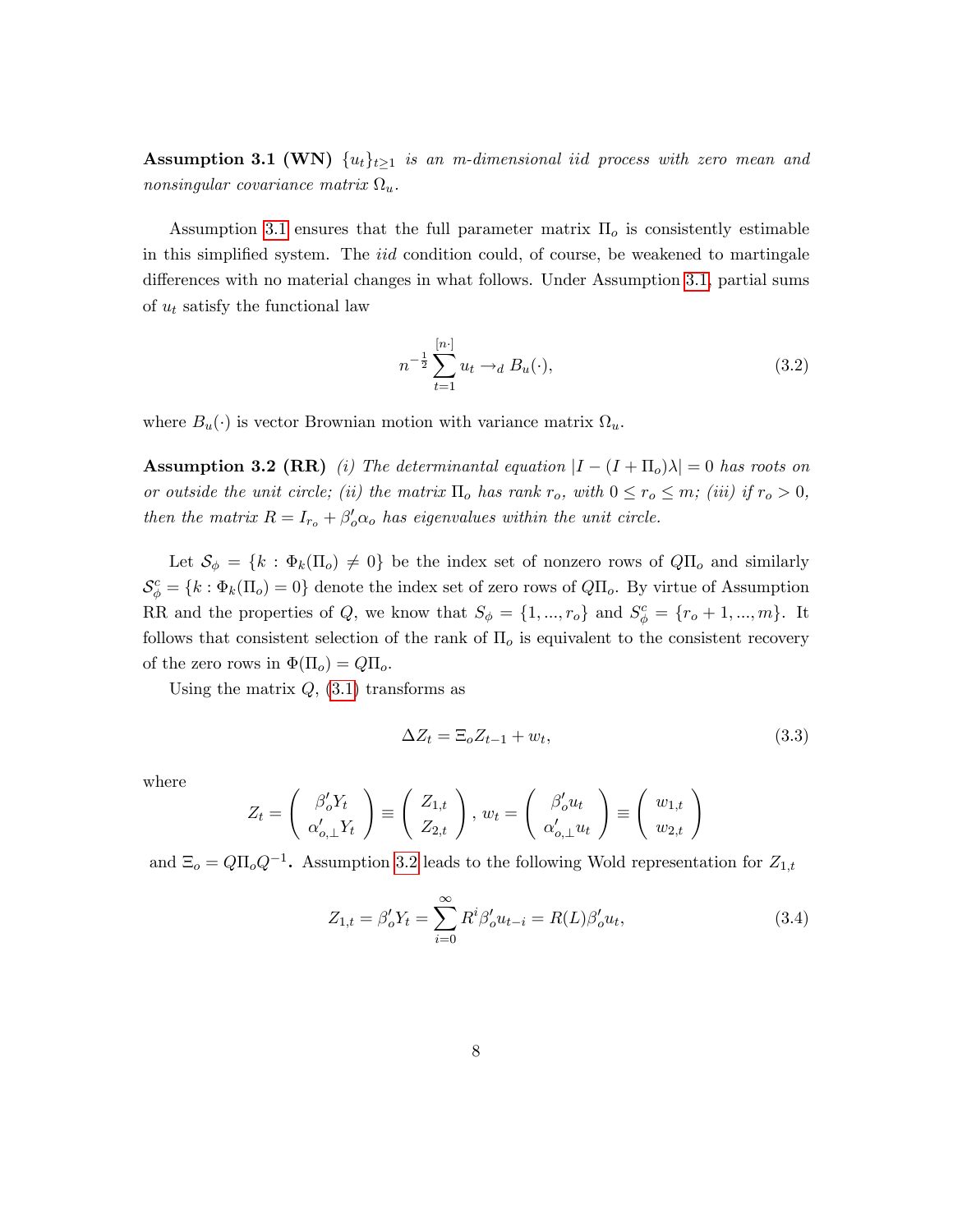and the partial sum Granger representation,

$$
Y_t = C \sum_{s=1}^t u_s + \alpha_o (\beta_o' \alpha_o)^{-1} R(L) \beta_o' u_t + C Y_0,
$$
\n(3.5)

where  $C = \beta_{o,\perp} (\alpha'_{o,\perp} \beta_{o,\perp})^{-1} \alpha'_{o,\perp}$ . Under Assumption [3.2](#page-8-0) and [\(3.2\)](#page-8-1), we have the functional law

$$
n^{-\frac{1}{2}}\sum_{t=1}^{[n\cdot]} w_t \rightarrow_d B_w(\cdot) = QB_u(\cdot) = \begin{bmatrix} \beta'_o B_u(\cdot) \\ \alpha'_{o,\perp} B_u(\cdot) \end{bmatrix} \equiv \begin{bmatrix} B_{w_1}(\cdot) \\ B_{w_2}(\cdot) \end{bmatrix}
$$

for  $w_t = Qu_t$ , so that

$$
n^{-\frac{1}{2}}\sum_{t=1}^{[n\cdot]}Z_{1,t}=n^{-\frac{1}{2}}\sum_{t=1}^{[n\cdot]}\beta_o'Y_t \to_d -(\beta_o'\alpha_o)^{-1}B_{w_1}(\cdot),\tag{3.6}
$$

since  $R(1) = \sum_{i=0}^{\infty} R^i = (I - R)^{-1} = -(\beta_o' \alpha_o)^{-1}$ . Also

$$
n^{-1} \sum_{t=1}^{n} Z_{1,t-1} Z'_{1,t-1} = n^{-1} \sum_{t=1}^{n} \beta'_{o} Y_{t-1} Y'_{t-1} \beta_{o} \longrightarrow_{p} \Sigma_{z_{1}z_{1}},
$$

where  $\Sigma_{z_1 z_1} \equiv Var \left[ \beta_o' Y_t \right] = \sum_{i=0}^{\infty} R^i \beta_o' \Omega_u \beta_o R^i'.$ 

The unrestricted LS estimator  $\widehat{\Pi}_{1st}$  of  $\Pi_o$  is

<span id="page-9-0"></span>
$$
\widehat{\Pi}_{1st} = \underset{\Pi \in R^{m \times m}}{\arg \min} \sum_{t=1}^{n} \|\Delta Y_t - \Pi Y_{t-1}\|^2 = \left(\sum_{t=1}^{n} \Delta Y_t Y_{t-1}'\right) \left(\sum_{t=1}^{n} Y_{t-1} Y_{t-1}'\right)^{-1}.
$$
 (3.7)

The asymptotic properties of  $\widehat{\Pi}_{1st}$  and its eigenvalues are described in Lemma [10.2.](#page-36-0) The shrinkage LS estimator  $\widehat{\Pi}_n$  of  $\Pi_o$  is defined as

$$
\widehat{\Pi}_n = \underset{\Pi \in R^{m \times m}}{\arg \min} \sum_{t=1}^n \|\Delta Y_t - \Pi Y_{t-1}\|^2 + n \sum_{k=1}^m \lambda_{r,k,n} \|\Phi_{n,k}(\Pi)\|.
$$
 (3.8)

<span id="page-9-1"></span>We first show the consistency of the LS shrinkage estimate  $\widehat{\Pi}_n$ .

**Theorem 3.1 (Consistency)** Let  $\delta_{r,n} = \max_{k \in S_{\phi}} \lambda_{r,k,n}$ , then under Assumptions WN, RR and  $\delta_{r,n} = o_p(1)$ , the LS shrinkage estimator  $\widehat{\Pi}_n$  is consistent, i.e.  $\widehat{\Pi}_n - \Pi_o = o_p(1)$ .

When consistent shrinkage estimators are considered, Theorem [3.1](#page-9-1) extends Theorem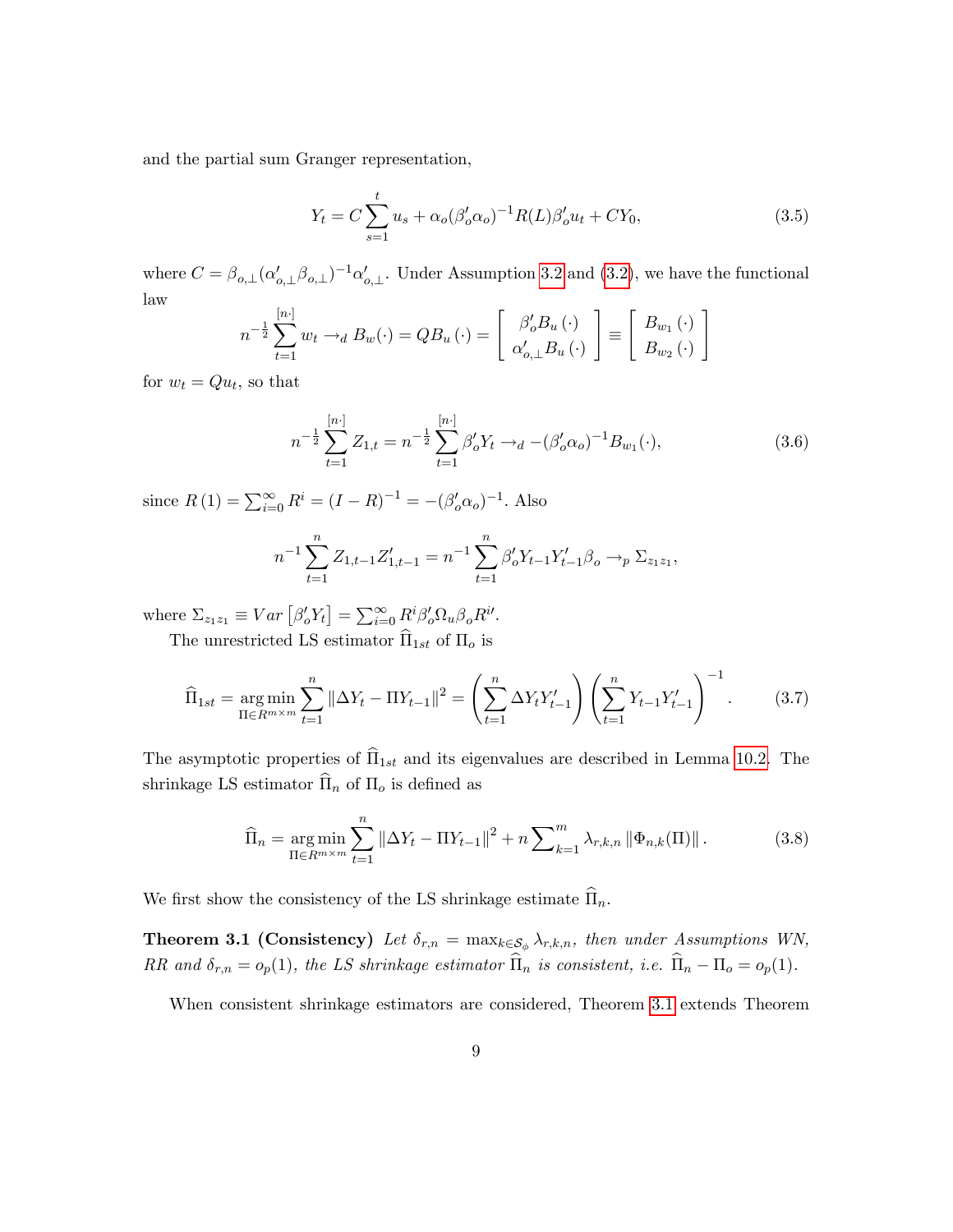1 of Caner and Knight (2009) who used shrinkage techniques to perform a unit root test. As the eigenvalues  $\phi_k(\Pi)$  of the matrix  $\Pi$  are continuous functions of  $\Pi$ , we deduce from the consistency of  $\Pi_n$  and continuous mapping that  $\phi_k(\Pi_n) \to_p \phi_k(\Pi_o)$  for all  $k = 1, ..., m$ . Theorem [3.1](#page-9-1) implies that the nonzero eigenvalues of  $\Pi_o$  are estimated as non-zeros, which means that the rank of  $\Pi_{\text{o}}$  will not be under-selected. However, consistency of the estimates of the non-zero eigenvalues is not necessary for consistent cointegration rank selection. In that case what is essential is that the probability limits of the estimates of those (non-zero) eigenvalues are not zeros or at least that their convergence rates are slower than those of estimates of the zero eigenvalues. This point will be pursued in the following section where it is demonstrated that consistent estimation of the cointegrating rank continues to hold for weakly dependent innovations  $\{u_t\}_{t>1}$  even though full consistency of  $\Pi_n$  does not generally apply in that case.

Our next result gives the convergence rate of the shrinkage estimator  $\overline{\Pi}_n$ .

<span id="page-10-0"></span>Theorem 3.2 (Rate of Convergence)  $Define D_n = diag(n^{-\frac{1}{2}}I_{r_o}, n^{-1}I_{m-r_o}), then$  un-der the conditions of Theorem [3.1,](#page-9-1) the LS shrinkage estimator  $\widehat{\Pi}_n$  satisfies the following:

(a) if  $r_o = 0$ , then  $\widehat{\Pi}_n - \Pi_o = O_p(n^{-1} + n^{-1}\delta_{r,n});$ (b) if  $0 < r_o \le m$ , then  $\left(\widehat{\Pi}_n - \Pi_o\right) Q^{-1} D_n^{-1} = O_p(1 + n^{\frac{1}{2}} \delta_{r,n}).$ 

The term  $\delta_{r,n}$  represents the shrinkage bias that the penalty function introduces to the LS shrinkage estimator. If the convergence rate of  $\lambda_{r,k,n}$   $(k \in S_{\phi})$  is fast enough such that  $n^{\frac{1}{2}}\delta_{r,n} = O_p(1)$ , then Theorem [3.2](#page-10-0) implies that  $\widehat{\Pi}_n - \Pi_o = O_p(n^{-1})$  when  $r_o = 0$ and  $\left(\widehat{\Pi}_n - \Pi_o\right) Q^{-1} D_n^{-1} = O_p(1)$  otherwise. Hence, under Assumption WN, RR and  $n^{\frac{1}{2}}\delta_{r,n} = O_p(1)$ , the LS shrinkage estimator  $\widehat{\Pi}_n$  has the same convergence rate of the LS estimator  $\hat{\Pi}_{1st}$  (see, Lemma [10.2](#page-36-0) in the appendix). However, we next show that if the tuning parameter  $\lambda_{r,k,n}$   $(k \in S^c_{\phi})$  does not converge to zero too fast, then the correct rank restriction  $r = r_o$  is automatically imposed on the LS shrinkage estimator  $\overline{\Pi}_n$  w.p.a.1.

Let  $S_{n,\phi}$  denote the index set of the nonzero rows of  $Q_n\widehat{\Pi}_n$  and its complement  $S_{n,\phi}^c$  be the index set of the zero rows of  $Q_n\widehat{\Pi}_n$ . We subdivide the matrix  $Q_n$  as  $Q_n' = [Q'_{\alpha,n}, Q'_{\alpha_{\perp},n}]$ , where  $Q_{\alpha,n}$  and  $Q_{\alpha\mu,n}$  are the first  $r_o$  rows and the last  $m - r_o$  rows of  $Q_n$  respectively. Under Lemma [10.2](#page-36-0) and Theorem [3.1,](#page-9-1)

<span id="page-10-1"></span>
$$
Q_{\alpha,n}\hat{\Pi}_n = Q_{\alpha,n}\hat{\Pi}_{1st} + o_p(1) = \Lambda_{\alpha,n}Q_{\alpha,n} + o_p(1)
$$
\n(3.9)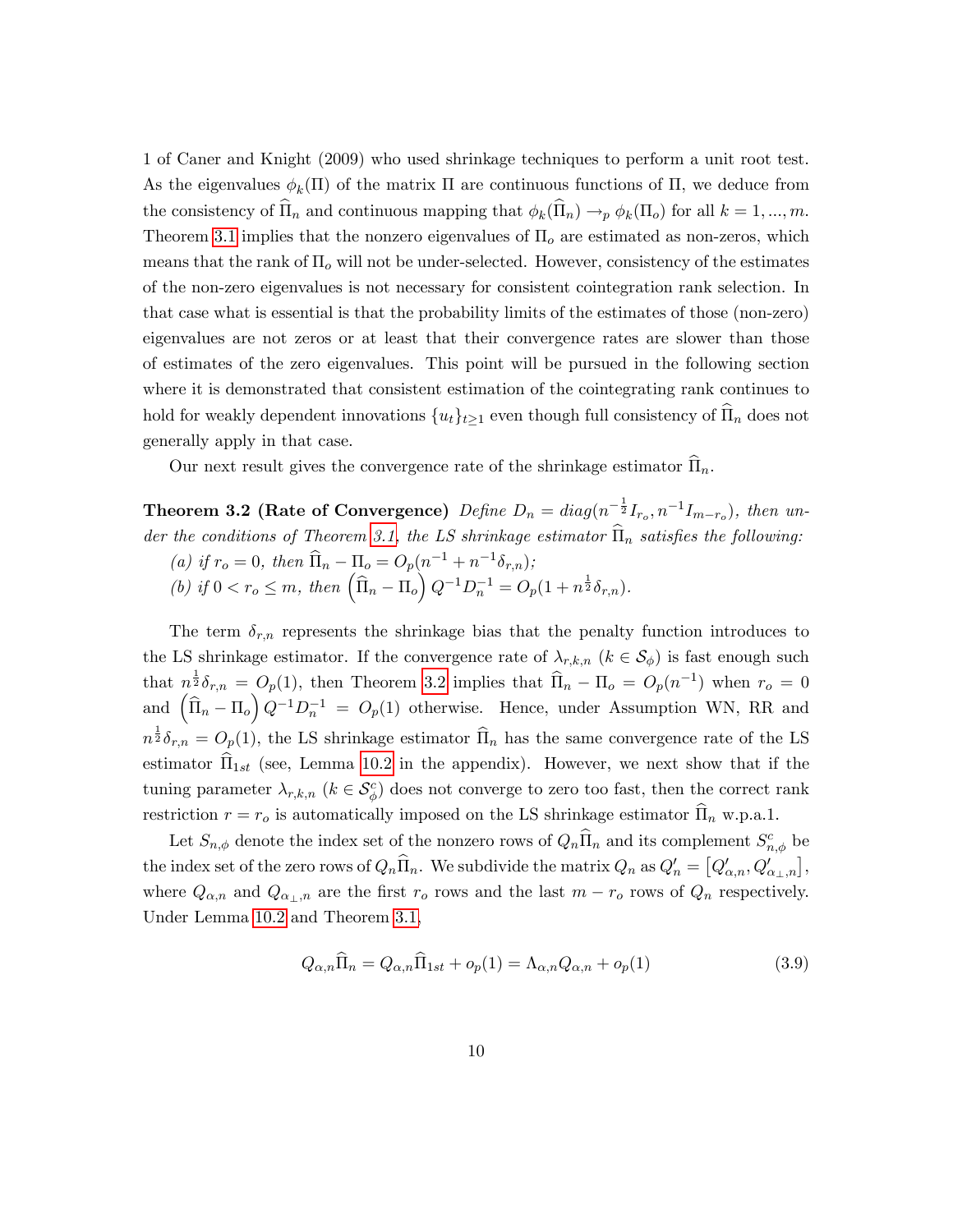and similarly

<span id="page-11-0"></span>
$$
Q_{\alpha_{\perp},n}\hat{\Pi}_n = Q_{\alpha_{\perp},n}\hat{\Pi}_{1st} + o_p(1) = \Lambda_{\alpha_{\perp},n}Q_{\alpha_{\perp},n} + o_p(1) = o_p(1),
$$
\n(3.10)

where  $\Lambda_{\alpha,n} = diag[\phi_1(\Pi_{1st}),...,\phi_{r_o}(\Pi_{1st})]$  and  $\Lambda_{\alpha_{\perp},n} = diag[\phi_{r_o+1}(\Pi_{1st}),...,\phi_m(\Pi_{1st})]$ . Re-sult in [\(3.9\)](#page-10-1) implies that the first  $r_o$  rows of  $Q_n\hat{\Pi}_n$  are nonzero w.p.a.1., while the results in [\(3.10\)](#page-11-0) means that the last  $m - r_o$  rows of  $Q_n\hat{\Pi}_n$  are arbitrarily close to zero with w.p.a.1. Under [\(3.9\)](#page-10-1) we deduce that  $S_{\phi} \subseteq S_{n,\phi}$ . However, [\(3.10\)](#page-11-0) is insufficient for showing that  $S_{\phi}^{c} \subseteq S_{n,\phi}^{c}$ , because in that case, what we need to show is  $Q_{\alpha_{\perp},n}\hat{\Pi}_{n} = 0$  w.p.a.1.

<span id="page-11-1"></span>**Theorem 3.3 (Super Efficiency)** Suppose that Assumptions WN and RR are satisfied. If  $n^{\frac{1}{2}}\delta_{r,n} = O_p(1)$  and  $\lambda_{r,k,n} \to_p \infty$  for  $k \in S_\phi^c$ , then

$$
\Pr\left(Q_{\alpha_{\perp},n}\hat{\Pi}_n=0\right) \to 1 \text{ as } n \to \infty. \tag{3.11}
$$

Theorem [3.3](#page-11-1) requires the tuning parameters related to the zero and non-zero components have different asymptotic behaviors. As we do not have any prior information about the zero and non-zero components, it is clear that some sort of adaptive penalization should appear in the tuning parameters  $\{\lambda_{r,k,n}\}_{k=1}^m$ . Such adaptive penalty is constructed in [\(6.1\)](#page-23-0) of Section [6](#page-23-1) and sufficient conditions for  $n^{\frac{1}{2}}\delta_{r,n} = O_p(1)$  and  $\lambda_{r,k,n} \to_p \infty$  for  $k \in S^c_\phi$  are provided in Lemma [6.1.](#page-24-0)

Combining Theorem [3.1](#page-9-1) and Theorem [3.3,](#page-11-1) we deduce that

$$
Pr\left(\mathcal{S}_{n,\phi} = \mathcal{S}_{\phi}\right) \to 1, \tag{3.12}
$$

<span id="page-11-2"></span>which implies consistent cointegration rank selection, giving the following result.

Corollary 3.4 Under the conditions of Theorem [3.3,](#page-11-1) we have

$$
\Pr\left(r(\widehat{\Pi}_n) = r_o\right) \to 1\tag{3.13}
$$

as  $n \to \infty$ , where  $r(\widehat{\Pi}_n)$  denotes the rank of  $\widehat{\Pi}_n$ .

<span id="page-11-3"></span>From Corollary [3.4,](#page-11-2) we can deduce that the rank constraint  $r(\Pi) = r_o$  is imposed on the LS shrinkage estimator  $\widehat{\Pi}_n$  w.p.a.1. As  $\widehat{\Pi}_n$  satisfies the rank constraint w.p.a.1, we expect it has better properties in comparison to the OLS estimator  $\widehat{\Pi}_{1st}$  which assumes the true rank is unknown. This conjecture is confirmed in the following theorem.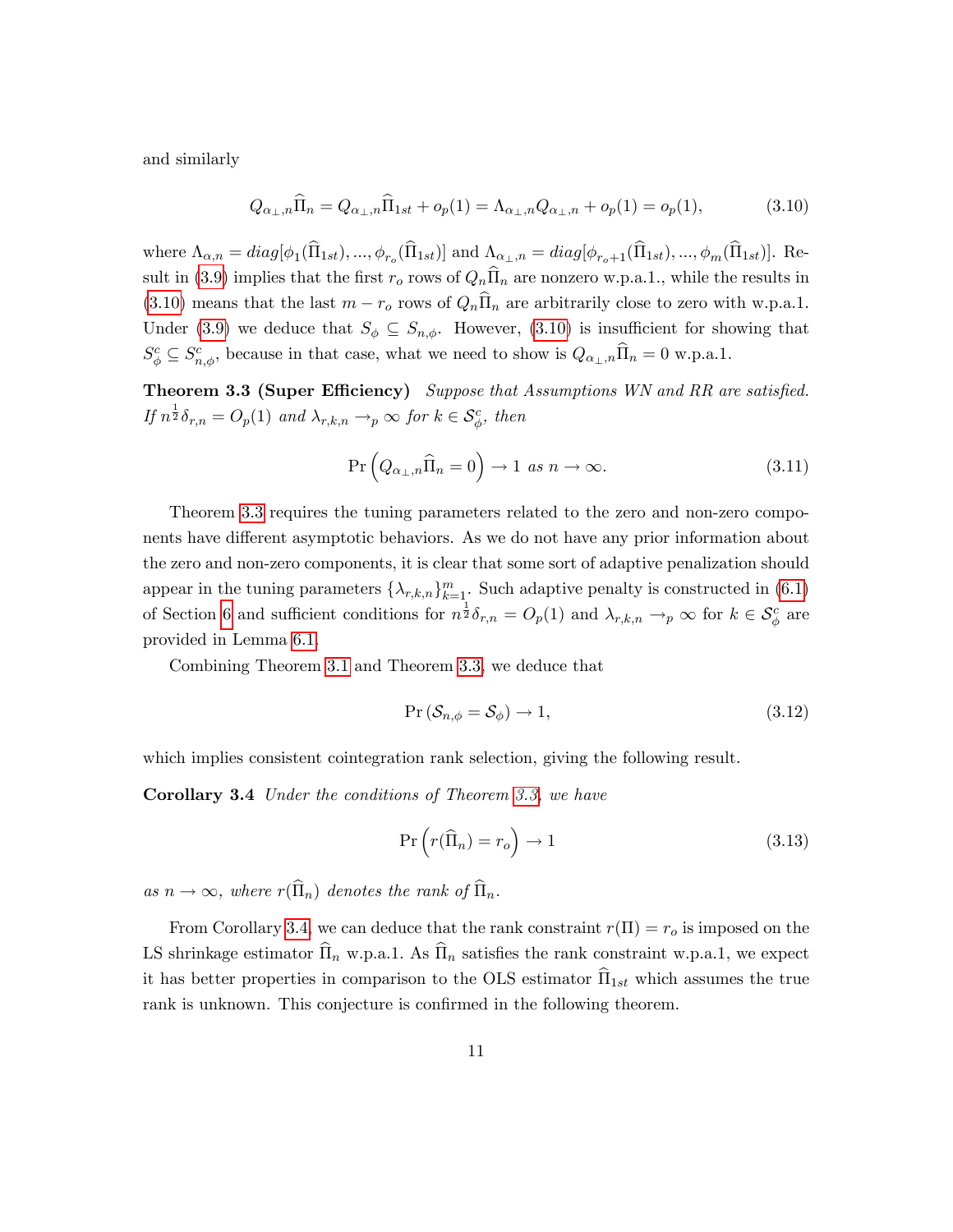**Theorem 3.5 (Limiting Distribution)** Under the conditions of Theorem [3.3](#page-11-1) and  $n^{\frac{1}{2}}\delta_{r,n} =$  $o_p(1)$ , we have

<span id="page-12-0"></span>
$$
\left(\widehat{\Pi}_n - \Pi_o\right) Q^{-1} D_n^{-1} \to_d \left(B_{m,1} \quad \alpha_o(\alpha'_o \alpha_o)^{-1} \alpha'_o B_{m,2}\right) \tag{3.14}
$$

where

$$
B_{m,1} \equiv N(0, \Omega_u \otimes \Sigma_{z_1 z_1}^{-1}) \text{ and } B_{m,2} \equiv \int dB_u B'_{w_2} (\int B_{w_2} B'_{w_2})^{-1}.
$$

From [\(3.14\)](#page-12-0) and the continuous mapping theorem (CMT),

$$
Q\left(\widehat{\Pi}_n - \Pi_o\right) Q^{-1} D_n^{-1} \to_d \begin{pmatrix} \beta'_o B_{m,1} & \beta'_o \alpha_o (\alpha'_o \alpha_o)^{-1} \alpha'_o B_{m,2} \\ \alpha'_{o,\perp} B_{m,1} & 0 \end{pmatrix}.
$$
 (3.15)

Similarly, from Lemma [10.2.](#page-36-0)(a) in Appendix and CMT

$$
Q\left(\widehat{\Pi}_{1st} - \Pi_o\right) Q^{-1} D_n^{-1} \to_d \begin{pmatrix} \beta_o' B_{m,1} & \beta_o' B_{m,2} \\ \alpha_{o,\perp}' B_{m,1} & \alpha_{o,\perp}' B_{m,2} \end{pmatrix}.
$$
 (3.16)

Compared with the OLS estimator, we see that in the LS shrinkage estimation, the right lower  $(m - r_o) \times (m - r_o)$  submatrix of  $Q\Pi_o Q^{-1}$  is estimated at a faster rate than n. The improved property of the LS shrinkage estimator  $\widehat{\Pi}_n$  arises from the fact that the correct rank restriction  $r(\widehat{\Pi}_n) = r_o$  is satisfied w.p.a.1, leading to the lower right zero block in the limit distribution [\(3.14\)](#page-12-0) after normalization.

Compared with the oracle reduced rank regression (RRR) estimator (i.e. the RRR estimator informed by knowledge of the true rank, see e.g. Johansen, 1995, Phillips, 1998 and Anderson, 2002), the LS shrinkage estimator suffers from second order bias in the limit distribution [\(3.14\)](#page-12-0), which is evident in the endogeneity bias of the factor  $\int dB_u B_{w_2}$  in the limit matrix  $B_{m,2}$ . Accordingly, to remove the endogeneity bias we introduce the generalized least square (GLS) shrinkage estimator  $\widehat{\Pi}_{g,n}$  which satisfies the weighted extremum problem

$$
\widehat{\Pi}_{g,n} = \underset{\Pi \in R^{m \times m}}{\arg \min} \sum_{t=1}^{n} \|\Delta Y_t - \Pi Y_{t-1}\|_{\widehat{\Omega}_{u,n}}^2 + n \sum_{k=1}^{m} \lambda_{r,k,n} ||\Phi_{n,k}(\Pi)||, \tag{3.17}
$$

where  $\Omega_{u,n}$  is some consistent estimator of  $\Omega_u$ . GLS methods enable efficient estimation in cointegrating systems with known rank (Phillips, 1991a, 1991b). Here they are used to achieve efficient estimation with unknown rank. In fact, the asymptotic distribution of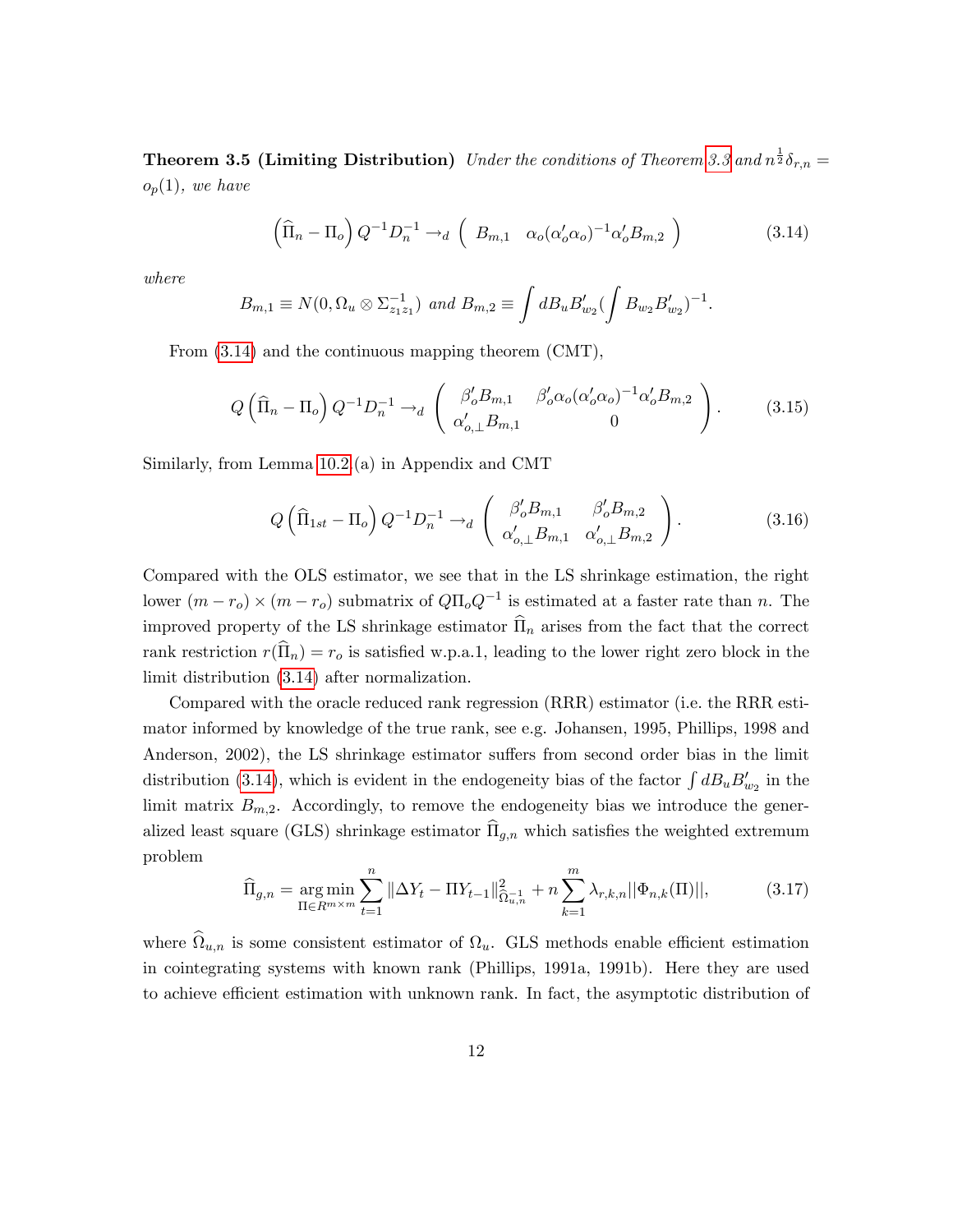<span id="page-13-1"></span> $\widehat{\Pi}_{g,n}$  is the same as that of the oracle RRR estimator.

**Corollary 3.6 (Oracle Properties)** Suppose Assumptions [3.1](#page-7-2) and [3.2](#page-8-0) hold. If  $\Omega_{u,n} \to_p$  $\Omega_u$  and the tuning parameter satisfies  $n^{\frac{1}{2}}\delta_{r,n} = o_p(1)$  and  $\lambda_{r,k,n} \to_p \infty$  for  $k \in S^c_{\phi}$ , then

$$
\Pr\left(r(\widehat{\Pi}_{g,n}) = r_o\right) \to 1 \text{ as } n \to \infty \tag{3.18}
$$

and  $\widehat{\Pi}_{q,n}$  has limit distribution

<span id="page-13-0"></span>
$$
\left(\widehat{\Pi}_{g,n} - \Pi_o\right) Q^{-1} D_n^{-1} \to_d \left(B_{m,1} \quad \alpha_o (\beta_o' \alpha_o)^{-1} \int d B_{u \cdot w_2} B'_{w_2} (\int B_{w_2} B'_{w_2})^{-1}\right), \quad (3.19)
$$

where  $B_{u \cdot w_2}(\cdot) \equiv B_u(\cdot) - \sum_{uw_2} \sum_{w_2}^{-1} B_{w_2}(\cdot)$ .

From [\(3.19\)](#page-13-0), we can invoke the CMT to obtain

$$
Q\left(\widehat{\Pi}_{g,n} - \Pi_o\right) Q^{-1} D_n^{-1} \to_d \begin{pmatrix} \beta'_o B_{m,1} & \int d B_{u \cdot w_2} B'_{w_2} (\int B_{w_2} B'_{w_2})^{-1} \\ \alpha'_{o,\perp} B_{m,1} & 0 \end{pmatrix}, \quad (3.20)
$$

which implies that the GLS shrinkage estimate  $\widehat{\Pi}_{g,n}$  has the same limiting distribution as that of the oracle RRR estimator.

Remark 3.7 In the triangular representation of a cointegration system studied in Phillips (1991a), we have  $\alpha_o = [I_{r_o}, 0_{r_o \times (m-r_o)}]'$ ,  $\beta_o = [-I_{r_o}, O_o]'$  and  $w_2 = u_2$ . Moreover, we obtain

$$
\Pi_o = \begin{pmatrix} -I_{r_o} & O_o \\ 0 & \mathbf{0}_{m-r_o} \end{pmatrix}, \ Q = \begin{pmatrix} -I_{r_o} & O_o \\ 0 & I_{m-r_o} \end{pmatrix} \text{ and } Q^{-1} = \begin{pmatrix} -I_{r_o} & O_o \\ 0 & I_{m-r_o} \end{pmatrix}.
$$

By the consistent rank selection, the GLS shrinkage estimator  $\widehat{\Pi}_{g,n}$  can be decomposed as  $\widehat{\alpha}_{g,n}\widehat{\beta}'_{g,n}$  w.p.a.1, where  $\widehat{\alpha}_{g,n} \equiv [\widehat{A}'_{g,n}, \widehat{B}'_{g,n}]'$  is the first  $r_o$  columns of  $\widehat{\Pi}_{g,n}$  and  $\widehat{\beta}_{g,n} =$  $[-I_{r_o}, O_{g,n}]'$ . From Corollary [3.6,](#page-13-1) we deduce that

<span id="page-13-2"></span>
$$
\sqrt{n}\left(\widehat{A}_{g,n} - I_{r_o}\right) \to_d N(0, \Omega_{u_1} \otimes \Sigma_{z_1 z_1}^{-1})
$$
\n(3.21)

and

<span id="page-13-3"></span>
$$
n\widehat{A}_{g,n}\left(\widehat{O}_{g,n} - O_o\right) \to_d \int dB_{u_{1}\cdot 2} B'_{u_2}\left(\int B_{u_2} B'_{u_2}\right)^{-1} \tag{3.22}
$$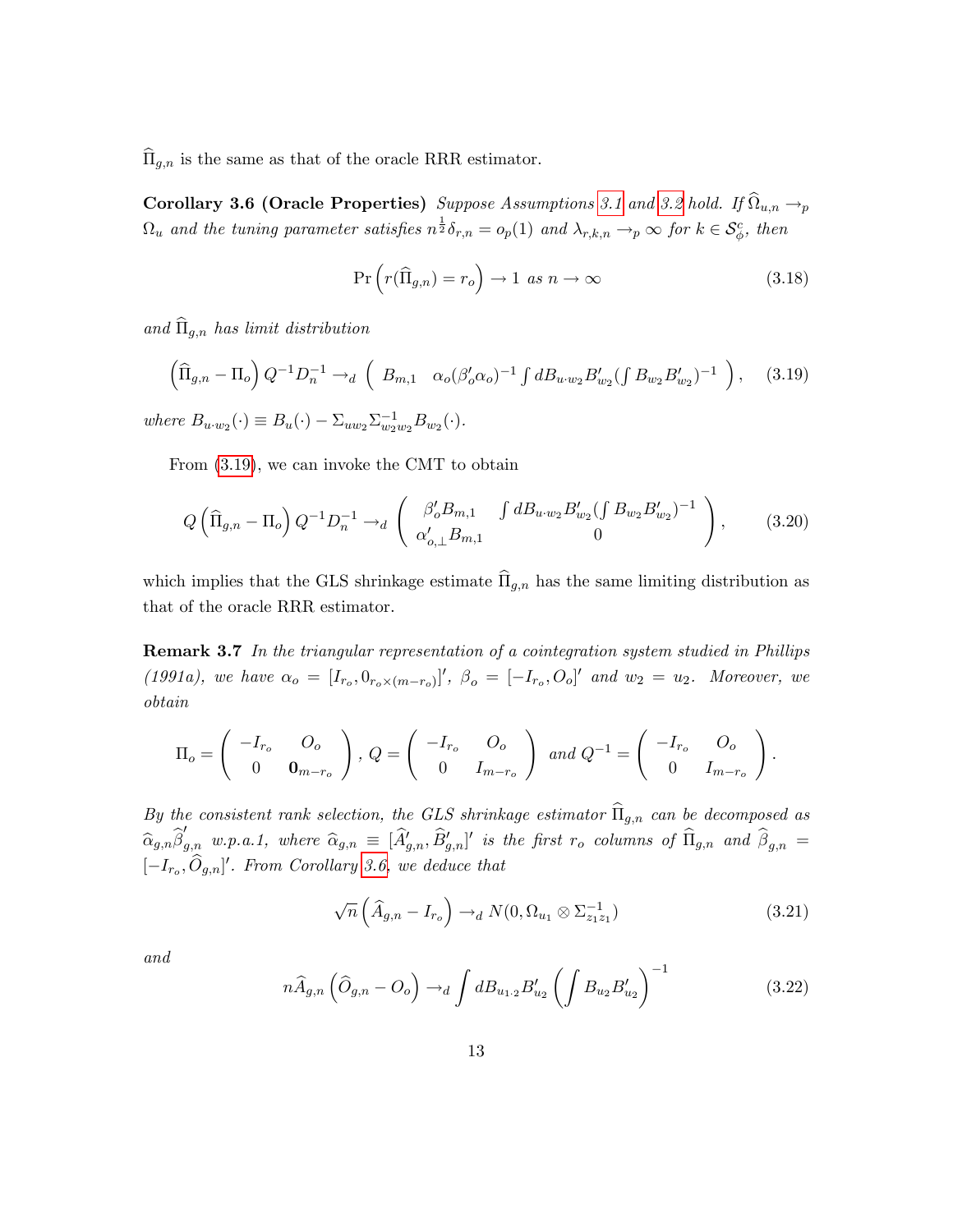where  $B_{u_1}$  and  $B_{u_2}$  denotes the first  $r_o$  and last  $m - r_o$  vectors of  $B_u$ , and  $B_{u_1,2} = B_{u_1} \Omega_{u,12}\Omega_{u,22}^{-1}B_{u_2}$ . Under [\(3.21\)](#page-13-2), [\(3.22\)](#page-13-3) and CMT, we deduce that

<span id="page-14-0"></span>
$$
n\left(\widehat{O}_{g,n} - O_o\right) \to_d \int dB_{u_{1}\cdot 2} B'_{u_2} \left(\int B_{u_2} B'_{u_2}\right)^{-1}.
$$
 (3.23)

Evidently from [\(3.23\)](#page-14-0) the GLS estimator  $\widehat{O}_{g,n}$  of the cointegration matrix  $O_o$  is asymptotically equivalent to the maximum likelihood estimator studied in Phillips (1991a) and has the usual mixed normal limit distribution, facilitating inference.

# 4 Extension I: Estimation with Weakly Dependent Innovations

In this section we study shrinkage reduced rank estimation in a scenario where the equation innovations  $\{u_t\}_{t>1}$  are weakly dependent. Specifically, we assume that  $\{u_t\}_{t\geq 1}$  is generated by a linear process satisfying the following condition.

**Assumption 4.1 (LP)** Let  $D(L) = \sum_{j=0}^{\infty} D_j L^j$ , where  $D_0 = I_m$  and  $D(1)$  has full rank. Let  $u_t$  have the Wold representation

<span id="page-14-1"></span>
$$
u_t = D(L)\varepsilon_t = \sum_{j=0}^{\infty} D_j \varepsilon_{t-j}, \text{ with } \sum_{j=0}^{\infty} j^{\frac{1}{2}} ||D_j|| < \infty,
$$
\n(4.1)

where  $\varepsilon_t$  is iid  $(0, \Sigma_{\varepsilon \varepsilon})$  with  $\Sigma_{\varepsilon \varepsilon}$  positive definite and finite fourth moments.

Denote the long-run variance of  $\{u_t\}_{t\geq1}$  as  $\Omega_u = \sum_{h=-\infty}^{\infty} \Sigma_{uu}(h)$ . From the Wold representation in [\(4.1\)](#page-14-1), we have  $\Omega_u = D(1)\Sigma_{\varepsilon\varepsilon}D(1)'$ , which is positive definite because  $D(1)$  has full rank and  $\Sigma_{\varepsilon_{\varepsilon}}$  is positive definite. The fourth moment assumption is needed for the limit distribution of sample autocovariances in the case of misspecified transient dynamics.

As expected, under general weak dependence assumptions on  $u_t$ , the simple reduced rank regression models  $(2.1)$  and  $(3.1)$  are susceptible to the effects of potential misspecification in the transient dynamics. These effects bear on the stationary components in the system. In particular, due to the centering term  $\Sigma_{uz_1}(1)$  in [\(10.72\)](#page-52-0), both the OLS estimator  $\widehat{\Pi}_{1st}$  and the shrinkage estimator  $\widehat{\Pi}_n$  are asymptotically biased. Specifically, we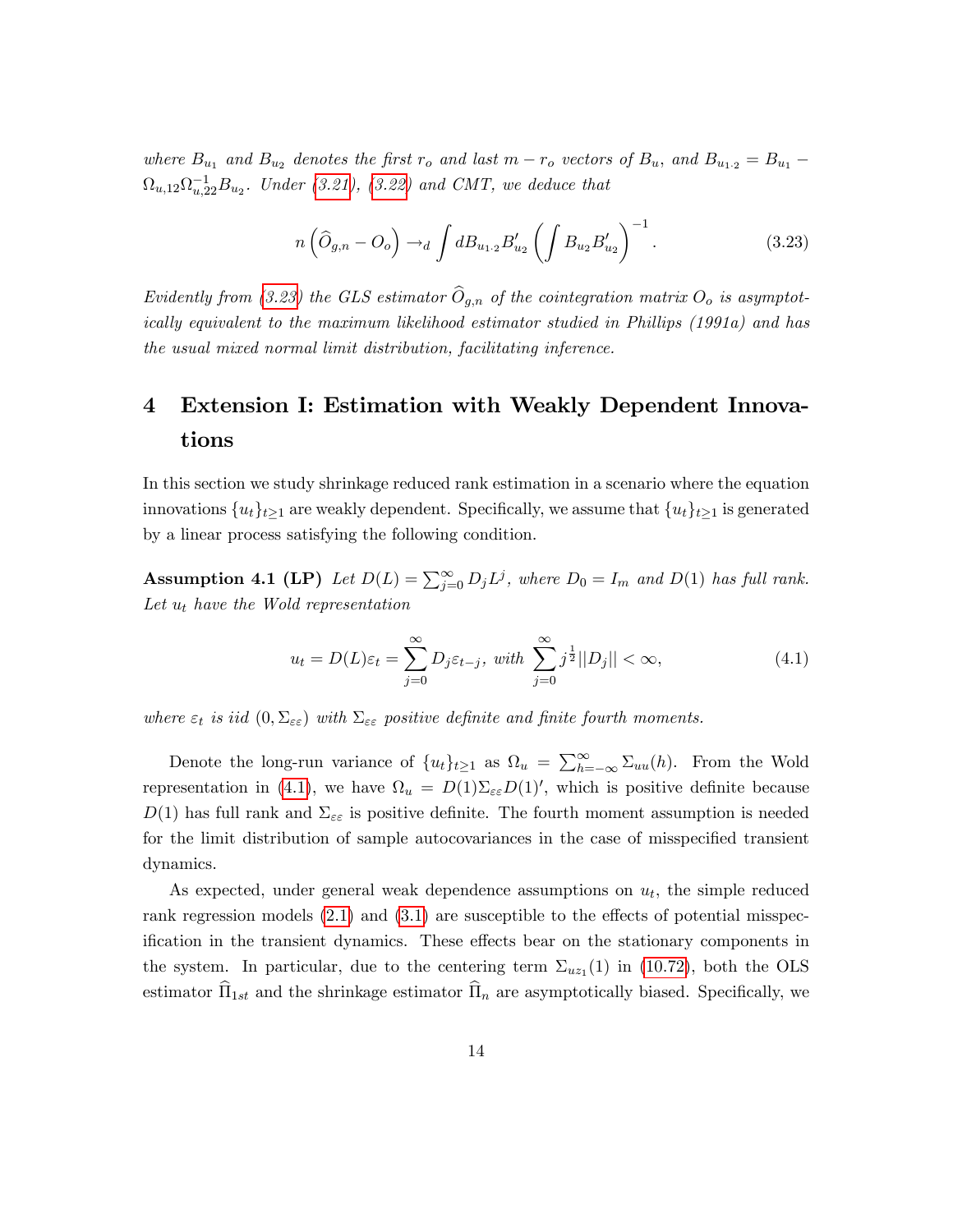show that  $\Pi_{1st}$  has the following probability limit (see, Lemma [10.4](#page-54-0) in the appendix),

$$
\widehat{\Pi}_{1st} \to_p \Pi_1 \equiv Q^{-1} H_o Q + \Pi_o,\tag{4.2}
$$

where  $H_o = Q \left[ \sum_{u z_1}(1) \sum_{z_1 z_1}^{-1}, 0_{m \times (m-r_o)} \right]$ . Note that

$$
\Pi_1 = Q^{-1}H_o Q + \Pi_o = \left[ \alpha_o + \Sigma_{uz_1}(1)\Sigma_{z_1 z_1}^{-1} \right] \beta_o' = \tilde{\alpha}_o \beta_o', \tag{4.3}
$$

which implies that the asymptotic bias of the OLS estimator  $\widehat{\Pi}_{1st}$  is introduced via the bias in the pseudo true value limit  $\tilde{\alpha}_o$ . Observe also that  $\Pi_1 = \tilde{\alpha}_o \beta'_o$  has rank at most equal to  $r_o$ , the number of rows in  $\beta_o'$ .

Denote the rank of  $\Pi_1$  by  $r_1$ . Then, by virtue of the expression  $\Pi_1 = \tilde{\alpha}_o \beta'_o$ , we have  $r_1 \leq r_o$  as indicated. Without loss of generality, we decompose  $\Pi_1$  as  $\Pi_1 = \tilde{\alpha}_1 \tilde{\beta}'_1$  where  $\tilde{\alpha}_1$  and  $\beta_1$  are  $m \times r_1$  matrices with full rank. Denote the orthogonal complements of  $\tilde{\alpha}_1$ and  $\beta_{1\perp}$  as  $\tilde{\alpha}_{1\perp}$  and  $\beta_{1\perp}$  respectively. Similarly, we decompose  $\beta_{1\perp}$  as  $\beta_{1\perp} = (\beta_{\perp}, \beta_{o\perp})$ where  $\beta_{\perp}$  is an  $m \times (r_o - r_1)$  matrix. By the definition of  $\Pi_1$ , we know that  $\beta_{o,\perp}$  is the right eigenvectors of the zero eigenvalues of  $\Pi_1$ . Thus,  $\beta_1$  lies in some subspace of the space spanned by  $\beta_o$ . Let  $Q_1$  denote the ordered<sup>[2](#page-15-0)</sup> left eigenvector matrix of  $\Pi_1$  and define  $\Phi_{1,k}(\Pi) = Q_1(k)\Pi$ , where  $Q_1(k)$  denotes the k-th row of  $Q_1$ . It is clear that the index set  $\widetilde{\mathcal{S}}_{\phi} \equiv \{k : \Phi_{1,k}(\Pi_1) \neq 0\} = \{1, ...r_1\}$  is a subset of  $S_{\phi} = \{k : \Phi_k(\Pi_o) \neq 0\} = \{1, ...r_o\}$ . We next derive the "consistency" of  $\widehat{\Pi}_n$ .

<span id="page-15-1"></span>**Corollary 4.1** Let  $\delta_{r,n} = \max_{k \in \tilde{S}_{\phi}} \lambda_{r,k,n}$ , then under Assumptions RR, LP and  $\delta_{r,n} =$  $o_p(1)$ , the LS shrinkage estimator  $\widehat{\Pi}_n$  is consistent, i.e.  $\widehat{\Pi}_n \rightarrow_p \Pi_1$ .

Corollary [4.1](#page-15-1) implies that the shrinkage estimator  $\widehat{\Pi}_n$  has the same probability limit as that of the OLS estimator  $\hat{\Pi}_{1st}$ . As the pseudo limit  $\Pi_1$  may have more zero eigenvalues, compared with Theorem [3.1,](#page-9-1) Corollary [4.1](#page-15-1) imposes weaker condition on the tuning parameters  $\{\lambda_{r,k,n}\}_{k=1}^m$ . The next corollary provides the convergence rate of the LS shrinkage estimate to the pseudo true parameter matrix  $\Pi_1$ .

<span id="page-15-2"></span>**Corollary 4.2** Under Assumptions RR, LP and  $\delta_{r,n} = o_p(1)$ , the LS shrinkage estimator  $\widehat{\Pi}_n$  satisfies

(a) if  $r_o = 0$ , then  $\widehat{\Pi}_n - \Pi_1 = O_p(n^{-1} + n^{-1}\widetilde{\delta}_{r,n});$ 

<span id="page-15-0"></span><sup>&</sup>lt;sup>2</sup>The eigenvectors in  $Q_1$  are ordered according to the magnitudes of the eigenvalues, i.e. the ordering of the eigenvalues of  $\Pi_1$ .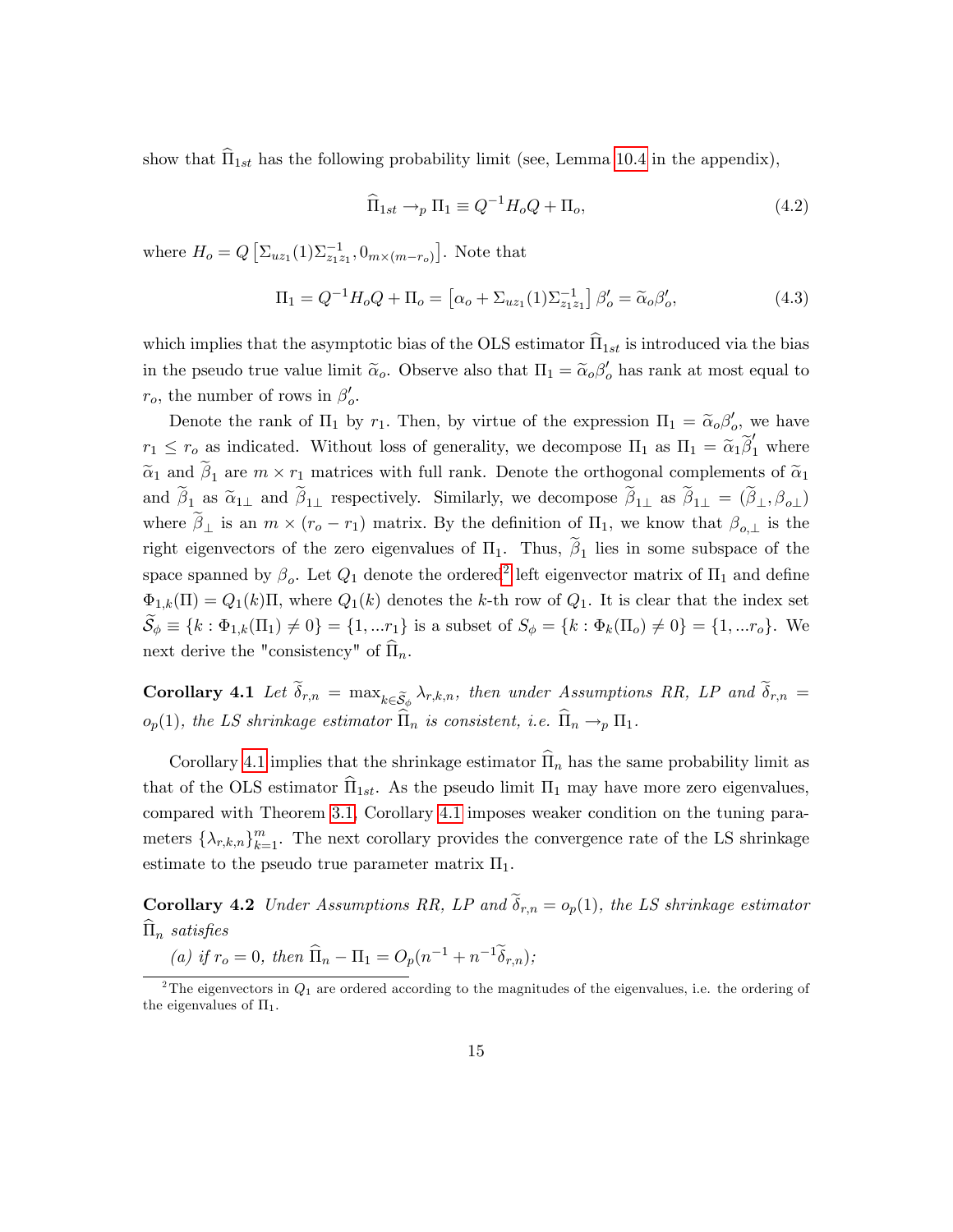(b) if 
$$
0 < r_o \le m
$$
, then  $(\hat{\Pi}_n - \Pi_1) Q^{-1} D_n^{-1} = O_p(1 + n^{\frac{1}{2}} \tilde{\delta}_{r,n}).$ 

Recall that  $Q_n$  is the normalized left eigenvector matrix of  $\Pi_{1st}$ . Decompose  $Q'_n$  as  $\left[Q'_{\tilde{\alpha},n},Q'_{\tilde{\alpha}_{\perp},n}\right]$ , where  $Q_{\tilde{\alpha},n}$  and  $Q_{\tilde{\alpha}_{\perp},n}$  are the first  $r_1$  and last  $m-r_1$  rows of  $Q_n$  respectively. Under Corollary [4.1](#page-15-1) and Lemma [10.4.](#page-54-0)(a),

<span id="page-16-0"></span>
$$
Q_{\widetilde{\alpha},n}\widehat{\Pi}_n = Q_{\widetilde{\alpha},n}\widehat{\Pi}_{1st} + o_p(1) = \Lambda_{\widetilde{\alpha},n}Q_{\widetilde{\alpha},n} + o_p(1)
$$
\n(4.4)

where  $\Lambda_{\tilde{\alpha},n}$  is a diagonal matrix with the ordered first (largest)  $r_1$  eigenvalues of  $\widehat{\Pi}_{1st}$ . [\(4.4\)](#page-16-0) and Lemma [10.4.](#page-54-0)(b) implies that the first  $r_1$  rows of  $Q_n\Pi_n$  are estimated as nonzero w.p.a.1. On the other hand, by Corollary [4.1](#page-15-1) and Lemma [10.4.](#page-54-0)(a),

$$
Q_{\widetilde{\alpha}_{\perp},n}\widehat{\Pi}_n = Q_{\widetilde{\alpha}_{\perp},n}\widehat{\Pi}_{1st} + o_p(1) = \Lambda_{\widetilde{\alpha}_{\perp},n}Q_{\widetilde{\alpha}_{\perp},n} + o_p(1)
$$
\n(4.5)

where  $\Lambda_{\tilde{\alpha}_\perp,n}$  is a diagonal matrix with the ordered last (smallest)  $m-r_1$  eigenvalues of  $\tilde{\Pi}_{1st}$ . Under Lemma [10.4.](#page-54-0)(b) and (c), we know that  $Q_{\alpha_1,n}\hat{\Pi}_n$  converges to zero in probability, while its first  $r_o - r_1$  rows and the last  $m - r_o$  rows have the convergence rates  $n^{\frac{1}{2}}$  and n respectively. We next show that the last  $m - r_o$  rows of  $Q_n\widehat{\Pi}_n$  are estimated as zeros w.p.a.1.

<span id="page-16-1"></span>Corollary 4.3 (Super Efficiency) Under Assumptions LP and RR, if  $\lambda_{r,k,n} \rightarrow_{p} \infty$  for  $k \in S^c_\phi$  and  $n^{\frac{1}{2}} \widetilde{\delta}_{r,n} = O_p(1)$ , then we have

$$
\Pr\left(Q_n(k)\widehat{\Pi}_n=0\right) \to 1 \text{ as } n \to \infty,\tag{4.6}
$$

for any  $k \in S^c_{\phi}$ .

<span id="page-16-2"></span>Corollary [4.3](#page-16-1) implies that  $\hat{\Pi}_n$  has at least  $m - r_o$  eigenvalues estimated as zero w.p.a.1. However, the matrix  $\Pi_1$  may have more zero eigenvalues than  $\Pi_o$ . To ensure consistent cointegration rank selection, we need to show that the  $r_o - r_1$  zero eigenvalues of  $\Pi_1$  are estimated as non-zeros w.p.a.1. From Lemma [10.4,](#page-54-0) we see that  $\hat{\Pi}_{1st}$  has  $m-r_o$  eigenvalues which converge to zero at the rate n and  $r_o - r_1$  eigenvalues which converge to zero at the rate  $\sqrt{n}$ . The different convergence rates of the estimates of the zero eigenvalues of  $\Pi_1$ enable us to empirically distinguish the estimates of the  $m-r_0$  zero eigenvalues of  $\Pi_1$  from the estimates of the  $r_o - r_1$  zero eigenvalues of  $\Pi_1$ , as illustrated in the following corollary.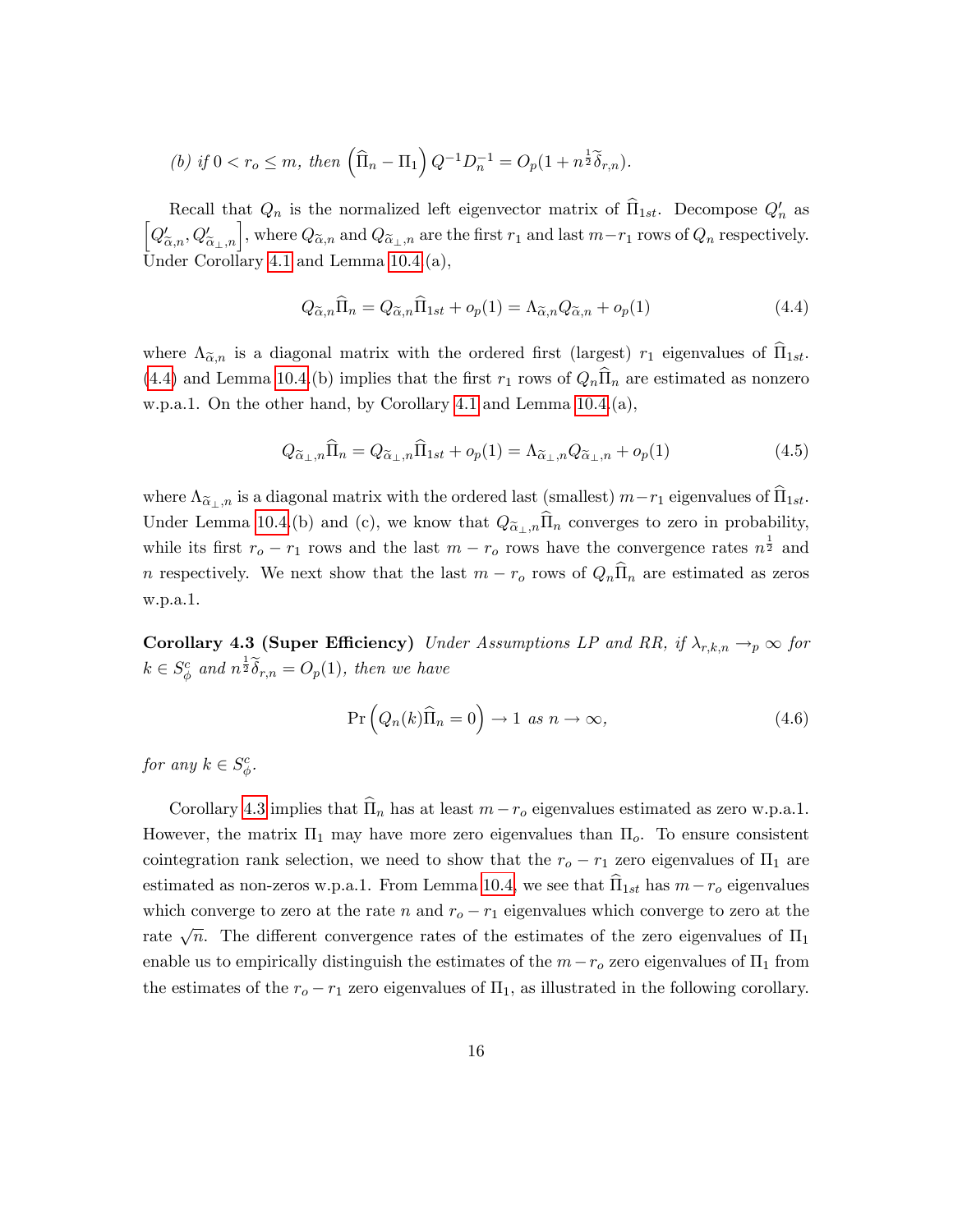**Corollary 4.4** Under Assumptions LP and RR, if  $n^{\frac{1}{2}}\lambda_{r,k,n} = o_p(1)$  for  $k \in \{r_1+1, ..., r_o\}$  and  $n^{\frac{1}{2}}\tilde{\delta}_{r,n} = O_p(1)$ , then we have

<span id="page-17-0"></span>
$$
\Pr\left(Q_n(k)\widehat{\Pi}_n \neq 0\right) \to 1 \text{ as } n \to \infty,\tag{4.7}
$$

for any  $k \in \{r_1 + 1, ..., r_o\}$ .

In the proof of Corollary [4.4,](#page-16-2) we show that  $n^{\frac{1}{2}}Q_n(k)\hat{\Pi}_n$  converges in distribution to some non-degenerated continuous random vectors, which is a stronger result than [\(4.7\)](#page-17-0). Corollary [4.2](#page-15-2) and Corollary [4.4](#page-16-2) implies that  $\prod_n$  has at least  $m-r_o$  eigenvalues not estimated as zeros w.p.a.1. Hence Corollary [4.2,](#page-15-2) Corollary [4.3](#page-16-1) and Corollary [4.4](#page-16-2) give us the following result immediately.

<span id="page-17-1"></span>**Theorem 4.5** Suppose that Assumptions LP and RR are satisfied. If  $n^{\frac{1}{2}}\tilde{\delta}_{r,n} = O_p(1)$ ,  $n^{\frac{1}{2}}\lambda_{r,k,n} = o_p(1)$  for  $k \in \{r_1+1,\dots,r_o\}$  and  $\lambda_{r,k',n} \to_p \infty$  for  $k' \in S^c_{\phi}$ , then we have

$$
\Pr\left(r(\widehat{\Pi}_n) = r_o\right) \to 1 \text{ as } n \to \infty,\tag{4.8}
$$

as  $n \to \infty$ , where  $r(\widehat{\Pi}_n)$  denotes the rank of  $\widehat{\Pi}_n$ .

Compared with Theorem [3.3,](#page-11-1) Theorem [4.5](#page-17-1) imposes similar conditions on the tuning parameters  $\{\lambda_{r,k,n}\}_{k=1}^m$ . It is clear that when the pseudo limit  $\Pi_1$  preserves the rank of  $\Pi_o$ , i.e.  $r_o = r_1$ , we do not need to show Corollary [4.4](#page-16-2) because Theorem [4.5](#page-17-1) follows by Corollary [4.2](#page-15-2) and Corollary [4.3.](#page-16-1) In that case, Theorem [4.5](#page-17-1) imposes the same conditions on the tuning parameters, i.e.  $n^{\frac{1}{2}}\tilde{\delta}_{r,n} = O_p(1)$  and  $\lambda_{r,k,n} \to_p \infty$  for  $k \in S^c_{\phi}$ , where  $\tilde{\delta}_{r,n} = \delta_{r,n}$ . On the other hand, when  $r_1 < r_0$ , the conditions in Theorem [4.5](#page-17-1) is stronger, because it requires  $n^{\frac{1}{2}}\lambda_{r,k,n} = o_p(1)$  for  $k \in \{r_1+1,\dots,r_o\}$ . In Section [6,](#page-23-1) we construct empirically available tuning parameters which are shown to satisfy the conditions of Theorem [4.5](#page-17-1) without knowing whether  $r_1 = r_o$  or  $r_1 < r_o$ .

Theorem [4.5](#page-17-1) states that the true cointegration rank  $r<sub>o</sub>$  can be consistently selected, though the matrix  $\Pi_o$  is not consistently estimable. Moreover, when the probability limit  $\Pi_1$  of the LS shrinkage estimator has rank less than  $r_o$ , Theorem [4.5](#page-17-1) ensures that only  $r_o$ rank is selected in the LS shrinkage estimation. This result is new in the shrinkage based model selection literature, as the Lasso-type of techniques are usually advocated because of their ability of shrinking small estimates (in magnitude) to be zeros in estimation. However,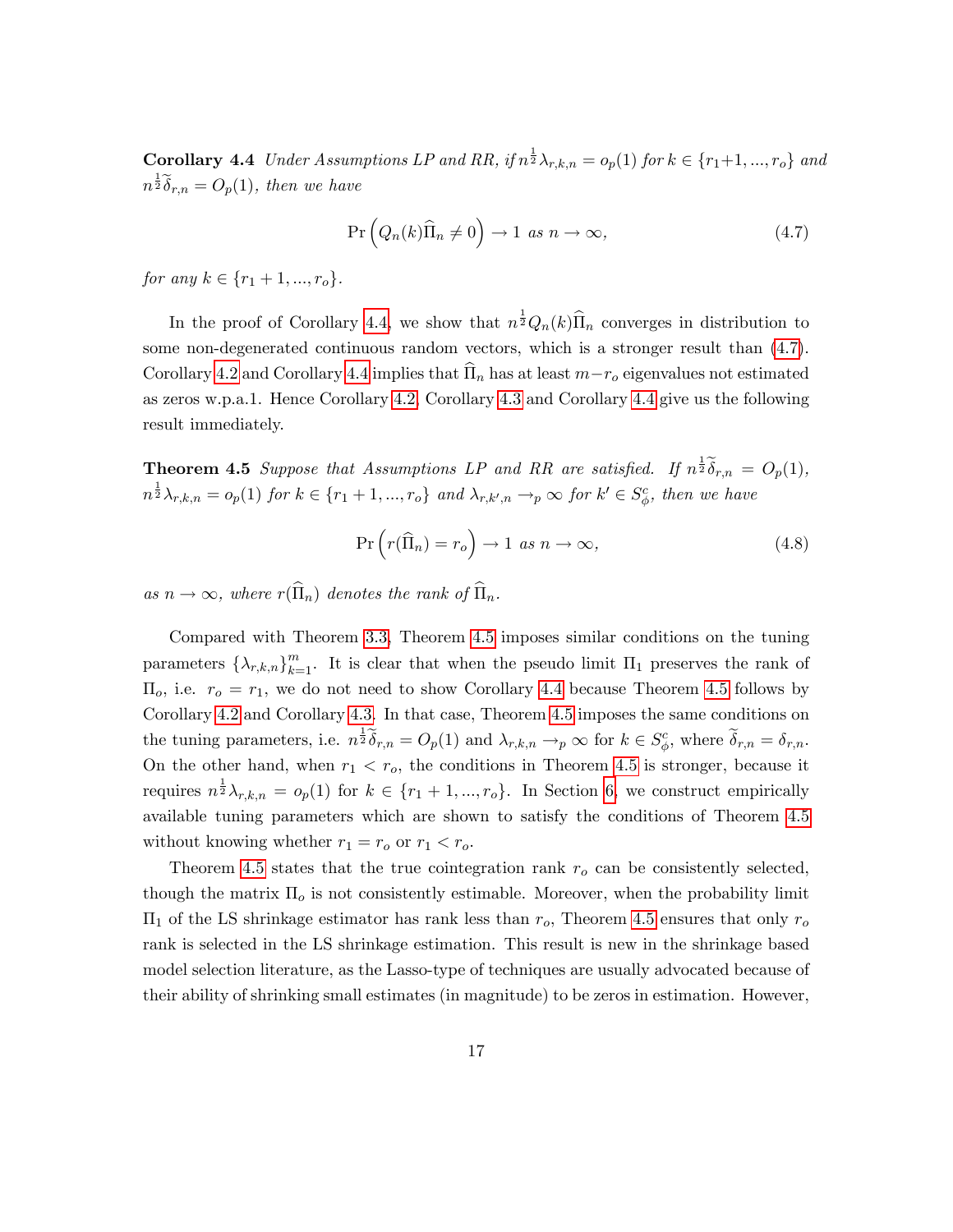in Corollary [4.4,](#page-16-2) we show the LS shrinkage estimation does not shrink the estimates of the extra  $r_o - r_1$  zero eigenvalues of  $\Pi_1$  to be zero.

# 5 Extension II: Estimation with Explicit Transient Dynamics

This section considers estimation of the general model

<span id="page-18-0"></span>
$$
\Delta Y_t = \Pi_o Y_{t-1} + \sum_{j=1}^p B_{o,j} \Delta Y_{t-j} + u_t
$$
\n(5.1)

with simultaneous cointegrating rank selection and lag order selection. Recall that the unknown parameters  $(\Pi_o, B_o)$  are estimated by penalized LS estimation

<span id="page-18-2"></span>
$$
(\widehat{\Pi}_n, \widehat{B}_n) = \underset{\Pi, B_1, \dots, B_p \in R^{m \times m}}{\arg \min} \left\{ \sum_{t=1}^n \left\| \Delta Y_t - \Pi Y_{t-1} - \sum_{j=1}^p B_j \Delta Y_{t-j} \right\|^2 + n \sum_{j=1}^p \lambda_{b,j,n} \|B_j\| + n \sum_{k=1}^m \lambda_{r,k,n} \|\Phi_{n,k}(\Pi)\| \right\}.
$$
 (5.2)

For consistent lag order selection the model should be consistently estimable and it is assumed that the given p in  $(5.1)$  is such that the error term  $u_t$  satisfies Assumption [3.1.](#page-7-2) DeÖne

$$
C(\phi) = \Pi_o + \sum_{j=0}^{p} B_{o,j} (1 - \phi) \phi^j, \text{ where } B_{o,0} = -I_m.
$$

The following assumption extends Assumption [3.2](#page-8-0) to accommodate the general structure in [\(5.1\)](#page-18-0).

<span id="page-18-1"></span>**Assumption 5.1 (GRR)** (i) The determinantal equation  $|C(\phi)| = 0$  has roots on or outside the unit circle; (ii) the matrix  $\Pi_o$  has rank  $r_o$ , with  $0 \le r_o \le m$ ; (iii) the  $(m (r_o) \times (m - r_o)$  matrix

$$
\alpha'_{o,\perp} \left( I_m - \sum_{j=1}^p B_{o,j} \right) \beta_{o,\perp} \tag{5.3}
$$

is nonsingular.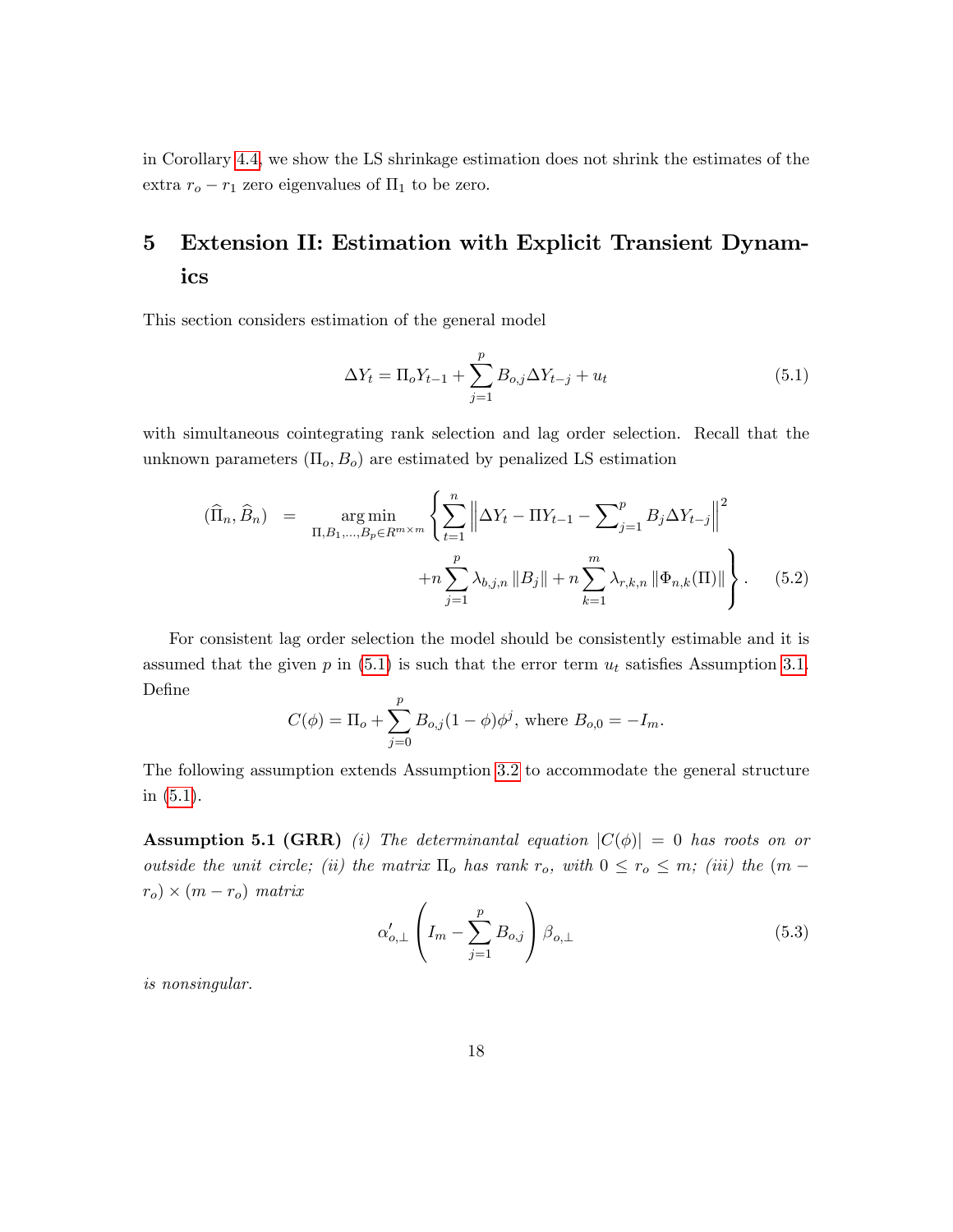Under Assumption [5.1,](#page-18-1) the time series  $Y_t$  has following partial sum representation,

<span id="page-19-0"></span>
$$
Y_t = C_B \sum_{s=1}^t u_s + \Xi(L)u_t + C_B Y_0
$$
\n(5.4)

where  $C_B = \beta_{o,\perp} \left[ \alpha'_{o,\perp} \right]$  $\left(I_m - \sum_{j=1}^p B_{o,j}\right)\beta_{o,\perp}\right]^{-1} \alpha'_{o,\perp}$  and  $\Xi(L)u_t = \sum_{s=0}^\infty \Xi_s u_{t-s}$  is a stationary process. From the partial sum representation in [\(5.4\)](#page-19-0), we deduce that  $\beta'_o Y_t =$  $\beta'_{o} \Xi(L) u_{t}$  and  $\Delta Y_{t-j}$   $(j = 0, ..., p)$  are stationary.

Define an  $m(p+1) \times m(p+1)$  rotation matrix  $Q_B$  and its inverse  $Q_B^{-1}$  as

$$
Q_B \equiv \left(\begin{array}{cc}\beta_o' & 0 \\ 0 & I_{mp} \\ \alpha_{o,\perp}' & 0\end{array}\right) \text{ and } Q_B^{-1} = \left(\begin{array}{cc}\alpha_o(\beta_o'\alpha_o)^{-1} & 0 & \beta_{o,\perp}(\alpha_{o,\perp}'\beta_{o,\perp})^{-1} \\ 0 & I_{mp} & 0\end{array}\right).
$$

Denote  $\Delta X_{t-1} = [\Delta Y'_{t-1}, ..., \Delta Y'_{t-p}]'$  and then the model in [\(5.1\)](#page-18-0) can be written as

$$
\Delta Y_t = \left[ \begin{array}{cc} \Pi_o & B_o \end{array} \right] \left[ \begin{array}{c} Y_{t-1} \\ \Delta X_{t-1} \end{array} \right] + u_t. \tag{5.5}
$$

Let

$$
Z_{t-1} = Q_B \left[ \begin{array}{c} Y_{t-1} \\ \Delta X_{t-1} \end{array} \right] = \left[ \begin{array}{c} Z_{3,t-1} \\ Z_{2,t-1} \end{array} \right],
$$
 (5.6)

where  $Z'_{3,t-1} = \begin{bmatrix} Y'_{t-1} \beta_o & \Delta X'_{t-1} \end{bmatrix}$ is a stationary process and  $Z_{2,t-1} = \alpha'_{o,\perp} Y_{t-1}$  comprises the  $I(1)$  components. Denote the index set of the zero components in  $B_0$  as  $\mathcal{S}_B^c$  such that  $||B_{o,j}|| = 0$  for all  $j \in S_B^c$  and  $||B_{o,j}|| \neq 0$  otherwise. We next derive the asymptotic properties of the LS shrinkage estimator  $(\widehat{\Pi}_n, \widehat{B}_n)$  defined in [\(5.2\)](#page-18-2).

<span id="page-19-1"></span>**Lemma 5.1** Suppose that Assumptions WN and GRR are satisfied. If  $\delta_{r,n} = o_p(1)$  and  $\delta_{b,n} = o_p(1)$  where  $\delta_{b,n} \equiv \max_{j \in S_B} \lambda_{b,j,n}$ , then the LS shrinkage estimator  $(\widehat{\Pi}_n, \widehat{B}_n)$  satisfies

$$
\left[ (\widehat{\Pi}_n, \widehat{B}_n) - (\Pi_o, B_o) \right] Q_B^{-1} D_{n,B}^{-1} = O_p (1 + n^{\frac{1}{2}} \delta_{r,n} + n^{\frac{1}{2}} \delta_{b,n}) \tag{5.7}
$$

where  $D_{n,B} = diag(n^{-\frac{1}{2}}I_{r_o+mp}, n^{-1}I_{m-r_o}).$ 

Lemma [5.1](#page-19-1) implies that the LS shrinkage estimators  $(\widehat{\Pi}_n, \widehat{B}_n)$  have the same convergence rates as the OLS estimators  $(\widehat{\Pi}_{1st}, \widehat{B}_{1st})$  (see, Lemma [10.6.](#page-71-0)a). We next show that if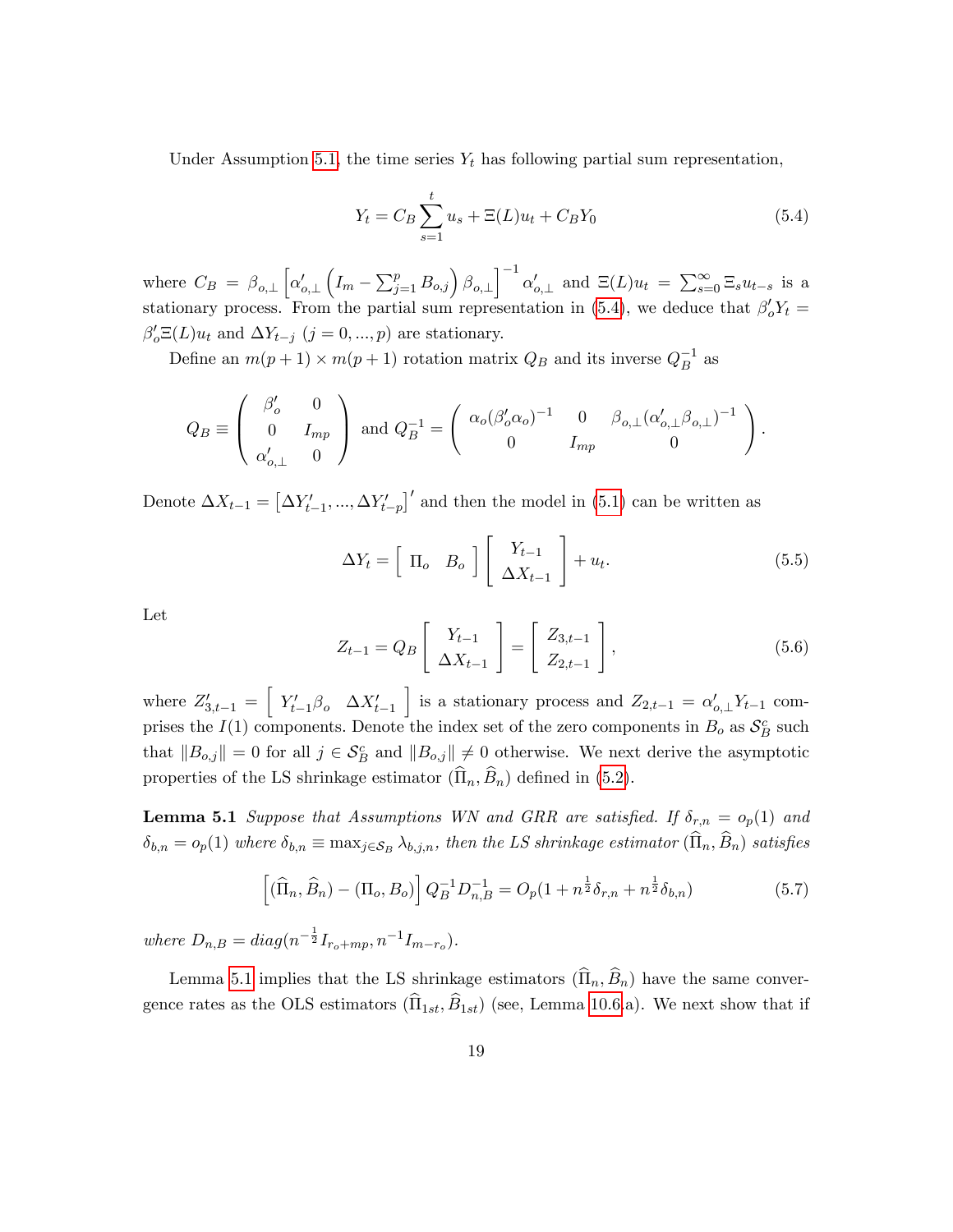the tuning parameters  $\lambda_{r,k,n}$  and  $\lambda_{b,j,n}$  ( $k \in S_B^c$  and  $j \in S_\phi^c$ ) converge to zero but not too fast, then the zero rows of  $Q\Pi_o$  and zero matrices in  $B_o$  are estimated as zero w.p.a.1. Let the zero rows of  $Q_n\hat{\Pi}_n$  be indexed by  $\mathcal{S}^c_{n,\phi}$  and the zero matrix in  $\widehat{B}_n$  be indexed by  $\mathcal{S}^c_{n,B}$ .

<span id="page-20-0"></span>Theorem 5.1 Suppose that Assumptions WN and GRR are satisfied. If the tuning parameters satisfy  $n^{\frac{1}{2}}(\delta_{r,n}+\delta_{b,n})=O_p(1)$ ,  $\lambda_{r,k,n}\to_p\infty$  and  $n^{\frac{1}{2}}\lambda_{b,j,n}\to_p\infty$  for  $k\in\mathcal{S}_{\phi}^c$  and  $j \in \mathcal{S}_{B}^{c}$ , then we have

$$
\Pr\left(Q_{\alpha,n}\widehat{\Pi}_n=0\right)\to 1 \text{ as } n\to\infty;\tag{5.8}
$$

and for all  $j \in \mathcal{S}_B^c$ 

$$
\Pr\left(\widehat{B}_{n,j} = \mathbf{0}_{m \times m}\right) \to 1 \text{ as } n \to \infty. \tag{5.9}
$$

Theorem [5.1](#page-20-0) indicates that the zero rows of  $Q\Pi_o$  (and hence the zero eigenvalues of  $\Pi_o$ ) and the zero matrices in  $B<sub>o</sub>$  are estimated as zeros w.p.a.1. Thus Lemma [5.1](#page-19-1) and Theorem [5.1](#page-20-0) imply consistent cointegration rank selection and consistent lag order selection.

We next derive the centered limit distribution of the shrinkage estimator  $\widehat{\Theta}_{\mathcal{S}} = (\widehat{\Pi}_n, \widehat{B}_{\mathcal{S}_B}),$ where  $B_{\mathcal{S}_B}$  denotes the LS shrinkage estimator of the nonzero matrices in  $B_o$ . Let  $I_{\mathcal{S}_B}$  =  $diag(I_{1,m},...,I_{d_{S_B},m})$  where the  $I_{j,m}$   $(j = 1,...,d_{S_B})$  are  $m \times m$  identity matrices and  $d_{S_B}$ is the dimensionality of the index set  $\mathcal{S}_B$ . Define

$$
Q_{\mathcal{S}} \equiv \begin{pmatrix} \beta_o' & 0 \\ 0 & I_{\mathcal{S}_B} \\ \alpha_{o,\perp}' & 0 \end{pmatrix} \text{ and } D_{n,\mathcal{S}} \equiv diag(n^{-\frac{1}{2}}I_{r_o}, n^{-\frac{1}{2}}I_{\mathcal{S}_B}, n^{-1}I_{m-r_o}),
$$

where the identity matrix  $I_{\mathcal{S}_B} = I_{md_{\mathcal{S}_B}}$  in  $Q_S$  serves to accommodate the nonzero matrices in  $B_o$ . Let  $\Delta X_{\mathcal{S},t}$  denote the nonzero lagged differences in [\(5.1\)](#page-18-0), then the true model can be written as

$$
\Delta Y_t = \Pi_o Y_{t-1} + B_{o,S_B} \Delta X_{S,t-1} + u_t = \Theta_{o,S} Q_S^{-1} Z_{S,t-1} + u_t \tag{5.10}
$$

where the transformed and reduced regressor variables are

$$
Z_{\mathcal{S},t-1} = Q_{\mathcal{S}} \left[ \begin{array}{c} Y_{t-1} \\ \Delta X_{\mathcal{S},t-1} \end{array} \right] = \left[ \begin{array}{c} Z_{3\mathcal{S},t-1} \\ Z_{2,t-1} \end{array} \right],
$$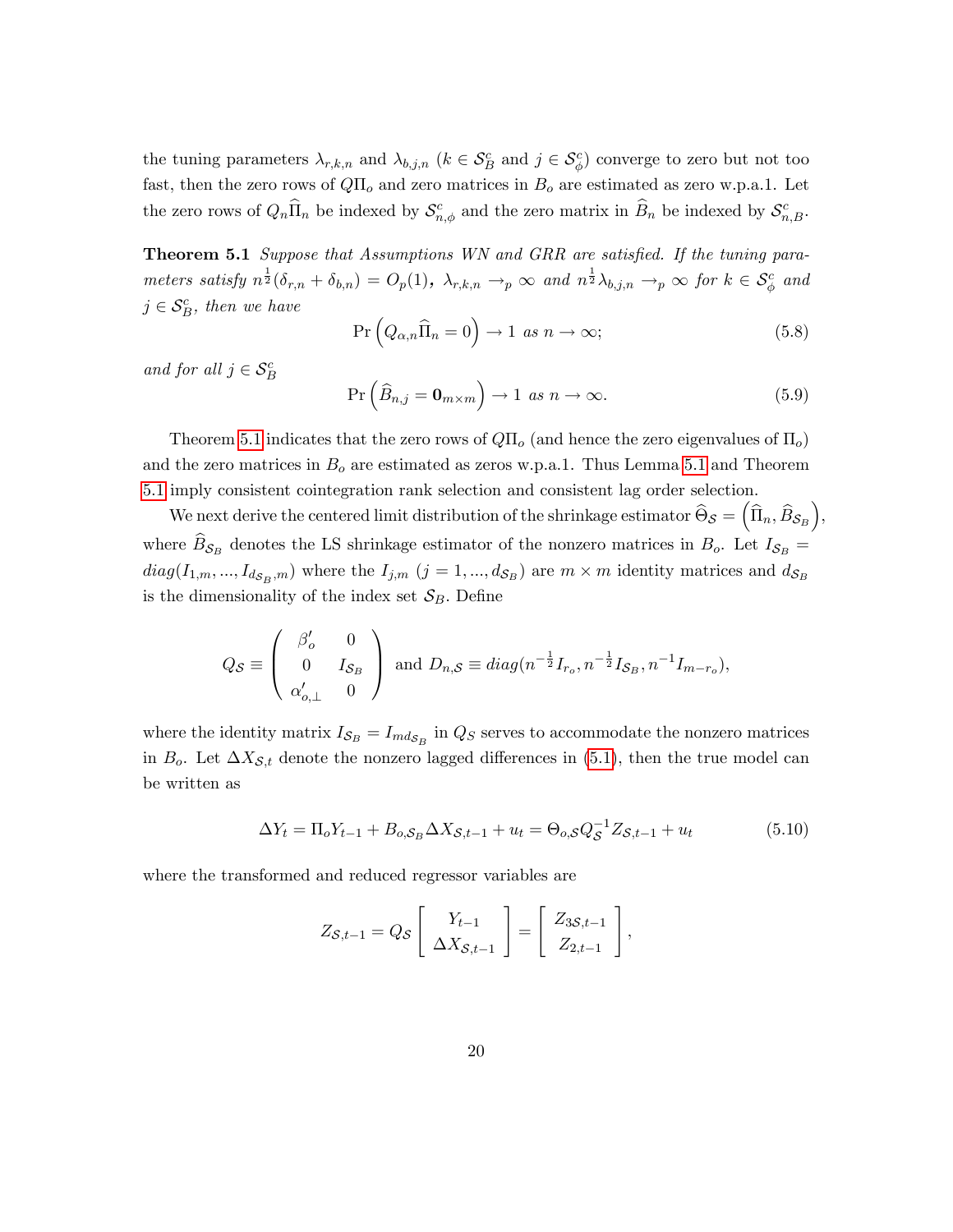with  $Z'_{3\mathcal{S},t-1} = \begin{bmatrix} Y'_{t-1}\beta_o & \Delta X'_{\mathcal{S},t-1} \end{bmatrix}$ and  $Z_{2,t-1} = \alpha'_{o,\perp} Y_{t-1}$ . From Lemma [10.5,](#page-70-0) we obtain  $n^{-1}\sum_{n=1}^{n}$  $t=1$  $Z_{3S,t-1}Z'_{3S,t-1} \to_{p} E \left[ Z_{3S,t-1}Z'_{3S,t-1} \right] \equiv \Sigma_{z_{3S}z_{3S}}.$ 

<span id="page-21-1"></span>The centred limit theory of  $\Theta_{\mathcal{S}}$  is given in the following result.

**Theorem 5.2** Under conditions of Theorem [5.1,](#page-20-0) if  $n^{\frac{1}{2}}(\delta_{r,n} + \delta_{b,n}) = o_p(1)$ , then

<span id="page-21-2"></span>
$$
\left(\widehat{\Theta}_{\mathcal{S}} - \Theta_{o,\mathcal{S}}\right) Q_{\mathcal{S}}^{-1} D_{n,\mathcal{S}}^{-1} \to_d \left(B_{m,\mathcal{S}} \quad \alpha_o (\alpha_o' \alpha_o)^{-1} \alpha_o' B_{m,2}\right),\tag{5.11}
$$

where

$$
B_{m,S} \equiv N(0, \Omega_u \otimes \Sigma_{z_3 z_3 z_3}^{-1}) \text{ and } B_{m,2} \equiv \int dB_u B'_{w_2} (\int B_{w_2} B'_{w_2})^{-1}.
$$

Theorem [5.2](#page-21-1) extends the result of Theorem [3.5](#page-11-3) to the general VEC model with lagged differences. From Theorem [5.2,](#page-21-1) the LS shrinkage estimator  $\Theta_{\mathcal{S}}$  is more efficient than the OLS estimator  $\Theta_n$  in the sense that: (i) the zero components in  $B_o$  are estimated as zeros w.p.a.1 and thus their LS shrinkage estimators are super efficient; (ii) under the consistent lagged differences selection, the true nonzero components in  $B<sub>o</sub>$  are more efficiently estimated in the sense of smaller asymptotic variance; and (iii) the true cointegration rank is estimated and therefore when  $r_o < m$  some parts of the matrix  $\Pi_o$  are estimated at a rate faster than root-n.

The LS shrinkage estimator  $\widehat{\Pi}_n$  suffers from second order asymptotic bias, evident in the component  $B_{m,2}$  of the limit [\(5.11\)](#page-21-2). As in the simpler model this asymptotic bias is eliminated by GLS estimation. Accordingly we define the GLS shrinkage estimator of the general model as

<span id="page-21-0"></span>
$$
(\widehat{\Pi}_{g,n}, \widehat{B}_{g,n}) = \underset{\Pi, B_1, \dots, B_p \in R^{m \times m}}{\arg \min} \left\{ \sum_{t=1}^n \left\| \Delta Y_t - \Pi Y_{t-1} - \sum_{j=1}^p B_j \Delta Y_{t-j} \right\|_{\widehat{\Omega}_{u,n}^{-1}}^2 + n \sum_{j=1}^p \lambda_{b,j,n} \|B_j\| + n \sum_{k=1}^m \lambda_{r,k,n} \|\Phi_{n,k}(\Pi)\| \right\}.
$$
\n(5.12)

<span id="page-21-3"></span>To conclude this section, we show that the GLS shrinkage estimator  $(\widehat{\Pi}_{g,n}, \widehat{B}_{g,n})$  is oracle efficient in the sense that it has the same asymptotic distribution as the RRR estimate assuming the true cointegration rank and lagged differences are known.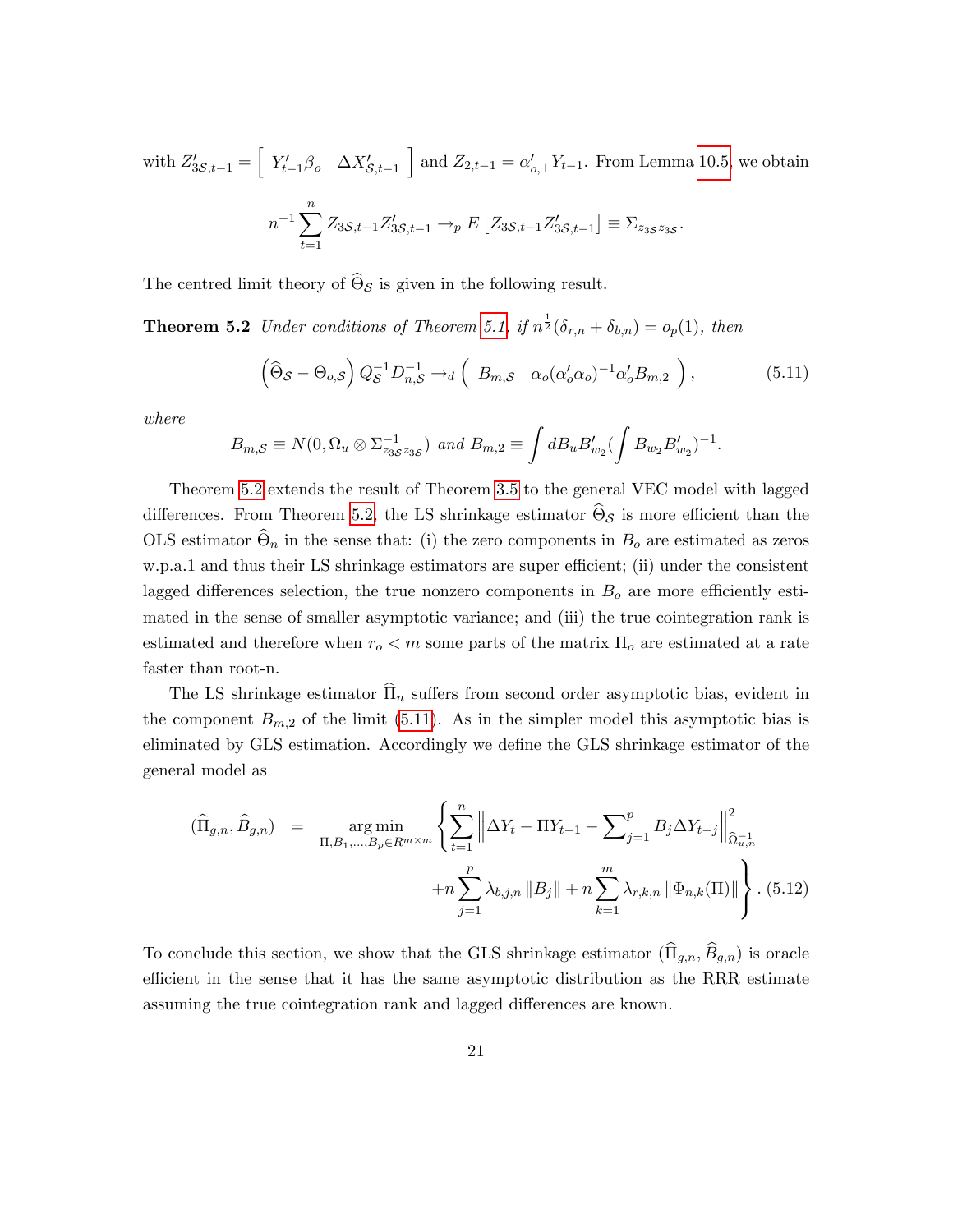Corollary 5.3 (Oracle Properties of GLS) Suppose the conditions of Theorem [5.2](#page-21-1) are satisfied. If  $\Omega_{u,n} \to_p \Omega_u$ , then

$$
\Pr\left(r(\widehat{\Pi}_{g,n}) = r_o\right) \to 1 \text{ and } \Pr\left(\widehat{B}_{g,j,n} = 0\right) \to 1 \tag{5.13}
$$

for  $j \in \mathcal{S}_{B}^{c}$  as  $n \to \infty$ ; moreover,  $\widehat{\Theta}_{\mathcal{S}}$  has the following limit distribution

$$
\left(\widehat{\Theta}_{\mathcal{S}} - \Theta_{o,\mathcal{S}}\right) Q_{\mathcal{S}}^{-1} D_{n,\mathcal{S}}^{-1} \rightarrow_d \left(B_{m,\mathcal{S}} \quad \alpha_o(\beta_o' \alpha_o)^{-1} \int d B_{u \cdot w_2} B_{w_2}' \left(\int B_{w_2} B_{w_2}'\right)^{-1}\right) \tag{5.14}
$$

where  $B_{u \cdot w_2}$  is defined in Theorem [3.6.](#page-13-1)

Corollary [5.3](#page-21-3) is proved using the same arguments of Corollary [3.6](#page-13-1) and Theorem [5.2](#page-21-1) and its proof is omitted.

**Remark 5.4** Although the grouped Lasso penalty function  $P(B) = ||B||$  is used in LS shrinkage estimation  $(5.2)$  and GLS shrinkage estimation  $(5.12)$ , we remark that a full Lasso penalty function can also be used and the resulting GLS shrinkage estimate enjoys the same properties stated in Corollary [5.3.](#page-21-3) The GLS shrinkage estimation using the (full) Lasso penalty takes the following form

$$
(\widehat{\Pi}_{g,n}, \widehat{B}_{g,n}) = \underset{\Pi, B_1, \dots, B_p \in R^{m \times m}}{\arg \min} \left\{ \sum_{t=1}^n \left\| \Delta Y_t - \Pi Y_{t-1} - \sum_{j=1}^p B_j \Delta Y_{t-j} \right\|_{\widehat{\Omega}_{u,n}^{-1}}^2 + n \sum_{j=1}^p \sum_{l=1}^m \sum_{s=1}^m \lambda_{b,j,l,s,n} |B_{j,ls}| + n \sum_{k=1}^m \lambda_{r,k,n} \left\| \Phi_{n,k}(\Pi) \right\| \right\}
$$
\n(5.15)

where  $B_{j,l,s}$  denotes the  $(l,s)$ th element of  $B_j$ . The advantage of the grouped Lasso penalty  $P(B)$  is that it shrinks elements in  $B$  to zero groupwisely, which makes it a natural choice for the lag order selection (as well as lag elimination) in VECM models. The Lasso penalty is more flexible and when used in shrinkage estimation, it can do more than select the zero matrices. It can also select the non-zero elements in the nonzero matrices  $B_{o,j}$  ( $j \in S_B$ ) w.p.a.1.

**Remark 5.5** The flexibility of the Lasso penalty enables GLS shrinkage estimation to achieve more goals in one-step, in addition to model selection and efficient estimation.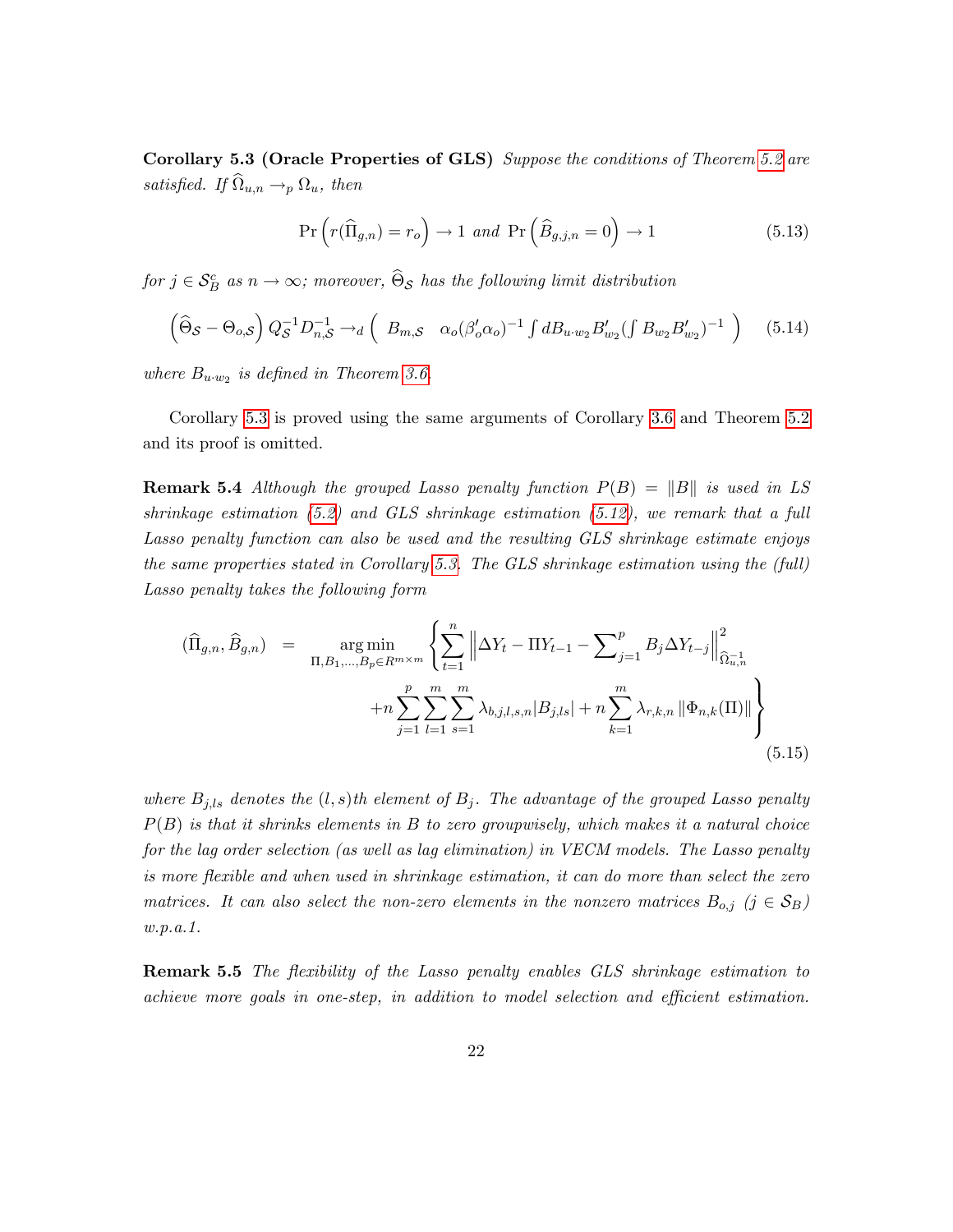Suppose that the vector  $Y_t$  can be divided in r and  $m-r$  dimensional subvectors  $Y_{1,t}$  and  $Y_{2,t}$ , then the VECM can be rewritten as

<span id="page-23-2"></span>
$$
\begin{bmatrix}\n\Delta Y_{1,t} \\
\Delta Y_{2,t}\n\end{bmatrix} = \begin{bmatrix}\n\Pi_o^{11} & \Pi_o^{12} \\
\Pi_o^{21} & \Pi_o^{22}\n\end{bmatrix} \begin{bmatrix}\nY_{1,t-1} \\
Y_{2,t-1}\n\end{bmatrix} + \sum_{j=1}^p \begin{bmatrix}\nB_{o,j}^{11} & B_{o,j}^{12} \\
B_{o,j}^{21} & B_{o,j}^{22}\n\end{bmatrix} \begin{bmatrix}\n\Delta Y_{1,t-j} \\
\Delta Y_{2,t-j}\n\end{bmatrix} + u_t,
$$
\n(5.16)

where  $\Pi_o$  and  $B_{o,j}$   $(j = 1,..,p)$  are partitioned in line with  $Y_t$ . By definition,  $Y_{2,t}$  does not Granger-cause  $Y_{1,t}$  if and only if

$$
\Pi_o^{12} = 0 \text{ and } B_{o,j}^{12} = 0 \text{ for any } j \in \mathcal{S}_B.
$$

One can attach the (grouped) Lasso penalty of  $\Pi^{12}$  in [\(5.16\)](#page-23-2) such that the causality test is automatically executed in GLS shrinkage estimation.

**Remark 5.6** In this paper, we only consider the Lasso penalty function in the LS or GLS shrinkage estimation. The main advantage of the Lasso penalty is that it is a convex function, which combines the convexity of the LS or GLS criterion, making the computation of the shrinkage estimate faster and more accurate. It is clear that as long as the tuning parameter satisfies certain rate requirements, our main results continue to hold if other penalty functions (e.g., the bridge penalty) are used in the LS or GLS shrinkage estimation.

### <span id="page-23-1"></span>6 Adaptive Selection of the Tuning Parameters

This section develops a data-driven procedure of selecting the tuning parameters  $\{\lambda_{r,k,n}\}_{k=1}^m$  $_{k=1}$ and  $\{\lambda_{b,j,n}\}_{j=1}^p$ . As presented in previous sections, the conditions ensuring oracle properties in GLS shrinkage estimation require that the tuning parameters of the estimates of zero and nonzero components have different asymptotic behavior. For example, in Theorem [3.3,](#page-11-1) we need  $\lambda_{r,k,n} = O_p(n^{-\frac{1}{2}})$  for any  $k \in S_\phi$  and  $\lambda_{r,k,n} \to_p \infty$  for  $k \in S_\phi^c$ , which implies that some sort of known adaptive penalty should appear in  $\lambda_{r,k,n}$ . One popular choice of such a penalty is the adaptive Lasso penalty (c.f., Zou, 2006), which in our model can be deÖned as

<span id="page-23-0"></span>
$$
\lambda_{r,k,n} = \frac{\lambda_{r,k,n}^*}{||\phi_k(\widehat{\Pi}_{1st})||^{\omega}} \text{ and } \lambda_{b,j,n} = \frac{m^{\omega}\lambda_{b,j,n}^*}{||\widehat{B}_{1st,j}||^{\omega}}
$$
(6.1)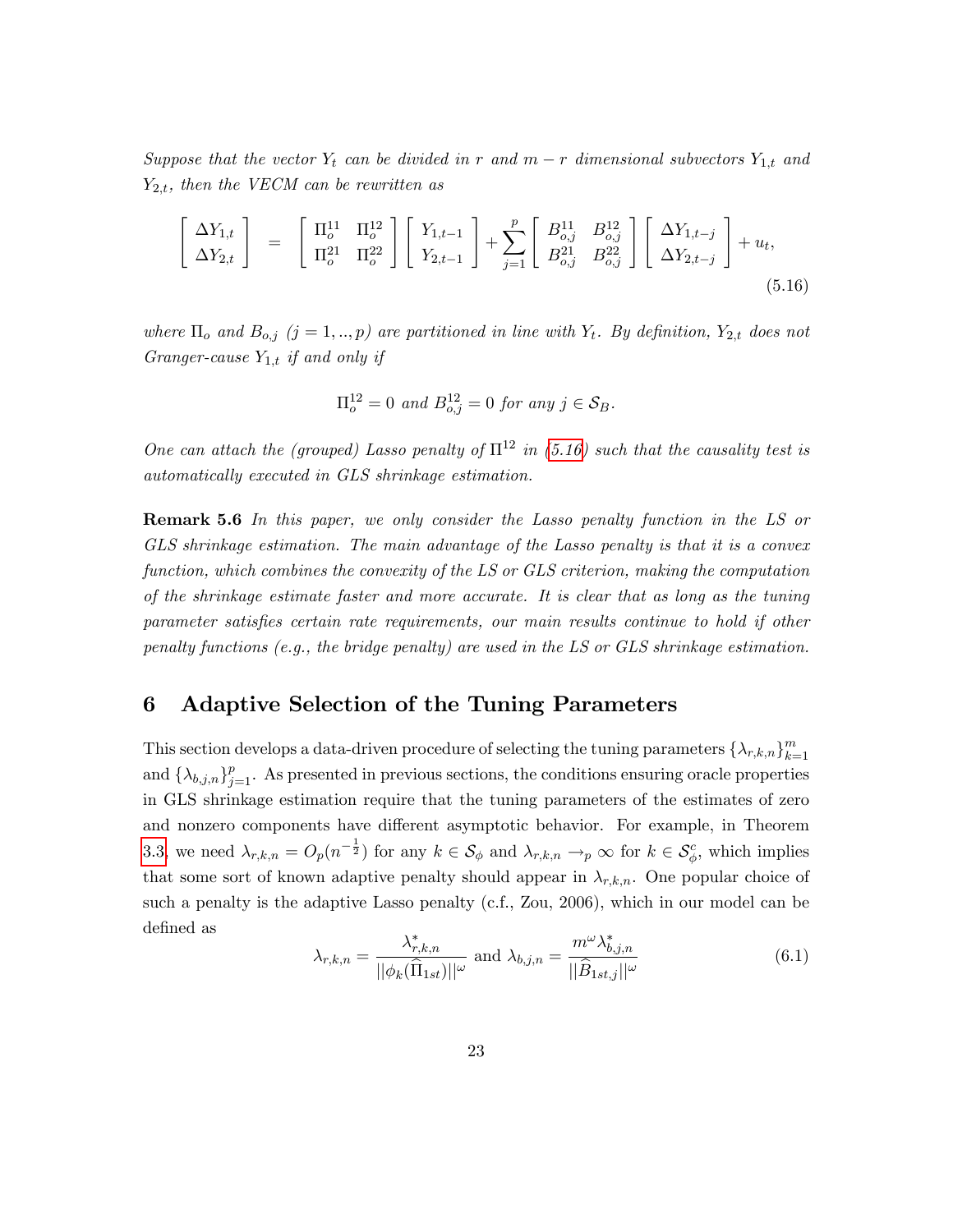where  $\lambda_{r,k,n}^*$  and  $\lambda_{b,j,n}^*$  are non-increasing positive sequences and  $\omega$  is some positive finite constant.

The adaptive penalty in  $\lambda_{r,k,n}$  is  $||\phi_k(\widehat{\Pi}_{1st})||^{-\omega}$   $(k = 1, ..., m)$ , because for any  $k \in \mathcal{S}_{\phi}^c$ , there is  $||\phi_k(\widehat{\Pi}_{1st})||^{-\omega} \to_p \infty$  and for any  $k \in \mathcal{S}_{\phi}$ , there is  $||\phi_k(\widehat{\Pi}_{1st})||^{-\omega} \to_p ||\phi_k(\Pi_o)||^{-\omega} =$  $O(1)$  under Assumption WN<sup>[3](#page-24-1)</sup>. Similarly, the adaptive penalty in  $\lambda_{b,j,n}$  is  $m^{\omega}||\widehat{B}_{1st,j}||^{-\omega}$ , where the extra term  $m^{\omega}$  is used to adjust the effect of dimensionality of  $B_j$  on the adaptive penalty. Such adjustment does not effect the asymptotic properties of the LS/GLS shrinkage estimation, but it is used to improve their finite sample performances. To see the effect of the dimensionality on the adaptive penalty, we write

$$
||\widehat{B}_{1st,j}||^{\omega} = \left[\sum_{l=1}^{m} \sum_{h=1}^{m} \left|\widehat{B}_{1st,j,lh}\right|^{2}\right]^{\frac{\omega}{2}}.
$$

Although each individual  $|\widehat{B}_{1st,j,h}|^2$  may be close to zero,  $||\widehat{B}_{1st,j}||^2$  could be large in magnitude in finite samples because it is the sum of  $m^2$  such terms (i.e.  $|\widehat{B}_{1st,j,h}|^2$ ). As a result, the adaptive penalty  $||\tilde{B}_{1st,j}||^{-\omega}$  without any adjustment tends to be smaller than the value it should be. One straightforward adjustment for the dimensionality effect is to use the average, instead of the sum, of the square terms  $|\widehat{B}_{1st,j,lh}|^2$ , i.e.

$$
\left[ m^{-2} \sum_{l=1}^{m} \sum_{h=1}^{m} |\widehat{B}_{1st,j,lh}|^2 \right]^{\frac{\omega}{2}} = m^{-\omega} ||\widehat{B}_{1st,j}||^{\omega}
$$

in the adaptive penalty. Under some general rate conditions on  $\lambda^*_{r,k,n}$  and  $\lambda^*_{b,j,n}$ , the following lemma shows that the tuning parameters specified in  $(6.1)$  satisfy the conditions in our theorems of super efficiency and oracle properties.

<span id="page-24-0"></span>**Lemma 6.1** (i) If  $n^{\frac{1}{2}}\lambda_{r,k,n}^* = o(1)$  and  $n^{\omega}\lambda_{r,k,n}^* \to \infty$ , then under Assumptions WN and RR we have

$$
n^{\frac{1}{2}}\delta_{r,n} = o_p(1) \text{ and } \lambda_{r,k,n} \to_p \infty
$$

for any  $k \in \mathcal{S}_{\phi}^c$ ; (ii) if  $n^{\frac{1+\omega}{2}}\lambda^*_{r,k,n} = o(1)$  and  $n^{\omega}\lambda^*_{r,k,n} \to \infty$ , then under Assumptions LP and RR

$$
n^{\frac{1}{2}}\widetilde{\delta}_{r,n} = o_p(1), \ n^{\frac{1}{2}}\lambda_{r,k,n} = o_p(1) \ \text{and} \ \lambda_{r,k',n} \to_p \infty
$$

for any  $k \in \{r_1 + 1, ..., r_o\}$  and  $k' \in \mathcal{S}_{\phi}^c$ ; (iii) if  $n^{\frac{1}{2}} \lambda_{r,k,n}^* = o(1)$  and  $n^{\omega} \lambda_{r,k,n}^* \to \infty$  for

<span id="page-24-1"></span><sup>&</sup>lt;sup>3</sup>The same intuition applies to the scenario where Assumption LP holds.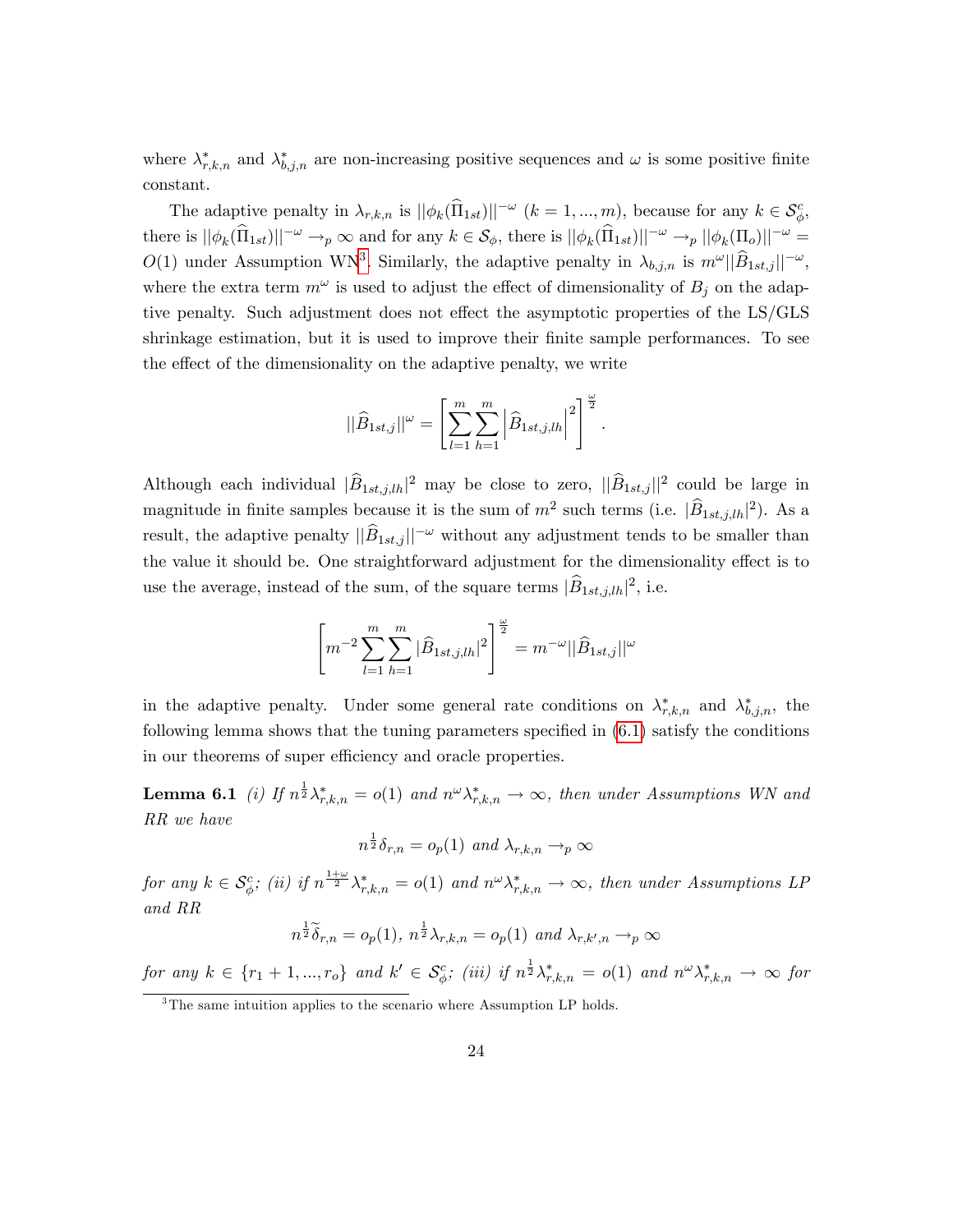any  $k = 1, ..., m$ , and  $n^{\frac{1}{2}} \lambda_{b,j,n}^* = o(1)$  and  $n^{\frac{1+\omega}{2}} \lambda_{b,j,n}^* \to \infty$  for any  $j = 1, ..., p$ , then under Assumptions WN and GRR

$$
n^{\frac{1}{2}}(\delta_{r,n} + \delta_{b,n}) = o_p(1), \ \lambda_{r,k,n} \to_p \infty \ \text{and} \ \lambda_{b,j,n} \to_p \infty
$$

for any  $k \in \mathcal{S}_{\phi}^c$  and  $j \in \mathcal{S}_{B}^c$ .

It is notable that, when  $u_t$  is *iid*,  $\lambda_{r,k,n}^*$  is required to converge to zero with the rate faster than  $n^{-\frac{1}{2}}$ , while when  $u_t$  is weakly dependent,  $\lambda_{r,k,n}^*$  has to converge to zero with the rate faster than  $n^{-\frac{1+\omega}{2}}$ . The convergence rate of  $\lambda^*_{r,k,n}$  in Lemma [6.1.](#page-24-0)(ii) is faster to ensure that the pseudo  $r_o - r_1$  zero eigenvalues in  $\Pi_1$  are estimated as non-zeros w.p.a.1. When  $r_1 = r_o$ ,  $\Pi_1$  contains no pseudo zero eigenvalues and it has the true rank  $r_o$ . It is clear that in this case, we only need  $n^{\frac{1}{2}} \lambda^*_{r,k,n} = o(1)$  and  $n^{\omega} \lambda^*_{r,k,n} \to \infty$  to show that the tuning parameters in [\(6.1\)](#page-23-0) satisfy  $n^{\frac{1}{2}}\delta_{r,n} = o_p(1)$  and  $\lambda_{r,k',n} \to_p \infty$  for any  $k' \in \mathcal{S}_{\phi}^c$ .

From Lemma [6.1,](#page-24-0) we see that the conditions imposed on  $\{\lambda_{r,k,n}^*\}_{k=1}^m$  and  $\{\lambda_{b,j,n}^*\}_{j=1}^p$  $j=1$ to ensure oracle properties in GLS shrinkage estimation only restrict the rates at which the sequences  $\lambda^*_{r,k,n}$  and  $\lambda^*_{b,j,n}$  go to zero. But in finite samples these conditions are not precise enough to provide a clear choice of tuning parameter for practical implementation. On one hand these sequences should converge to zero as fast as possible so that shrinkage bias in the estimation of the nonzero components of the model is as small as possible. In the extreme case where  $\lambda^*_{r,k,n} = 0$  and  $\lambda^*_{b,j,n} = 0$ , LS shrinkage estimation reduces to LS estimation and there is no shrinkage bias in the resulting estimators. (Of course there may still be finite sample estimation bias). On the other hand, these sequences should converge to zero as slow as possible so that in Önite samples zero components in the model are estimated as zeros with higher probability. In the opposite extremity  $\lambda^*_{r,k,n} = \infty$  and  $\lambda^*_{b,j,n} = \infty$ , and then all parameters of the model are estimated as zeros with probability one in finite samples. Thus there is bias and variance trade-off in the selection of the sequences in  $\{\lambda_{r,k,n}^*\}_{k=1}^m$  and  $\{\lambda_{b,j,n}^*\}_{j=1}^p$ .

By definition  $\hat{T}_n = Q_n \hat{\Pi}_n$  and the k-th row of  $\hat{T}_n$  is estimated as zero only if the following first order condition holds

<span id="page-25-0"></span>
$$
\left\| \frac{1}{n} \sum_{t=1}^{n} Q_n(k) \widehat{\Omega}_{u,n}^{-1} (\Delta Y_t - \widehat{\Pi}_n Y_{t-1} - \sum_{j=1}^{p} \widehat{B}_{n,j} \Delta Y_{t-j}) Y_{t-1}' \right\| < \frac{\lambda_{r,k,n}^*}{2 ||\phi_k(\widehat{\Pi}_{1st})||^{\omega}}.
$$
(6.2)

Let  $T \equiv Q\Pi_o$  and  $T(k)$  be the k-th row of the matrix  $Q\Pi_o$ . If a nonzero  $T(k)$   $(k \leq r_o)$  is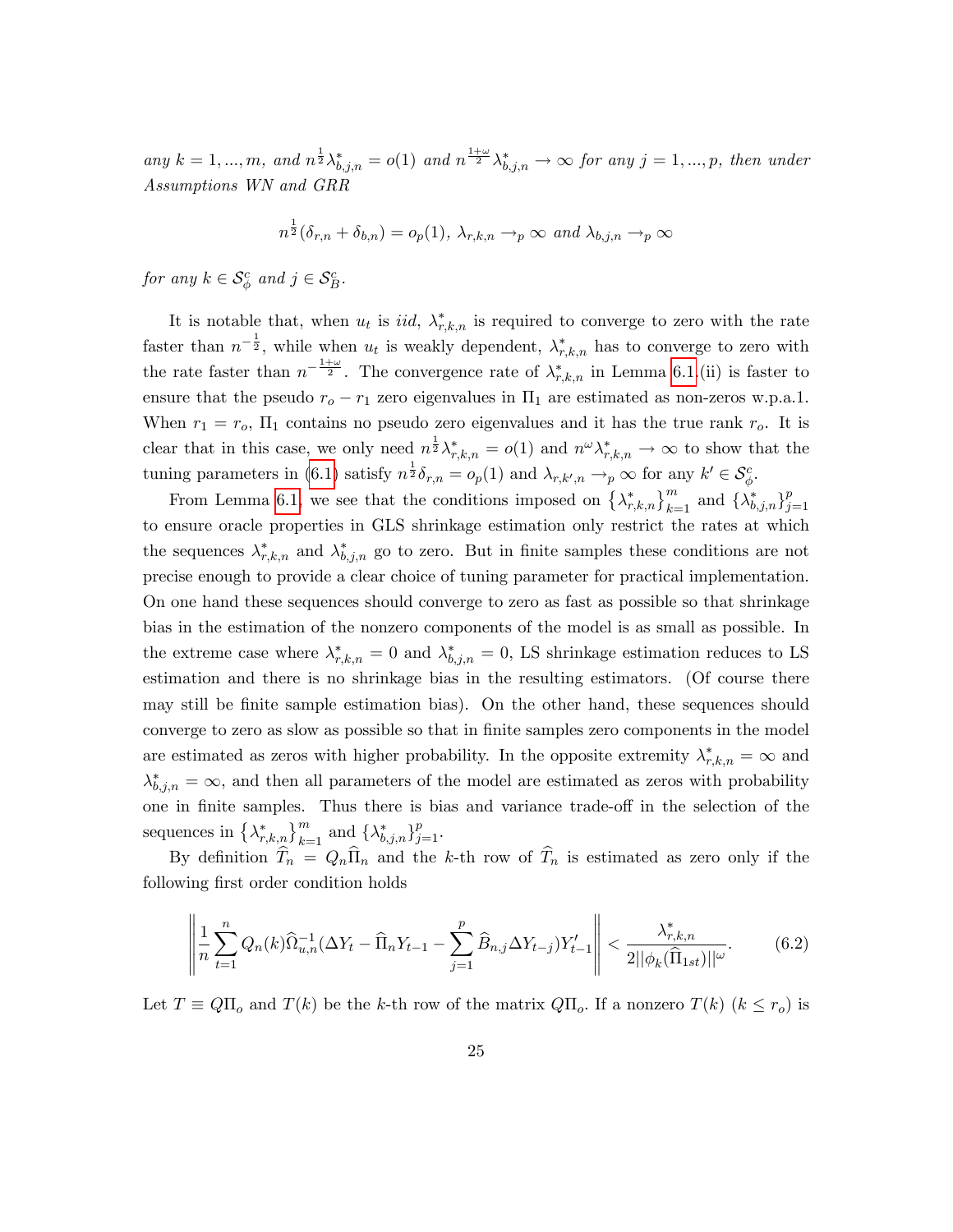estimated as zero, then the left hand side of the above inequality will be asymptotically close to a nonzero real number because the under-selected cointegration rank leads to inconsistent estimation. To ensure the shrinkage bias and errors of under-selecting the cointegration rank are small in finite samples, one would like to have  $\lambda^*_{r,k,n}$  converge to zero as fast as possible.

On the other hand, the zero rows of  $T$  are estimated as zero only if the same inequality in [\(6.2\)](#page-25-0) is satisfied. As  $n\phi_k(\Pi_{1st}) = O_p(1)$ , we can rewrite the inequality in (6.2) as

<span id="page-26-1"></span>
$$
\left\| \frac{1}{n} \sum_{t=1}^{n} Q_n(k) \widehat{\Omega}_{u,n}^{-1} (\Delta Y_t - \widehat{\Pi}_n Y_{t-1} - \sum_{j=1}^{p} \widehat{B}_{n,j} \Delta Y_{t-j}) Y_{t-1}' \right\| < \frac{n^{\omega} \lambda_{r,k,n}^*}{2 ||n \phi_k(\widehat{\Pi}_{1st})||^{\omega}}.
$$
(6.3)

The sample average in the left side of this inequality is asymptotically a vector of linear combinations of non-degenerate random variables, and it is desirable to have  $n^{\omega}\lambda_{r,k,n}^{*}$  diverge to infinity as fast as possible to ensure that the true cointegration rank is selected with high probability in finite samples. We propose to choose  $\lambda^*_{r,k,n} = c_{r,k} n^{-\frac{\omega}{2}}$  (here  $c_{r,k}$  is some positive constant whose selection is discussed later) to balance the requirement that  $\lambda_{r,k,n}^*$  converges to zero and  $n^{\omega}\lambda_{r,k,n}^*$  diverges to infinity as fast as possible.

Using similar arguments we see that the component  $B_{o,j}$  in  $B_o$  will be estimated as zero if the following condition holds

<span id="page-26-0"></span>
$$
\left\| n^{-\frac{1}{2}} \sum_{t=1}^{n} \widehat{\Omega}_{u,n}^{-1} (\Delta Y_t - \widehat{\Pi}_n Y_{t-1} - \sum_{j=1}^{p} \widehat{B}_{n,j} \Delta Y_{t-j}) \Delta Y'_{t-j} \right\| < \frac{n^{\frac{1}{2}} \lambda_{b,j,n}^*}{2 ||\widehat{B}_{1st,j}||^{\omega}}.
$$
 (6.4)

As  $B_{o,j} \neq 0$ , the left side of the above inequality will be asymptotically close to a nonzero real number because the under-selected lagged differences also lead to inconsistent estimation. To ensure the shrinkage bias and error of under-selection of the lagged differences are small in the finite samples, it is desirable to have  $n^{\frac{1}{2}}\lambda_{b,j,n}^{*}$  converge to zero as fast as possible.

On the other hand, the zero component  $B_{o,j}$  in  $B_o$  is estimated as zero only if the same inequality in [\(6.4\)](#page-26-0) is satisfied. As  $\widehat{B}_{1st,j} = O_p(n^{-\frac{1}{2}})$  the inequality in (6.4) can be written as

<span id="page-26-2"></span>
$$
\left\| n^{-\frac{1}{2}} \sum_{t=1}^{n} \widehat{\Omega}_{u,n}^{-1} (\Delta Y_t - \widehat{\Pi}_n Y_{t-1} - \sum_{j=1}^{p} \widehat{B}_{n,j} \Delta Y_{t-j}) \Delta Y'_{t-j} \right\| < \frac{n^{\frac{1+\omega}{2}} \lambda_{b,j,n}^*}{2||n^{\frac{1}{2}} \widehat{B}_{1st,j}||^{\omega}}.
$$
(6.5)

The sample average on the left side of this inequality is asymptotically a vector of lin-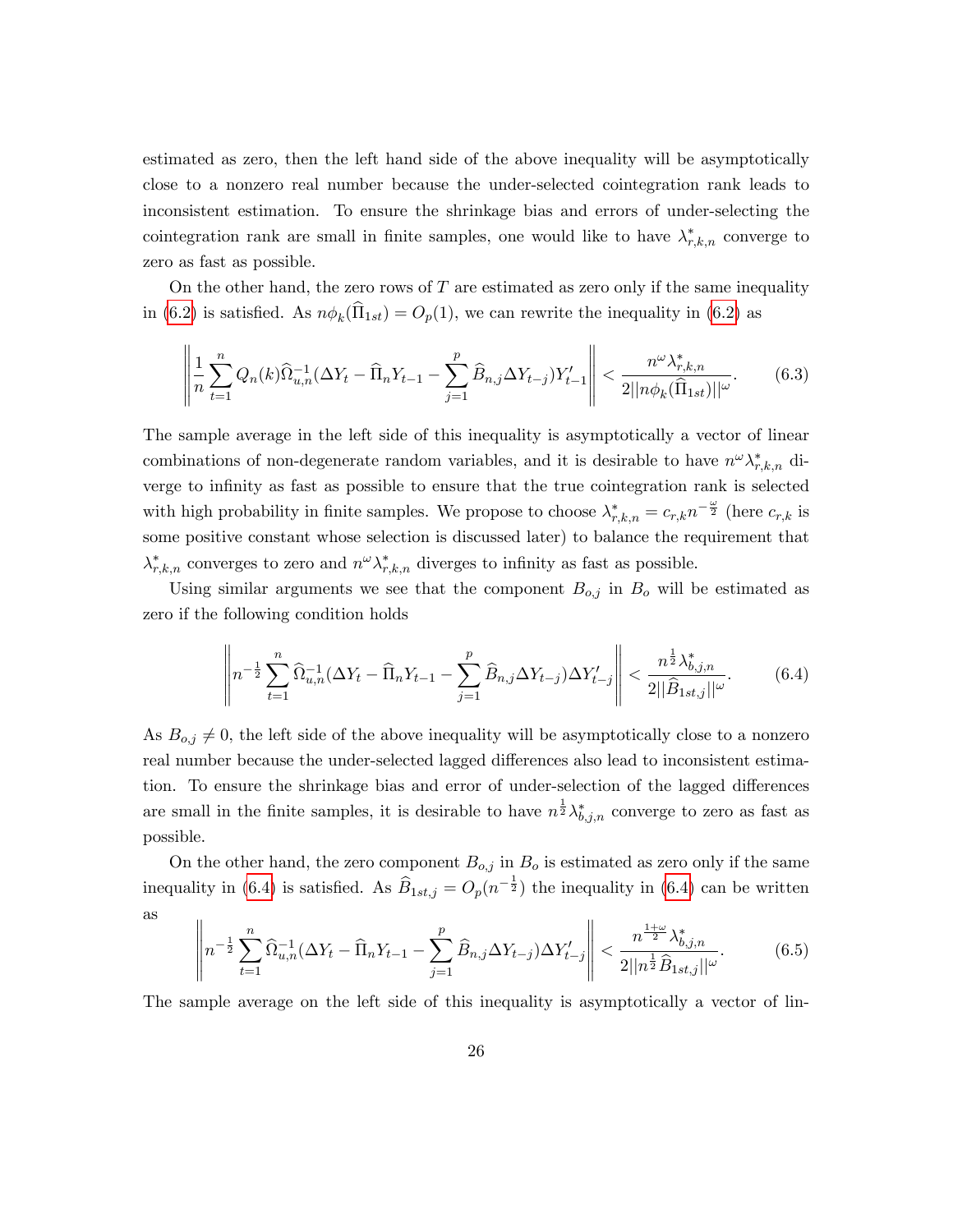ear combinations of non-degenerated random variables, and again it is desirable to have  $n^{\frac{1+\omega}{2}}\lambda_{b,j,n}^{*}$  diverge to infinity as fast as possible to ensure that zero components in  $B_{o}$  are selected with high probability in finite samples. We propose to choose  $\lambda_{b,j,n}^* = c_{b,j} n^{-\frac{1}{2} - \frac{\omega}{4}}$ (again  $c_{b,j}$  is some positive constant whose selection is discussed later) to balance the requirement that  $\lambda^*_{b,j,n}$  converges to zero and  $n^{\frac{1+\omega}{2}}\lambda^*_{b,j,n}$  diverges to infinity as fast as possible.

We next discuss how to choose the loading coefficients in  $\lambda^*_{r,k,n}$  and  $\lambda^*_{b,j,n}$ . Note that the sample average on the left hand side of [\(6.3\)](#page-26-1) can be written as

<span id="page-27-0"></span>
$$
F_{\pi,n}(k) \equiv \frac{Q_n(k)\hat{\Omega}_{u,n}^{-1}}{n} \sum_{t=1}^n [u_t - (\hat{\Theta}_n - \Theta_o) Q_B^{-1} Z_{t-1}] Y_{t-1}'.
$$

Similarly, the sample average on the left hand side of [\(6.5\)](#page-26-2) can be written as

$$
F_{b,n}(j) \equiv \frac{\widehat{\Omega}_{u,n}^{-1}}{\sqrt{n}} \sum_{t=1}^{n} [u_t - (\widehat{\Theta}_n - \Theta_o) Q_B^{-1} Z_{t-1}] \Delta Y'_{t-j}.
$$

The next lemma provides the asymptotic distributions of  $F_{\pi,n}(k)$  and  $F_{b,n}(j)$  for  $k = 1, ..., m$ and  $j = 1, ..., p$ .

**Lemma 6.2** Suppose that the conditions of Corollary [5.3](#page-21-3) are satisfied, then

$$
F_{\pi,n}(k) = Q_n(k) T_{1,\pi_o} \int dB_u B_u' T_{2,\pi_o} + o_p(1)
$$
\n(6.6)

for  $k = 1, ..., m$ , where

$$
T_{1,\pi_o} = \Omega_u^{-1} - \Omega_u^{-1} \alpha_o (\alpha_o' \Omega_u^{-1} \alpha_o)^{-1} \alpha_o' \Omega_u^{-1} \text{ and } T_{2,\pi_o} = \alpha_{o,\perp} (\beta_{o,\perp}' \alpha_{o,\perp})^{-1} \beta_{o,\perp}';
$$

further, for  $j = 1, ..., p$ ,

<span id="page-27-1"></span>
$$
F_{b,n}(j) \rightarrow_d \Omega_u^{-\frac{1}{2}} B_{m \times m}(1) \Sigma_{\Delta y_j|z_{3S}}^{\frac{1}{2}} \tag{6.7}
$$

where  $B_{m,m} = N(0, I_m \otimes I_m),$ 

$$
\Sigma_{\Delta y_j|z_{3S}} = E\left[ \left( \Delta Y_{t-j} | Z_{3S} \right) \left( \Delta Y'_{t-j} | Z_{3S} \right) \right] \text{ and } \Delta Y_{t-j} | Z_{3S} = \Delta Y_{t-j} - \Sigma_{\Delta y_j z_{3S}} \Sigma_{z_{3S} z_{3S}}^{-1} Z_{3S,t-1}.
$$

We propose to select  $c_{r,k}$  to normalize the random sum in [\(6.6\)](#page-27-0), i.e.

<span id="page-27-2"></span>
$$
\widehat{c}_{r,k} = 2 \left\| Q_n(k) \widehat{T}_{1,\pi} \widehat{\Omega}_{u,n}^{1/2} \right\| \times \left\| \widehat{\Omega}_{u,n}^{1/2} \widehat{T}_{2,\pi} \right\| \tag{6.8}
$$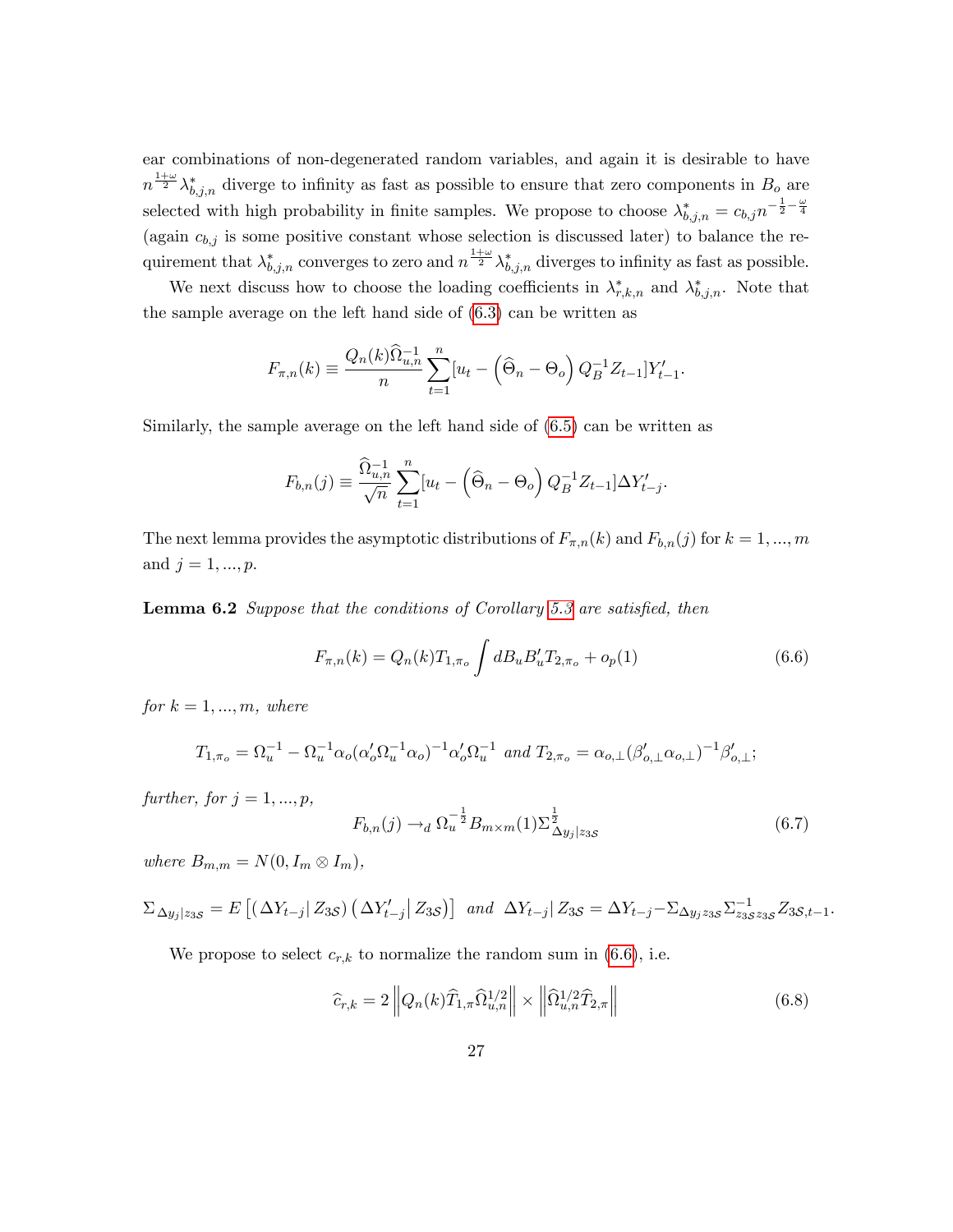where  $T_{1,\pi}$  and  $T_{2,\pi}$  are some estimates of  $T_{1,\pi_o}$  and  $T_{2,\pi_o}$ . Of course, the rank of  $\Pi_o$  needs to be estimated before  $T_{1,\pi_o}$  and  $T_{2,\pi_o}$  can be estimated. We propose to run a first step shrinkage estimation with  $\lambda^*_{r,k,n} = 2\log(n)n^{-\frac{\omega}{2}}$  and  $\lambda^*_{b,j,n} = 2\log(n)n^{-\frac{1}{2}-\frac{\omega}{4}}$  to get initial estimates of the rank  $r<sub>o</sub>$  and the order of the lagged differences. Then, based on this first-step shrinkage estimation, one can construct  $\widehat{T}_{1,\pi}$ ,  $\widehat{T}_{2,\pi}$  and thus the empirical loading coefficient  $\hat{c}_{r,k}$ . Similarly, We propose to select  $c_b$  to normalize the random sum in [\(6.6\)](#page-27-0), i.e.

<span id="page-28-2"></span>
$$
\widehat{c}_{b,j} = 2 \left\| \widehat{\Omega}_{u,n}^{-1/2} \right\| \times \left\| \widehat{\Sigma}_{\Delta y_j \Delta y_j}^{\frac{1}{2}} \right\|,
$$
\n(6.9)

where  $\widehat{\Sigma}_{\Delta y_j \Delta y_j} = \frac{1}{n}$  $\frac{1}{n} \sum_{t=1}^{n} \Delta Y_{t-j} \Delta Y'_{t-j}$ . From the expression in [\(6.7\)](#page-27-1), it seems that the empirical analog of  $\Sigma_{\Delta y_j|z_{3S}}$  is a more propriate term to normalize  $F_{b,n}(j)$ . However, if  $\Delta Y_{t-j}$  is a redundant lag and the residual of its projection on  $\beta'_o Y_{t-1}$  and non-redundant lagged differences is close to zero, then  $\Sigma_{\Delta y_j|z_{3S}}$  and its estimate will be close to zero. As a result,  $\hat{c}_{b,i}$  tends to be small, which will increase the probability of including  $\Delta Y_{t-i}$  in the selected model with higher probability in finite samples. To avoid such unappealing scenario, we use  $\Sigma_{\Delta y_j \Delta y_j}$  instead of the empirical analog of  $\Sigma_{\Delta y_j | z_{3S}}$  in [\(6.9\)](#page-28-2). It is clear that  $\hat{c}_{b,i}$  can be directly constructed from the preliminary LS estimation.

The choice of  $\omega$  is a more complicated issue which is not pursued in this paper. For the empirical applications, we propose to choose  $\omega = 2$  because such a choice is popular in the Lasso-based variable selection literature, it satisfies all our rate criteria, and simulations show that the choice works remarkably well. Based on all the above results, we propose the following data dependent tuning parameters for LS shrinkage estimation:

<span id="page-28-0"></span>
$$
\lambda_{r,k,n} = \frac{2}{n} \left\| Q_n(k) \widehat{T}_{1,\pi} \widehat{\Omega}_{u,n}^{1/2} \right\| \times \left\| \widehat{\Omega}_{u,n}^{1/2} \widehat{T}_{2,\pi} \right\| \times \left\| \phi_k(\widehat{\Pi}_{1st}) \right\|^{-2} \tag{6.10}
$$

and

<span id="page-28-1"></span>
$$
\lambda_{b,j,n} = \frac{2m^2}{n} \left\| \widehat{\Omega}_{u,n}^{-1/2} \right\| \times \left\| \widehat{\Sigma}_{\Delta y_j \Delta y_j}^{\frac{1}{2}} \right\| \times \left\| \widehat{B}_{1st,j} \right\|^{-2}
$$
(6.11)

for  $k = 1, ..., m$  and  $j = 1, ..., p$ . The above discussion is based on the general VECM with iid  $u_t$ . In the simple ECM where the cointegration rank selection is the only concern, the adaptive tuning parameters proposed in  $(6.10)$  are still valid. The expression in  $(6.10)$  will be invalid when  $u_t$  is weakly dependent and  $r_1 < r_o$ . In that case, we propose to replace the leading term  $2n^{-1}$  in [\(6.10\)](#page-28-0) by  $2n^{-3/2}$ .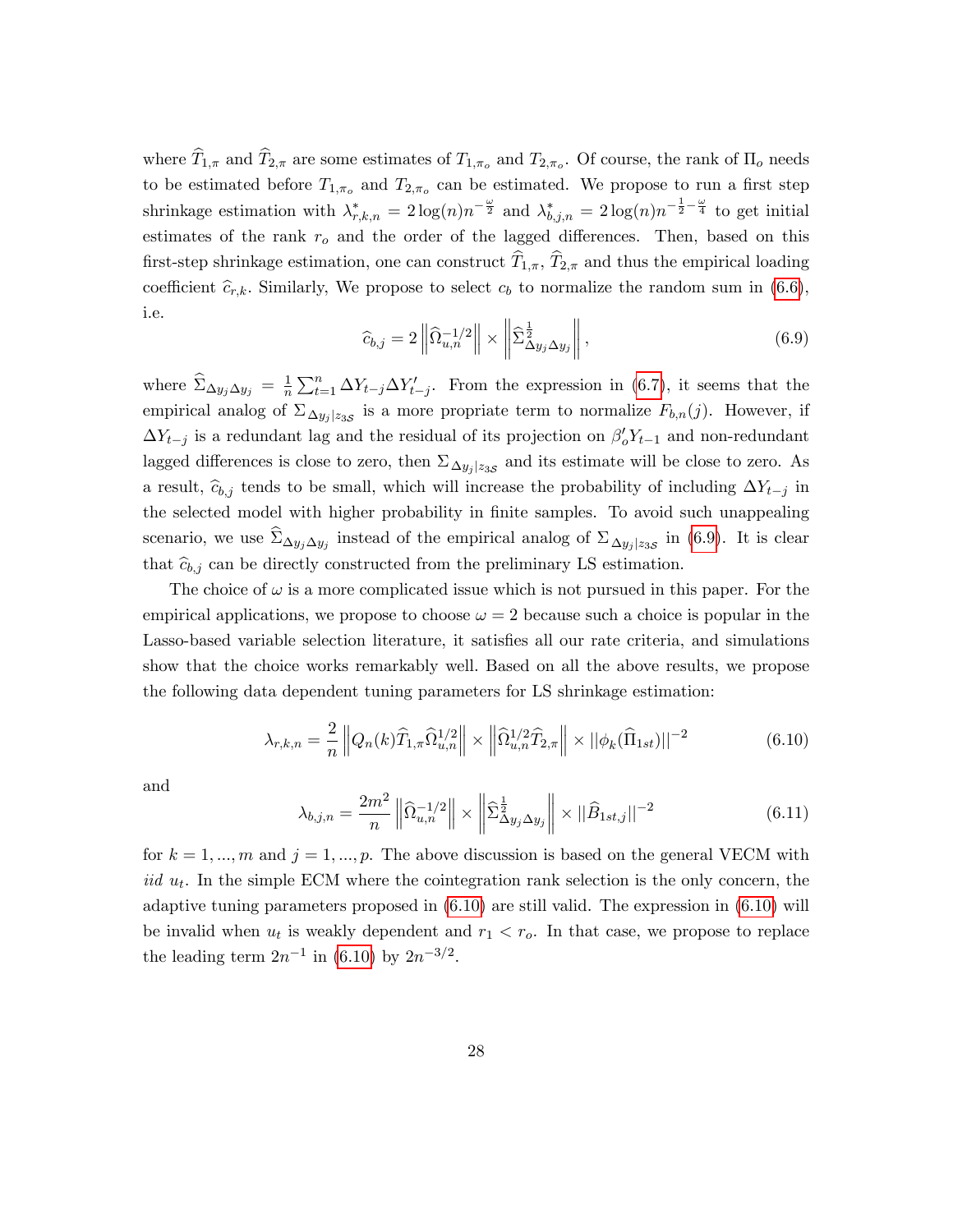### 7 Simulation Study

We conducted simulations to assess the finite sample performance of the shrinkage estimates in terms of cointegrating rank selection and efficient estimation. Three models were investigated. In the first model, the simulated data are generated from

<span id="page-29-0"></span>
$$
\left(\begin{array}{c}\Delta Y_{1,t} \\ \Delta Y_{2,t}\end{array}\right) = \Pi_o \left(\begin{array}{c}Y_{1,t-1} \\ Y_{2,t-1}\end{array}\right) + \left(\begin{array}{c}u_{1,t} \\ u_{2,t}\end{array}\right),\tag{7.1}
$$

where  $u_t \equiv iid \ N(0,\Omega_u)$  with  $\Omega_u =$  $\begin{pmatrix} 1 & 0.5 \\ 0.5 & 0.75 \end{pmatrix}$ . The initial observation  $Y_0$  is set to be zero for simplicity.  $\Pi_o$  is specified as follows

<span id="page-29-1"></span>
$$
\left(\begin{array}{cc} \pi_{11,o} & \pi_{12,o} \\ \pi_{21,o} & \pi_{22,o} \end{array}\right) = \left(\begin{array}{cc} 0 & 0 \\ 0 & 0 \end{array}\right), \left(\begin{array}{cc} -1 & -0.5 \\ 1 & 0.5 \end{array}\right) \text{ and } \left(\begin{array}{cc} -0.5 & 0.1 \\ 0.2 & -0.4 \end{array}\right) \tag{7.2}
$$

to allow for the cointegration rank to be 0, 1 and 2 respectively.

In the second model, the simulated data  ${Y_t}_{t=1}^n$  are generated from equation [\(7.1\)](#page-29-0)-[\(7.2\)](#page-29-1), while the innovation term  $u_t$  is generated by

$$
\left(\begin{array}{c} u_{1,t} \\ u_{2,t} \end{array}\right) = \left(\begin{array}{cc} 1 & 0.5 \\ 0.5 & 0.75 \end{array}\right) \left(\begin{array}{c} u_{1,t-1} \\ u_{2,t-1} \end{array}\right) + \left(\begin{array}{c} \varepsilon_{1,t} \\ \varepsilon_{2,t} \end{array}\right),
$$

where  $\varepsilon_t \equiv iid \ N(0, \Omega_\varepsilon)$  with  $\Omega_\varepsilon = diag(1.25, 0.75)$ . The initial values  $Y_0$  and  $\varepsilon_0$  are set to be zero.

The third model has the following form

<span id="page-29-2"></span>
$$
\left(\begin{array}{c} \Delta Y_{1,t} \\ \Delta Y_{2,t} \end{array}\right) = \Pi_o \left(\begin{array}{c} Y_{1,t-1} \\ Y_{2,t-1} \end{array}\right) + B_{1,o} \left(\begin{array}{c} \Delta Y_{1,t-1} \\ \Delta Y_{2,t-1} \end{array}\right) + B_{3,o} \left(\begin{array}{c} \Delta Y_{1,t-3} \\ \Delta Y_{2,t-3} \end{array}\right) + u_t, \tag{7.3}
$$

where  $u_t$  is generated under the same condition in [\(7.1\)](#page-29-0),  $\Pi_o$  is specified similarly in [\(7.2\)](#page-29-1),  $B_{2,o}$  is taken to be  $diag(0.4, 0.4)$  such that Assumption [5.1](#page-18-1) is satisfied. The initial values  $(Y_t, \varepsilon_t)$   $(t = -3, ..., 0)$  are set to be zero. In the above three cases, we include 50 additional observations to the simulated sample with sample size  $n$  to eliminate start-up effects from the initialization.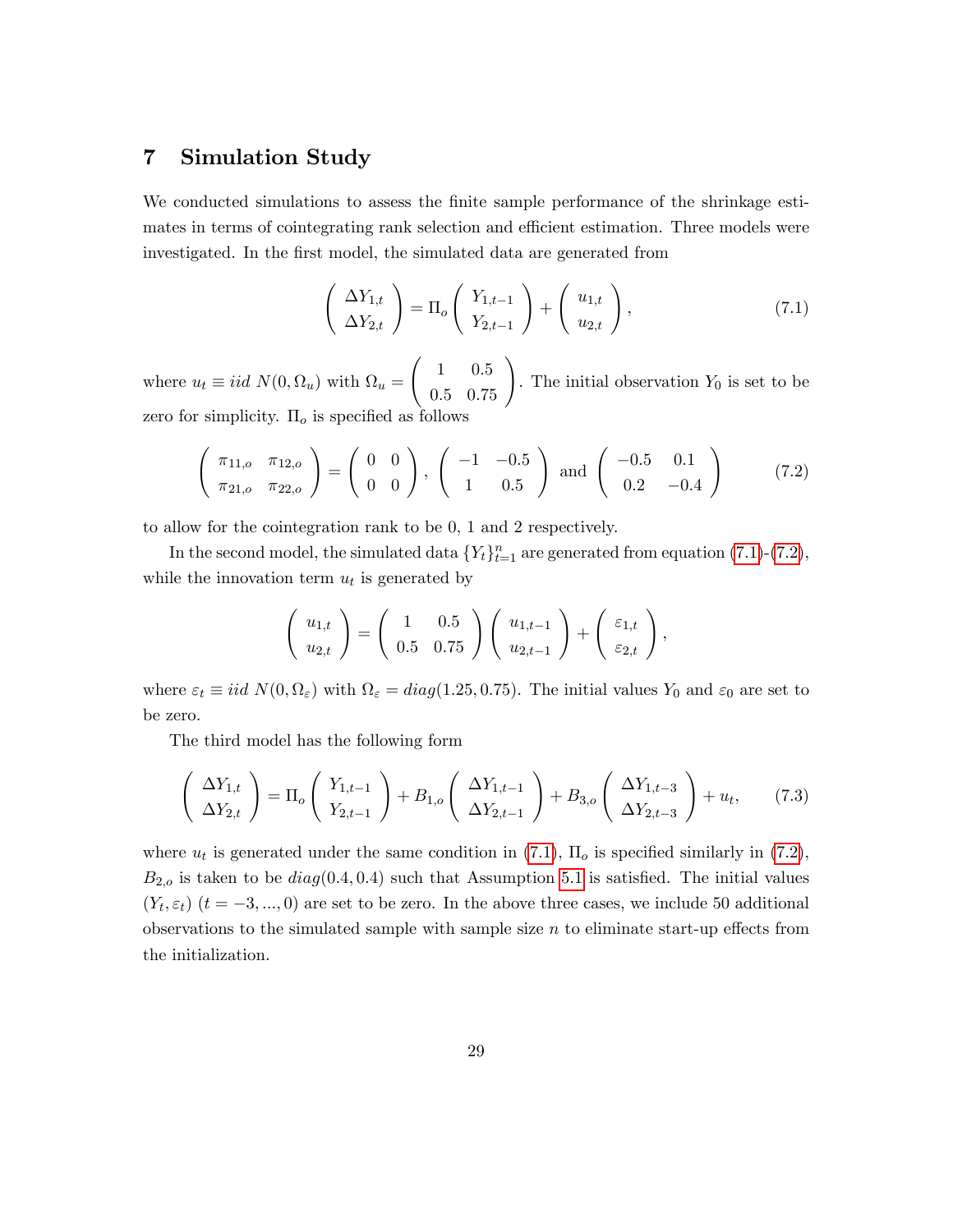In the first two models, we assume that the econometrician specifies the following model

$$
\left(\begin{array}{c}\Delta Y_{1,t} \\ \Delta Y_{2,t}\end{array}\right) = \Pi_o \left(\begin{array}{c}Y_{1,t-1} \\ Y_{2,t-1}\end{array}\right) + u_t,\tag{7.4}
$$

where  $u_t$  is  $iid(0, \Omega_u)$  with some unknown positive definite matrix  $\Omega_u$ . The above empirical model is correctly specified under the data generating assumption  $(7.1)$ , but is misspecified under [\(7.2\)](#page-29-1). We are interested in investigating the performance of the shrinkage method in selecting the correct rank of  $\Pi_o$  under both data generating assumptions and efficient estimation of  $\Pi_{o}$  under Assumption [\(7.1\)](#page-29-0).

In the third model, we assume that the econometrician specifies the following model

$$
\left(\begin{array}{c}\Delta Y_{1,t} \\ \Delta Y_{2,t}\end{array}\right) = \Pi_o \left(\begin{array}{c}Y_{1,t-1} \\ Y_{2,t-1}\end{array}\right) + \sum_{j=1}^3 B_{j,o} \left(\begin{array}{c}\Delta Y_{1,t-j} \\ \Delta Y_{2,t-j}\end{array}\right) + u_t,\tag{7.5}
$$

where  $u_t$  is  $iid(0, \Omega_u)$  with some unknown positive definite matrix  $\Omega_u$ . The above empirical model is over-parameterized according to [\(7.3\)](#page-29-2). We are interested in investigating the performance of the shrinkage method in selecting the correct rank of  $\Pi_{o}$  and the order of the lagged differences, and efficient estimation of  $\Pi_o$  and  $B_{2,o}$ .

Table 11.1 presents finite sample probabilities of rank selection under different model specifications. Overall, the GLS shrinkage method performs very well in selecting the true rank of  $\Pi_o$ . When the sample size is small (i.e.  $n = 100$ ) and the data are *iid*, the probability of selecting the true rank  $r<sub>o</sub> = 0$  is close to 1 (around 0.96) and the probabilities of selecting the true ranks  $r_o = 1$  and  $r_o = 2$  are almost equal to 1. When the sample size is increased to 400, the probability of selecting the true ranks  $r_o = 0$  and  $r_o = 1$  are almost equal to 1 and the probability of selecting the true rank  $r<sub>o</sub> = 2$  equals 1. Similar results show up when the data are weakly dependent (model 2). The only difference is that when the pseudo true eigenvalues are close to zero, the probability of falsely selecting these small eigenvalues is increased, as illustrated in the weakly dependent case with  $r_o = 2$ . However, as the sample size grows, the probability of selecting the true rank moves closer to 1.

Tables 11.3, 11.4 and 11.5 provide finite sample properties of the GLS shrinkage estimate, the OLS estimate and the oracle estimate (under the first simulation design) in terms of bias, standard deviation and root of mean square error. When the true rank  $r_o = 0$ , the unknown parameter  $\Pi_{\rm o}$  is a zero matrix. In this case, the GLS shrinkage estimate clearly dominates the LS estimate due to the high probability of the shrinkage method selecting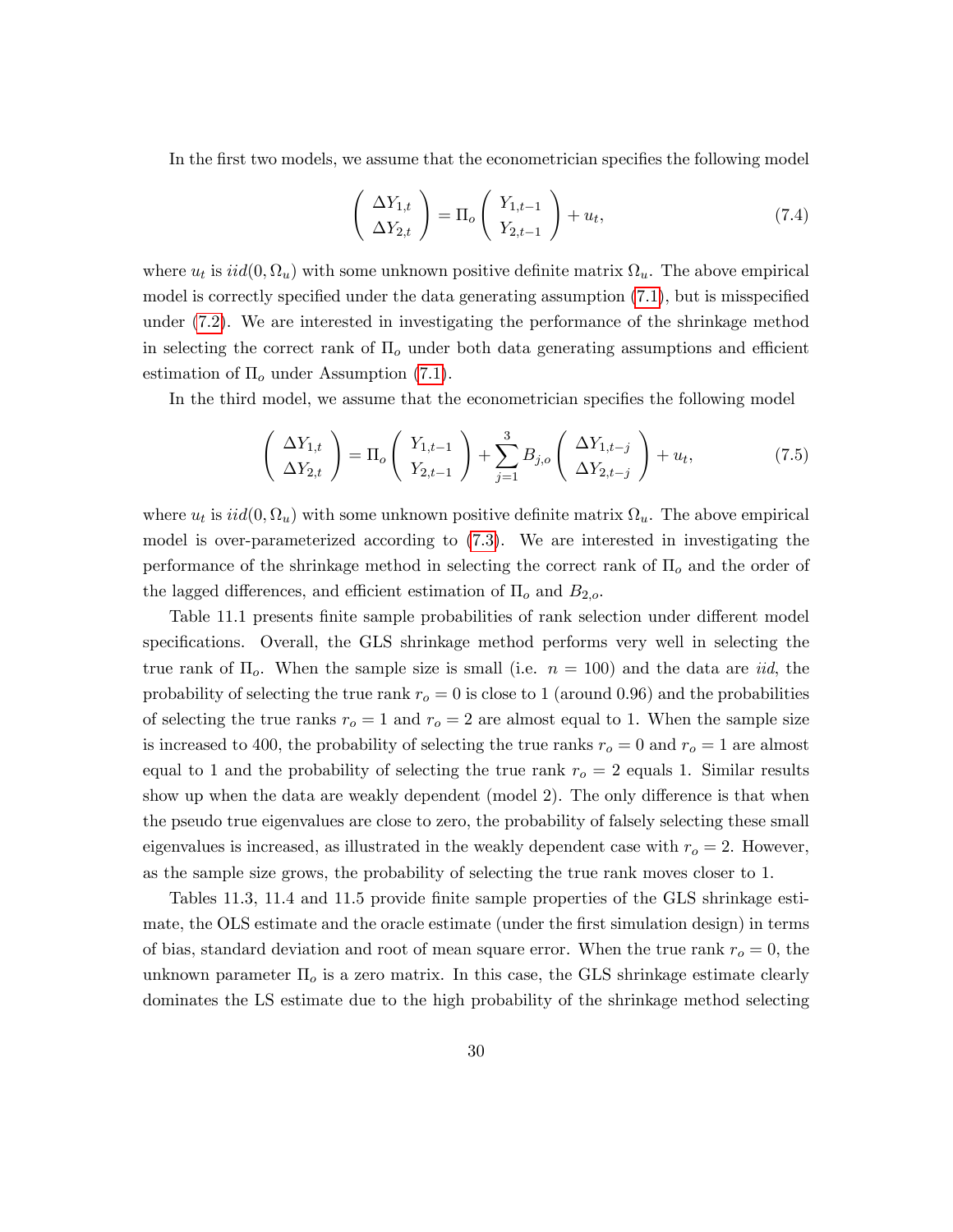the true rank. When the true rank  $r<sub>o</sub> = 1$ , we do not observe an efficiency advantage of the GLS shrinkage estimator over the LS estimate, but the Önite sample bias of the shrinkage estimate is remarkably smaller (Table 11.4). From Corollary [3.6,](#page-13-1) we see that the GLS shrinkage estimator is free of high order bias, which explains its smaller bias in finite samples. Moreover, Lemma [10.2](#page-36-0) and Corollary [3.6](#page-13-1) indicate that the OLS estimator and the GLS shrinkage estimator (and hence the oracle estimator) have almost the same variance. This explains the phenomenon that the GLS shrinkage estimate does not look more efficient than the OLS estimate. To better compare the OLS estimate, the GLS shrinkage estimate and the oracle estimate, we transform the three estimates using the matrix Q and its inverse (i.e. the estimate  $\hat{\Pi}$  is transformed to  $Q\hat{\Pi}Q^{-1}$ ). Note that in this case,  $Q\Pi_oQ^{-1} = diag(-0.5, 0)$ . The finite sample properties of the transformed estimates are presented in the last two panels of Table 11.4. We see that the elements in the last column of the transformed GLS shrinkage estimator enjoys very small bias and small variance even when the sample size is only 100. The elements in the last column of the OLS estimator, when compared with the elements in its first column, have smaller variance but larger bias. It is clear that as the sample size grows, the GLS shrinkage estimator approaches the oracle estimator in terms of overall performance. When the true rank  $r<sub>o</sub> = 2$ , the LS estimator is better than the shrinkage estimator as the latter suffers from shrinkage bias in finite samples. If shrinkage bias is a concern, one can run a reduced rank regression based on the rank selected by the GLS shrinkage estimation to get the so called post-Lasso estimator. The post-Lasso estimator also enjoys oracle properties and it is free of shrinkage bias in finite samples.

Table 11.2 shows finite sample performance probabilities of the new shrinkage method in joint rank and lag order selection for model 3. Evidently, the method performs very well in selecting the true rank and true lagged differences (and thus the true model) in all scenarios. It is interesting to see that the probabilities of selecting the true ranks are not negatively affected either by adding lags to the model or by the lagged order selection being simultaneously performed with rank selection. Tables 11.6, 11.7 and 11.8 present the finite sample properties of GLS shrinkage, OLS, and oracle estimation. When compared with the oracle estimates, some components in the GLS shrinkage estimate even have smaller variances, though their finite sample biases are slightly larger. As a result, their root mean square errors are smaller than these of their counterparts in oracle estimation. Moreover, the GLS shrinkage estimate generally has smaller variance when compared with the OLS estimate, though the finite sample bias of the shrinkage estimate of nonzero component is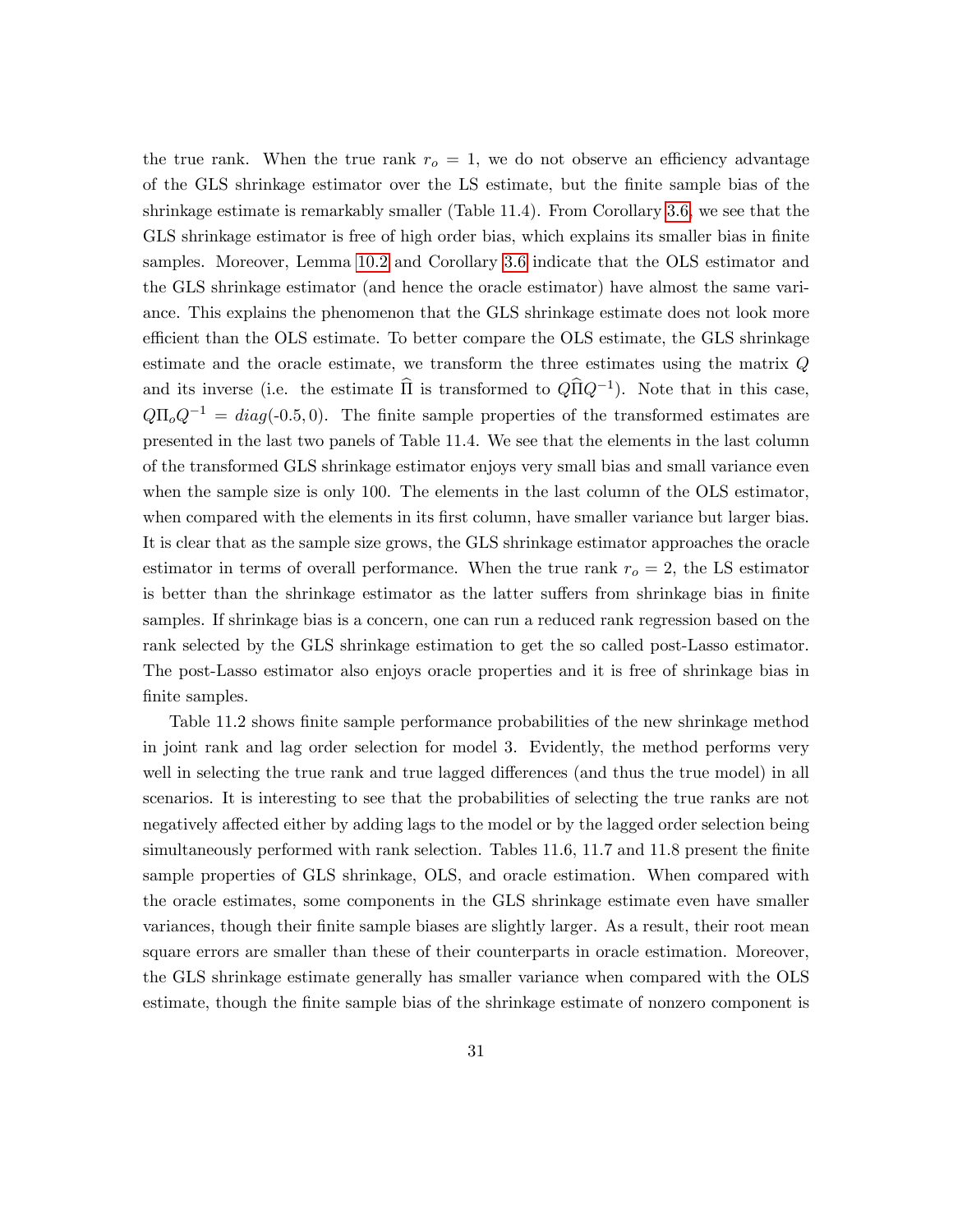

Figure 8.1: US GNP, Consumption and Investment. Data Source: Sources: Federal Reserve Economic Data (FRED) St. Louis Fed

slightly larger, as expected. The intuition that explains how the GLS shrinkage estimate can outperform the oracle estimate lies in the fact that there are some zero components in  $B<sub>o</sub>$  and shrinking their estimates towards zero (but not exactly to zero) helps to reduce their bias and variance. From this perspective, the shrinkage estimates of the zero components in  $B<sub>o</sub>$  share features similar to traditional shrinkage estimates, revealing that finite sample shrinkage bias is not always harmful

### 8 An Empirical Example

This section reports an empirical example to illustrate the application of these techniques to time series modeling of long-run and short-run behavior of aggregate income, consumption and investment in the US economy. The sample<sup>[4](#page-32-0)</sup> used in the empirical study is quarterly data over the period 1947-2009 from the Federal Reserve Economic Data (FRED).

The sample data are shown in Figure 8.1. Evidently, the time series display long-term trend growth, which is especially clear in GNP and consumption, and some commonality in the growth mechanism over time. In particular, the series show evidence of some co-

<span id="page-32-0"></span><sup>4</sup>We thank George Athanasopoulos for providing the data.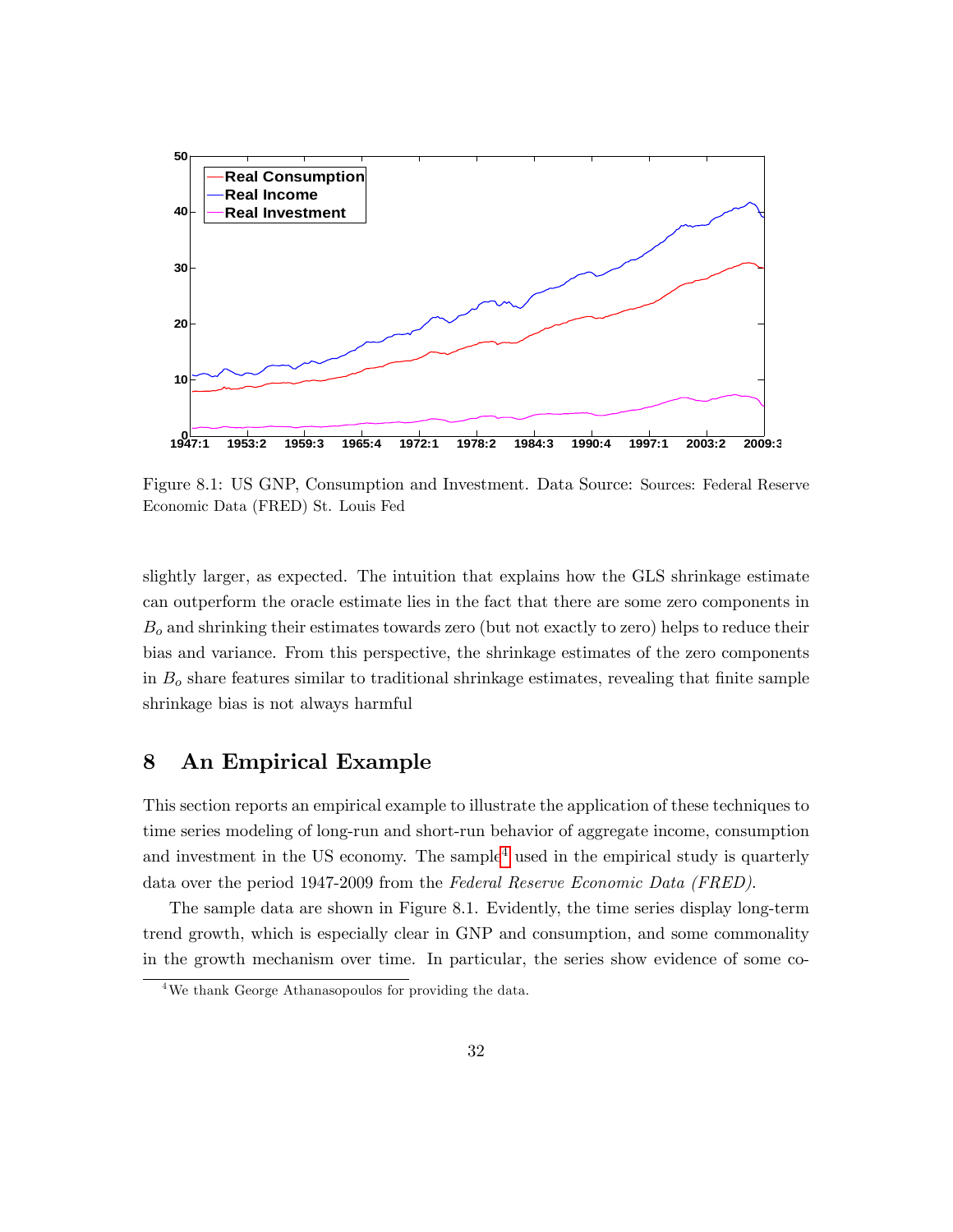movement over the entire period. We therefore anticipate that modeling the series in terms of a VECM might reveal some non-trivial cointegrating relations. That is to say, we would expect cointegration rank  $r_o$  to satisfy  $0 < r_o < 3$ . These data were studied in Athanasopoulos et. al. (2011) who found on the same sample period and data that information criteria model selection produced a zero rank estimate for  $r<sub>o</sub>$  and a single lag  $(\Delta Y_{t-1})$  in the ECM.

Let  $Y_t = (C_t, G_t, I_t)$ , where  $C_t$ ,  $G_t$  and  $I_t$  denote the logarithms of real consumption per capita, real GNP per capita and real investment per capita at period t respectively. For the same data as Athanasopoulos et. al. (2011) we applied our shrinkage methods to estimate the following system<sup>[5](#page-33-0)</sup>

<span id="page-33-1"></span>
$$
\Delta Y_t = \Pi Y_{t-1} + \sum_{k=1}^{3} B_k \Delta Y_{t-k} + u_t.
$$
\n(8.1)

Unrestricted LS estimation of this model produced eigenvalues  $0.0025$  and  $-0.0493\pm0.0119i$ , which indicates that  $\Pi$  might contain at least one zero eigenvalue as the positive eigenvalue estimates 0.0025 is close to zero. The LS estimates of the lag coefficients  $B_k$  are

$$
\widehat{B}_{1,1st} = \begin{pmatrix} .14 & -.03 & .16 \\ .72 & -.18 & .97 \\ .19 & .02 & .35 \end{pmatrix}, \ \widehat{B}_{2,1st} = \begin{pmatrix} .33 & -.09 & .10 \\ .43 & -.06 & .23 \\ .16 & -.06 & .07 \end{pmatrix}, \ \widehat{B}_{3,1st} = \begin{pmatrix} .31 & -.20 & .24 \\ .19 & -.11 & -.15 \\ .09 & -.03 & .06 \end{pmatrix}.
$$

From these estimates it is by no means clear which lagged differences should be ruled out from [\(8.1\)](#page-33-1). From their magnitudes, it seems that  $\Delta Y_{t-1}$ ,  $\Delta Y_{t-2}$  and  $\Delta Y_{t-3}$  might all be included in the empirical model.

We applied LS shrinkage estimation to the model [\(8.1\)](#page-33-1). Using the LS estimate, we constructed an adaptive penalty for GLS shrinkage estimation. We first tried GLS shrinkage estimation with tuning parameters

$$
\lambda_{r,k,n} = \frac{2\log(n)}{n} ||\phi_k(\widehat{\Pi}_{1st})||^{-2} \text{ and } \lambda_{b,j,n} = \frac{18\log(n)}{n} ||\widehat{B}_{j,1st}||^{-2}
$$

<span id="page-33-0"></span> $5$ The system  $(8.1)$  was fitted with and without an intercept. The findings were very similar and in both cases cointegrating rank was found to be 2. Results are reported here for the Ötted intercept case. Of course, Lasso methods can also be applied to determine whether an intercept should appear in each equation or in any long-run relation that might be found. That extension of Lasso is not considered in the present paper. It is likely to be important in forecasting.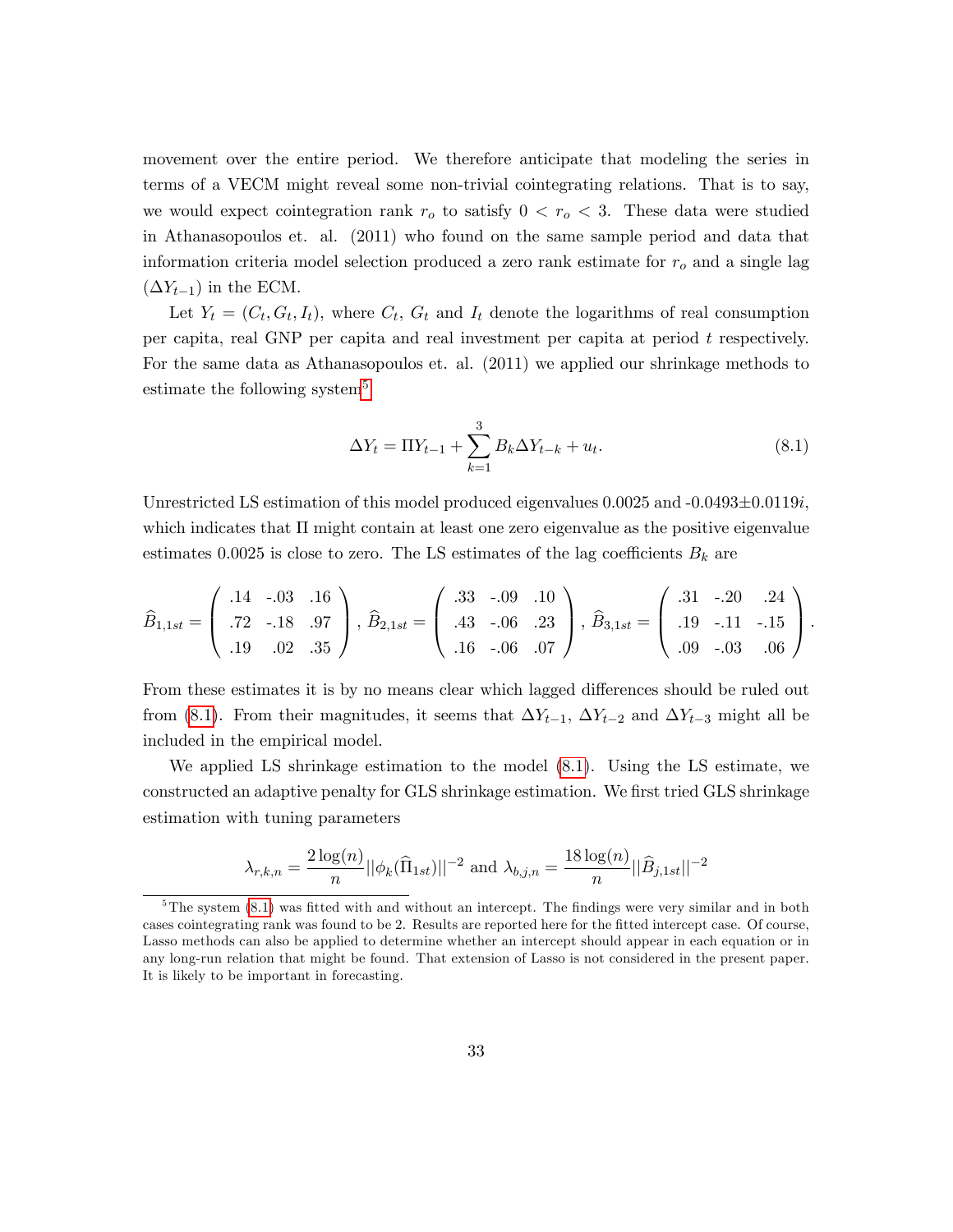for  $k, j = 1, 2, 3$ . The eigenvalues of the GLS shrinkage estimate of  $\Pi$  are 0.0000394, - $0.0001912$  and 0, which implies that  $\Pi$  contains one zero eigenvalue. There are two nonzero eigenvalue estimates which are both close to zero. The effect of the adaptive penalty on these two estimates is substantial because of the small magnitudes of the eigenvalues of the original LS estimate of  $\Pi$ . As a result, the shrinkage bias in the two nonzero eigenvalue estimates is likely to be large. The GLS shrinkage estimates of  $B_2$  and  $B_3$  are zero, while the GLS shrinkage estimate of  $B_1$  is

$$
\widehat{B}_1 = \left(\begin{array}{ccc} .0687 & .1076 & .0513 \\ .4598 & .1212 & .4053 \\ .0986 & .1123 & .2322 \end{array}\right).
$$

Using the results from the above GLS shrinkage estimation, we construct the adaptive loading parameters in  $(6.8)$  and  $(6.9)$ . Using the adaptive tuning parameters in  $(6.10)$ and [\(6.11\)](#page-28-1), we perform a further GLS shrinkage estimation of the empirical model [\(8.1\)](#page-33-1). The eigenvalues of the new GLS shrinkage estimate of  $\Pi$  are  $-0.0226\pm0.0158i$  and 0, which again imply that  $\Pi$  contains one zero eigenvalue. Of course, the new nonzero eigenvalue estimates also contains nontrivial shrinkage bias. The new GLS shrinkage estimates of  $B_2$ and  $B_3$  are zero, but the estimate of  $B_1$  becomes

$$
\widehat{B}_1 = \left(\begin{array}{ccc} .0681 & .1100 & .0115 \\ .4288 & .1472 & .4164 \\ .1054 & .1136 & .1919 \end{array}\right).
$$

Finally, we run a post-Lasso RRR estimation based on the cointegration rank and lagged difference selected in the above GLS shrinkage estimation. The RRR estimates are the following

$$
\Delta Y_t = \begin{pmatrix} .026 & -.022 \\ .082 & -.026 \\ -.012 & .013 \end{pmatrix} \begin{pmatrix} .822 & -.555 & -.128 \\ -.265 & .378 & -.887 \end{pmatrix} Y_{t-1} + \begin{pmatrix} .127 & .028 & .312 \\ .598 & -.088 & 1.098 \\ .161 & .055 & .364 \end{pmatrix} \Delta Y_{t-1} + \widehat{u}_t
$$

where the eigenvalues of the RRR estimate of  $\Pi$  are -0.0262, -0.0039 and 0. To sum up, this empirical implementation of our approach estimates cointegrating rank  $r<sub>o</sub>$  to be 2 and selects one lagged difference in the ECM  $(8.1)$ . These results corroborate the manifestation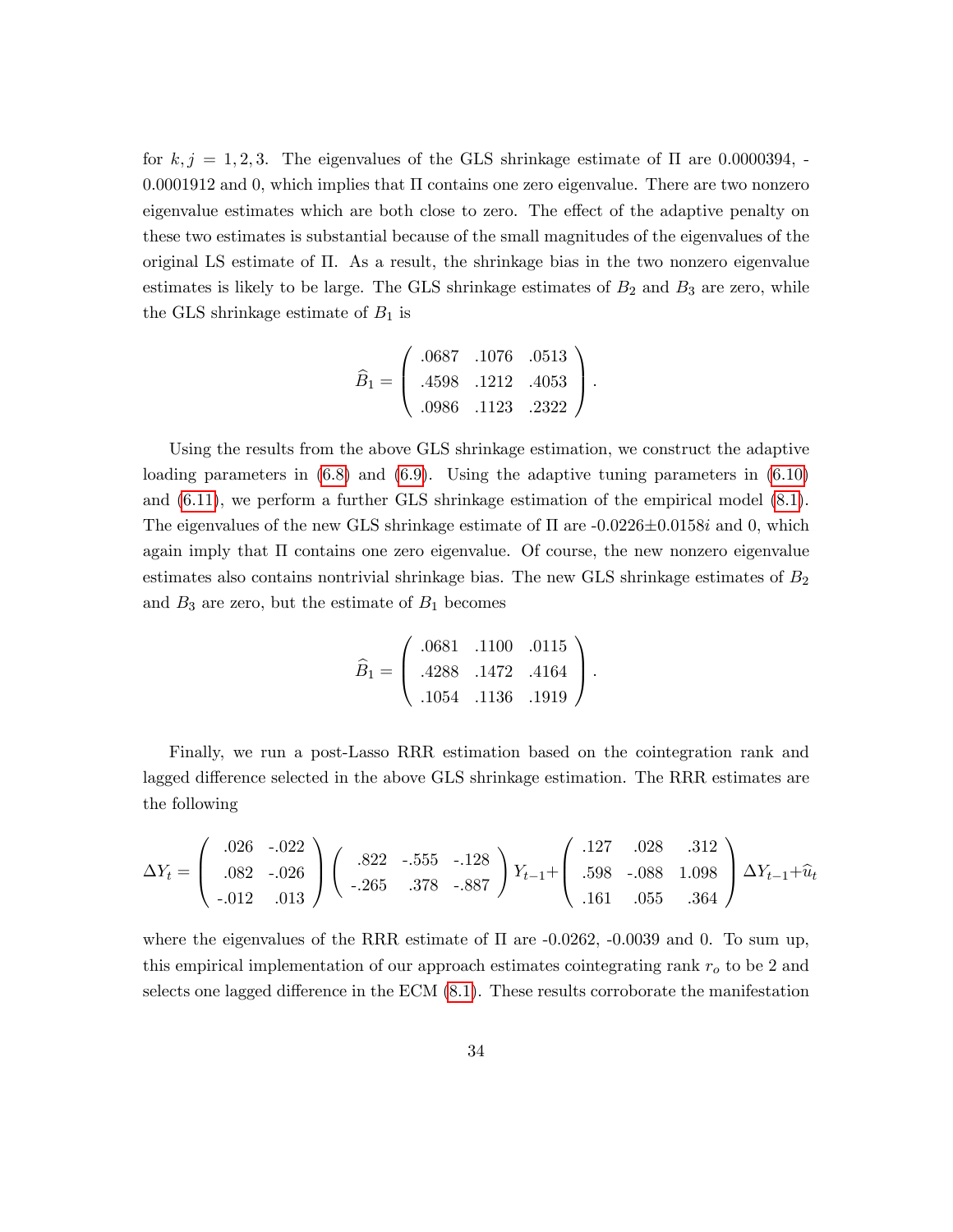of co-movement in the three time series  $G_t$ ,  $C_t$  and  $I_t$  through the presence of two cointegrating vectors in the fitted model, whereas traditional information criteria fail to find any co-movement in the data and set cointegrating rank to be zero.

### 9 Conclusion

One of the main challenges in any applied econometric work is the selection of a good model for practical implementation. The conduct of inference and model use in forecasting and policy analysis are inevitably conditioned on the empirical process of model selection, which typically leads to issues of post-model selection inference. Adaptive lasso and bridge estimation methods provide a methodology where these difficulties may be partly attenuated by simultaneous model selection and estimation to facilitate empirical research in complex models like reduced rank regressions where many selection decisions need to be made to construct a satisfactory empirical model. On the other hand, as indicated in the Introduction, the methods certainly do not eliminate post-shrinkage selection inference issues in finite samples because the estimators carry the effects of the in-built selections.

This paper shows how to use the methodology of shrinkage in a multivariate system to develop an automated approach to cointegrated system modeling that enables simultaneous estimation of the cointegrating rank and autoregressive order in conjunction with oraclelike efficient estimation of the cointegrating matrix and the transient dynamics. As such the methods offer practical advantages to the empirical researcher by avoiding sequential techniques where cointegrating rank and transient dynamics are estimated prior to model fitting.

Various extensions of the methods developed here are possible. One rather obvious extension is to allow for parametric restrictions on the cointegrating matrix which may relate to theory-induced specifications. Lasso type procedures have so far been confined to parametric models, whereas cointegrated systems are often formulated with some nonparametric elements relating to unknown features of the model. A second extension of the present methodology, therefore, is to semiparametric formulations in which the error process in the VECM is weakly dependent, which is partly considered already in Section 4. The effects of post-shrinkage inference issues also merit detailed investigation. These matters and other generalizations of the framework will be explored in future work.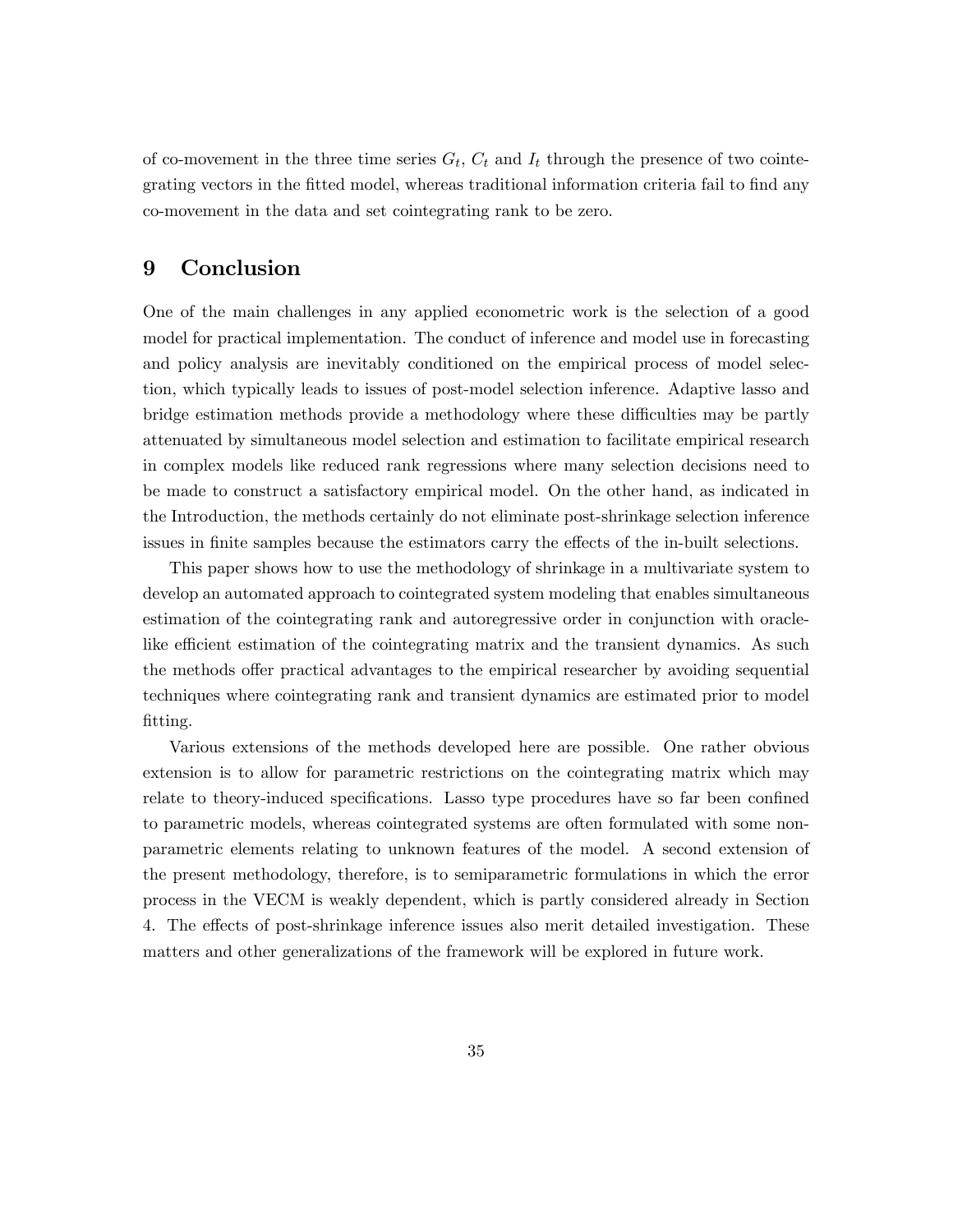# 10 Appendix

We start with some standard preliminary results and then prove the main results in each of the sections of the paper in turn, together with various lemmas that are useful in those derivations.

### 10.1 Some Auxiliary Results

Denote

$$
\widehat{S}_{12} = \sum_{t=1}^{n} \frac{Z_{1,t-1} Z_{2,t-1}'}{n}, S_{21} = \sum_{t=1}^{n} \frac{Z_{2,t-1} Z_{1,t-1}'}{n},
$$
  

$$
\widehat{S}_{11} = \sum_{t=1}^{n} \frac{Z_{1,t-1} Z_{1,t-1}'}{n} \text{ and } \widehat{S}_{22} = \sum_{t=1}^{n} \frac{Z_{2,t-1} Z_{2,t-1}'}{n}.
$$

<span id="page-36-0"></span>The following lemma is standard and useful.

Lemma 10.1 Under Assumptions [3.1](#page-7-0) and [3.2,](#page-8-0) we have

(a) 
$$
S_{11} \rightarrow_{p} \Sigma_{z_{1}z_{1}}
$$
;  
\n(b)  $\hat{S}_{21} \rightarrow_{d} - \int B_{w_{2}} d B'_{w_{1}} (\alpha'_{o} \beta_{o})^{-1} + \Gamma_{w_{2}z_{1}}$ ;  
\n(c)  $n^{-1} \hat{S}_{22} \rightarrow_{d} \int B_{w_{2}} B'_{w_{2}}$ ;  
\n(d)  $n^{-\frac{1}{2}} \sum_{t=1}^{n} u_{t} Z'_{1,t-1} \rightarrow_{d} N(0, \Omega_{u} \otimes \Sigma_{z_{1}z_{1}})$ ;  
\n(e)  $n^{-1} \sum_{t=1}^{n} u_{t} Z'_{2,t-1} \rightarrow_{d} (\int B_{w_{2}} d B'_{u})'$ .  
\nThe quantities in (b), (c), (d), and (e) converge jointly.

**Proof of Lemma [10.1.](#page-36-0)** See Johansen (1995) and Cheng and Phillips (2009).  $\blacksquare$ 

#### 10.2 Proof of Main Results in Section [3](#page-7-1)

<span id="page-36-1"></span>The asymptotic properties of  $\widehat{\Pi}_{1st}$  and its eigenvalues are described in the following result.

Lemma 10.2 Under Assumptions [3.1](#page-7-0) and [3.2,](#page-8-0) we have: (a) recall  $D_n = diag(n^{-\frac{1}{2}}I_{r_o}, n^{-1}I_{m-r_o}),$  then  $\widehat{\Pi}_{1st}$  satisfies

$$
\left(\widehat{\Pi}_{1st} - \Pi_o\right) Q^{-1} D_n^{-1} \to_d (B_{m,1}, B_{m,2})
$$
\n(10.1)

where  $B_{m,1}$  and  $B_{m,2}$  are defined in Theorem [3.5;](#page-11-0)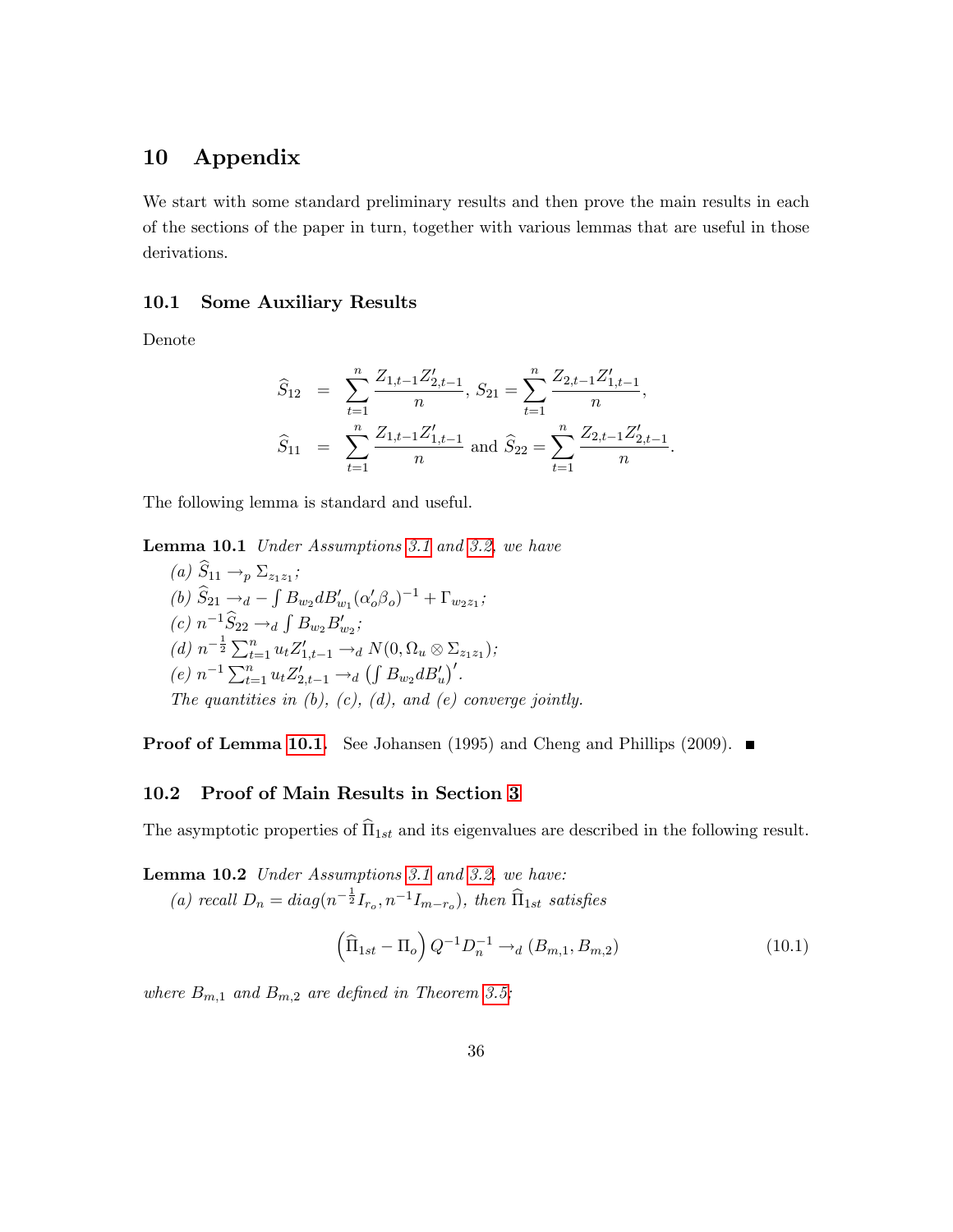- (b) the eigenvalues of  $\Pi_{1st}$  satisfy  $\phi_k(\Pi_{1st}) \to_p \phi_k(\Pi_o)$  for  $k = 1, ..., m$ ;
- (c) the last  $m r_o$  eigenvalues of  $\widehat{\Pi}_{1st}$  satisfy

$$
n\left(\phi_1(\widehat{\Pi}_{1st}),...,\phi_{m-r_o}(\widehat{\Pi}_{1st})\right) \to_d \left(\widetilde{\phi}_{o,1},...,\widetilde{\phi}_{o,m-r_o}\right),\tag{10.2}
$$

where the  $\phi_{o,j}$  (j = 1, ...,  $m-r_o$ ) are solutions of the following determinantal equation

$$
\left| \mu I_{m-r_0} - \left( \int d B_{w_2} B'_{w_2} \right) \left( \int B_{w_2} B'_{w_2} \right)^{-1} \right| = 0. \tag{10.3}
$$

**Proof of Lemma [10.2.](#page-36-1)** (a) From  $(3.7)$ 

$$
\left(\widehat{\Pi}_{1st} - \Pi_o\right) Q^{-1} D_n^{-1} = \left(\sum_{t=1}^n u_t Y_{t-1}' Q'\right) \left(\sum_{t=1}^n Q Y_{t-1} Y_{t-1}' Q'\right)^{-1} D_n^{-1}
$$

$$
= \left(\sum_{t=1}^n u_t Z_{t-1}' D_n\right) \left(D_n \sum_{t=1}^n Z_{t-1} Z_{t-1}' D_n\right)^{-1} . \quad (10.4)
$$

Result (a) follows directly from Lemma [10.1.](#page-36-0)

(b) This result follows directly by (a) and the continuous mapping theorem (CMT).

(c) Let  $\mu_k^* = n\phi_k(\Pi_{1st})$   $(k = r_o + 1, ..., m)$ , so that  $\mu_k^*$  is by definition a solution of the equation

$$
0 = \left| \beta_o' S_n(\mu) \beta_o \right| \times \left| \beta_{o\perp}' \left[ S_n(\mu) - S_n(\mu) \beta_o \left[ \beta_o' S_n(\mu) \beta_o \right]^{-1} \beta_o' S_n(\mu) \right] \beta_{o\perp} \right|, \tag{10.5}
$$

where  $S_n(\mu) = \frac{\mu}{n} I_m - \widehat{\Pi}_{1st}$ .

For any compact subset  $K \subset R$ , we can invoke the results in (a) to show

<span id="page-37-0"></span>
$$
\beta_o' S_n(\mu) \beta_o = \frac{\mu}{n} \beta_o' \beta_o - \beta_o' \left( \widehat{\Pi}_{1st} - \Pi_o \right) \beta_o + \beta_o' \Pi_o \beta_o \rightarrow_p \beta_o' \Pi_o \beta_o, \qquad (10.6)
$$

uniformly over  $K$ . From Assumption [3.2.](#page-8-0)(iii), we have

$$
\left|\beta_o'\Pi_o\beta_o\right| = \left|\beta_o'\alpha_o\beta_o'\beta_o\right| = \left|\beta_o'\alpha_o\right| \times \left|\beta_o'\beta_o\right| \neq 0.
$$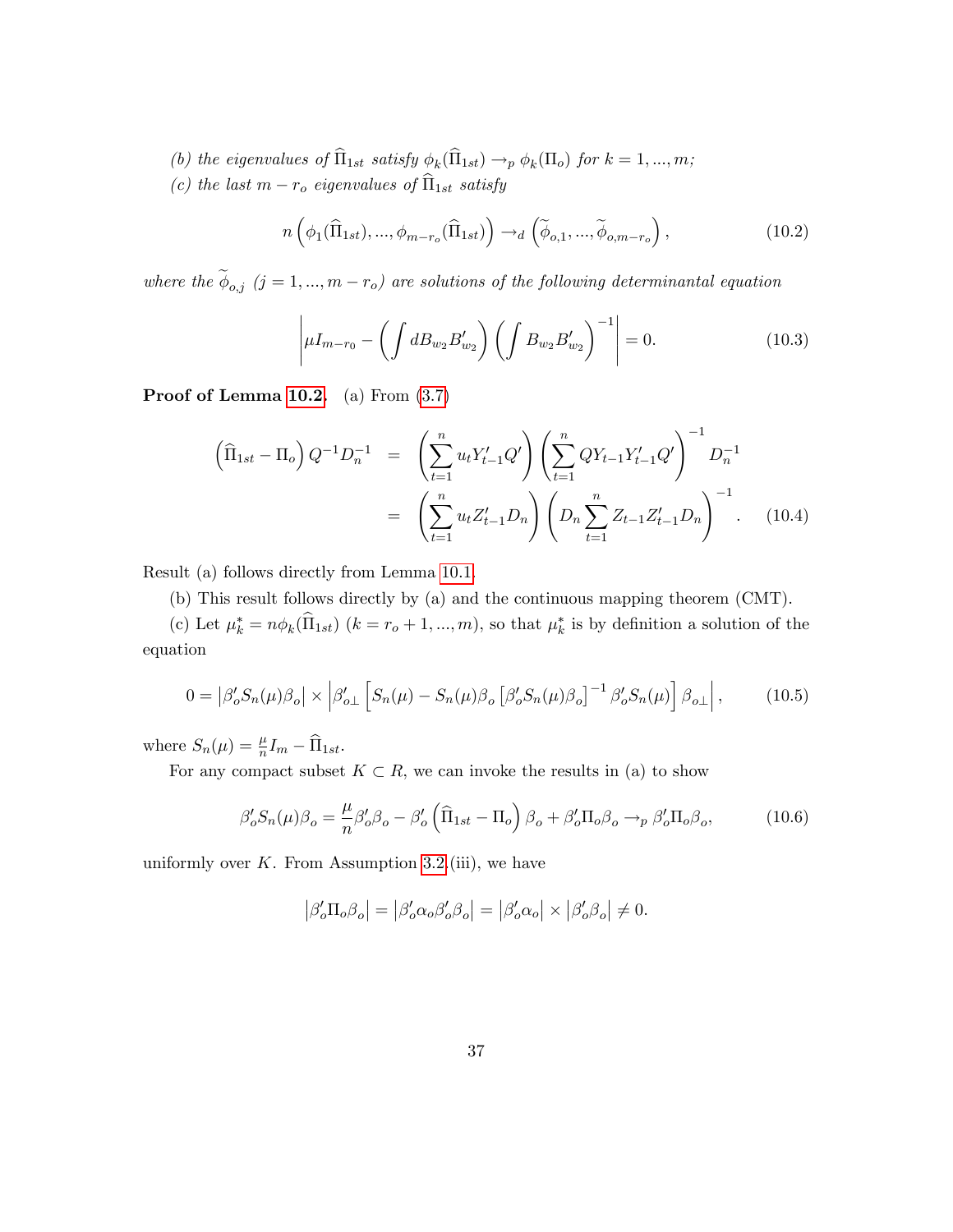Thus, the normalized  $m - r_o$  smallest eigenvalues  $\mu_k^*$   $(k = r_o + 1, ..., m)$  of  $\Pi_{1st}$  are asymptotically the solutions of the following determinantal equation,

<span id="page-38-3"></span>
$$
0 = \left| \beta'_{o\perp} \left[ S_n(\mu) - S_n(\mu) \beta_o \left[ \beta'_o S_n(\mu) \beta_o \right]^{-1} \beta'_o S_n(\mu) \right] \beta_{o\perp} \right|, \tag{10.7}
$$

where

$$
\beta_o' S_n(\mu) \beta_{o\perp} = \beta_o' \left( \widehat{\Pi}_{1st} - \Pi_o \right) \beta_{o\perp}, \qquad (10.8)
$$

<span id="page-38-0"></span>
$$
\beta'_{o\perp} S_n(\mu) \beta_{o\perp} = \frac{\mu}{n} I_{m-r_o} - \beta'_{o\perp} \left( \widehat{\Pi}_{1st} - \Pi_o \right) \beta_{o\perp}, \tag{10.9}
$$

$$
\beta'_{o\perp} S_n(\mu) \beta_o = \beta'_{o\perp} \widehat{\Pi}_{1st} \beta_o \rightarrow_p \beta'_{o\perp} \alpha_o \beta'_o \beta_o. \tag{10.10}
$$

Using the results in  $(10.6)$  and  $(10.8)-(10.10)$  $(10.8)-(10.10)$  $(10.8)-(10.10)$ , we get

<span id="page-38-1"></span>
$$
\beta'_{o\perp} \left[ S_n(\mu) - S_n(\mu) \beta_o \left[ \beta'_o S_n(\mu) \beta_o \right]^{-1} \beta'_o S_n(\mu) \right] \beta_{o\perp}
$$
  
= 
$$
\frac{\mu}{n} I_{m-r_o} - \beta'_{o\perp} \left[ I_m - \alpha_o \left( \beta'_o \alpha_o \right)^{-1} \beta'_o + o_p(1) \right] \left( \widehat{\Pi}_{1st} - \Pi_o \right) \beta_{o\perp}.
$$
 (10.11)

Note that

<span id="page-38-2"></span>
$$
n\left(\widehat{\Pi}_{1st} - \Pi_{o}\right)\beta_{o\perp} = \left[\left(\widehat{\Pi}_{1st} - \Pi_{o}\right)Q^{-1}D_{n}^{-1}\right]nD_{n}Q\beta_{o\perp} \n= \left(\sum_{t=1}^{n} u_{t}Z_{t-1}'D_{n}\right)\left(D_{n}\sum_{t=1}^{n} Z_{t-1}Z_{t-1}'D_{n}\right)^{-1}\left(\begin{array}{c} 0 \\ \alpha_{o,\perp}'\beta_{o,\perp}\end{array}\right) \n= n^{-1}\sum_{t=1}^{n} u_{t}Z_{2,t-1}'\left(n^{-2}\sum_{t=1}^{n} Z_{2,t-1}Z_{2,t-1}'\right)^{-1}\alpha_{o,\perp}'\beta_{o,\perp} \n\rightarrow d\left(\int B_{w_{2}}dB_{u}'\right)'\left(\int B_{w_{2}}B_{w_{2}}'\right)^{-1}\alpha_{o,\perp}'\beta_{o,\perp}.
$$
\n(10.12)

Using the results in  $(10.11)$ ,  $(10.12)$  and the equality  $(2.2)$ , we deduce that

<span id="page-38-4"></span>
$$
n\beta'_{o\perp} \left[ I_m - \alpha_o \left( \beta'_o \alpha_o \right)^{-1} \beta'_o + o_p(1) \right] \left( \widehat{\Pi}_{1st} - \Pi_o \right) \beta_{o\perp}
$$

$$
\rightarrow_d \left( \alpha'_{o,\perp} \beta_{o,\perp} \right)^{-1} \left( \int B_{w_2} d B'_{w_2} \right)' \left( \int B_{w_2} B'_{w_2} \right)^{-1} \alpha'_{o,\perp} \beta_{o,\perp} \tag{10.13}
$$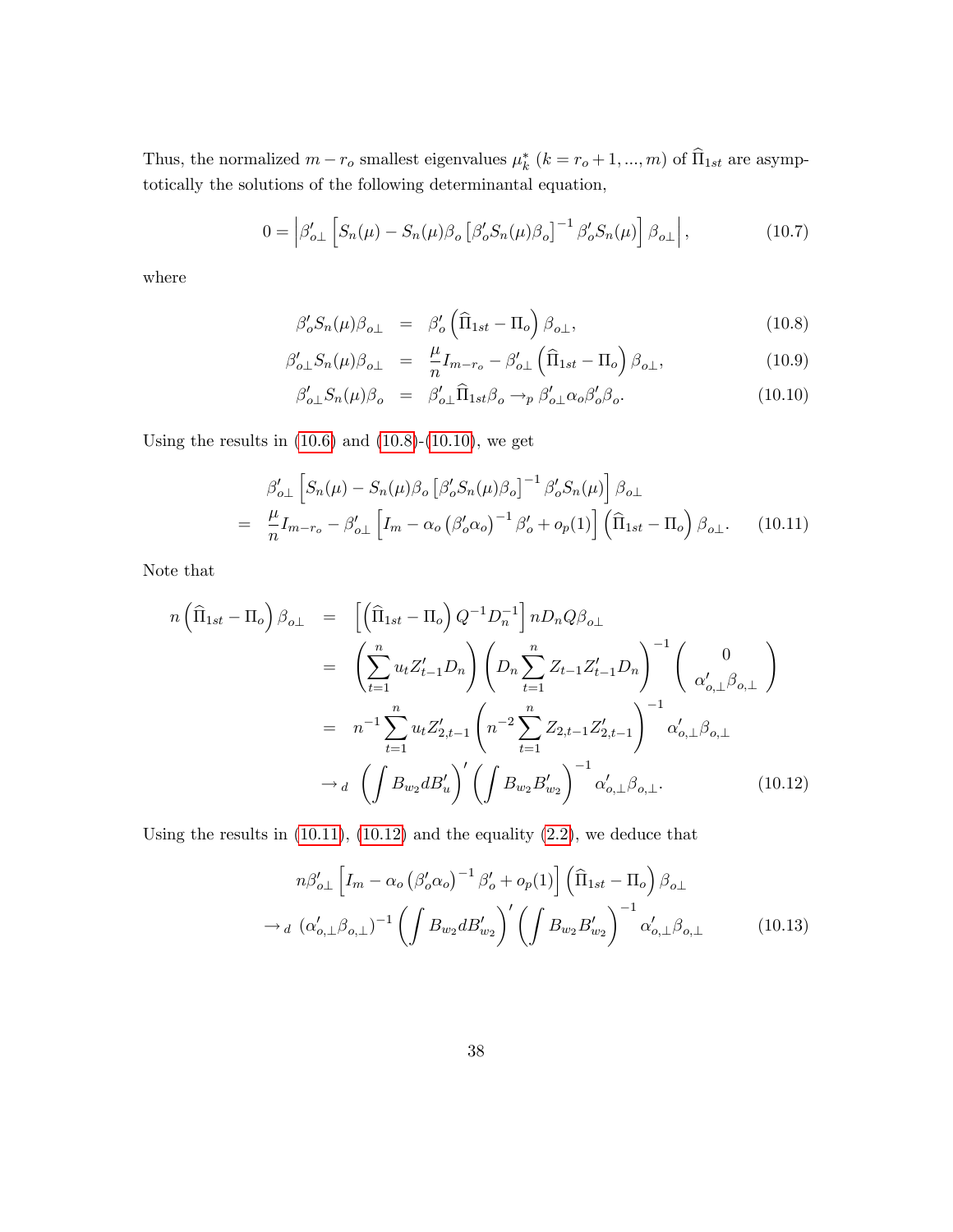Then, from  $(10.7)-(10.13)$  $(10.7)-(10.13)$  $(10.7)-(10.13)$ , we obtain

<span id="page-39-0"></span>
$$
\left| n\beta'_{o\perp} \left\{ S_n(\mu) - S_n(\mu)\beta_o \left[ \beta'_o S_n(\mu) \beta_o \right]^{-1} \beta'_o S_n(\mu) \right\} \beta_{o\perp} \right|
$$
  
\n
$$
\rightarrow_d \left| \mu I_{m-r_o} - \left( \int B_{w_2} d B'_{w_2} \right)' \left( \int B_{w_2} B'_{w_2} \right)^{-1} \right|, \tag{10.14}
$$

uniformly over K. The result in (c) follows from  $(10.14)$  and by continuous mapping.

The results of Lemma [10.2](#page-36-1) are useful because the OLS estimate  $\Pi_{1st}$  and the related eigenvalue estimates can be used to construct adaptive penalty in the tuning parameters. The convergence rates of  $\Pi_{1st}$  and  $\phi_k(\Pi_{1st})$  are important for delivering consistent model selection and cointegrated rank selection.

Let  $P_n$  be the inverse of  $Q_n$ . We subdivide the matrices  $P_n$  and  $Q_n$  as  $P_n = [P_{\alpha,n}, P_{\alpha} ]$ and  $Q'_n = [Q'_{\alpha,n}, Q'_{\alpha_{\perp},n}]$ , where  $Q_{\alpha,n}$  and  $P_{\alpha,n}$  are the first  $r_o$  rows of  $Q_n$  and first  $r_o$  columns of  $P_n$  respectively  $(Q_{\alpha_\perp,n}$  and  $P_{\alpha_\perp,n}$  are defined accordingly). By definition,

<span id="page-39-1"></span>
$$
Q_{\alpha_{\perp},n}P_{\alpha_{\perp},n} = I_{m-r_o}, \ Q_{\alpha,n}P_{\alpha_{\perp},n} = \mathbf{0}_{r_o \times (m-r_o)} \text{ and } Q_{\alpha_{\perp},n}\widehat{\Pi}_{1st} = \Lambda_{\alpha_{\perp},n}Q_{\alpha_{\perp},n} \qquad (10.15)
$$

where  $\Lambda_{\alpha_{\perp},n}$  is an diagonal matrix with the ordered last (smallest)  $m - r_o$  eigenvalues of  $\Pi_{1st}$ . Using the results in [\(10.15\)](#page-39-1), we can define a useful estimator of  $\Pi_o$  as

$$
\Pi_{n,f} = \widehat{\Pi}_{1st} - P_{\alpha_\perp,n} \Lambda_{\alpha_\perp,n} Q_{\alpha_\perp,n}.
$$
\n(10.16)

The estimator  $\Pi_{n,f}$  is infeasible because  $r_o$  is unknown.  $\Pi_{n,f}$  may be interpreted as a modification to the unrestricted estimate  $\hat{\Pi}_{1st}$  which removes components in the eigenrepresentation of the unrestricted estimate that correspond to the smallest  $m-r<sub>o</sub>$  eigenvalues.

By definition

<span id="page-39-2"></span>
$$
Q_{\alpha,n}\Pi_{n,f} = Q_{\alpha,n}\hat{\Pi}_{1st} - Q_{\alpha,n}P_{\alpha_{\perp},n}\Lambda_{\alpha_{\perp},n}Q_{\alpha_{\perp},n} = \Lambda_{\alpha,n}Q_{\alpha,n}
$$
(10.17)

where  $\Lambda_{\alpha,n}$  is an diagonal matrix with the ordered first (largest)  $r_o$  eigenvalues of  $\overline{\Pi}_{1st}$ , and more importantly

<span id="page-39-3"></span>
$$
Q_{\alpha_{\perp},n}\Pi_{n,f} = Q_{\alpha_{\perp},n}\Pi_{1st} - Q_{\alpha_{\perp},n}P_{\alpha_{\perp},n}\Lambda_{\alpha_{\perp},n}Q_{\alpha_{\perp},n} = \mathbf{0}_{(m-r_o)\times m}.
$$
 (10.18)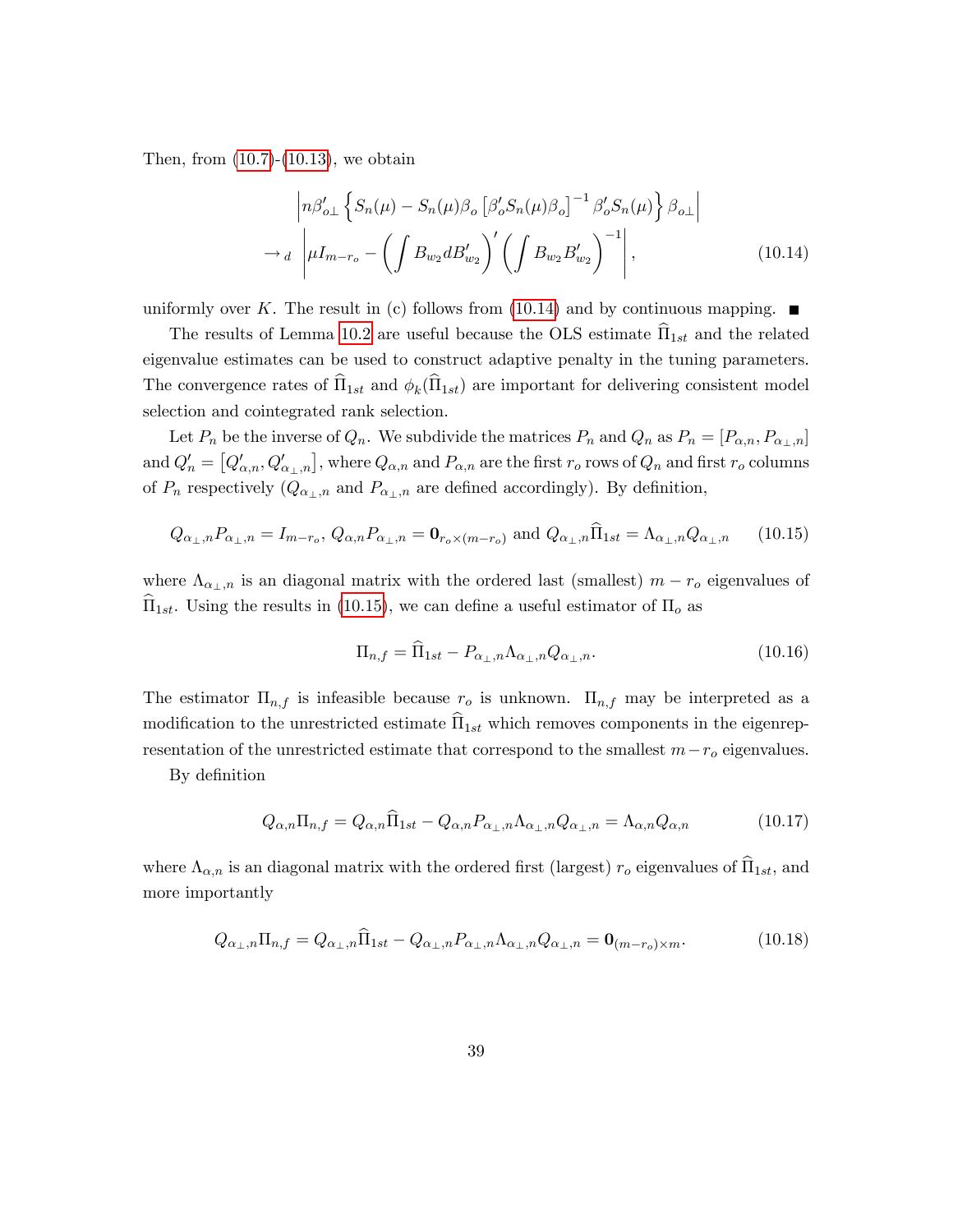From Lemma [10.2.](#page-36-1)(b), [\(10.17\)](#page-39-2) and [\(10.18\)](#page-39-3), we can deduce that  $Q_{\alpha,n}\Pi_{n,f}$  is a  $r_o \times m$  matrix which is nonzero w.p.a.1 and  $Q_{\alpha_{\perp},n}\Pi_{n,f}$  is always a  $(m - r_o) \times m$  zero matrix for all n. Moreover

$$
\Pi_{n,f} - \Pi_o = (\widehat{\Pi}_{1st} - \Pi_o) - P_{\alpha_\perp,n} \Lambda_{\alpha_\perp,n} Q_{\alpha_\perp,n}
$$

and so under Lemma  $10.2(a)$  and  $(c)$ ,

<span id="page-40-0"></span>
$$
\left(\Pi_{n,f} - \Pi_o\right)Q^{-1}D_n^{-1} = O_p(1). \tag{10.19}
$$

Thus, the estimator  $\Pi_{n,f}$  is at least as good as the OLS estimator  $\widehat{\Pi}_{1st}$  in terms of its rate of convergence. Using [\(10.19\)](#page-40-0) we can compare the LS shrinkage estimator  $\widehat{\Pi}_n$  with  $\Pi_{n,f}$  to establish the consistency and convergence rate of  $\overline{\Pi}_n$ .

Proof of Theorem [3.1.](#page-9-1) Define

$$
V_n(\Pi) = \sum_{t=1}^n \|\Delta Y_t - \Pi Y_{t-1}\|^2 + n \sum_{k=1}^m \lambda_{r,k,n} \|\Phi_{n,k}(\Pi)\|.
$$

We can write

$$
\sum_{t=1}^{n} \|\Delta Y_t - \Pi Y_{t-1}\|^2 = \left[\Delta y - (Y'_{-1} \otimes I_m) \, vec(\Pi)\right]' \left[\Delta y - (Y'_{-1} \otimes I_m) \, vec(\Pi)\right]
$$

where  $\Delta y = vec(\Delta Y)$ ,  $\Delta Y = (\Delta Y_1, ..., \Delta Y_n)_{m \times n}$  and  $Y_{-1} = (Y_0, ..., Y_{T-1})_{m \times n}$ . By definition,  $V_n(\widehat{\Pi}_n) \leq V_n(\Pi_{n,f})$  and thus

<span id="page-40-1"></span>
$$
vec(\Pi_{n,f} - \widehat{\Pi}_{n})' \left( \sum_{t=1}^{n} Y_{t-1} Y_{t-1}' \otimes I_{m} \right) vec(\Pi_{n,f} - \widehat{\Pi}_{n}) + 2vec(\Pi_{n,f} - \widehat{\Pi}_{n})' vec\left( \sum_{t=1}^{n} Y_{t-1} u_{t}' \right) + 2vec(\Pi_{n,f} - \widehat{\Pi}_{n})' \left( \sum_{t=1}^{n} Y_{t-1} Y_{t-1}' \otimes I_{m} \right) vec(\Pi_{o} - \Pi_{n,f})
$$
  

$$
\leq n \sum_{k=1}^{m} \lambda_{r,k,n} \left[ ||\Phi_{n,k}(\Pi_{n,f})|| - ||\Phi_{n,k}(\widehat{\Pi}_{n})|| \right]. \tag{10.20}
$$

When  $r_o = 0$ ,  $\Delta Y_t$  is stationary and  $Y_t$  is full rank  $I(1)$ , so that

<span id="page-40-2"></span>
$$
n^{-2} \sum_{t=1}^{n} Y_{t-1} Y_{t-1}' \to_d \int_0^1 B_u(a) B_u'(a) da \text{ and } n^{-2} \sum_{t=1}^{n} Y_{t-1} u_t' = O_p(n^{-1}). \tag{10.21}
$$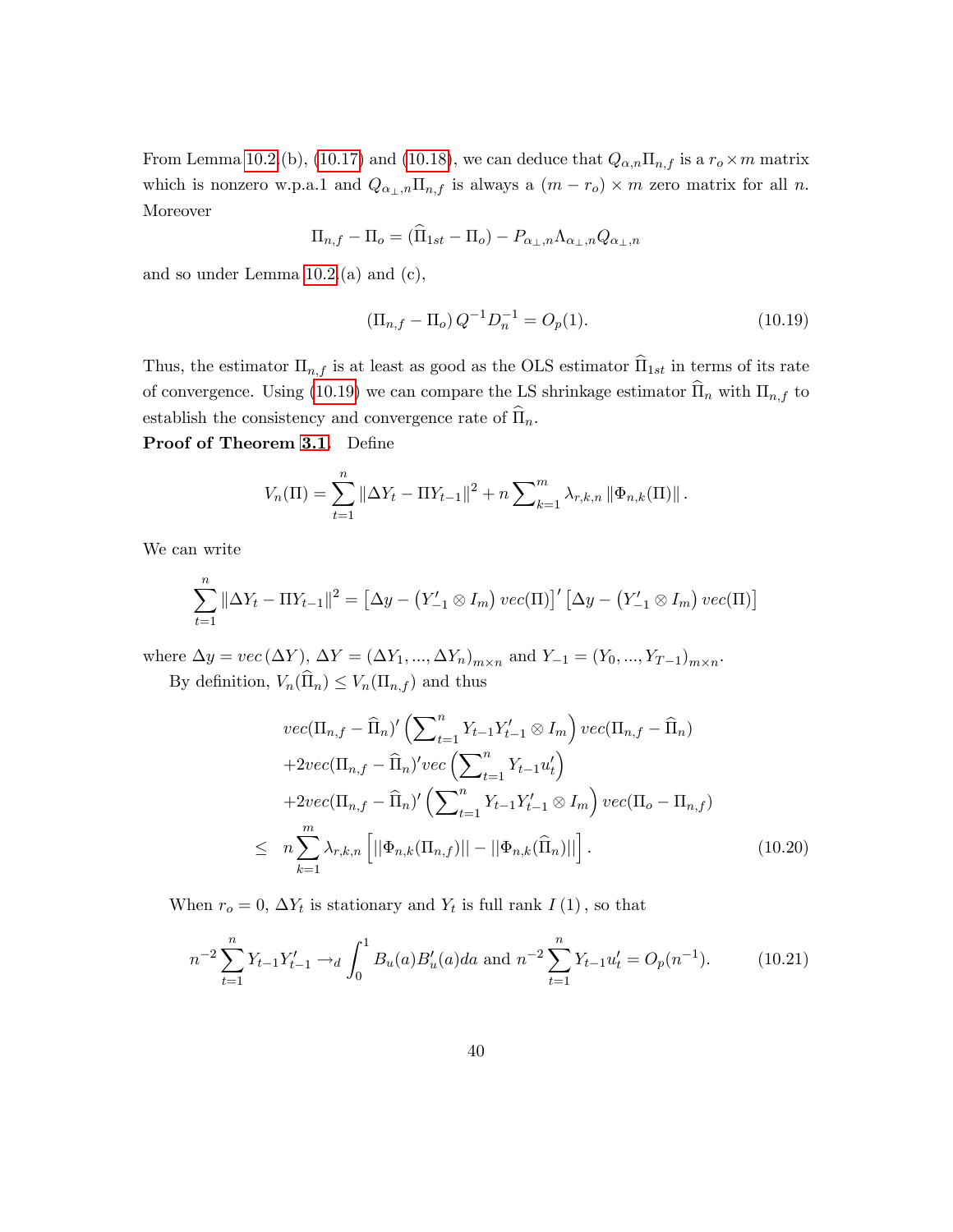From the results in  $(10.20)$  and  $(10.21)$ , we get

<span id="page-41-0"></span>
$$
\mu_{n,\min}||\widehat{\Pi}_n - \Pi_{n,f}||^2 - 2(c_{1,n} + c_{2,n})||\widehat{\Pi}_n - \Pi_{n,f}|| - d_n \le 0,
$$
\n(10.22)

where  $\mu_{n,\text{min}}$  denotes the smallest eigenvalue of  $n^{-2} \sum_{t=1}^{n} Y_{t-1} Y'_{t-1}$ , which is positive w.p.a.1,

<span id="page-41-1"></span>
$$
c_{1,n} = ||n^{-2} \sum_{t=1}^{n} Y_{t-1} u_t'||,
$$
  
\n
$$
c_{2,n} = m ||n^{-2} \sum_{t=1}^{n} Y_{t-1} Y_{t-1}' || ||\Pi_{n,f} - \Pi_o||,
$$
  
\nand 
$$
d_n = n^{-1} \sum_{k=1}^{m} \lambda_{r,k,n} ||\Phi_{n,k}(\Pi_{n,f})||.
$$
\n(10.23)

Under [\(10.19\)](#page-40-0) and [\(10.21\)](#page-40-2),  $c_{1,n} = o_p(1)$  and  $c_{2,n} = o_p(1)$ . Under [\(10.17\)](#page-39-2), [\(10.18\)](#page-39-3) and  $\lambda_{r,k,n} = o_p(1)$  for all  $k \in \mathcal{S}_{\phi}$ ,

<span id="page-41-2"></span>
$$
d_n = n^{-1} \sum_{k=1}^{r_o} \lambda_{r,k,n} ||\Phi_{n,k}(\Pi_{n,f})|| = o_p(n^{-1}).
$$
\n(10.24)

From [\(10.22\)](#page-41-0), [\(10.23\)](#page-41-1) and [\(10.24\)](#page-41-2), it is straightforward to deduce that  $\|\widehat{\Pi}_n - \Pi_{n,f}\| = o_p(1)$ . The consistency of  $\widehat{\Pi}_n$  follows from the triangle inequality and the consistency of  $\Pi_{n,f}$ .

When  $r_o = m$ ,  $Y_t$  is stationary and we have

<span id="page-41-3"></span>
$$
n^{-1} \sum_{t=1}^{n} Y_{t-1} Y_{t-1}' \to_p \Sigma_{yy} = R(1) \Omega_u R(1)' \text{ and } n^{-1} \sum_{t=1}^{n} Y_{t-1} u_t' = O_p(n^{-\frac{1}{2}}). \tag{10.25}
$$

From the results in [\(10.20\)](#page-40-1) and [\(10.25\)](#page-41-3), we get

<span id="page-41-4"></span>
$$
\mu_{n,\min}||\widehat{\Pi}_n - \Pi_{n,f}||^2 - 2n(c_{1,n} + c_{2,n})||\widehat{\Pi}_n - \Pi_{n,f}|| - nd_n \le 0 \tag{10.26}
$$

where  $\mu_{n,\text{min}}$  denotes the smallest eigenvalue of  $n^{-1} \sum_{t=1}^{n} Y_{t-1} Y'_{t-1}$ , which is positive w.p.a.1,  $c_{1,n}$ ,  $c_{2,n}$  and  $d_n$  are defined in [\(10.24\)](#page-41-2). It is clear that  $nc_{1,n} = o_p(1)$  and  $nc_{2,n} = o_p(1)$ under [\(10.25\)](#page-41-3) and [\(10.19\)](#page-40-0), and  $nd_n = o_p(1)$  under [\(10.24\)](#page-41-2). So, consistency of  $\widehat{\Pi}_n$  follows directly from the inequality in [\(10.26\)](#page-41-4), triangle inequality and the consistency of  $\Pi_{n,f}$ .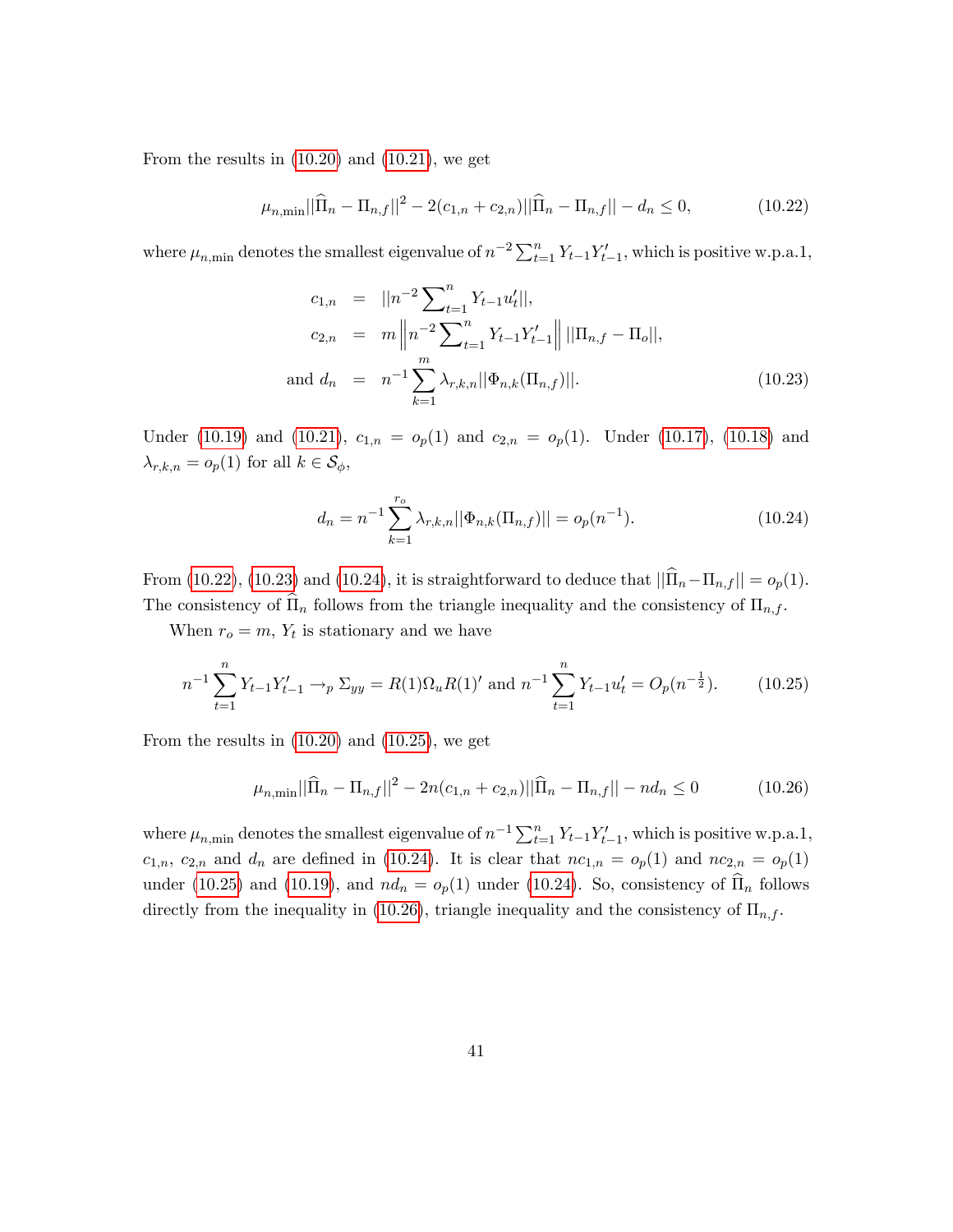Denote  $B_n = (D_n Q)^{-1}$ , then when  $0 < r_o < m$ , we can use the results in Lemma [10.1](#page-36-0) to deduce that

$$
\sum_{t=1}^{n} Y_{t-1} Y'_{t-1} = Q^{-1} D_n^{-1} D_n \sum_{t=1}^{n} Z_{t-1} Z'_{t-1} D_n D_n^{-1} Q'^{-1}
$$

$$
= B_n \left[ \begin{pmatrix} \Sigma_{z_1 z_1} & 0 \\ 0 & \int B_{w_2} B'_{w_2} \end{pmatrix} + o_p(1) \right] B'_n,
$$

and thus

<span id="page-42-0"></span>
$$
vec(\Pi_{n,f} - \widehat{\Pi}_n)' \left( \sum_{t=1}^n Y_{t-1} Y_{t-1}' \otimes I_m \right) vec(\Pi_{n,f} - \widehat{\Pi}_n) \ge \mu_{n,\min} ||(\widehat{\Pi}_n - \Pi_{n,f}) B_n||^2, (10.27)
$$

where  $\mu_{n,\min}$  is the smallest eigenvalue of  $D_n \sum_{t=1}^n Z_{t-1} Z'_{t-1} D_n$  and is positive w.p.a.1. Next observe that

<span id="page-42-1"></span>
$$
\left| \left[ vec(\Pi_{n,f} - \widehat{\Pi}_n) \right]' vec\left(B_n D_n \sum_{t=1}^n Z_{t-1} u'_t \right) \right| \le ||(\widehat{\Pi}_n - \Pi_{n,f}) B_n|| e_{1,n} \qquad (10.28)
$$

and

<span id="page-42-2"></span>
$$
\left|vec(\Pi_{n,f} - \widehat{\Pi}_n)'\left(\sum_{t=1}^n Y_{t-1}Y_{t-1}' \otimes I_m\right)vec(\Pi_o - \Pi_{n,f})\right| \le ||(\widehat{\Pi}_n - \Pi_{n,f})B_n||e_{2,n} \quad (10.29)
$$

where

<span id="page-42-4"></span>
$$
e_{1,n} = ||D_n \sum_{t=1}^n Z_{t-1} u'_t|| \text{ and } e_{2,n} = m||D_n \sum_{t=1}^n Z_{t-1} Z'_{t-1} D_n|| \times ||(\Pi_{n,f} - \Pi_o) B_n||. \tag{10.30}
$$

Under Lemma [10.1](#page-36-0) and [\(10.19\)](#page-40-0),  $e_{1,n} = O_p(1)$  and  $e_{2,n} = O_p(1)$ . From [\(10.20\)](#page-40-1), [\(10.27\)](#page-42-0), [\(10.28\)](#page-42-1), [\(10.29\)](#page-42-2), we have the inequality

$$
\mu_{n,\min} ||(\widehat{\Pi}_n - \Pi_{n,f}) B_n||^2 - 2(e_{1,n} + e_{2,n}) ||(\widehat{\Pi}_n - \Pi_{n,f}) B_n|| - nd_n \le 0,
$$
\n(10.31)

which implies

<span id="page-42-3"></span>
$$
(\widehat{\Pi}_n - \Pi_{n,f})B_n = O_p(1 + \sqrt{n}d_n^{\frac{1}{2}}).
$$
\n(10.32)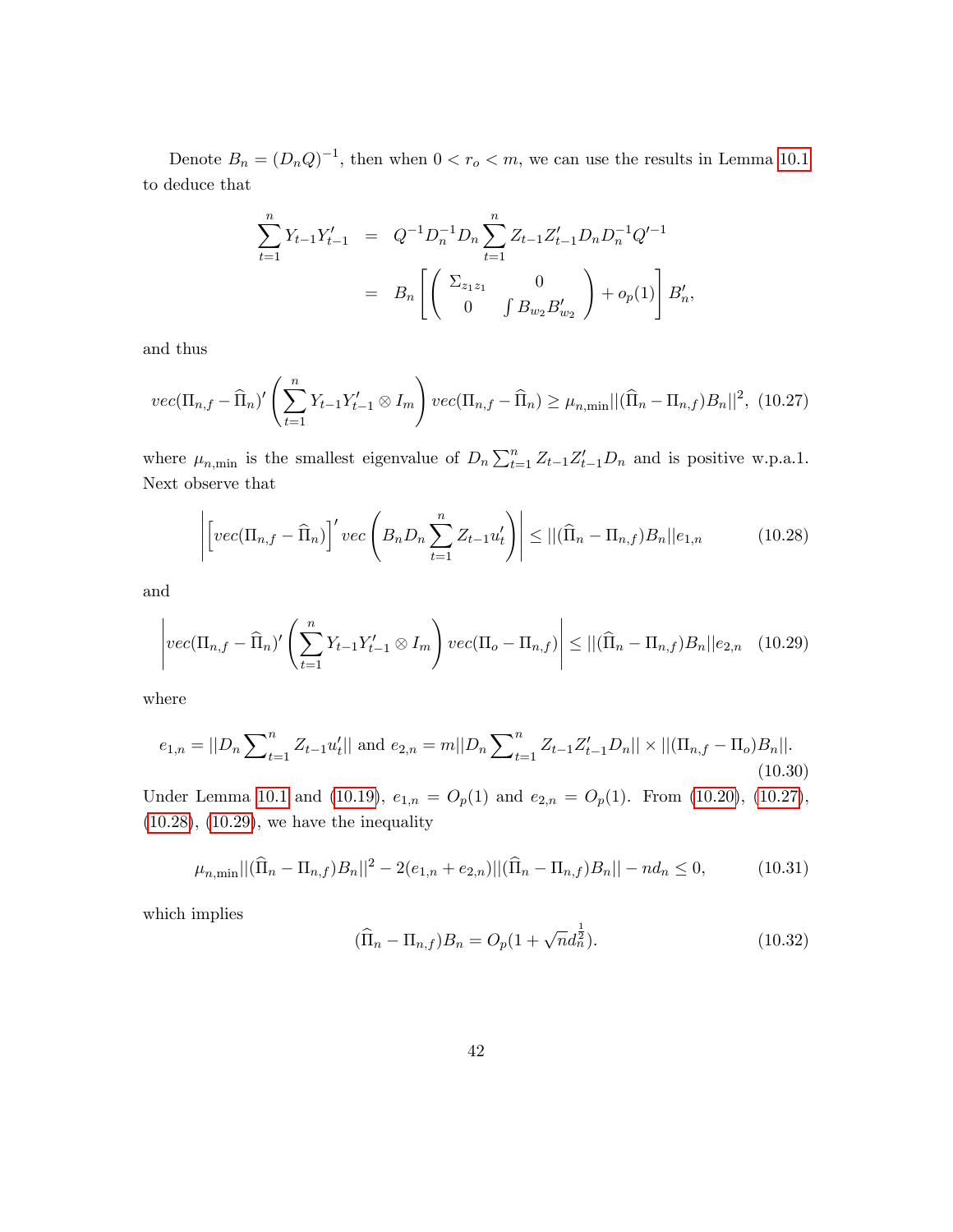By the definition of  $B_n$ , [\(10.19\)](#page-40-0) and [\(10.32\)](#page-42-3), we deduce that

$$
\widehat{\Pi}_n - \Pi_o = O_p(n^{-\frac{1}{2}} + d_n^{\frac{1}{2}}) = o_p(1),
$$

which implies the consistency of  $\widehat{\Pi}_n$ .

**Proof of Theorem [3.2.](#page-10-0)** By the triangle inequality and  $(10.18)$ , we have

<span id="page-43-0"></span>
$$
\sum_{k=1}^{m} \lambda_{r,k,n} \left[ ||\Phi_{n,k}(\Pi_{n,f})|| - ||\Phi_{n,k}(\widehat{\Pi}_n)|| \right]
$$
\n
$$
\leq \sum_{k=1}^{r_o} \lambda_{r,k,n} \left[ ||\Phi_{n,k}(\Pi_{n,f})|| - ||\Phi_{n,k}(\widehat{\Pi}_n)|| \right]
$$
\n
$$
\leq r_o \max_{k \in \mathcal{S}_\phi} \lambda_{r,k,n} ||\widehat{\Pi}_n - \Pi_{n,f}||. \tag{10.33}
$$

Using [\(10.33\)](#page-43-0) and invoking the inequality in [\(10.20\)](#page-40-1) we get

<span id="page-43-1"></span>
$$
vec(\Pi_{n,f} - \widehat{\Pi}_n)' \left( \sum_{t=1}^n Y_{t-1} Y_{t-1}' \otimes I_m \right) vec(\Pi_{n,f} - \widehat{\Pi}_n)
$$
  
+2vec(\Pi\_{n,f} - \widehat{\Pi}\_n)' vec \left( \sum\_{t=1}^n Y\_{t-1} u\_t' \right)  
+2vec(\Pi\_{n,f} - \widehat{\Pi}\_n)' \left( \sum\_{t=1}^n Y\_{t-1} Y\_{t-1}' \otimes I\_m \right) vec(\Pi\_o - \Pi\_{n,f})  

$$
\leq nr_o \delta_{r,n} ||\widehat{\Pi}_n - \Pi_{n,f}||.
$$
 (10.34)

When  $r_o = 0$ , we use [\(10.23\)](#page-41-1) and [\(10.34\)](#page-43-1) to obtain

<span id="page-43-2"></span>
$$
\mu_{n,\min} ||\widehat{\Pi}_n - \Pi_{n,f}||^2 - 2(c_{1,n} + c_{2,n} + n^{-1}r_o \delta_{r,n}) ||\widehat{\Pi}_n - \Pi_{n,f}|| \le 0 \tag{10.35}
$$

where under [\(10.21\)](#page-40-2)  $c_{1,n} = O_p(n^{-1})$  and  $c_{2,n} = O_p(n^{-1})$ . We deduce from the inequality [\(10.35\)](#page-43-2) and [\(10.19\)](#page-40-0) that

$$
\widehat{\Pi}_n - \Pi_o = O_p(n^{-1} + n^{-1} \delta_{r,n}).
$$
\n(10.36)

When  $r_o = m$ , we use [\(10.34\)](#page-43-1) to obtain

<span id="page-43-3"></span>
$$
\mu_{n,\min}||\widehat{\Pi}_n - \Pi_{n,f}||^2 - 2n(c_{1,n} + c_{2,n} + n^{-1}r_o \delta_{r,n})||\widehat{\Pi}_n - \Pi_{n,f}|| \le 0
$$
\n(10.37)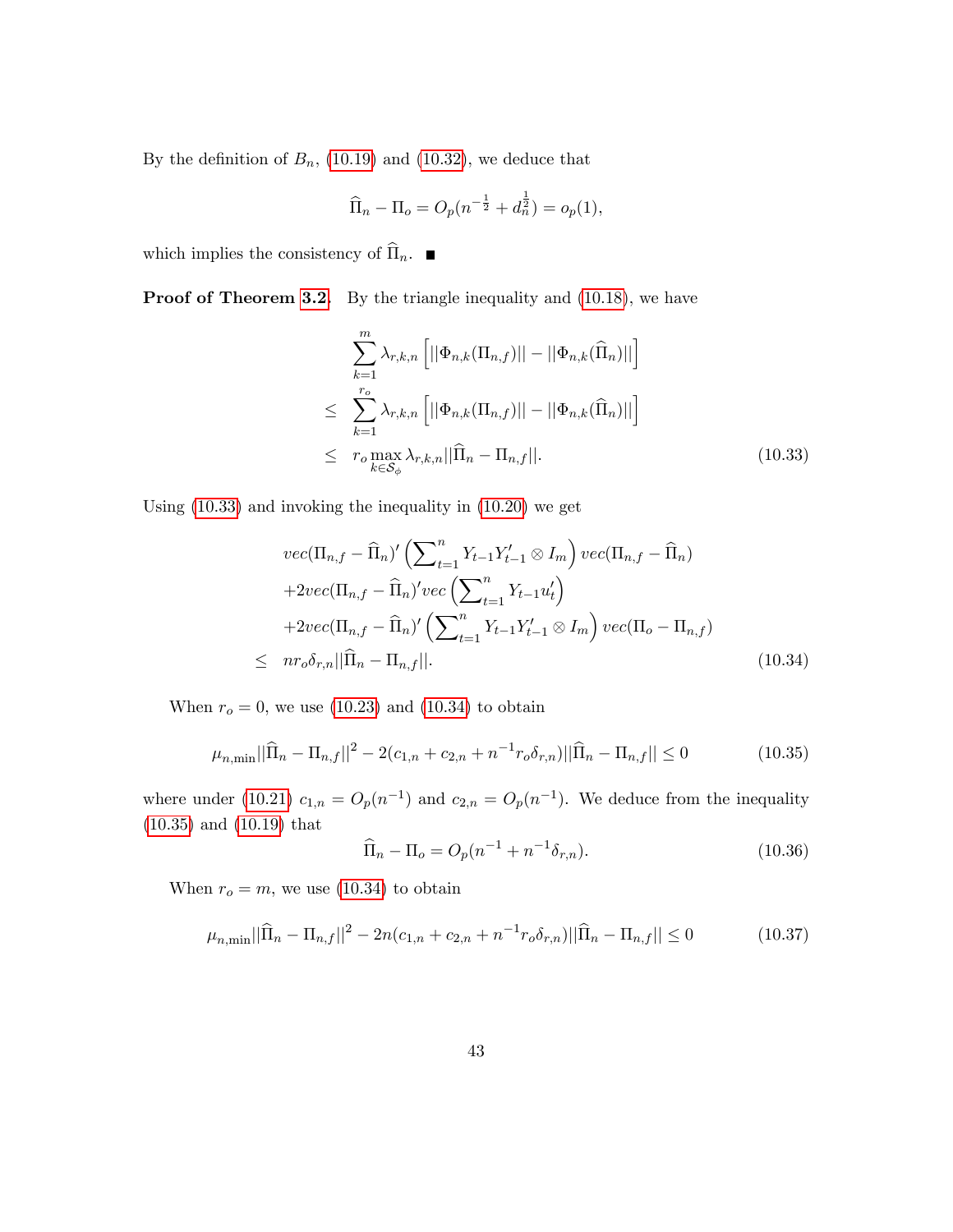where  $nc_{1,n} = ||\frac{1}{n}\sum_{t=1}^{n} Y_{t-1}u'_t|| = O_p(n^{-\frac{1}{2}})$  and  $nc_{2,n} = O_p(n^{-\frac{1}{2}})$  by Lemma [10.1](#page-36-0) and [\(10.19\)](#page-40-0). The inequality [\(10.37\)](#page-43-3) and [\(10.19\)](#page-40-0) lead to

$$
\widehat{\Pi}_n - \Pi_o = O_p(n^{-\frac{1}{2}} + \delta_{r,n}).
$$
\n(10.38)

When  $0 < r_o < m$ , we can use the results in [\(10.27\)](#page-42-0), [\(10.28\)](#page-42-1), [\(10.29\)](#page-42-2), [\(10.30\)](#page-42-4) and [\(10.34\)](#page-43-1) to deduce that

<span id="page-44-0"></span>
$$
\mu_{n,\min} ||(\Pi_{n,f} - \widehat{\Pi}_n)B_n||^2 - 2(e_{1,n} + e_{2,n}) ||(\Pi_{n,f} - \widehat{\Pi}_n)B_n|| \le r_0 n \delta_{r,n} ||\Pi_{n,f} - \widehat{\Pi}_n|| \tag{10.39}
$$

where  $e_{1,n} = ||D_n Q \sum_{t=1}^n Y_{t-1} u'_t|| = O_p(1)$  and  $e_{2,n} = O_p(1)$  by Lemma [10.1](#page-36-0) and [\(10.19\)](#page-40-0). By the definition of  $B_n$ ,

<span id="page-44-1"></span>
$$
||(\Pi_{n,f} - \widehat{\Pi}_n)B_n B_n^{-1}|| \le cn^{-\frac{1}{2}} ||(\Pi_{n,f} - \widehat{\Pi}_n)B_n||
$$
\n(10.40)

where c is some finite positive constant. Using  $(10.39)$ ,  $(10.40)$  and  $(10.19)$ , we get

$$
(\hat{\Pi}_n - \Pi_o)B_n = O_p(1 + n^{\frac{1}{2}}\delta_{r,n})
$$
\n(10.41)

which finishes the proof.  $\blacksquare$ 

**Proof of Theorem [3.3.](#page-11-1)** To facilitate the proof, we rewrite the LS shrinkage estimation problem as

<span id="page-44-2"></span>
$$
\widehat{T}_n = \underset{T \in R^{m \times m}}{\arg \min} \sum_{t=1}^n \|\Delta Y_t - P_n T Y_{t-1}\|^2 + n \sum_{k=1}^m \lambda_{r,k,n} \|\Phi_{n,k}(P_n T)\|.
$$
 (10.42)

By definition,  $\widehat{\Pi}_n = P_n\widehat{T}_n$  and  $\widehat{T}_n = Q_n\widehat{\Pi}_n$  for all n. Under [\(3.9\)](#page-10-1) and [\(3.10\)](#page-11-2),

$$
\widehat{T}_n = \left(\begin{array}{c} Q_{\alpha,n}\widehat{\Pi}_n \\ Q_{\alpha_\perp,n}\widehat{\Pi}_n \end{array}\right) = \left(\begin{array}{c} Q_{\alpha,n}\widehat{\Pi}_{1st} \\ Q_{\alpha_\perp,n}\widehat{\Pi}_{1st} \end{array}\right) + o_p(1). \tag{10.43}
$$

Results in [\(3.11\)](#page-11-3) follows if we can show that the last  $m - r_o$  rows of  $\widehat{T}_n$  are estimated as zeros w.p.a.1.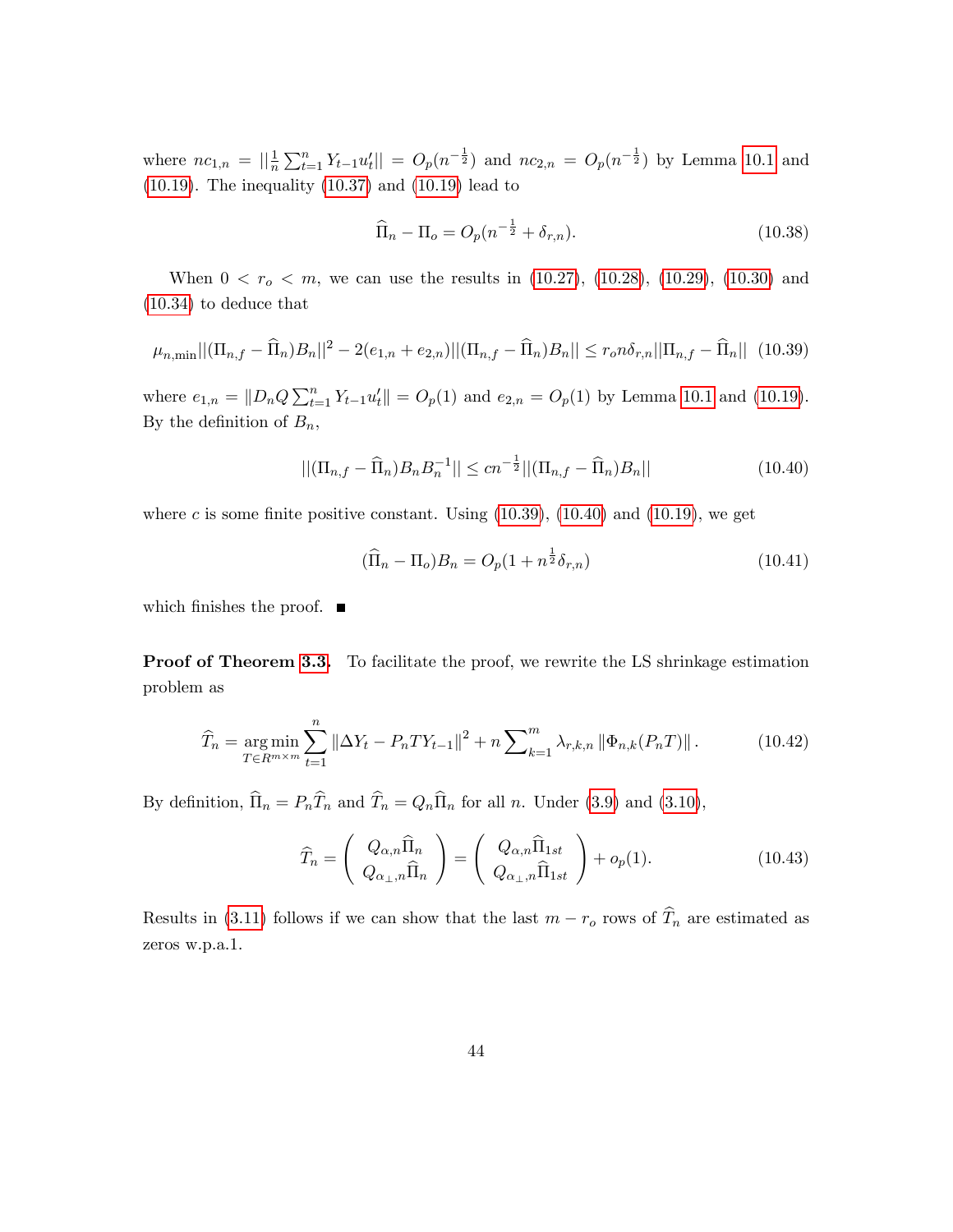By definition,  $\Phi_{n,k}(P_nT) = Q_n(k)P_nT = T(k)$  and the problem in [\(10.42\)](#page-44-2) can be rewritten as

$$
\widehat{T}_n = \underset{T \in R^{m \times m}}{\arg \min} \sum_{t=1}^n \|\Delta Y_t - P_n T Y_{t-1}\|^2 + n \sum_{k=1}^m \lambda_{r,k,n} \|T(k)\| \,, \tag{10.44}
$$

which has the following Karush-Kuhn-Tucker (KKT) optimality conditions

$$
\begin{cases}\n\frac{1}{n} \sum_{t=1}^{n} (\Delta Y_t - P_n \widehat{T}_n Y_{t-1})' P_n(k) Y'_{t-1} = \frac{\lambda_{r,k,n}}{2} \frac{\widehat{T}_n(k)}{||\widehat{T}_n(k)||} & \text{if } \widehat{T}_n(k) \neq 0 \\
\frac{1}{n} \sum_{t=1}^{n} (\Delta Y_t - P_n \widehat{T}_n Y_{t-1})' P_n(k) Y'_{t-1} \| \leq \frac{\lambda_{r,k,n}}{2} & \text{if } \widehat{T}_n(k) = 0\n\end{cases}
$$
\n(10.45)

for  $k = 1, ..., m$ . Conditional on the event  $\{Q_n(k_o)\hat{\Pi}_n \neq 0\}$  for some  $k_o$  satisfying  $r_o <$  $k_o \leq m$ , we obtain the following equation from the KKT optimality conditions

<span id="page-45-0"></span>
$$
\left\| \frac{1}{n} \sum_{t=1}^{n} (\Delta Y_t - P_n \widehat{T}_n Y_{t-1})' P_n(k_o) Y_{t-1}' \right\| = \frac{\lambda_{r,k_o,n}}{2}.
$$
 (10.46)

The sample average in the left hand side of [\(10.46\)](#page-45-0) can be rewritten as

<span id="page-45-1"></span>
$$
\frac{1}{n} \sum_{t=1}^{n} (\Delta Y_t - P_n \widehat{T}_n Y_{t-1})' P_n(k_o) Y'_{t-1}
$$
\n
$$
= \frac{1}{n} \sum_{t=1}^{n} [u_t - (\widehat{\Pi}_n - \Pi_o) Y_{t-1}]' P_n(k_o) Y'_{t-1}
$$
\n
$$
= \frac{P'_n(k_o) \sum_{t=1}^{n} u_t Y'_{t-1}}{n} - \frac{P'_n(k_o) (\widehat{\Pi}_n - \Pi_o) \sum_{t=1}^{n} Y_{t-1} Y'_{t-1}}{n}.
$$
\n(10.47)

Under Lemma [10.2,](#page-36-1) Lemma [10.1](#page-36-0) and Theorem [3.2](#page-10-0)

<span id="page-45-2"></span>
$$
\frac{P_n'(k_o)\sum_{t=1}^n u_t Y_{t-1}'}{n} = O_p(1)
$$
\n(10.48)

and

<span id="page-45-3"></span>
$$
\frac{P'_n(k_o)(\widehat{\Pi}_n - \Pi_o) \sum_{t=1}^n Y_{t-1} Y'_{t-1}}{n}
$$
\n
$$
= P'_n(k_o)(\widehat{\Pi}_n - \Pi_o)Q^{-1}D_n^{-1} \frac{D_n \sum_{t=1}^n Z_{t-1} Z'_{t-1}}{n} Q'^{-1} = O_p(1). \tag{10.49}
$$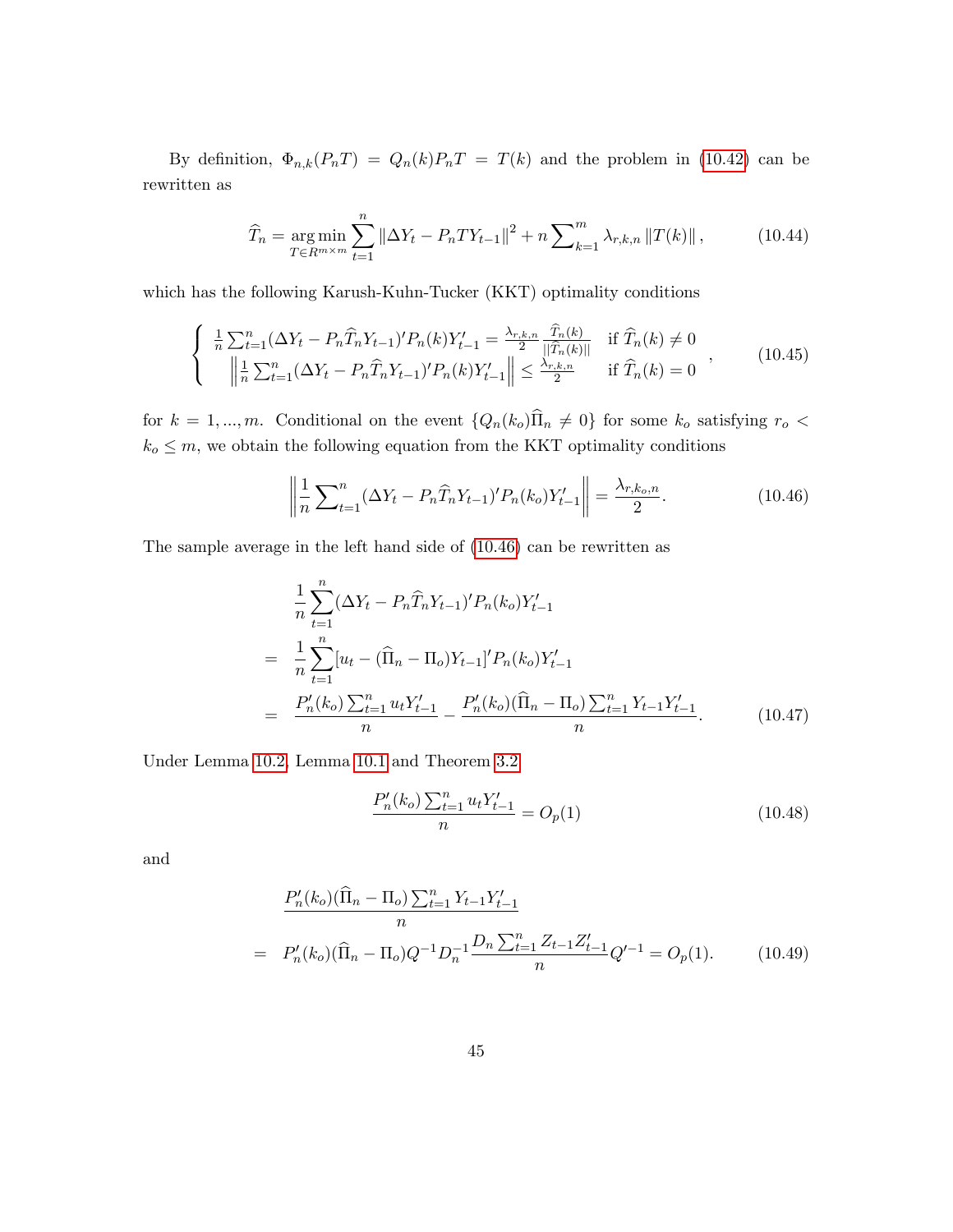Using the results in  $(10.47)$ ,  $(10.48)$  and  $(10.49)$ , we deduce that

<span id="page-46-0"></span>
$$
\left\| \frac{1}{n} \sum_{t=1}^{n} (\Delta Y_t - P_n \widehat{T}_n Y_{t-1})' P_n(k_o) Y_{t-1}' \right\| = O_p(1). \tag{10.50}
$$

By the assumption on the tuning parameters, we have  $\frac{\lambda_{r,k_o,n}}{2} \to_p \infty$ , which together with the results in [\(10.46\)](#page-45-0) and [\(10.50\)](#page-46-0) implies that

$$
\Pr\left(Q_n(k_o)\widehat{\Pi}_n=0\right)\to 1 \text{ as } n\to\infty.
$$

As the above result holds for any  $k_o$  such that  $r_o < k_o \leq m$ , this finishes the proof.  $\blacksquare$ 

**Proof of Theorem [3.5.](#page-11-0)** From Corollary [3.4,](#page-11-4) for large enough  $n$  the shrinkage estimator  $\widehat{\Pi}_n$  can be decomposed as  $\widehat{\alpha}_n \widehat{\beta}'_n$  w.p.a.1, where  $\widehat{\alpha}_n$  and  $\widehat{\beta}_n$  are some  $m \times r_o$  matrices. Without loss of generality, we assume the first  $r_o$  columns of  $\Pi_o$  are linearly independent. To ensure identification, we normalize  $\beta_o$  as  $\beta_o = [I_{r_o}, O_{r_o}]'$  where  $O_{r_o}$  is some  $r_o \times (m - r_o)$ matrix such that

$$
\Pi_o = \alpha_o \beta_o' = [\alpha_o, \alpha_o O_{r_o}].
$$
\n(10.51)

Hence  $\alpha_o$  is the first  $r_o$  columns of  $\Pi_o$  which is an  $m \times r_o$  matrix with full rank and  $O_{r_o}$ is uniquely determined by the equation  $\alpha_o O_{r_o} = \Pi_{o,2}$ , where  $\Pi_{o,2}$  denotes the last  $m - r_o$ columns of  $\Pi_o$ . Correspondingly, for large enough n we can normalize  $\beta_n$  as  $\beta_n = [I_{r_o}, O_n]'$ where  $O_n$  is some  $r_o \times (m - r_o)$  matrix. Let  $\beta_{o,\perp} = (\beta'_{1,o,\perp}, \beta'_{2,o,\perp})'$  where  $\beta_{1,o,\perp}$  is a  $r_o \times (m - r_o)$  matrix and  $\beta_{2,o,\perp}$  is a  $(m - r_o) \times (m - r_o)$  matrix. Then by definition

$$
\beta'_{1,o,\perp} + \beta'_{2,o,\perp}O'_{r_o} = 0 \text{ and } \beta'_{1,o,\perp}\beta_{1,o,\perp} + \beta'_{2,o,\perp}\beta_{2,o,\perp} = I_{m-r_o}
$$
(10.52)

which implies that

$$
\beta'_{1,o,\perp} = -\beta'_{2,o,\perp} O'_{r_o} \text{ and } \beta_{2,o,\perp} = (I_{m-r_o} + O'_{r_o} O_{r_o})^{-\frac{1}{2}}.
$$
\n(10.53)

From Theorem [3.2](#page-10-0) and  $n^{\frac{1}{2}}\delta_{r,n} = o_p(1)$ , we have

$$
O_p(1) = (\widehat{\Pi}_n - \Pi_o)Q^{-1}D_n^{-1} = (\widehat{\Pi}_n - \Pi_o) \left[ \sqrt{n} \alpha_o (\beta_o' \alpha_o)^{-1}, n \beta_{o, \perp} (\alpha_{o, \perp}' \beta_{o, \perp})^{-1} \right] \tag{10.54}
$$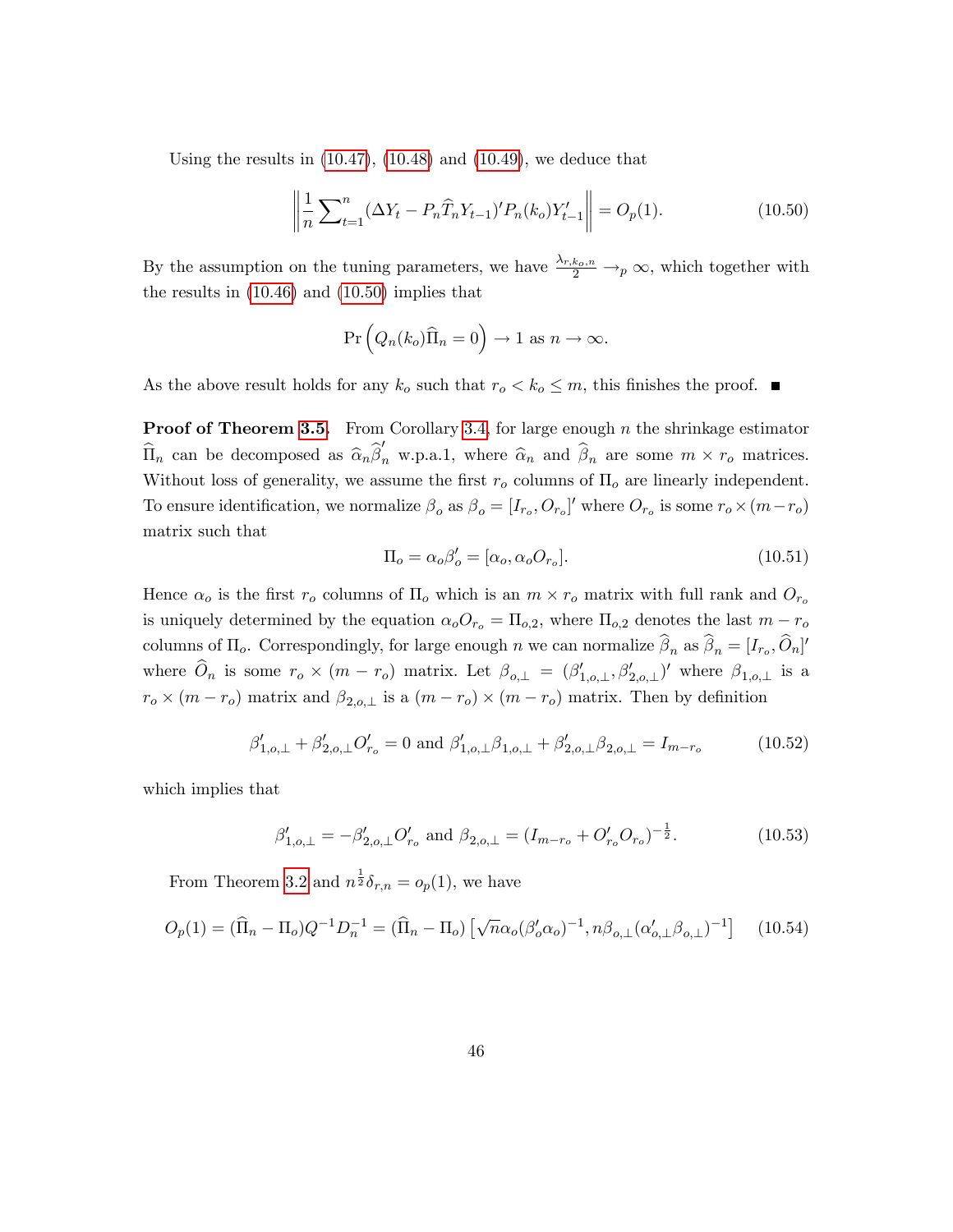which implies that

<span id="page-47-2"></span>
$$
O_p(1) = \sqrt{n}(\widehat{\Pi}_n - \Pi_o)\alpha_o(\beta_o'\alpha_o)^{-1}
$$
  
=  $\sqrt{n}\left[(\widehat{\alpha}_n - \alpha_o)\widehat{\beta}_n' + \alpha_o(\widehat{\beta}_n - \beta_o)'\right]\alpha_o(\beta_o'\alpha_o)^{-1}$  (10.55)

and

<span id="page-47-0"></span>
$$
n\widehat{\alpha}_n \left(\widehat{\beta}_n - \beta_o\right)' \beta_{o,\perp} (\alpha'_{o,\perp} \beta_{o,\perp})^{-1} = O_p(1). \tag{10.56}
$$

By the definitions of  $\beta_n$  and  $\beta_{o,\perp}$  and the result in [\(10.56\)](#page-47-0), we get

$$
O_p(1) = \beta_o' \widehat{\alpha}_n \left[ n(\widehat{O}_n - O_{r_o}) \right] \beta_{2,o,\perp} (\alpha_{o,\perp}' \beta_{o,\perp})^{-1}
$$

which implies that

<span id="page-47-1"></span>
$$
n(\hat{O}_n - O_{r_o}) = \left[\beta_o' \alpha_o + o_p(1)\right]^{-1} O_p(1) (\alpha_{o,\perp}' \beta_{o,\perp}) (I_{m-r_o} + O'_{r_o} O_{r_o})^{\frac{1}{2}} = O_p(1) \tag{10.57}
$$

where  $\beta_o^{\prime} \hat{\alpha}_n = \beta_o^{\prime} \alpha_o + o_p(1)$  is by the consistency of  $\hat{\alpha}_n$ . By the definition of  $\beta_n$ , [\(10.57\)](#page-47-1) means that  $n(\beta_n - \beta_o) = O_p(1)$ , which together with [\(10.55\)](#page-47-2) implies that

<span id="page-47-3"></span>
$$
\sqrt{n}(\widehat{\alpha}_n - \alpha_o) = \left[O_p(1) - \alpha_o \sqrt{n}(\widehat{\beta}_n - \beta_o)'\alpha_o\right] \left[\beta_o'\alpha_o + o_p(1)\right]^{-1} = O_p(1). \tag{10.58}
$$

From Corollary [3.4,](#page-11-4) we can deduce that  $\hat{\alpha}_n$  and  $\beta_n$  minimize the following criterion function w.p.a.1

$$
V_n(\alpha, \beta) = \sum_{t=1}^n \left\| \Delta Y_t - \alpha \beta' Y_{t-1} \right\|^2 + n \sum_{k=1}^{r_o} \lambda_{r,k,n} ||\Phi_{n,k}(\alpha \beta')||. \tag{10.59}
$$

Define  $U_{1,n}^* = \sqrt{n} (\widehat{\alpha}_n - \alpha_o)$  and  $U_{3,n}^* = n \left( \widehat{\beta}_n - \beta_o \right)' = \left[ \mathbf{0}_{r_o}, n \left( \widehat{O}_n - O_o \right) \right] \equiv \left[ \mathbf{0}_{r_o}, U_{2,n}^* \right],$ then

$$
\left(\widehat{\Pi}_n - \Pi_o\right) Q^{-1} D_n^{-1} = \left[\widehat{\alpha}_n \left(\widehat{\beta}_n - \beta_o\right)' + \left(\widehat{\alpha}_n - \alpha_o\right) \beta_o' \right] Q^{-1} D_n^{-1}
$$
  

$$
= \left[n^{-\frac{1}{2}} \widehat{\alpha}_n U_{3,n}^* \alpha_o (\beta_o' \alpha_o)^{-1} + U_{1,n}^*, \ \widehat{\alpha}_n U_{3,n}^* \beta_{o,\perp} (\alpha_{o,\perp}' \beta_{o,\perp})^{-1}\right].
$$

DeÖne

$$
\Pi_n(U) = \left[ n^{-\frac{1}{2}} \widehat{\alpha}_n U_3 \alpha_o (\beta_o' \alpha_o)^{-1} + U_1, \widehat{\alpha}_n U_3 \beta_{o, \perp} (\alpha'_{o, \perp} \beta_{o, \perp})^{-1} \right],
$$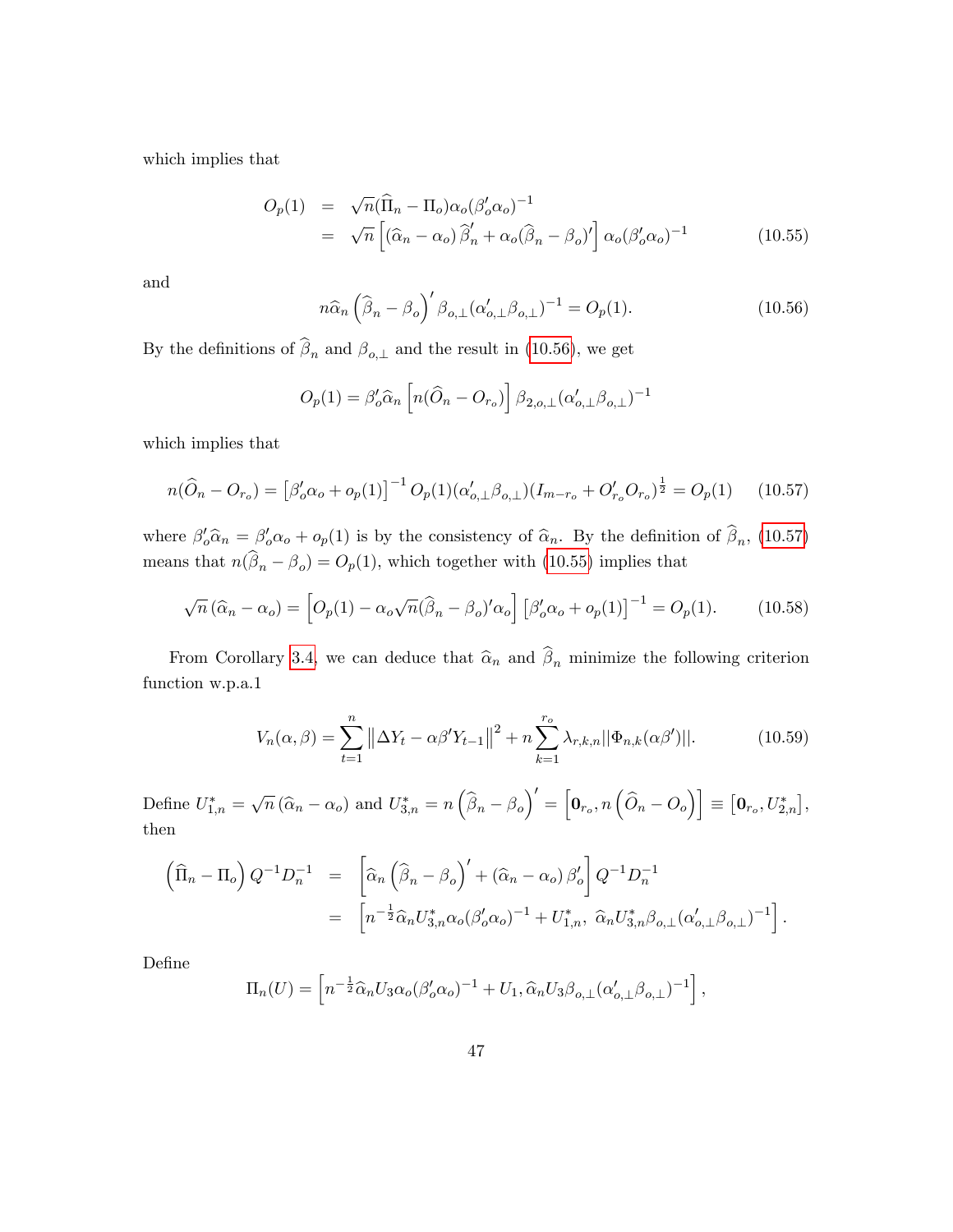where  $U_3 = [\mathbf{0}_{r_o}, U_2]$ . Then by definition,  $U_n^* = (U_{1,n}^*, U_{2,n}^*)$  minimizes the following criterion function w.p.a.1

$$
V_n(U) = \sum_{t=1}^n \left( \|\Delta Y_t - \Pi_o Y_{t-1} - \Pi_n(U)D_n Z_{t-1}\|^2 - \|\Delta Y_t - \Pi_o Y_{t-1}\|^2 \right) + n \sum_{k=1}^{r_o} \lambda_{r,k,n} \left[ \|\Phi_{n,k}(\Pi_n(U)D_n Q + \Pi_o)\| - \|\Phi_{n,k}(\Pi_o)\| \right].
$$

For any compact set  $K \subset R^{m \times r_o} \times R^{r_o \times (m-r_o)}$  and any  $U \in K$ , we have

$$
\Pi_n(U)D_nQ=O_p(n^{-\frac{1}{2}}).
$$

Hence, from the triangle inequality, we can deduce that for all  $k \in \mathcal{S}_\phi$ 

$$
n |\lambda_{r,k,n}|| |\Phi_{n,k}(\Pi_n(U)D_nQ + \Pi_o)|| - ||\Phi_{n,k}(\Pi_o)|| ||
$$
  
\n
$$
\leq n \lambda_{r,k,n} ||\Phi_{n,k}(\Pi_n(U)D_nQ)|| = O_p(n^{\frac{1}{2}} \lambda_{r,k,n}) = o_p(1),
$$
 (10.60)

uniformly over  $U \in K$ .

From [\(10.58\)](#page-47-3),

<span id="page-48-0"></span>
$$
\Pi_n(U) \to_p [U_1, \alpha_o U_3 \beta_{o, \perp} (\alpha'_{o, \perp} \beta_{o, \perp})^{-1}] \equiv \Pi_{\infty}(U)
$$
\n(10.61)

uniformly over  $U \in K$ . By Lemma [10.1](#page-36-0) and [\(10.61\)](#page-48-0), we deduce that

$$
\sum_{t=1}^{n} \left( \|\Delta Y_t - \Pi_o Y_{t-1} - \Pi_n(U)D_n Z_{t-1}\|_E^2 - \|\Delta Y_t - \Pi_o Y_{t-1}\|_E^2 \right)
$$
  
\n
$$
= \operatorname{vec}[\Pi_n(U)]' \left( D_n \sum_{t=1}^{n} Z_{t-1} Z_{t-1}' D_n \otimes I_m \right) \operatorname{vec}[\Pi_n(U)]
$$
  
\n
$$
-2 \operatorname{vec}[\Pi_n(U)]' \operatorname{vec} \left( \sum_{t=1}^{n} u_t Z_{t-1}' D_n \right)
$$
  
\n
$$
\to_d \operatorname{vec}[\Pi_\infty(U)]' \left[ \left( \begin{array}{c} \Sigma_{z_1 z_1} & 0 \\ 0 & \int B_{w_2} B_{w_2}' \end{array} \right) \otimes I_m \right] \operatorname{vec}[\Pi_\infty(U)]
$$
  
\n
$$
-2 \operatorname{vec}[\Pi_\infty(U)]' \operatorname{vec}[(V_{1,m}, V_{2,m})] \equiv V(U) \qquad (10.62)
$$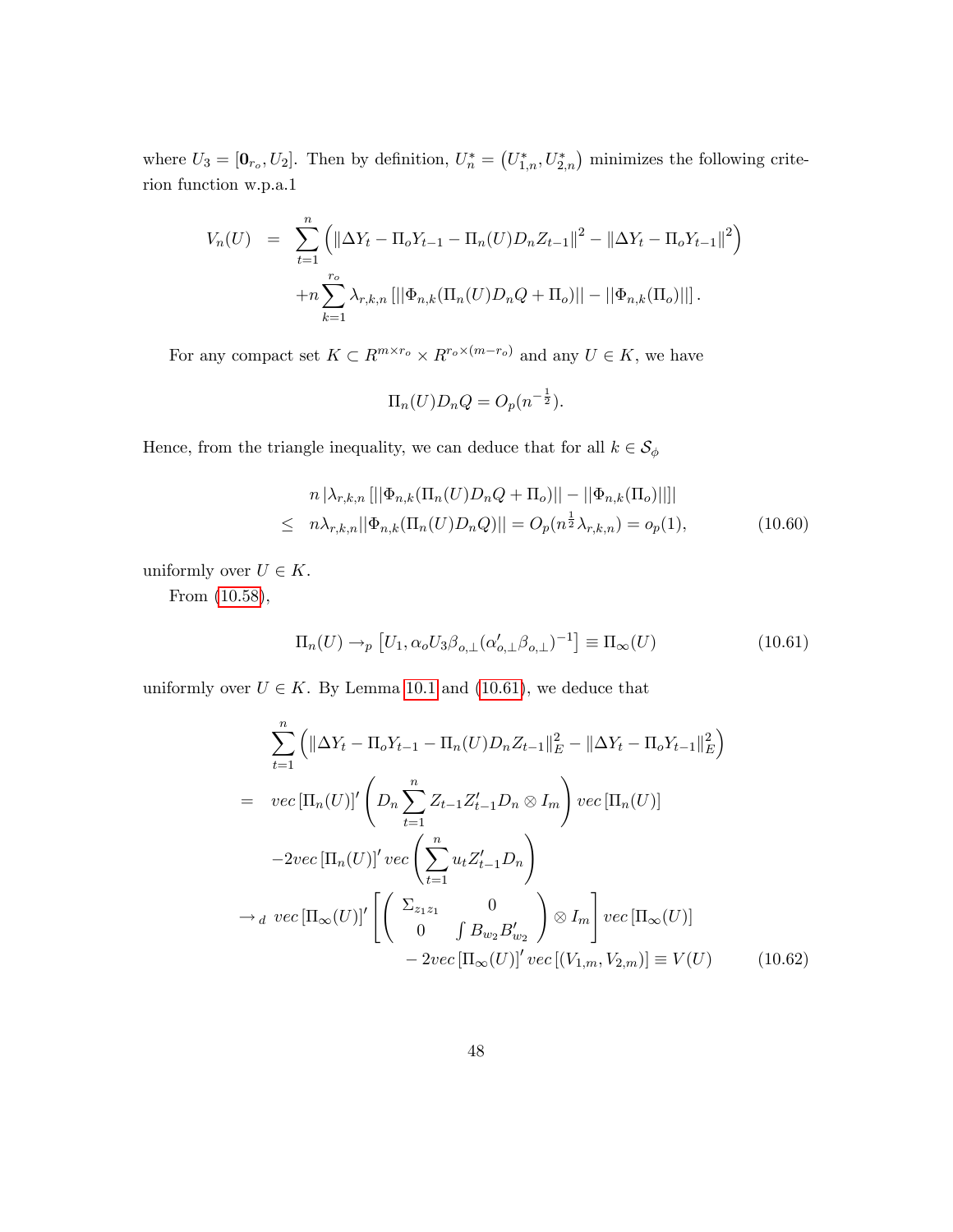uniformly over  $U \in K$ , where  $V_{1,m} \equiv N(0, \Omega_u \otimes \Sigma_{z_1 z_1})$  and  $V_{2,m} \equiv (\int B_{w_2} d B_u')'.$ By definition  $\Pi_{\infty}(U) = \left[ U_1, \alpha_o U_2 \beta_{2,o,\perp} (\alpha'_{o,\perp} \beta_{o,\perp})^{-1} \right]$ , thus

$$
vec[\Pi_{\infty}(U)] = [vec(U_1)',vec(\alpha_o U_2 \beta_{2,o,\perp} (\alpha'_{o,\perp} \beta_{o,\perp})^{-1})']'
$$

and

$$
vec(\alpha_o U_2 \beta_{2,o,\perp} (\alpha'_{o,\perp} \beta_{o,\perp})^{-1}) = [(\beta'_{o,\perp} \alpha_{o,\perp})^{-1} \beta'_{2,o,\perp} \otimes \alpha_o] \ vec(U_2).
$$

Using above expression, we can rewrite  $V(U)$  as

<span id="page-49-0"></span>
$$
V(U) = vec(U_1)' [\Sigma_{z_1 z_1} \otimes I_m] vec(U_1)
$$
  
+ $vec(U_2)' [\beta_{2,o,\perp} (\alpha'_{o,\perp} \beta_{o,\perp})^{-1} \int B_{w_2} B'_{w_2} (\beta'_{o,\perp} \alpha_{o,\perp})^{-1} \beta'_{2,o,\perp} \otimes \alpha'_{o} \alpha_{o}] vec(U_2)$   
- $2vec(U_1)' vec(V_{1,m}) - 2vec(U_2)' vec [\alpha'_{o} V_{2,m} (\beta'_{o,\perp} \alpha_{o,\perp})^{-1} \beta'_{2,o,\perp}].$  (10.63)

The expression in [\(10.63\)](#page-49-0) makes it clear that  $V(U)$  is uniquely minimized at

$$
\left[U_1^*,\ U_2^*(\alpha'_{o,\perp}\beta_{o,\perp})\beta_{2,o,\perp}^{-1}\right]
$$

where

$$
U_1^* = B_{m,1} \text{ and } U_2^* = (\alpha'_o \alpha_o)^{-1} \alpha'_o B_{m,2}.
$$
 (10.64)

From [\(10.57\)](#page-47-1) and [\(10.58\)](#page-47-3), we can see that  $U_n^*$  is asymptotically tight. Invoking the Argmax Continuous Mapping Theorem (ACMT), we can deduce that

$$
U_n^* = (U_{1,n}^*, U_{2,n}^*) \to_d \left[ U_1^*, \ U_2^* (\alpha'_{o,\perp} \beta_{o,\perp}) \beta_{2,o,\perp}^{-1} \right]
$$

which together with [\(10.61\)](#page-48-0) and CMT implies that

$$
\left(\widehat{\Pi}_n - \Pi_o\right) Q^{-1} D_n^{-1} \to_d \left(B_{m,1} \quad \alpha_o(\alpha'_o \alpha_o)^{-1} \alpha'_o B_{m,2}\right).
$$

This finishes the proof.  $\blacksquare$ 

**Proof of Corollary [3.6.](#page-13-0)** The consistency, convergence rate and super efficiency of  $\widehat{\Pi}_{g,n}$ can be established using similar arguments in the proof of Theorem [3.1,](#page-9-1) Theorem [3.2](#page-10-0) and Theorem [3.3.](#page-11-1)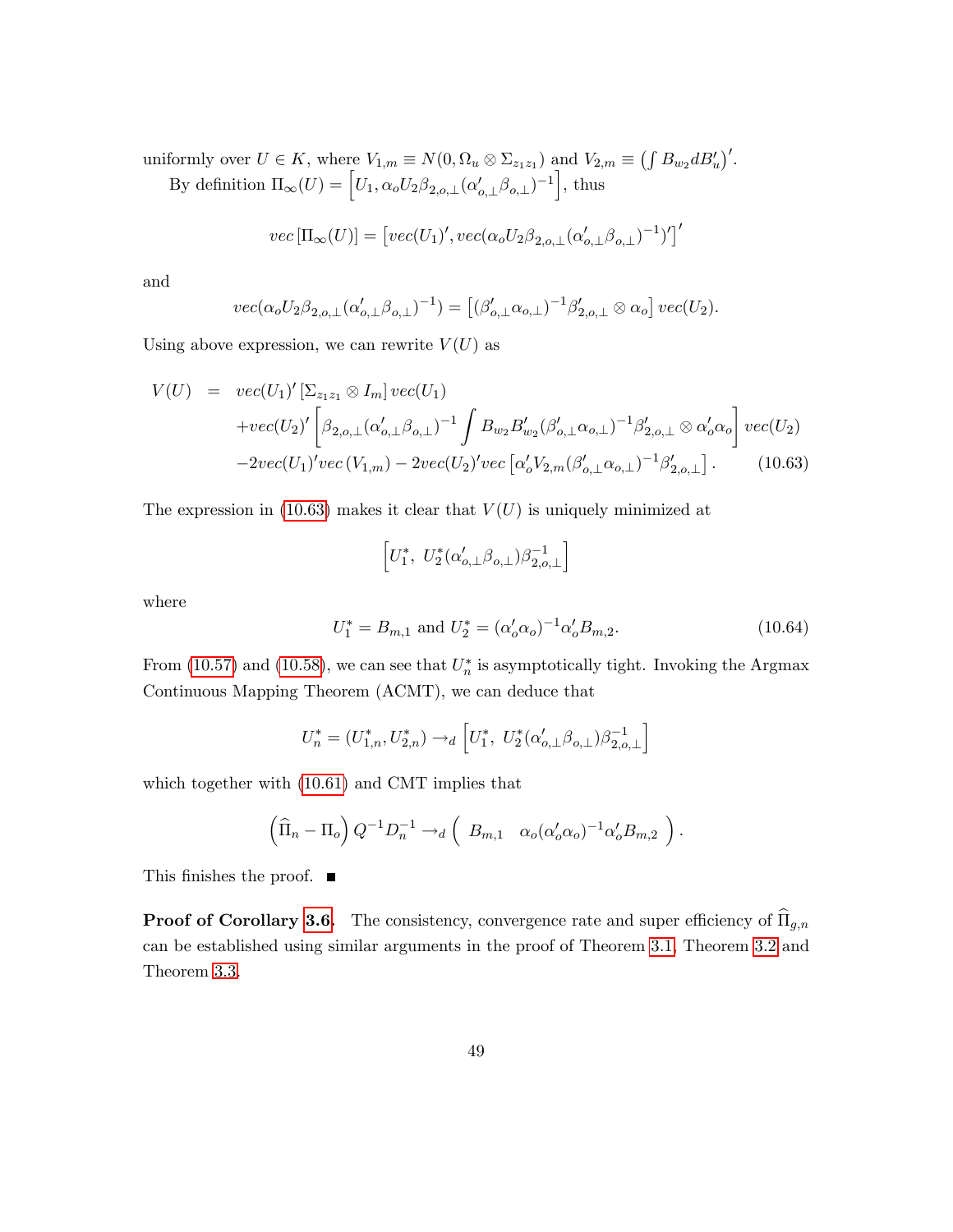Under the super efficiency of  $\widehat{\Pi}_{g,n}$ , the true rank  $r_o$  is imposed on  $\widehat{\Pi}_{g,n}$  w.p.a.1. Thus for large enough n, the GLS shrinkage estimator  $\widehat{\Pi}_{g,n}$  can be decomposed as  $\widehat{\alpha}_{g,n}\widehat{\beta}'_{g,n}$  w.p.a.1, where  $\hat{\alpha}_{g,n}$  and  $\beta_{g,n}$  are some  $m \times r_o$  matrices and they minimize the following criterion function w.p.a.1

$$
\sum_{t=1}^{n} \left( \Delta Y_t - \alpha \beta' Y_{t-1} \right)' \widehat{\Omega}_{u,n}^{-1} \left( \Delta Y_t - \alpha \beta' Y_{t-1} \right) + n \sum_{k=1}^{r_o} \lambda_{r,k,n} ||\Phi_{n,k}(\alpha \beta')||. \tag{10.65}
$$

Using the similar arguments in the proof of Theorem [3.5,](#page-11-0) we define

$$
\Pi_o = \alpha_o \beta'_o = [\alpha_o, \alpha_o O_{r_o}] \text{ and } \beta_o = [I_{r_o}, O_{r_o}]'
$$

where  $O_{r_o}$  is some  $r_o \times (m-r_o)$  matrix uniquely determined by the equation  $\alpha_o O_{r_o} = \Pi_{o,2}$ , where  $\Pi_{o,2}$  denotes the last  $m - r_o$  columns of  $\Pi_o$ .

Define  $U_{1,n}^* = \sqrt{n} (\hat{\alpha}_{g,n} - \alpha_o)$  and  $U_{3,n}^* = n(\hat{\beta}_{g,n} - \beta_o)' = [\mathbf{0}_{r_o}, n(\hat{\partial}_{g,n} - \hat{\partial}_o)] \equiv$  $\left[\mathbf{0}_{r_o}, U^*_{2,n}\right],$  then

$$
\left(\widehat{\Pi}_{n} - \Pi_{o}\right) Q^{-1} D_{n}^{-1} = \left[\widehat{\alpha}_{g,n} \left(\widehat{\beta}_{g,n} - \beta_{o}\right)' + \left(\widehat{\alpha}_{g,n} - \alpha_{o}\right) \beta_{o}'\right] Q^{-1} D_{n}^{-1}
$$
  

$$
= \left[n^{-\frac{1}{2}} \widehat{\alpha}_{g,n} U_{3,n}^{*} \alpha_{o} (\beta_{o}' \alpha_{o})^{-1} + U_{1,n}^{*}, \ \widehat{\alpha}_{g,n} U_{3,n}^{*} \beta_{o,\perp} (\alpha_{o,\perp}' \beta_{o,\perp})^{-1}\right].
$$

DeÖne

$$
\Pi_n(U) = \left[ n^{-\frac{1}{2}} \widehat{\alpha}_{g,n} U_3 \alpha_o (\beta_o \alpha_o)^{-1} + U_1, \widehat{\alpha}_{g,n} U_3 \beta_{o,\perp} (\alpha_{o,\perp}' \beta_{o,\perp})^{-1} \right]
$$

then by definition,  $U_n^* = (U_{1,n}^*, U_{2,n}^*)$  minimizes the following criterion function w.p.a.1

$$
V_n(U) = \sum_{t=1}^n \left[ \left( u_t - \Pi_n(U) D_n Z_{t-1} \right)^t \widehat{\Omega}_{u,n}^{-1} \left( u_t - \Pi_n(U) D_n Z_{t-1} \right) - u_t' \widehat{\Omega}_{u,n}^{-1} u_t \right] + n \sum_{k=1}^{r_o} \lambda_{r,k,n} \left[ \left| \left| \Phi_{n,k}(\Pi_n(U) D_n Q + \Pi_o) \right| \right| - \left| \left| \Phi_{n,k}(\Pi_o) \right| \right| \right]. \tag{10.66}
$$

Following similar arguments in the proof of Theorem [3.5,](#page-11-0) we can deduce that for any  $k \in \mathcal{S}_{\phi}$ 

$$
n |\lambda_{r,k,n}[||\Phi_{n,k}(\Pi_n(U)D_nQ + \Pi_o)|| - ||\Phi_{n,k}(\Pi_o)||]| = o_p(1),
$$
\n(10.67)

;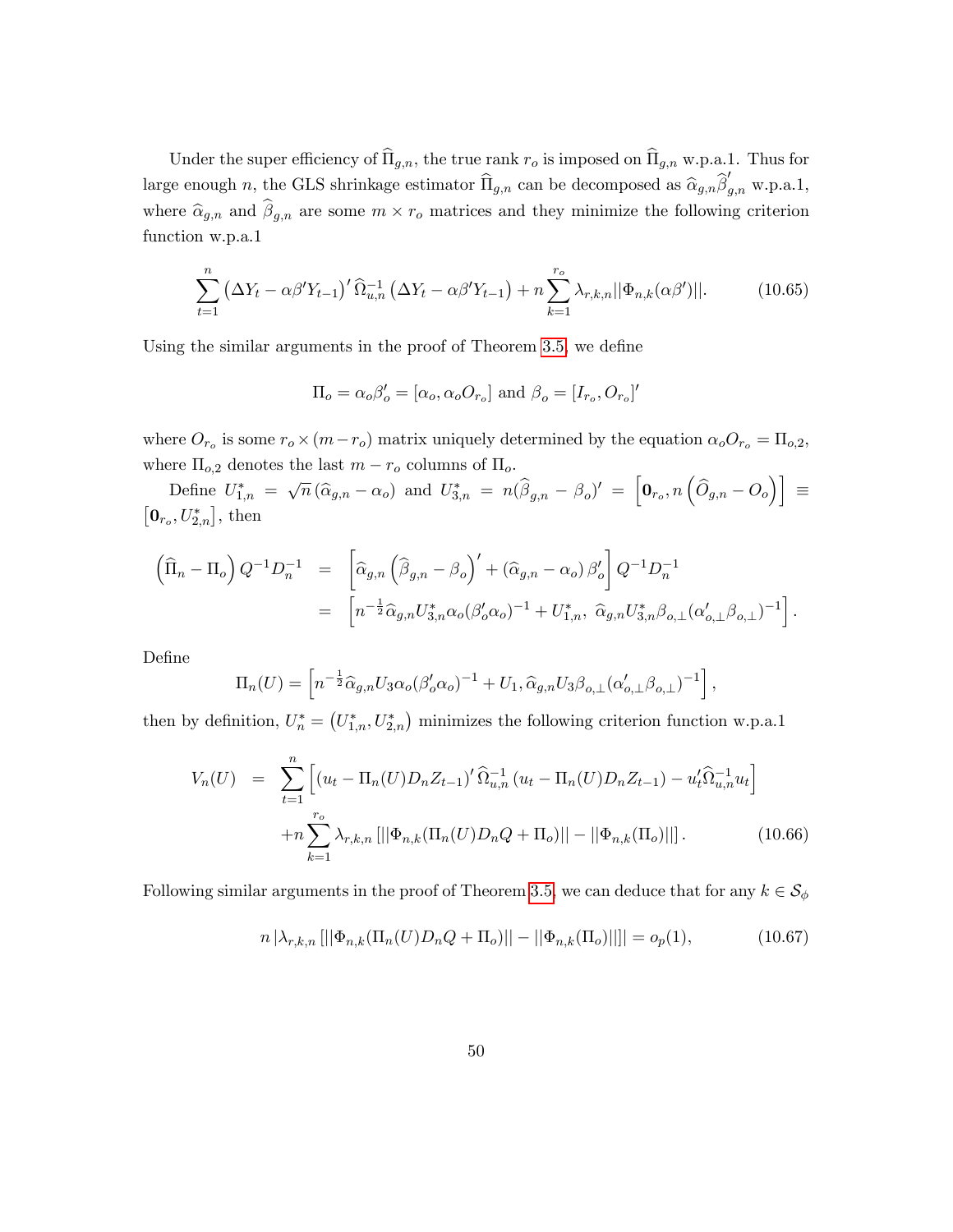and

$$
\sum_{t=1}^{n} (u_t - \Pi_n(U)D_n Z_{t-1})' \hat{\Omega}_{u,n}^{-1} (u_t - \Pi_n(U)D_n Z_{t-1}) - \sum_{t=1}^{n} u_t' \hat{\Omega}_{u,n}^{-1} u_t
$$
  
\n
$$
\rightarrow_d \text{vec}(U_1)' (\Sigma_{z_1 z_1} \otimes \Omega_u^{-1}) \text{vec}(U_1)
$$
  
\n
$$
+ \text{vec}(U_2)' \left[ \beta_{2,o,\perp} (\alpha_{o,\perp}' \beta_{o,\perp})^{-1} \int B_{w_2} B_{w_2}' (\beta_{o,\perp}' \alpha_{o,\perp})^{-1} \beta_{2,o,\perp}' \otimes \alpha_o' \Omega_u^{-1} \alpha_o \right] \text{vec}(U_2)
$$
  
\n
$$
-2 \text{vec}(U_1)' \text{vec} (\Omega_u^{-1} V_{1,m}) - 2 \text{vec}(U_2)' \text{vec} [\alpha_o' \Omega_u^{-1} V_{2,m} (\beta_{o,\perp}' \alpha_{o,\perp})^{-1} \beta_{2,o,\perp}']
$$
  
\n
$$
\equiv V(U) \qquad (10.68)
$$

uniformly over U in any compact subspace of  $R^{m \times r_o} \times R^{r_o \times (m-r_o)}$ .  $V(U)$  is uniquely minimized at  $(U_{g,1}^*, U_{g,2}^*)$ , where  $U_{g,1}^* = B_{1,m} \Sigma_{z_1 z_1}^{-1}$  and

$$
U_{g,2}^* = (\alpha_o' \Omega_u^{-1} \alpha_o)^{-1} (\alpha_o' \Omega_u^{-1} V_{2,m}) \left( \int B_{w_2} B_{w_2}' \right)^{-1} (\alpha_{o,\perp}' \beta_{o,\perp})^{-1} \beta_{2,o,\perp}^{-1}.
$$

Invoking the ACMT, we obtain

<span id="page-51-0"></span>
$$
\left(\widehat{\Pi}_{g,n} - \Pi_o\right) Q^{-1} D_n^{-1} = \left[\widehat{\alpha}_{g,n} \left(\widehat{\beta}_{g,n} - \beta_o\right)' + \left(\widehat{\alpha}_{g,n} - \alpha_o\right) \beta_o' \right] Q^{-1} D_n^{-1}
$$
  
\n
$$
\rightarrow_d \left[V_{1,m} \Sigma_{z_1 z_1}^{-1}, \ \alpha_o (\alpha_o' \Omega_u^{-1} \alpha_o)^{-1} \left(\alpha_o' \Omega_u^{-1} V_{2,m}\right) \left(\int B_{w_2} B_{w_2}'\right)^{-1}\right].
$$
\n(10.69)

By the definition of  $w_1$  and  $w_2$ , we can define  $\Omega_{\tilde{u}} = Q \Omega_u Q'$  such that

$$
\Omega_{\widetilde{u}} = \begin{pmatrix} \Sigma_{w_1w_1} & \Sigma_{w_1w_2} \\ \Sigma_{w_2w_1} & \Sigma_{w_2w_2} \end{pmatrix} \text{ and } \Omega_{\widetilde{u}}^{-1} = \begin{pmatrix} \Omega_{\widetilde{u}}(11) & \Omega_{\widetilde{u}}(12) \\ \Omega_{\widetilde{u}}(21) & \Omega_{\widetilde{u}}(22) \end{pmatrix}.
$$

Note that

$$
(\alpha_o' \Omega_u^{-1} \alpha_o)^{-1} \alpha_o' \Omega_u^{-1} = (\alpha_o' Q' \Omega_{\tilde{u}}^{-1} Q \alpha_o)^{-1} \alpha_o' Q' \Omega_{\tilde{u}}^{-1} Q
$$
  
\n
$$
= [(\alpha_o' \beta_o) \Omega_{\tilde{u}} (11) (\beta_o' \alpha_o)]^{-1} [(\alpha_o' \beta_o), 0] \Omega_{\tilde{u}}^{-1} Q
$$
  
\n
$$
= (\beta_o' \alpha_o)^{-1} \Omega_{\tilde{u}}^{-1} (11) [\Omega_{\tilde{u}} (11) \beta_o' + \Omega_{\tilde{u}} (12) \alpha_{o, \perp}'] . \quad (10.70)
$$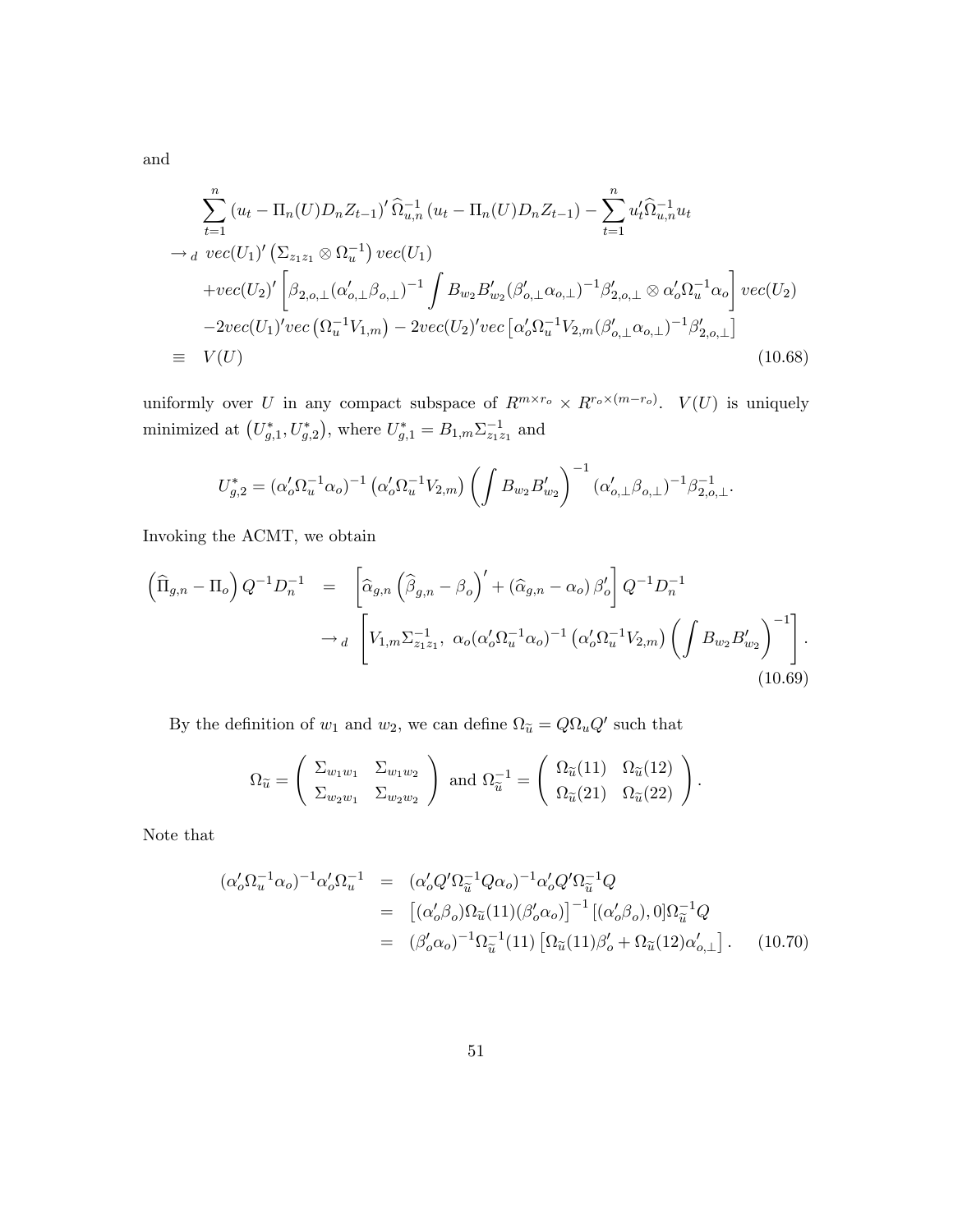Under  $\Omega_{\tilde{u}}(12) = -\Omega_{\tilde{u}}(11)\Sigma_{w_1w_2}\Sigma_{w_2w_2}^{-1},$ 

<span id="page-52-0"></span>
$$
(\alpha_o' \Omega_u^{-1} \alpha_o)^{-1} \alpha_o' \Omega_u^{-1} = (\beta_o' \alpha_o)^{-1} (\beta_o' - \Sigma_{w_1 w_2} \Sigma_{w_2 w_2}^{-1} \alpha_{o, \perp}').
$$
\n(10.71)

Now, using [\(10.69\)](#page-51-0) and [\(10.71\)](#page-52-0), we can deduce that

$$
\left(\widehat{\Pi}_{g,n} - \Pi_o\right) Q^{-1} D_n^{-1} \to_d \left(B_{m,1} \quad \alpha_o(\beta'_o \alpha_o)^{-1} \left(\int B_{w_2} d B'_{u \cdot w_2}\right)' \left(\int B_{w_2} B'_{w_2}\right)^{-1}\right).
$$

This finishes the proof.  $\blacksquare$ 

#### 10.3 Proof of Main Results in Section [4](#page-14-0)

The following lemma is useful in establishing the asymptotic properties of the shrinkage estimator with weakly dependent innovations.

<span id="page-52-1"></span>**Lemma 10.3** Under Assumption [3.2](#page-8-0) and [4.1,](#page-14-1) (a), (b) and (c) of Lemma [10.1](#page-36-0) are unchanged, while Lemma [10.1.](#page-36-0)(d) becomes

<span id="page-52-2"></span>
$$
n^{-\frac{1}{2}}\sum_{t=1}^{n} \left[ u_t Z'_{1,t-1} - \Sigma_{uz_1}(1) \right] \to_d N(0, V_{uz_1}), \tag{10.72}
$$

where  $\Sigma_{uz_1}(1) = \sum_{j=0}^{\infty} \Sigma_{uu}(j) \beta_o (R^j)' < \infty$  and  $V_{uz_1}$  is the long run variance matrix of  $u_t \otimes Z_{1,t-1}$ ; and Lemma [10.1.](#page-36-0) $(e)$  becomes

$$
n^{-1} \sum_{t=1}^{n} u_t Z'_{2,t-1} \to_d \left( \int B_{w_2} d B'_u \right)' + (\Gamma_{uu} - \Sigma_{uu}) \alpha_{o\perp}.
$$
 (10.73)

**Proof of Lemma [10.3.](#page-52-1)** From the partial sum expression in  $(3.5)$ , we get  $Z_{1,t-1} =$  $\beta'_o Y_{t-1} = R(L)\beta'_o u_t$ , which implies that  $\{\beta'_o Y_{t-1}\}_{t\geq 1}$  is a stationary process. Note that

$$
E[u_t Z'_{1,t-1}] = \sum_{j=0}^{\infty} E[u_t u'_{t-j}] \beta_o (R^j)' = \sum_{j=0}^{\infty} \Sigma_{uu}(j) \beta_o (R^j)' < \infty.
$$

Using a CLT for linear process time series (e.g. the multivariate version of theorem 8 and Remark 3.9 of Phillips and Solo, 1992), we deduce that

$$
n^{-\frac{1}{2}}\sum_{t=1}^{n} [u_t Z'_{1,t-1} - \Sigma_{uz_1}(1)] \to_d N(0, V_{uz_1}),
$$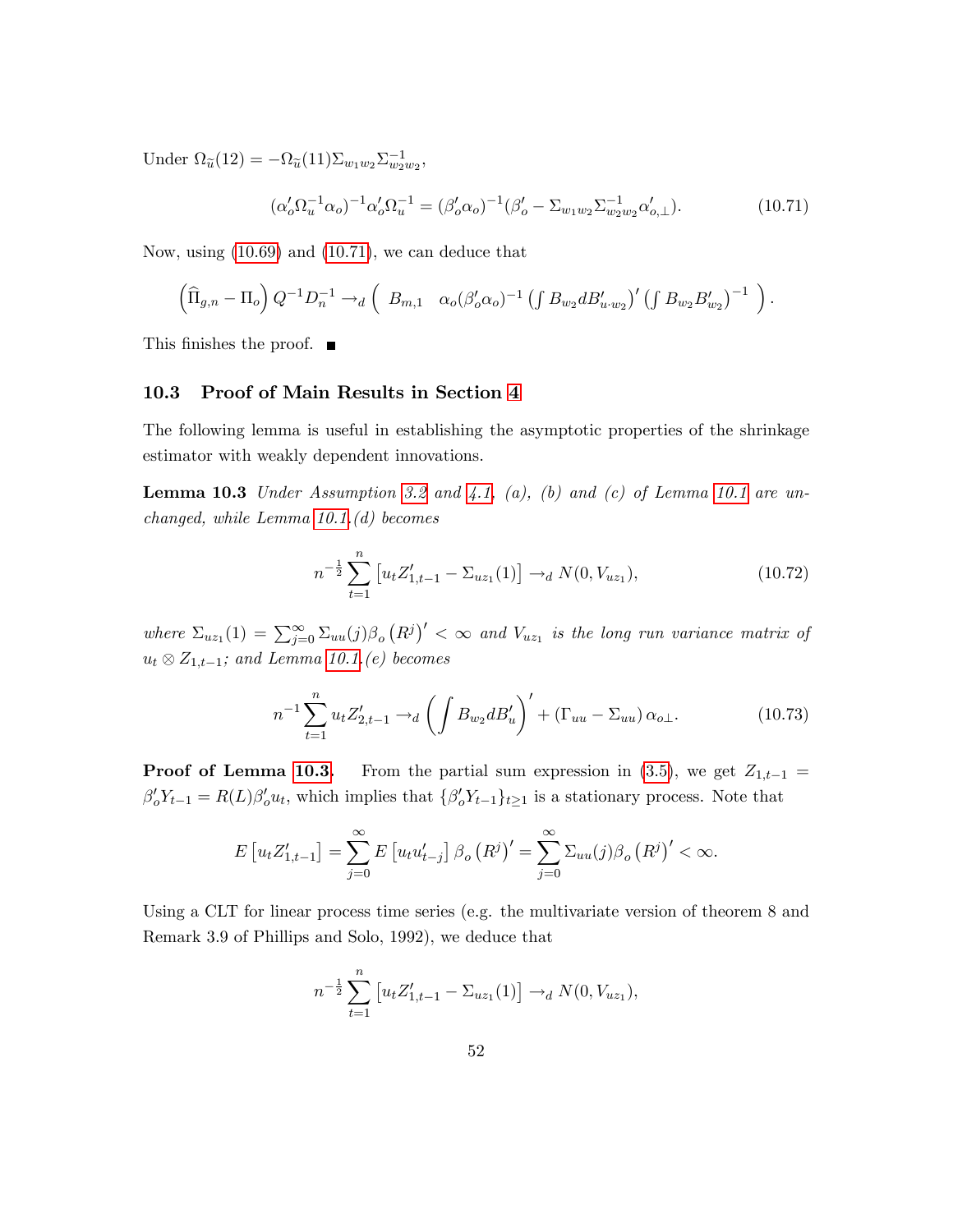which establishes [\(10.72\)](#page-52-2). The results of (a)-(c) and (e) can be proved using similar argu-ments to those of Lemma [10.1.](#page-36-0)  $\blacksquare$ 

Let  $P_1 = (P_{11}, P_{12})$  be the orthonormalized right eigenvector matrix of  $\Pi_1$  and  $\Lambda_1$  be a  $r_1 \times r_1$  diagonal matrix of nonzero eigenvalues of  $\Pi_1$ , where  $P_{11}$  is an  $m \times r_1$  matrix (of eigenvectors of nonzero eigenvalues) and  $P_{12}$  is an  $m \times (m - r_1)$  matrix (of eigenvectors of zero eigenvalues). By the eigenvalue decomposition,

<span id="page-53-0"></span>
$$
\Pi_1 = (P_{11}, P_{12}) \begin{pmatrix} \Lambda_1 & 0 \\ 0 & \mathbf{0}_{m-r_1} \end{pmatrix} \begin{pmatrix} Q_{11} \\ Q_{12} \end{pmatrix} = P_{11} \Lambda_1 Q_{11}
$$
 (10.74)

where  $Q' = (Q'_{11}, Q'_{12})$  and  $Q = P^{-1}$ . By definition

<span id="page-53-1"></span>
$$
\left(\begin{array}{c} Q_{11} \\ Q_{12} \end{array}\right) (P_{11}, P_{12}) = \left(\begin{array}{cc} Q_{11}P_{11} & Q_{11}P_{12} \\ Q_{12}P_{11} & Q_{12}P_{12} \end{array}\right) = I_m
$$
 (10.75)

which implies that  $Q_{11}P_{11} = I_{r_1}$ . From [\(10.74\)](#page-53-0), without loss of generality, we can define  $\tilde{\alpha}_1 = P_{11}$  and  $\beta_1 = Q'_{11}\Lambda_1$ . By [\(10.75\)](#page-53-1), we deduce that

$$
\widetilde{\beta}'_1 \widetilde{\alpha}_1 = \Lambda_1 Q_{11} P_{11} = \Lambda_1
$$
 and  $\widetilde{\alpha}'_1 \widetilde{\beta}_1 = P'_{11} Q'_{11} \Lambda_1 = \Lambda_1$ 

which imply that  $\widetilde{\beta}'_1 \widetilde{\alpha}_1$  and  $\widetilde{\alpha}'_1 \widetilde{\beta}_1$  are nonsingular  $r_1 \times r_1$  matrix. Without loss of generality, we let  $\tilde{\alpha}_{1\perp} = P_{12}$  and  $\tilde{\beta}_{1\perp} = Q'_{12}$ , then  $\tilde{\beta}'_{1\perp}\tilde{\beta}_{1\perp} = I_{m-r_1}$  and under [\(10.75\)](#page-53-1),

$$
\widetilde{\beta}'_{1\perp}\widetilde{\alpha}_1 = Q_{12}P_{11} = 0
$$

which implies that  $\widetilde{\beta}'_1 \widetilde{\alpha}_1 = 0$  as  $\widetilde{\beta}_{1\perp} = (\widetilde{\beta}_{\perp}, \beta_{o\perp}).$ 

Let  $[\phi_1(\Pi_{1st}),...,\phi_m(\Pi_{1st})]$  and  $[\phi_1(\Pi_1),...,\phi_m(\Pi_1)]$  be the ordered eigenvalues of  $\Pi_{1st}$ and  $\Pi_1$  respectively. For the ease of notation, we define

$$
\mathcal{N}_1 \equiv \left[ N(0, V_{uz_1}) + \Sigma_{uz_1}(1) \Sigma_{z_1 z_1}^{-1} N(0, V_{z_1 z_1}) \right] \Sigma_{z_1 z_1}^{-1} \beta_o'
$$

where  $N(0, V_{uz_1})$  is a random matrix defined in [\(10.72\)](#page-52-2) and  $N(0, V_{z_1z_1})$  denotes the matrix limit distribution of  $\sqrt{n} \left( \widehat{S}_{11} - \Sigma_{z_1 z_1} \right)$ . We also define

$$
\mathcal{N}_2 \equiv \left[ \int dB_u B'_u + (\Gamma_{uu} - \Sigma_{uu}) \right] \alpha_{o\perp} \left( \int B_{w_2} B'_{w_2} \right)^{-1} \alpha'_{o\perp}.
$$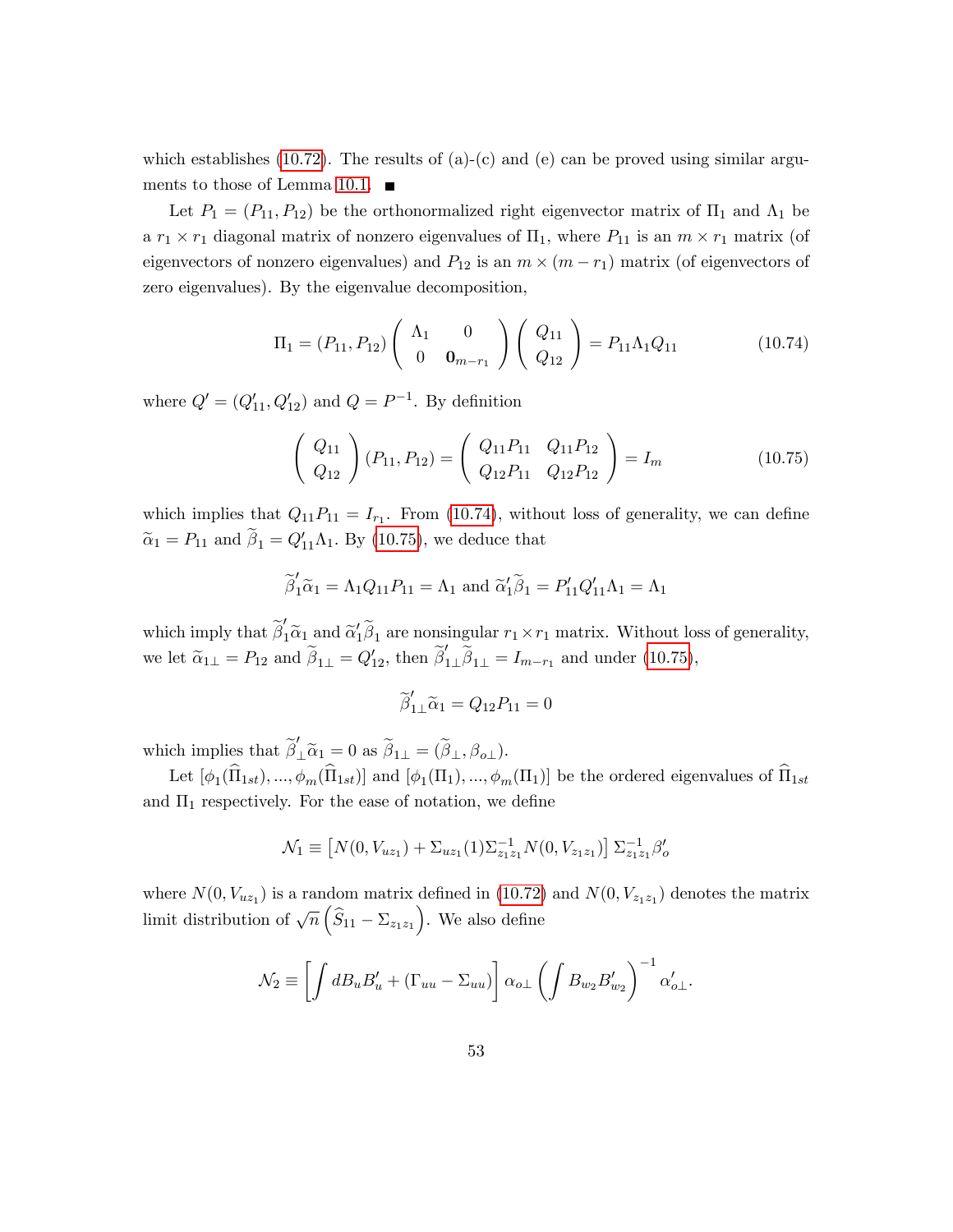The next lemma provides asymptotic properties of the OLS estimate and its eigenvalues when the data is weakly dependent.

## <span id="page-54-0"></span>Lemma 10.4 Under Assumption [3.2](#page-8-0) and [4.1,](#page-14-1) we have the following results:

(a) the OLS estimator  $\widehat{\Pi}_{1st}$  satisfies

$$
\left(\widehat{\Pi}_{1st} - \Pi_1\right) Q^{-1} D_n^{-1} = O_p(1) \tag{10.76}
$$

where  $\Pi_1$  is defined in [\(4.2\)](#page-15-0);

- (b) the eigenvalues of  $\Pi_{1st}$  satisfy  $\phi_k(\Pi_{1st}) \to_p \phi_k(\Pi_1)$  for  $k = 1, ..., m$ ;
- (c) the last  $m r_o$  ordered eigenvalues of  $\widehat{\Pi}_{1st}$  satisfy

$$
n[\phi_{r_o+1}(\widehat{\Pi}_{1st}), ..., \phi_m(\widehat{\Pi}_{1st})] \rightarrow_d [\widetilde{\phi}'_{r_o+1}, ..., \widetilde{\phi}'_m]
$$
\n(10.77)

where  $\widetilde{\phi}'_j$   $(j = r_o + 1, ..., m)$  are the ordered solutions of

$$
\left| uI_{m-r_o} - \beta'_{o\perp} \left[ \mathcal{N}_2 + \mathcal{N}_1 \widetilde{\beta}_\perp \left( \widetilde{\beta}'_\perp \mathcal{N}_1 \widetilde{\beta}_\perp \right)^{-1} \widetilde{\beta}'_\perp \mathcal{N}_2 \right] \beta_{o\perp} \right| = 0; \tag{10.78}
$$

(d)  $\widehat{\Pi}_{1st}$  has  $r_o - r_1$  eigenvalues satisfying

$$
\sqrt{n}[\phi_{r_1+1}(\widehat{\Pi}_{1st}),...,\phi_{r_o}(\widehat{\Pi}_{1st})] \rightarrow_d [\widetilde{\phi}_{r_1+1}',...,\widetilde{\phi}_{r_o}'] \qquad (10.79)
$$

where  $\widetilde{\phi}'_j$   $(j = r_1 + 1, ..., r_o)$  are the ordered solutions of

$$
\left| uI_{r_o - r_1} - \tilde{\beta}'_{\perp} \mathcal{N}_1 \tilde{\beta}_{\perp} \right| = 0. \tag{10.80}
$$

Proof of Lemma [10.4.](#page-54-0) (a). By definition,

<span id="page-54-1"></span>
$$
\begin{aligned}\n\left(\widehat{\Pi}_{1st} - \Pi_1\right) Q^{-1} &= \sum_{t=1}^n u_t Z_{t-1}' \left(\sum_{t=1}^n Z_{t-1} Z_{t-1}'\right)^{-1} - Q^{-1} H_0 \\
&= \sum_{t=1}^n u_t Z_{t-1}' \left(\sum_{t=1}^n Z_{t-1} Z_{t-1}'\right)^{-1} - \left[\Sigma_{uz_1}(1) \Sigma_{z_1 z_1}^{-1}, 0_{m \times (m-r_o)}\right]\n\end{aligned}
$$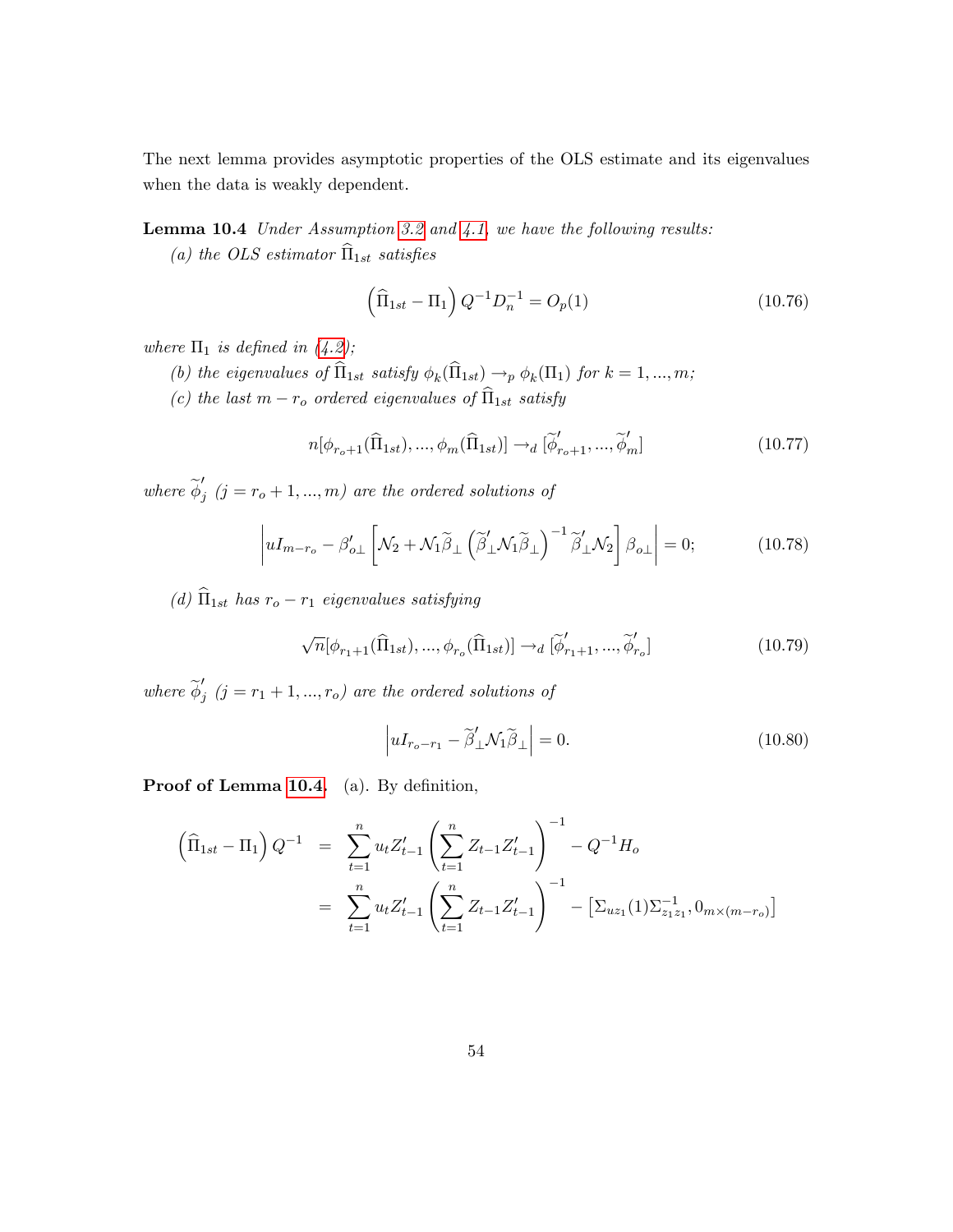$$
= \left[\sum_{t=1}^{n} u_t Z_{t-1}' - n \left[\Sigma_{uz_1}(1), 0_{m \times (m-r_o)}\right] \right] \left(\sum_{t=1}^{n} Z_{t-1} Z_{t-1}'\right)^{-1} + \left[\Sigma_{uz_1}(1), 0_{m \times (m-r_o)}\right] \left[n \left(\sum_{t=1}^{n} Z_{t-1} Z_{t-1}'\right)^{-1} - \left(\begin{array}{cc} \Sigma_{z_1 z_1}^{-1} & 0 \\ 0 & 0 \end{array}\right)\right].
$$
\n(10.81)

By Lemma [10.3,](#page-52-1) we have

<span id="page-55-0"></span>
$$
\left[\sum_{t=1}^{n} u_t Z_{t-1}' - n \left[\Sigma_{uz_1}(1), 0_{m \times (m-r_o)}\right] \right] \left(\sum_{t=1}^{n} Z_{t-1} Z_{t-1}'\right)^{-1} D_n^{-1}
$$
\n
$$
= \left(n^{-\frac{1}{2}} \sum_{t=1}^{n} \left(u_t Z_{1,t-1}' - \Sigma_{uz_1}(1)\right), n^{-1} \sum_{t=1}^{n} u_t Z_{2,t-1}'\right) \left(D_n \sum_{t=1}^{n} Z_{t-1} Z_{t-1}' D_n\right)^{-1}
$$
\n
$$
= O_p(1). \tag{10.82}
$$

Similarly, we have

<span id="page-55-1"></span>
$$
\begin{split}\n\left[\Sigma_{uz_1}(1), 0_{m \times (m-r_o)}\right] \left[ n \left( \sum_{t=1}^n Z_{t-1} Z_{t-1}' \right)^{-1} - \left( \begin{array}{cc} \Sigma_{z_1 z_1}^{-1} & 0 \\ 0 & 0 \end{array} \right) \right] D_n^{-1} \\
= \left[\Sigma_{uz_1}(1), 0_{m \times (m-r_o)}\right] \left[ n D_n \left( \begin{array}{cc} \widehat{S}_{11} & n^{-\frac{1}{2}} \widehat{S}_{12} \\ n^{-\frac{1}{2}} \widehat{S}_{21} & n^{-1} \widehat{S}_{22} \end{array} \right)^{-1} D_n - \left( \begin{array}{cc} \Sigma_{z_1 z_1}^{-1} & 0 \\ 0 & 0 \end{array} \right) \right] D_n^{-1} \\
= \Sigma_{uz_1}(1) \left( n^{\frac{1}{2}} \left[ (\widehat{S}_{11} - \widehat{S}_{12} \widehat{S}_{22}^{-1} \widehat{S}_{21})^{-1} - \Sigma_{z_1 z_1}^{-1} \right] - \widehat{S}_{11}^{-1} \widehat{S}_{12} \left( \frac{\widehat{S}_{22}}{n} - \frac{\widehat{S}_{21} \widehat{S}_{11}^{-1} \widehat{S}_{12}}{n} \right)^{-1} \right) \\
= O_p(1).\n\end{split} \tag{10.83}
$$

Form the results in in [\(10.81\)](#page-54-1), [\(10.82\)](#page-55-0) and [\(10.83\)](#page-55-1),

$$
\left(\widehat{\Pi}_{1st} - \Pi_1\right) Q^{-1} D_n^{-1} = O_p(1) \tag{10.84}
$$

which finishes the proof.

(b). This result follows directly from (a) and the CMT.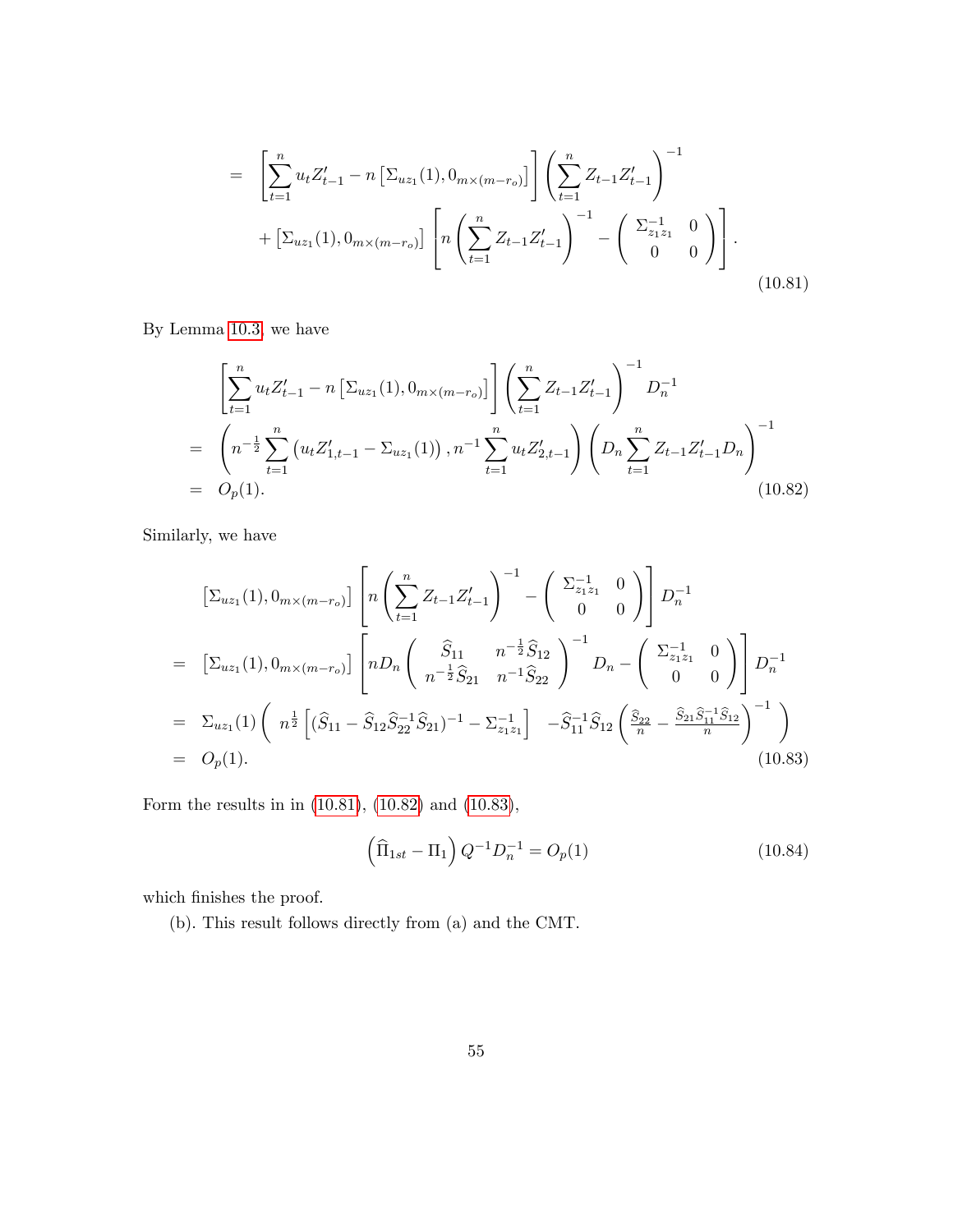(c). If we denote  $u_{n,k}^* = n\phi_k(\Pi_{1st})$ , then by definition,  $u_{n,k}^*$   $(k \in \{r_o+1, ..., m\})$  is the solution of the following determinantal equation

$$
0 = \left| \widetilde{\beta}'_1 S_n(u) \widetilde{\beta}_1 \right| \times \left| \widetilde{\beta}'_{1\perp} \left[ S_n(u) - S_n(u) \widetilde{\beta}_1 \left[ \widetilde{\beta}'_1 S_n(u) \widetilde{\beta}_1 \right]^{-1} \widetilde{\beta}'_1 S_n(u) \right] \widetilde{\beta}_{1\perp} \right|, \qquad (10.85)
$$

where  $S_n(u) = \frac{u}{n} I_m - \widehat{\Pi}_{1st}$ .

From the results in (a), we have

<span id="page-56-1"></span>
$$
\tilde{\beta}'_1 S_n(u) \tilde{\beta}_1 = n^{-1} u \tilde{\beta}'_1 \tilde{\beta}_1 - \tilde{\beta}'_1 \tilde{\Pi}_{1st} \tilde{\beta}_1 \to_p -\tilde{\beta}'_1 \tilde{\alpha}_1 \tilde{\beta}'_1 \tilde{\beta}_1, \tag{10.86}
$$

where  $\tilde{\beta}'_1\tilde{\alpha}_1\tilde{\beta}'_1\tilde{\beta}_1$  is a  $r_1 \times r_1$  nonsingular matrix. Hence  $u^*_{n,k}$  is the solution of the following determinantal equation asymptotically

<span id="page-56-0"></span>
$$
0 = \left| \widetilde{\beta}'_{1\perp} \left[ S_n(u) - S_n(u) \widetilde{\beta}_1 \left[ \widetilde{\beta}'_1 S_n(u) \widetilde{\beta}_1 \right]^{-1} \widetilde{\beta}'_1 S_n(u) \right] \widetilde{\beta}_{1\perp} \right|.
$$
 (10.87)

Denote  $T_n(u) = S_n(u) - S_n(u)\tilde{\beta}_1 \left[ \tilde{\beta}_1'S_n(u)\tilde{\beta}_1 \right]^{-1} \tilde{\beta}_1'S_n(u)$ , then [\(10.87\)](#page-56-0) can be equivalently written as

$$
0 = \left| \widetilde{\beta}'_{\perp} T_n(u) \widetilde{\beta}_{\perp} \right| \times \left| \beta'_{o\perp} \left[ T_n(u) - T_n(u) \widetilde{\beta}_{\perp} \left[ \widetilde{\beta}'_{\perp} T_n(u) \widetilde{\beta}_{\perp} \right]^{-1} \widetilde{\beta}'_{\perp} T_n(u) \right] \beta_{o\perp} \right|.
$$
 (10.88)

By  $\Pi_1 \widetilde{\beta}_{\perp} = 0$ ,  $\widetilde{\beta}'_{\perp} \widetilde{\alpha}_1 = 0$  and the result in (a), we have

$$
n^{\frac{1}{2}}\widetilde{\beta}'_{\perp}S_n(u)\widetilde{\beta}_{\perp} = -n^{\frac{1}{2}}\widetilde{\beta}'_{\perp}\left(\widehat{\Pi}_{1st} - \Pi_1\right)\widetilde{\beta}_{\perp} + o_p(1),\tag{10.89}
$$

<span id="page-56-2"></span>
$$
n^{\frac{1}{2}}\widetilde{\beta}'_{\perp}S_n(u)\widetilde{\beta}_1 = -n^{\frac{1}{2}}\widetilde{\beta}'_{\perp}\left(\widehat{\Pi}_{1st} - \Pi_1\right)\widetilde{\beta}_1 = O_p(1),\tag{10.90}
$$

$$
n^{\frac{1}{2}}\widetilde{\beta}'_1 S_n(u)\widetilde{\beta}_\perp = -n^{\frac{1}{2}}\widetilde{\beta}'_1 \left(\widehat{\Pi}_{1st} - \Pi_1\right)\widetilde{\beta}_\perp = O_p(1). \tag{10.91}
$$

From [\(10.86\)](#page-56-1), [\(10.89\)](#page-56-2), [\(10.90\)](#page-56-2) and [\(10.91\)](#page-56-2), we get

<span id="page-56-3"></span>
$$
n^{\frac{1}{2}}\widetilde{\beta}'_{\perp}T_n(u)\widetilde{\beta}_{\perp} = n^{\frac{1}{2}}\widetilde{\beta}'_{\perp}S_n(u)\widetilde{\beta}_{\perp} - \widetilde{\beta}'_{\perp}S_n(u)\widetilde{\beta}_{1} \left[\widetilde{\beta}'_{1}S_n(u)\widetilde{\beta}_{1}\right]^{-1} \left[n^{\frac{1}{2}}\widetilde{\beta}'_{1}S_n(u)\widetilde{\beta}_{\perp}\right]
$$
  

$$
= -\widetilde{\beta}'_{\perp} \left[\left(\widehat{\Pi}_{1st} - \Pi_{1}\right)Q^{-1}D_n^{-1}\right]n^{\frac{1}{2}}D_nQ\widetilde{\beta}_{\perp} + o_p(1). \qquad (10.92)
$$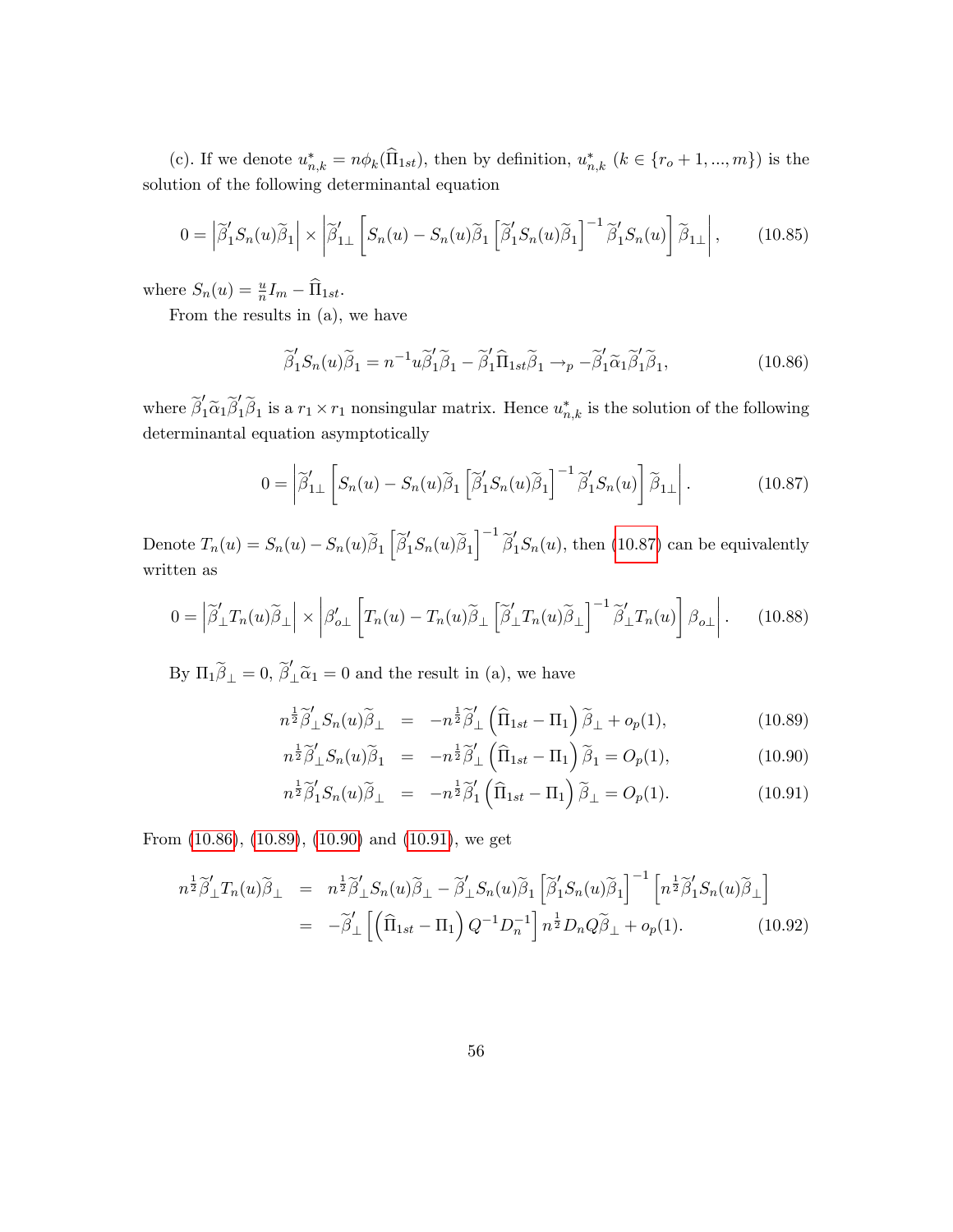Using the expressions in [\(10.81\)](#page-54-1), we get

$$
\begin{split}\n&\left[\left(\widehat{\Pi}_{1st} - \Pi_{1}\right) Q^{-1} D_{n}^{-1}\right] n^{\frac{1}{2}} D_{n} Q \\
&= \left[\left(\widehat{\Pi}_{1st} - \Pi_{1}\right) Q^{-1} D_{n}^{-1}\right] \left(\begin{array}{c} \beta'_{o} \\ \mathbf{0}_{(m-r_{o}) \times m} \end{array}\right) + o_{p}(1) \\
&= \left[n^{-\frac{1}{2}} \sum_{t=1}^{n} u_{t} Z'_{1,t-1} \widehat{S}_{11}^{-1} - n^{\frac{1}{2}} \Sigma_{u z_{1}}(1) \Sigma_{z_{1} z_{1}}^{-1}\right] \beta'_{o} + o_{p}(1) \\
&= \left[n^{-\frac{1}{2}} \sum_{t=1}^{n} \left[u_{t} Z'_{1,t-1} - \Sigma_{u z_{1}}(1)\right] \widehat{S}_{11}^{-1} + \Sigma_{u z_{1}}(1) n^{\frac{1}{2}} \left(\widehat{S}_{11}^{-1} - \Sigma_{z_{1} z_{1}}^{-1}\right)\right] \beta'_{o} + o_{p}(1),\n\end{split} \tag{10.93}
$$

where

<span id="page-57-3"></span>
$$
n^{-\frac{1}{2}}\sum_{t=1}^{n} \left[ u_t Z'_{1,t-1} - \Sigma_{uz_1}(1) \right] \widehat{S}_{11}^{-1} \beta'_o \to_d N(0, V_{uz_1}) \Sigma_{z_1 z_1}^{-1} \beta'_o \equiv \mathcal{N}_{1,1}
$$
 (10.94)

and

<span id="page-57-0"></span>
$$
\Sigma_{uz_1}(1)n^{\frac{1}{2}} \left( \widehat{S}_{11}^{-1} - \Sigma_{z_1 z_1}^{-1} \right) \beta_o'
$$
\n
$$
= -\Sigma_{uz_1}(1) \widehat{S}_{11}^{-1} \left[ n^{\frac{1}{2}} \left( \widehat{S}_{11} - \Sigma_{z_1 z_1} \right) \right] \Sigma_{z_1 z_1}^{-1} \beta_o'
$$
\n
$$
\rightarrow_d \Sigma_{uz_1}(1) \Sigma_{z_1 z_1}^{-1} N(0, V_{z_1 z_1}) \Sigma_{z_1 z_1}^{-1} \beta_o' \equiv \mathcal{N}_{1,2}. \tag{10.95}
$$

From  $(10.92)-(10.95)$  $(10.92)-(10.95)$  $(10.92)-(10.95)$ , we can deduce that

<span id="page-57-1"></span>
$$
\left| \sqrt{n} \widetilde{\beta}'_{\perp} T_n(u) \widetilde{\beta}_{\perp} \right| \to_d \left| \widetilde{\beta}'_{\perp} \mathcal{N}_1 \widetilde{\beta}_{\perp} \right| \neq 0, \ a.e. \tag{10.96}
$$

where  $\mathcal{N}_1 = \mathcal{N}_{1,1} + \mathcal{N}_{1,2}.$ 

Under [\(10.86\)](#page-56-1) and the result in (a),

<span id="page-57-2"></span>
$$
n\beta'_{o\perp}T_n(u)\beta_{o\perp} = n\beta'_{o\perp}S_n(u)\beta_{o\perp} - n\beta'_{o\perp}S_n(u)\tilde{\beta}_1 \left[\tilde{\beta}'_1S_n(u)\tilde{\beta}_1\right]^{-1}\tilde{\beta}'_1S_n(u)\beta_{o\perp}
$$
  
\n
$$
= uI_{m-r_o} - n\beta'_{o\perp}\hat{\Pi}_{1st}\beta_{o\perp} - n\beta'_{o\perp}\hat{\Pi}_{1st}\tilde{\beta}_1 \left[\tilde{\beta}'_1S_n(u)\tilde{\beta}_1\right]^{-1}\tilde{\beta}'_1\hat{\Pi}_{1st}\beta_{o\perp}
$$
  
\n
$$
= uI_{m-r_o} - \beta'_{o\perp} \left[n\left(\hat{\Pi}_{1st} - \Pi_1\right)\right]\beta_{o\perp} + o_p(1) \tag{10.97}
$$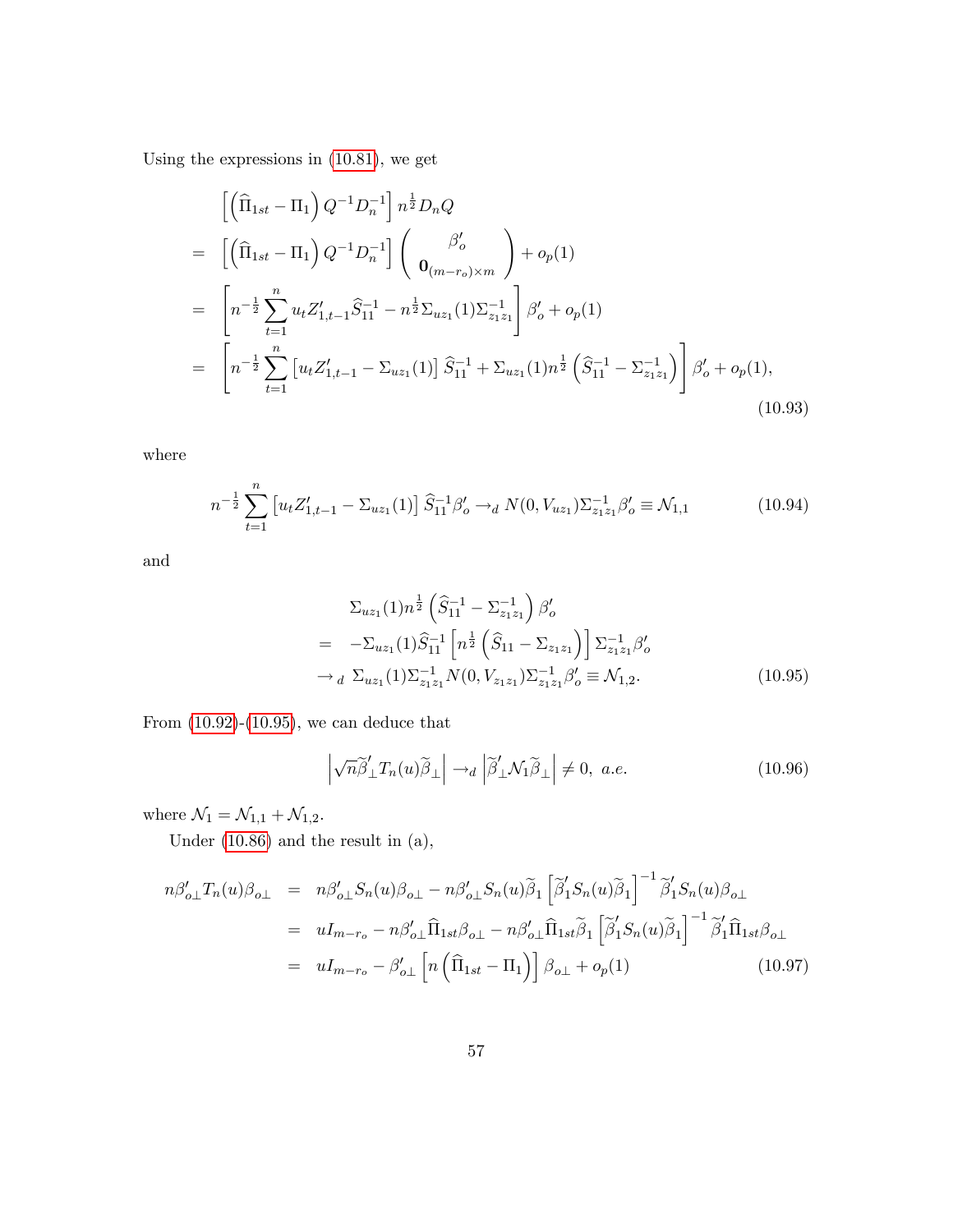and

<span id="page-58-0"></span>
$$
n\widetilde{\beta}'_{\perp}T_n(u)\beta_{o\perp} = n\widetilde{\beta}'_{\perp}S_n(u)\beta_{o\perp} - n\widetilde{\beta}'_{\perp}S_n(u)\widetilde{\beta}_1 \left[\widetilde{\beta}'_1S_n(u)\widetilde{\beta}_1\right]^{-1}\widetilde{\beta}'_1S_n(u)\beta_{o\perp}
$$
  
\n
$$
= n\widetilde{\beta}'_{\perp}\widehat{\Pi}_{1st}\beta_{o\perp} - n\widetilde{\beta}'_{\perp}\widehat{\Pi}_{1st}\widetilde{\beta}_1 \left[\widetilde{\beta}'_1S_n(u)\widetilde{\beta}_1\right]^{-1}\widetilde{\beta}'_1\widehat{\Pi}_{1st}\beta_{o\perp}
$$
  
\n
$$
= -\widetilde{\beta}'_{\perp} \left[n\left(\widehat{\Pi}_{1st} - \Pi_1\right)\right]\beta_{o\perp} + o_p(1) \tag{10.98}
$$

and

<span id="page-58-1"></span>
$$
n^{\frac{1}{2}}\beta'_{o\perp}T_n(u)\tilde{\beta}_{\perp} = n^{\frac{1}{2}}\beta'_{o\perp}S_n(u)\tilde{\beta}_{\perp} - n^{\frac{1}{2}}\beta'_{o\perp}S_n(u)\tilde{\beta}_{1} \left[\tilde{\beta}'_{1}S_n(u)\tilde{\beta}_{1}\right]^{-1}\tilde{\beta}'_{1}S_n(u)\tilde{\beta}_{\perp}
$$
  

$$
= -\beta'_{o\perp} \left[n^{\frac{1}{2}}\left(\hat{\Pi}_{1st} - \Pi_{1}\right)\right]\tilde{\beta}_{\perp} + o_{p}(1). \tag{10.99}
$$

By [\(10.96\)](#page-57-1), [\(10.97\)](#page-57-2), [\(10.98\)](#page-58-0) and [\(10.99\)](#page-58-1), we have

<span id="page-58-2"></span>
$$
n\beta'_{o\perp} \left[ T_n(u) - T_n(u)\tilde{\beta}_{\perp} \left[ \tilde{\beta}'_{\perp} T_n(u)\tilde{\beta}_{\perp} \right]^{-1} \tilde{\beta}'_{\perp} T_n(u) \right] \beta_{o\perp}
$$
  
\n
$$
= n\beta'_{o\perp} T_n(u)\beta_{o\perp} - \sqrt{n}\beta'_{o\perp} T_n(u)\tilde{\beta}_{\perp} \left[ \sqrt{n}\tilde{\beta}'_{\perp} T_n(u)\tilde{\beta}_{\perp} \right]^{-1} n\tilde{\beta}'_{\perp} T_n(u)\beta_{o\perp}
$$
  
\n
$$
= uI_{m-r_o} - \beta'_{o\perp} \left[ n \left( \hat{\Pi}_{1st} - \Pi_1 \right) \right] \beta_{o\perp} + o_p(1)
$$
  
\n
$$
-\beta'_{o\perp} \left( \hat{\Pi}_{1st} - \Pi_1 \right) \tilde{\beta}_{\perp} \left[ \tilde{\beta}'_{\perp} T_n(u)\tilde{\beta}_{\perp} \right]^{-1} \tilde{\beta}'_{\perp} \left[ n \left( \hat{\Pi}_{1st} - \Pi_1 \right) \right] \beta_{o\perp}.
$$
  
\n(10.100)

Using the expressions in [\(10.81\)](#page-54-1), we can deduce that

<span id="page-58-3"></span>
$$
n\left(\widehat{\Pi}_{1st} - \Pi_{1}\right)\beta_{o\perp} = \left[\left(\widehat{\Pi}_{1st} - \Pi_{1}\right)Q^{-1}\right]\begin{pmatrix} 0\\ n\alpha'_{o\perp}\beta_{o\perp} \end{pmatrix}
$$
  
\n
$$
= \sum_{t=1}^{n} u_{t}Z'_{t-1}\left(\sum_{t=1}^{n} Z_{t-1}Z'_{t-1}\right)^{-1}\begin{pmatrix} 0\\ n\alpha'_{o\perp}\beta_{o\perp} \end{pmatrix}
$$
  
\n
$$
= \left(n^{-1}\sum_{t=1}^{n} u_{t}Z'_{2,t-1}\right)\left(n^{-1}\widehat{S}_{22}\right)^{-1}\alpha'_{o\perp}\beta_{o\perp} + o_{p}(1)
$$
  
\n
$$
\rightarrow d\mathcal{N}_{2}\beta_{o\perp},
$$
\n(10.101)

where  $\mathcal{N}_2 = \left[ \int dB_u B_u' + (\Gamma_{uu} - \Sigma_{uu}) \right] \alpha_{o\perp} \left( \int B_{w_2} B_{w_2}' \right)^{-1} \alpha'_{o\perp}$ .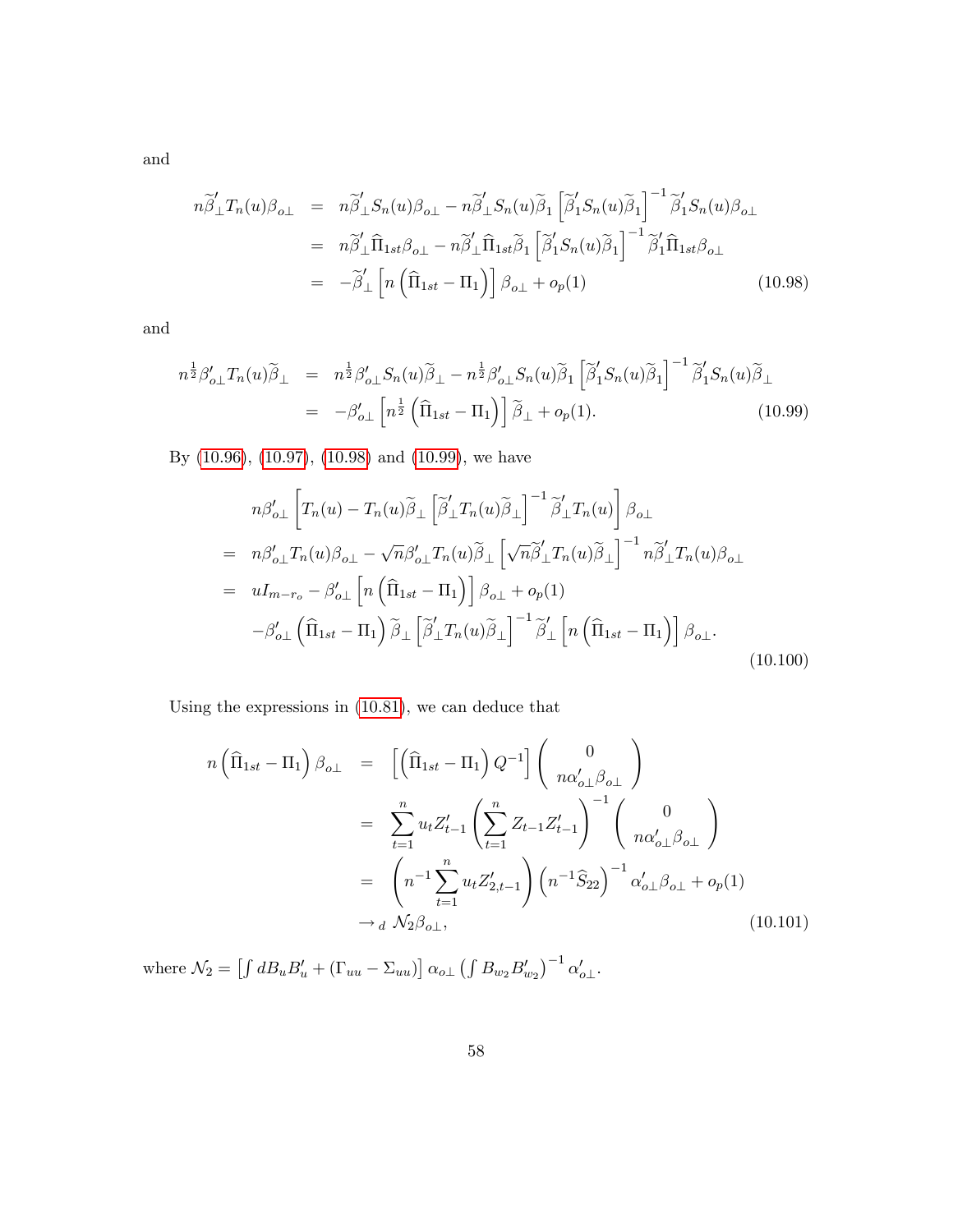From [\(10.100\)](#page-58-2) and [\(10.101\)](#page-58-3), we deduce that

<span id="page-59-0"></span>
$$
\left| n\beta'_{o\perp} \left[ T_n(u) - T_n(u)\tilde{\beta}_{\perp} \left[ \tilde{\beta}'_{\perp} T_n(u)\tilde{\beta}_{\perp} \right]^{-1} \tilde{\beta}'_{\perp} T_n(u) \right] \beta_{o\perp} \right|
$$
  
\n
$$
\rightarrow_d \left| uI_{m-r_o} - \beta'_{o\perp} \left[ \mathcal{N}_2 + \mathcal{N}_1 \tilde{\beta}_{\perp} \left( \tilde{\beta}'_{\perp} \mathcal{N}_1 \tilde{\beta}_{\perp} \right)^{-1} \tilde{\beta}'_{\perp} \mathcal{N}_2 \right] \beta_{o\perp} \right|.
$$
 (10.102)

Now, the results in (c) follow from [\(10.102\)](#page-59-0) and the CMT.

(d) If we denote  $u_{n,k}^* = \sqrt{n} \phi_k(\widehat{\Pi}_{1st})$ , then by definition,  $u_{n,k}^*$   $(k \in \{r_1+1, ..., r_o\})$  is the solution of the following determinantal equation

$$
0 = \left| \widetilde{\beta}'_1 S_n(u) \widetilde{\beta}_1 \right| \times \left| \widetilde{\beta}'_{1\perp} \left\{ S_n(u) - S_n(u) \widetilde{\beta}_1 \left[ \widetilde{\beta}'_1 S_n(u) \widetilde{\beta}_1 \right]^{-1} \widetilde{\beta}'_1 S_n(u) \right\} \widetilde{\beta}_{1\perp} \right|, \quad (10.103)
$$

where  $S_n(u) = \frac{u}{\sqrt{n}} I_m - \widehat{\Pi}_{1st}$ . Note that

$$
\widetilde{\beta}'_{1\perp} S_n(u) \widetilde{\beta}_{1\perp} = n^{-\frac{1}{2}} u \widetilde{\beta}'_{1\perp} \widetilde{\beta}_{1\perp} - \widetilde{\beta}'_{1\perp} \widehat{\Pi}_{1st} \widetilde{\beta}_{1\perp},
$$
\n(10.104)

<span id="page-59-1"></span>
$$
\widetilde{\beta}'_{1\perp} S_n(u) \widetilde{\beta}_1 = -\widetilde{\beta}'_{1\perp} \widehat{\Pi}_{1st} \widetilde{\beta}_1 \text{ and } \widetilde{\beta}'_1 S_n(u) \widetilde{\beta}_{1\perp} = -\widetilde{\beta}'_1 \widehat{\Pi}_{1st} \widetilde{\beta}_{1\perp}. \tag{10.105}
$$

Using expressions in  $(10.104)$ ,  $(10.105)$  and the result in  $(a)$ , we have

<span id="page-59-2"></span>
$$
n^{\frac{1}{2}}\tilde{\beta}'_{1\perp} \left\{ S_n(u) - S_n(u)\tilde{\beta}_1 \left[ \tilde{\beta}'_1 S_n(u) \tilde{\beta}_1 \right]^{-1} \tilde{\beta}'_1 S_n(u) \right\} \tilde{\beta}_{1\perp}
$$
  
\n
$$
= u\tilde{\beta}'_{1\perp}\tilde{\beta}_{1\perp} - n^{\frac{1}{2}}\tilde{\beta}'_{1\perp}\tilde{\Pi}_{1st}\tilde{\beta}_{1\perp} - n^{\frac{1}{2}}\tilde{\beta}'_{1\perp}\tilde{\Pi}_{1st}\tilde{\beta}_1 \left[ \tilde{\beta}'_1 S_n(u) \tilde{\beta}_1 \right]^{-1} \tilde{\beta}'_1 \tilde{\Pi}_{1st}\tilde{\beta}_{1\perp}
$$
  
\n
$$
= uI_{m-r_1} - n^{\frac{1}{2}}\tilde{\beta}'_{1\perp} \left( \tilde{\Pi}_{1st} - \Pi_1 \right) \tilde{\beta}_{1\perp} + o_p(1). \tag{10.106}
$$

From (a), we get

$$
\sqrt{n}\left(\widehat{\Pi}_{1st} - \Pi_1\right)\beta_{o,\perp} = o_p(1). \tag{10.107}
$$

As a result,

$$
\sqrt{n} \left( \widehat{\Pi}_{1st} - \Pi_1 \right) \widetilde{\beta}_{1\perp} = \sqrt{n} \left( \widehat{\Pi}_{1st} - \Pi_1 \right) \left( \widetilde{\beta}_{\perp}, \beta_{o\perp} \right)
$$
  
\n
$$
= \left[ \sqrt{n} \left( \widehat{\Pi}_{1st} - \Pi_1 \right) \widetilde{\beta}_{\perp}, \sqrt{n} \left( \widehat{\Pi}_{1st} - \Pi_1 \right) \beta_{o\perp} \right]
$$
  
\n
$$
= \left[ \sqrt{n} \left( \widehat{\Pi}_{1st} - \Pi_1 \right) \widetilde{\beta}_{\perp}, \mathbf{0}_{m \times (m - r_o)} \right] + o_p(1) \qquad (10.108)
$$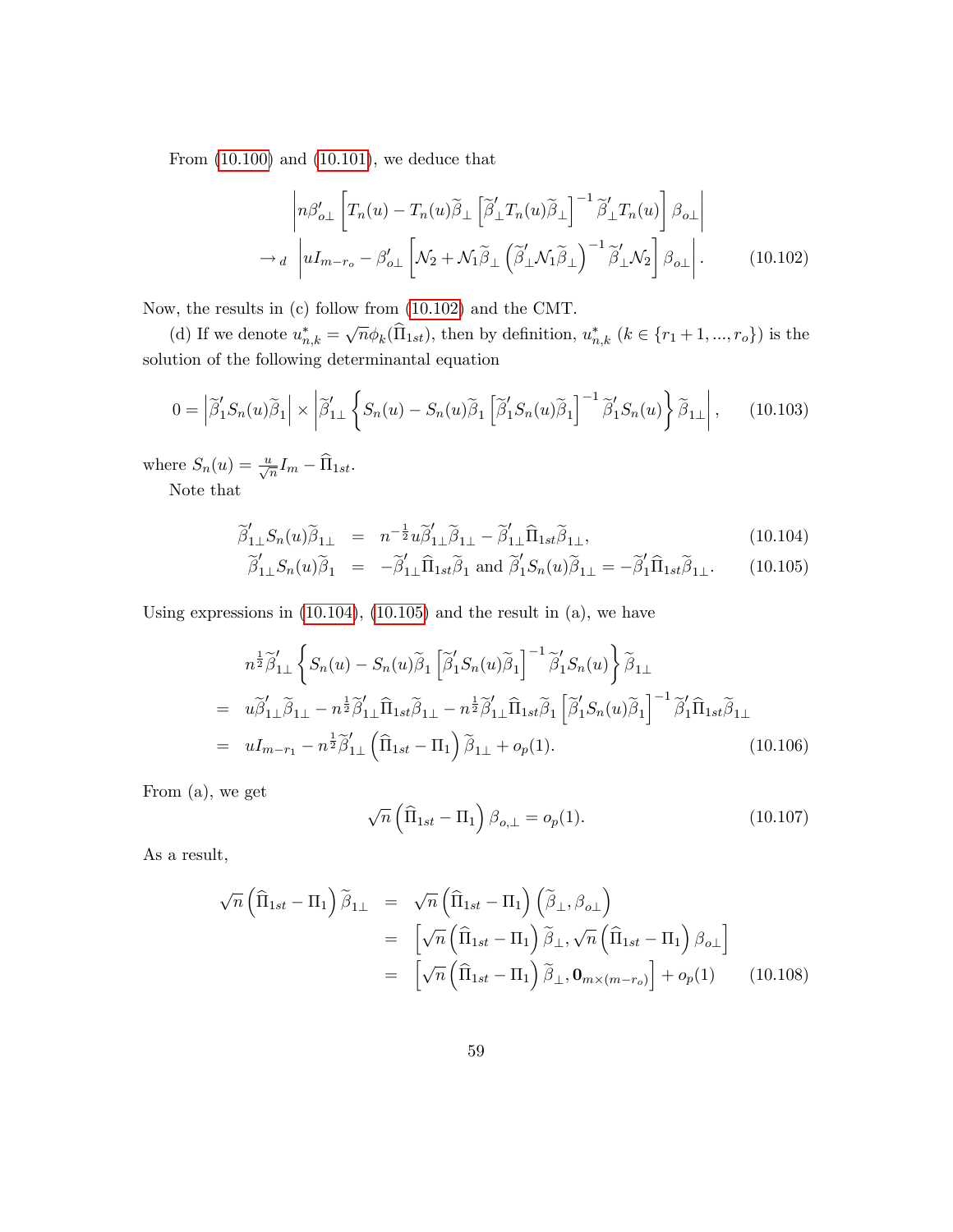and

<span id="page-60-0"></span>
$$
n^{\frac{1}{2}}\widetilde{\beta}'_{1\perp}\left(\widehat{\Pi}_{1st}-\Pi_{1}\right)\widetilde{\beta}_{1\perp}=\left(\begin{array}{cc} \sqrt{n}\widetilde{\beta}'_{\perp}\left(\widehat{\Pi}_{1st}-\Pi_{1}\right)\widetilde{\beta}_{\perp} & 0\\ \sqrt{n}\beta'_{o,\perp}\left(\widehat{\Pi}_{1st}-\Pi_{1}\right)\widetilde{\beta}_{\perp} & \mathbf{0}_{m-r_{o}} \end{array}\right)+o_{p}(1). \qquad(10.109)
$$

Using [\(10.106\)](#page-59-2) and [\(10.109\)](#page-60-0), we have

<span id="page-60-1"></span>
$$
n^{\frac{1}{2}} \left| \widetilde{\beta}'_{1\perp} \left\{ S_n(u) - S_n(u) \widetilde{\beta}_1 \left[ \widetilde{\beta}'_1 S_n(u) \widetilde{\beta}_1 \right]^{-1} \widetilde{\beta}'_1 S_n(u) \right\} \widetilde{\beta}_{1\perp} \right|
$$
  
= 
$$
|u \beta'_{o,\perp} \beta_{o,\perp} | \times |uI_{r_o-r_1} - n^{\frac{1}{2}} \widetilde{\beta}'_{\perp} \left( \widehat{\Pi}_{1st} - \Pi_1 \right) \widetilde{\beta}_{\perp} | + o_p(1).
$$
 (10.110)

Using the expressions in [\(10.81\)](#page-54-1), we can deduce that

<span id="page-60-2"></span>
$$
n^{\frac{1}{2}} \left( \widehat{\Pi}_{1st} - \Pi_{1} \right) = n^{\frac{1}{2}} \sum_{t=1}^{n} u_{t} Z_{t-1}' \left( \sum_{t=1}^{n} Z_{t-1} Z_{t-1}' \right)^{-1} Q - n^{\frac{1}{2}} \Sigma_{uz_{1}}(1) \Sigma_{z_{1}z_{1}}^{-1} \beta_{o}'
$$

$$
= \left[ n^{-\frac{1}{2}} \sum_{t=1}^{n} u_{t} Z_{1,t-1}' \widehat{S}_{11}^{-1} - n^{\frac{1}{2}} \Sigma_{uz_{1}}(1) \Sigma_{z_{1}z_{1}}^{-1} \right] \beta_{o}' + o_{p}(1)
$$

$$
\rightarrow d \mathcal{N}_{1,1} + \mathcal{N}_{1,2} \equiv \mathcal{N}_{1}, \tag{10.111}
$$

where  $\mathcal{N}_{1,1}$  and  $\mathcal{N}_{1,2}$  are defined in [\(10.94\)](#page-57-3) and [\(10.95\)](#page-57-0) respectively. From [\(10.110\)](#page-60-1) and [\(10.111\)](#page-60-2), we can deduce that

$$
\left| \sqrt{n} \widetilde{\beta}'_{1\perp} \left\{ S_n(u) - S_n(u) \widetilde{\beta}_1 \left[ \widetilde{\beta}'_1 S_n(u) \widetilde{\beta}_1 \right]^{-1} \widetilde{\beta}'_1 S_n(u) \right\} \widetilde{\beta}_{1\perp} \right|
$$
  
\n
$$
\rightarrow_d \left| uI_{m-r_0} \right| \times \left| uI_{r_0-r_1} - \widetilde{\beta}'_1 \mathcal{N}_1 \widetilde{\beta}_1 \right|.
$$
 (10.112)

Note that the determinantal equation

<span id="page-60-3"></span>
$$
|uI_{m-r_0}| \times \left| uI_{r_o-r_1} - \tilde{\beta}'_{\perp} \mathcal{N}_1 \tilde{\beta}_{\perp} \right| = 0 \tag{10.113}
$$

has  $m - r_0$  zero eigenvalues, which correspond to the probability limit of  $\sqrt{n}\phi_k(\widehat{\Pi}_{1st})$  $(k \in \{r_1 + 1, ..., r_o\})$ , as illustrated in (c). Equation [\(10.113\)](#page-60-3) also has  $r_o - r_1$  non-trivial eigenvalues as solutions of the stochastic determinantal equation

$$
\left| uI_{r_o-r_1} - \widetilde{\beta}'_\perp \mathcal{N}_1 \widetilde{\beta}_\perp \right| = 0,
$$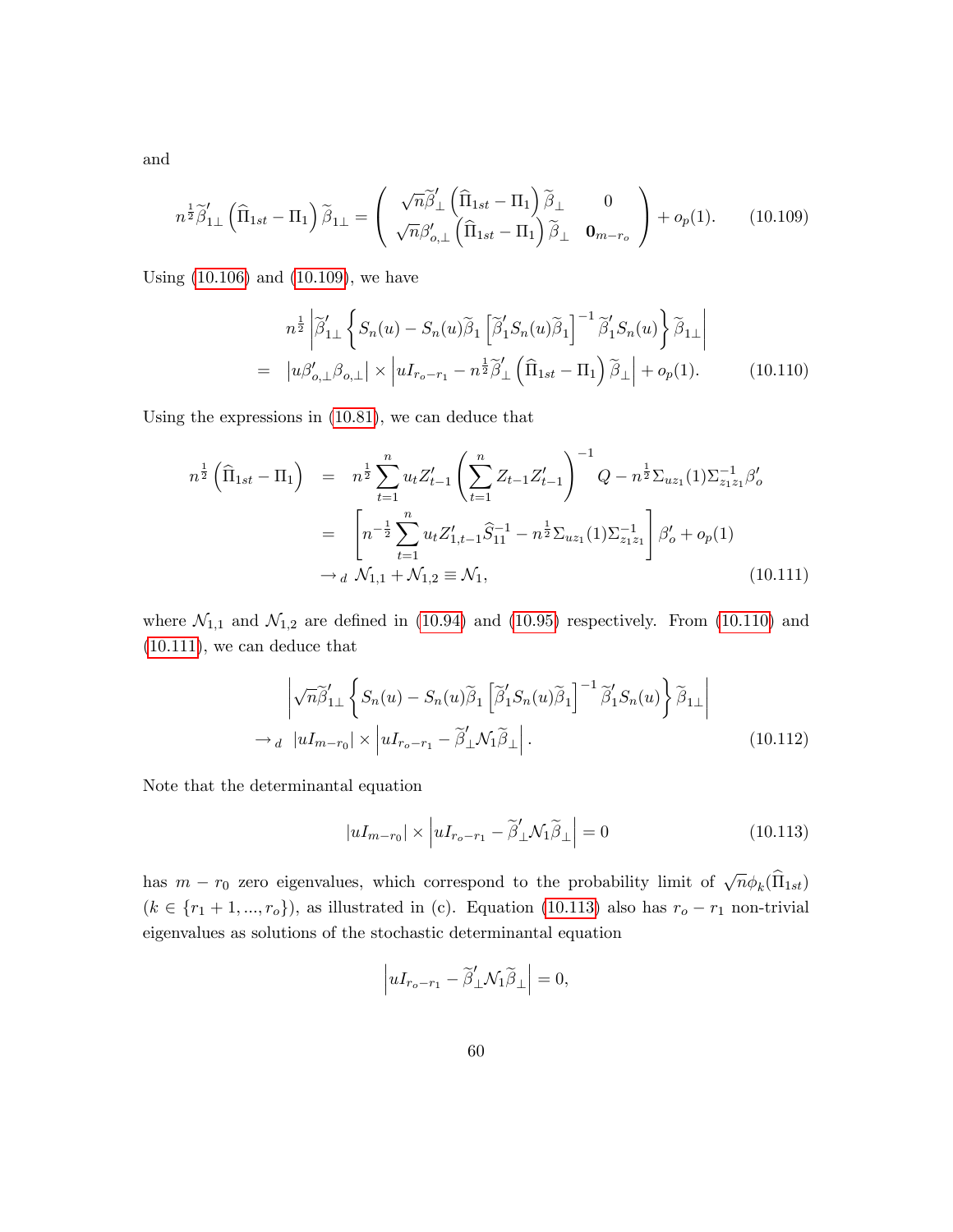which finishes the proof.  $\blacksquare$ 

Recall that  $P_n$  is defined as the inverse of  $Q_n$ . We divide  $P_n$  and  $Q_n$  as  $P_n$  =  $[P_{\tilde{\alpha},n},P_{\tilde{\alpha}_{\perp},n}]$  and  $Q'_n = [Q'_{\tilde{\alpha},n},Q'_{\tilde{\alpha}_{\perp},n}]$ , where  $Q_{\tilde{\alpha},n}$  and  $P_{\tilde{\alpha},n}$  are the first  $r_1$  rows of  $Q_n$ and first  $r_1$  columns of  $P_n$  respectively  $(Q_{\tilde{\alpha}_{\perp,n}})$  and  $P_{\tilde{\alpha}_{\perp,n}}$  are defined accordingly). By definition,

<span id="page-61-0"></span>
$$
Q_{\widetilde{\alpha}_{\perp},n}P_{\widetilde{\alpha}_{\perp},n} = I_{m-r_1}, \ Q_{\widetilde{\alpha},n}P_{\widetilde{\alpha}_{\perp},n} = \mathbf{0}_{r_1 \times (m-r_1)} \text{ and } Q_{\widetilde{\alpha}_{\perp},n}\widehat{\Pi}_{1st} = \Lambda_{\widetilde{\alpha}_{\perp},n}Q_{\widetilde{\alpha}_{\perp},n} \qquad (10.114)
$$

where  $\Lambda_{\tilde{\alpha}_{\perp},n}$  is an diagonal matrix with the ordered last (smallest)  $m - r_1$  eigenvalues of  $\Pi_{1st}$ . Using the results in [\(10.114\)](#page-61-0), we can define a useful estimator of  $\Pi_1$  as

$$
\widetilde{\Pi}_{n,f} = \widehat{\Pi}_{1st} - P_{\widetilde{\alpha}_{\perp},n} \Lambda_{\widetilde{\alpha}_{\perp},n} Q_{\widetilde{\alpha}_{\perp},n}.
$$
\n(10.115)

By definition

<span id="page-61-1"></span>
$$
Q_{\widetilde{\alpha},n}\widetilde{\Pi}_{n,f} = Q_{\widetilde{\alpha},n}\widehat{\Pi}_{1st} - Q_{\widetilde{\alpha},n}P_{\widetilde{\alpha}_{\perp},n}\Lambda_{\widetilde{\alpha}_{\perp},n}Q_{\widetilde{\alpha}_{\perp},n} = \Lambda_{\widetilde{\alpha},n}Q_{\widetilde{\alpha},n}
$$
(10.116)

where  $\Lambda_{\tilde{\alpha},n}$  is an diagonal matrix with the ordered first (largest)  $r_o$  eigenvalues of  $\widehat{\Pi}_{1st}$ , and more importantly

<span id="page-61-2"></span>
$$
Q_{\widetilde{\alpha}_{\perp},n}\widetilde{\Pi}_{n,f} = Q_{\widetilde{\alpha}_{\perp},n}\widehat{\Pi}_{1st} - Q_{\widetilde{\alpha}_{\perp},n}P_{\widetilde{\alpha}_{\perp},n}\Lambda_{\widetilde{\alpha}_{\perp},n}Q_{\widetilde{\alpha}_{\perp},n} = \mathbf{0}_{(m-r_1)\times m}.
$$
 (10.117)

From Lemma [10.4.](#page-54-0)(b), [\(10.116\)](#page-61-1) and [\(10.117\)](#page-61-2), we can deduce that  $Q_{\widetilde{\alpha},n}\Pi_{n,f}$  is a  $r_1 \times m$ matrix which is nonzero w.p.a.1 and  $Q_{\tilde{\alpha}_{\perp},n}\Pi_{n,f}$  is a  $(m - r_1) \times m$  zero matrix for all n. Using [\(10.114\)](#page-61-0), we can write

<span id="page-61-3"></span>
$$
\widetilde{\Pi}_{n,f} - \Pi_1 = (\widehat{\Pi}_{1st} - \Pi_1) - P_{\widetilde{\alpha}_{\perp},n} \Lambda_{\widetilde{\alpha}_{\perp},n} Q_{\widetilde{\alpha}_{\perp},n}
$$
\n
$$
= (\widehat{\Pi}_{1st} - \Pi_1) - P_{\widetilde{\alpha}_{\perp},n} Q_{\widetilde{\alpha}_{\perp},n} (\widehat{\Pi}_{1st} - \Pi_1) - P_{\widetilde{\alpha}_{\perp},n} Q_{\widetilde{\alpha}_{\perp},n} \Pi_1 \quad (10.118)
$$

where Lemma  $10.4(a)$ ,

<span id="page-61-4"></span>
$$
\left(\widehat{\Pi}_{1st} - \Pi_1\right) Q^{-1} D_n^{-1} = O_p(1) \tag{10.119}
$$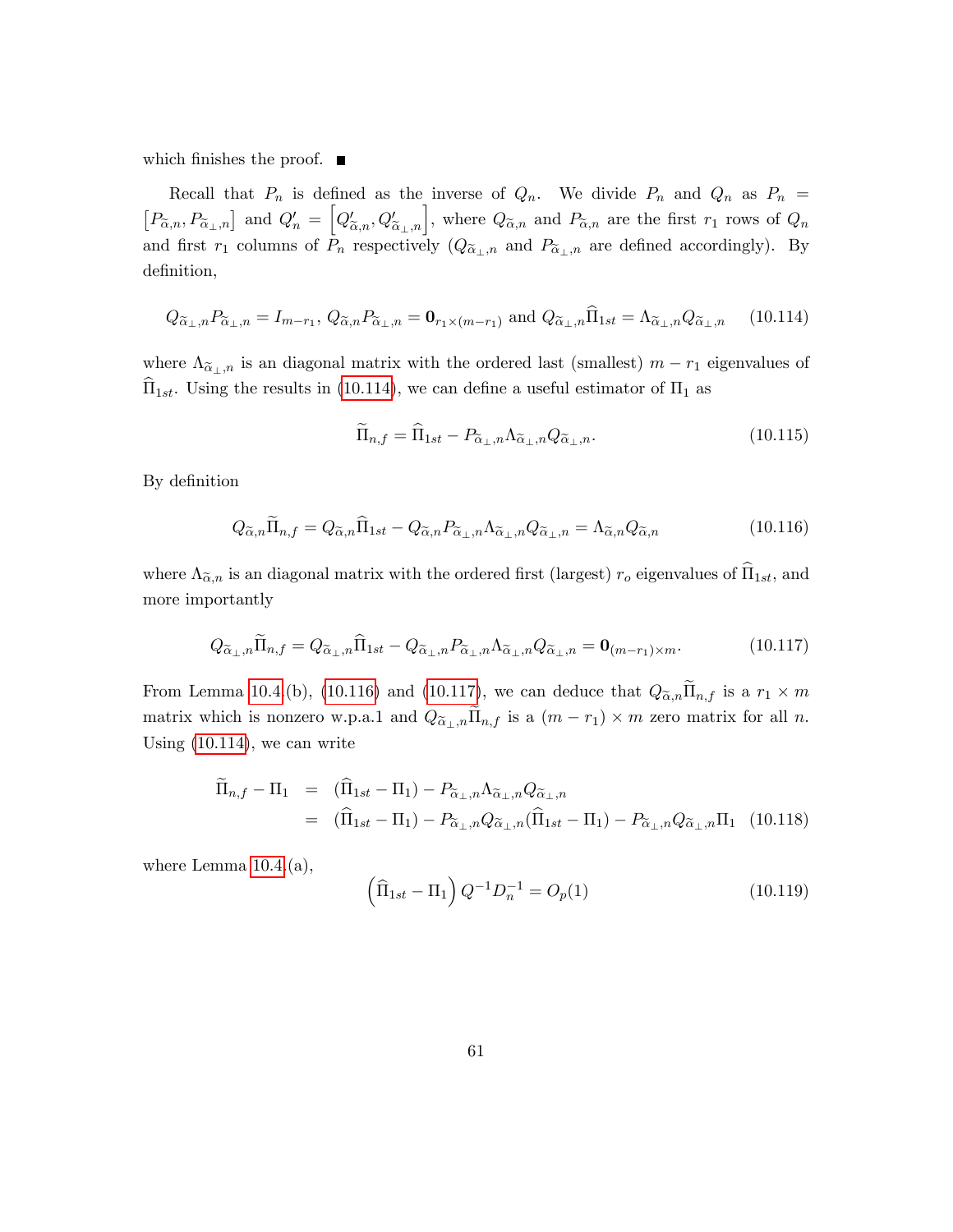and by Lemma  $10.4(a)$ , (c) and (d)

<span id="page-62-0"></span>
$$
P_{\tilde{\alpha}_{\perp},n}Q_{\tilde{\alpha}_{\perp},n}\Pi_{1}Q^{-1}D_{n}^{-1} = \sqrt{n}P_{\tilde{\alpha}_{\perp},n}Q_{\tilde{\alpha}_{\perp},n}\Pi_{1}Q^{-1}
$$
  
\n
$$
= -\sqrt{n}P_{\tilde{\alpha}_{\perp},n}Q_{\tilde{\alpha}_{\perp},n}\left(\hat{\Pi}_{1st} - \Pi_{1}\right)Q^{-1} + \sqrt{n}P_{\tilde{\alpha}_{\perp},n}Q_{\tilde{\alpha}_{\perp},n}\hat{\Pi}_{1st}Q^{-1}
$$
  
\n
$$
= \sqrt{n}P_{\tilde{\alpha}_{\perp},n}\Lambda_{\tilde{\alpha}_{\perp},n}Q_{\tilde{\alpha}_{\perp},n}Q^{-1} + O_{p}(1) = O_{p}(1).
$$
 (10.120)

Thus under [\(10.118\)](#page-61-3), [\(10.119\)](#page-61-4) and [\(10.120\)](#page-62-0), we get

<span id="page-62-1"></span>
$$
\left(\widetilde{\Pi}_{n,f} - \Pi_1\right) Q^{-1} D_n^{-1} = O_p(1). \tag{10.121}
$$

Comparing [\(10.119\)](#page-61-4) with [\(10.121\)](#page-62-1), we see that  $\tilde{\Pi}_{n,f}$  is as good as the OLS estimate  $\hat{\Pi}_{1st}$ in terms of its rate of convergence.

**Proof of Corollary [4.1.](#page-15-1)** First, when  $r_o = 0$ , then  $\Pi_1 = \tilde{\alpha}_o \beta'_o = 0 = \Pi_o$ . Hence, the consistency of  $\widehat{\Pi}_n$  follows by the similar arguments to those in the proof of Theorem [3.1.](#page-9-1) To finish the proof, we only need to consider the scenarios where  $r_o = m$  and  $r_o \in (0, m)$ .

Using the same notation for  $V_n(\cdot)$  defined in the proof of Theorem [3.1,](#page-9-1) by definition we have  $V_n(\widehat{\Pi}_n) \leq V_n(\widetilde{\Pi}_{n,f}),$  which implies

<span id="page-62-2"></span>
$$
\left[ vec(\widetilde{\Pi}_{n,f} - \widehat{\Pi}_{n}) \right]' \left( \sum_{t=1}^{n} Y_{t-1} Y_{t-1}' \otimes I_{m} \right) \left[ vec(\widetilde{\Pi}_{n,f} - \widehat{\Pi}_{n}) \right]
$$
  
+2 
$$
\left[ vec(\widetilde{\Pi}_{n,f} - \widehat{\Pi}_{n}) \right]' vec \left[ \sum_{t=1}^{n} u_{t} Y_{t-1}' - (\Pi_{1} - \Pi_{o}) \sum_{t=1}^{n} Y_{t-1} Y_{t-1}' \right]
$$
  
-2 
$$
\left[ vec(\widetilde{\Pi}_{n,f} - \widehat{\Pi}_{n}) \right]' \left( \sum_{t=1}^{n} Y_{t-1} Y_{t-1}' \otimes I_{m} \right) vec(\widetilde{\Pi}_{n,f} - \Pi_{1})
$$
  

$$
\leq n \left\{ \sum_{k=1}^{m} \lambda_{r,k,n} \left[ ||\Phi_{n,k}(\widetilde{\Pi}_{n,f})|| - ||\Phi_{n,k}(\widehat{\Pi}_{n})|| \right] \right\}.
$$
 (10.122)

When  $r_o = m$ ,  $Y_t$  is stationary and we have

<span id="page-62-3"></span>
$$
\frac{1}{n}\sum_{t=1}^{n}Y_{t-1}Y_{t-1}' \to_{p} \Sigma_{yy} = R(1)\Omega_{u}R(1)'.
$$
 (10.123)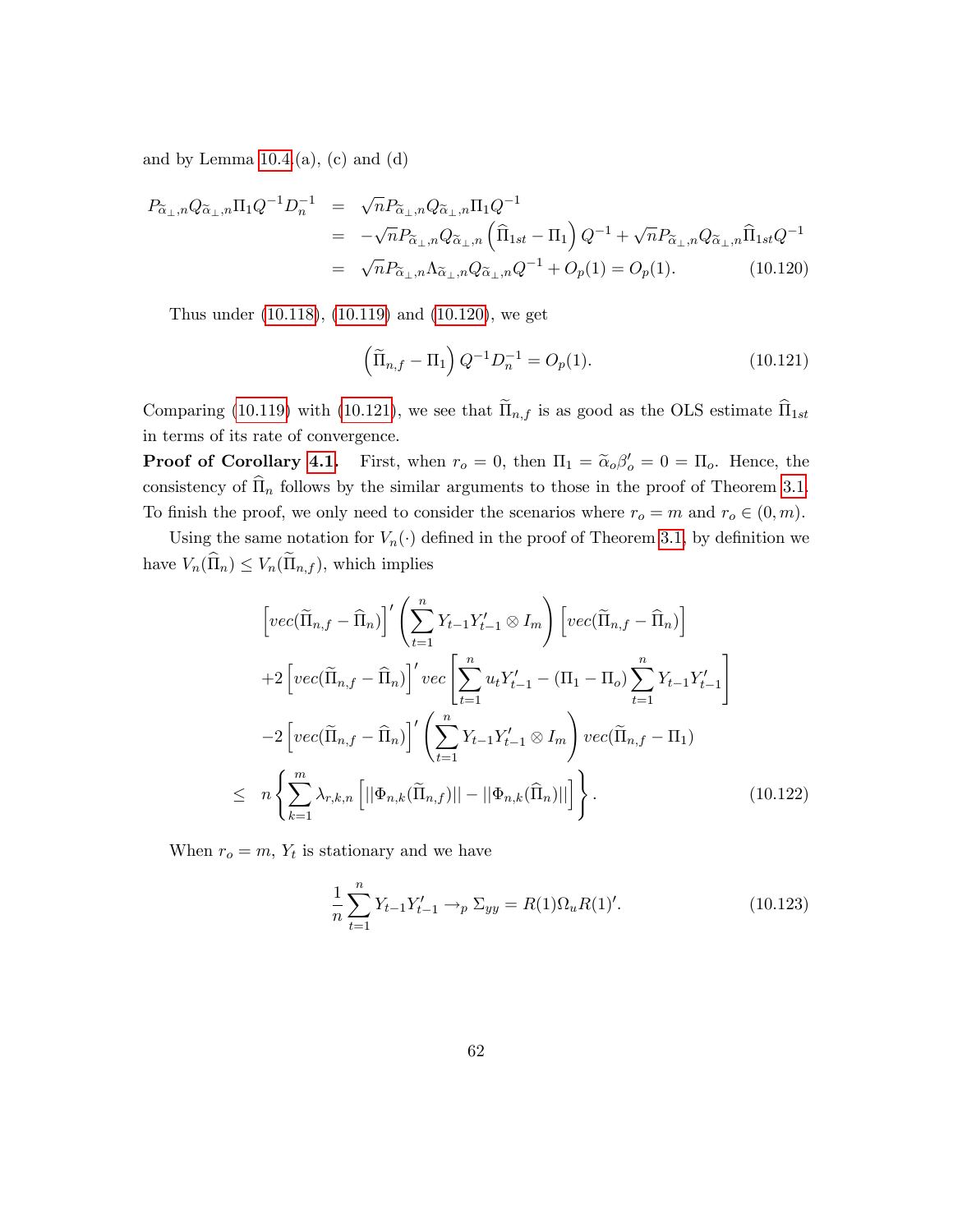From the results in [\(10.122\)](#page-62-2) and [\(10.123\)](#page-62-3), we get w.p.a.1,

<span id="page-63-0"></span>
$$
\mu_{n,\min}||\widehat{\Pi}_n - \widetilde{\Pi}_{n,f}|| - ||\widehat{\Pi}_n - \widetilde{\Pi}_{n,f}||(c_{1n} + c_{2n}) - d_n \le 0,
$$
\n(10.124)

where  $\mu_{n,\text{min}}$  denotes the smallest eigenvalue of  $\frac{1}{n} \sum_{t=1}^{n} Y_{t-1} Y'_{t-1}$ , which is positive w.p.a.1,

$$
c_{1n} = \left\| \frac{\sum_{t=1}^{n} u_t Y_{t-1}'}{n} - (\Pi_1 - \Pi_o) \frac{\sum_{t=1}^{n} Y_{t-1} Y_{t-1}'}{n} \right\|
$$
  
\n
$$
\to_p \left\| \sum_{uy} (1) - \sum_{uy} (1) \sum_{yy}^{-1} \sum_{yy} \right\| = 0
$$
 (10.125)

by Lemma [10.3](#page-52-1) and the definition of  $\Pi_1$ , and

$$
c_{2n} = m \left\| n^{-1} \sum_{t=1}^{n} Y_{t-1} Y_{t-1}' \right\| ||\widetilde{\Pi}_{n,f} - \Pi_1|| = o_p(1)
$$
 (10.126)

by Lemma [10.3](#page-52-1) and [\(10.121\)](#page-62-1), and

<span id="page-63-1"></span>
$$
d_n = \sum_{k=1}^{m} \lambda_{r,k,n} \left[ ||\Phi_{n,k}(\tilde{\Pi}_{n,f})|| - ||\Phi_{n,k}(\hat{\Pi}_n)|| \right] \le \sum_{k=1}^{r_1} \lambda_{r,k,n} ||\Phi_{n,k}(\tilde{\Pi}_{n,f})|| = o_p(1) \quad (10.127)
$$

by Lemma [10.4,](#page-54-0) [\(10.117\)](#page-61-2) and  $\lambda_{r,k,n} = o_p(1)$  for  $k = 1, ..., r_1$ . So the consistency of  $\widehat{\Pi}_n$ follows directly from [\(10.121\)](#page-62-1), the inequality in [\(10.124\)](#page-63-0) and the triangle inequality.

When  $0 < r_o < m$ ,

$$
vec(\widehat{\Pi}_n - \widetilde{\Pi}_{n,f})' \left( \sum_{t=1}^n Y_{t-1} Y_{t-1}' \otimes I_m \right) vec(\widehat{\Pi}_n - \widetilde{\Pi}_{n,f})
$$
  
= 
$$
vec(\widehat{\Pi}_n - \widetilde{\Pi}_{n,f})' \left( B_n D_n \sum_{t=1}^n Z_{t-1} Z_{t-1}' D_n B_n' \otimes I_m \right) vec(\widehat{\Pi}_n - \widetilde{\Pi}_{n,f})
$$
  

$$
\geq \mu_{n,\min} ||(\widehat{\Pi}_n - \widetilde{\Pi}_{n,f}) B_n||^2
$$
(10.128)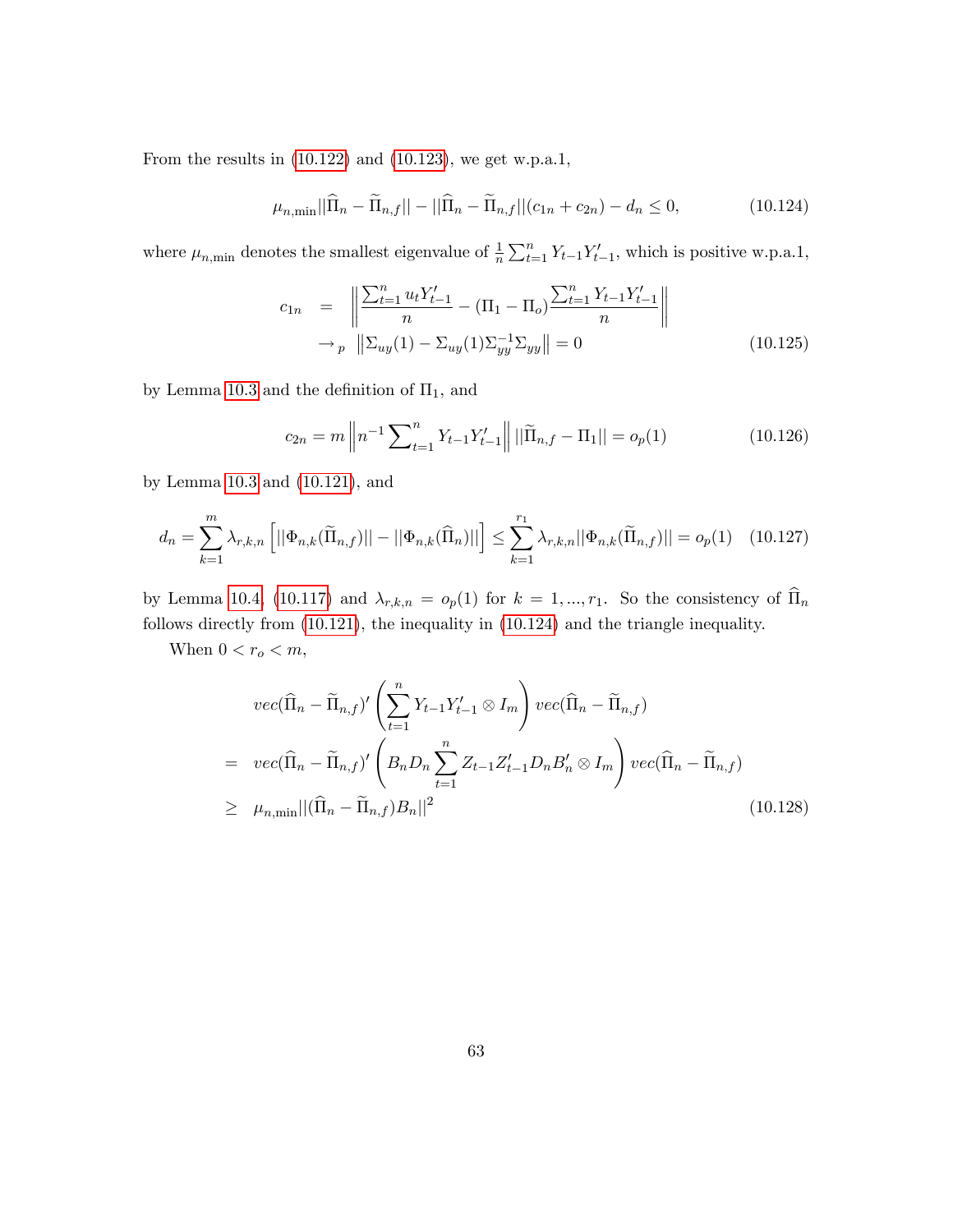where  $\mu_{n,\min}$  denotes the smallest eigenvalue of  $D_n \sum_{t=1}^n Z_{t-1}Z_{t-1}'D_n$  which is positive definite w.p.a.1 under Lemma [10.3.](#page-52-1) Next, note that

<span id="page-64-0"></span>
$$
\left\{\sum_{t=1}^{n} u_t Z_{t-1}^{\prime} - \left[ (\Pi_1 - \Pi_o) Q^{-1} \right] \sum_{t=1}^{n} Z_{t-1} Z_{t-1}^{\prime} \right\} D_n
$$
\n
$$
= \left[ n^{-\frac{1}{2}} \sum_{t=1}^{n} Z_{1,t-1} u_t^{\prime} \right]^{\prime} - \left[ n^{-\frac{1}{2}} \sum_{t=1}^{n} Z_{1,t-1} Z_{1,t-1}^{\prime} \sum_{t=1}^{-1} \sum_{t=1}^{n} Z_{1,t-1}^{\prime} \right]^{\prime} . (10.129)
$$
\n
$$
= \left[ n^{-1} \sum_{t=1}^{n} Z_{2,t-1} u_t^{\prime} \right]^{\prime} - \left[ n^{-1} \sum_{t=1}^{n} Z_{2,t-1} Z_{1,t-1}^{\prime} \sum_{t=1}^{-1} \sum_{t=1}^{n} Z_{1,t-1}^{\prime} \sum_{t=1}^{-1} \sum_{t=1}^{-1} \sum_{t=1}^{n} \sum_{t=1}^{n} \sum_{t=1}^{n} \sum_{t=1}^{n} \sum_{t=1}^{n} \sum_{t=1}^{n} \sum_{t=1}^{n} \sum_{t=1}^{n} \sum_{t=1}^{n} \sum_{t=1}^{n} \sum_{t=1}^{n} \sum_{t=1}^{n} \sum_{t=1}^{n} \sum_{t=1}^{n} \sum_{t=1}^{n} \sum_{t=1}^{n} \sum_{t=1}^{n} \sum_{t=1}^{n} \sum_{t=1}^{n} \sum_{t=1}^{n} \sum_{t=1}^{n} \sum_{t=1}^{n} \sum_{t=1}^{n} \sum_{t=1}^{n} \sum_{t=1}^{n} \sum_{t=1}^{n} \sum_{t=1}^{n} \sum_{t=1}^{n} \sum_{t=1}^{n} \sum_{t=1}^{n} \sum_{t=1}^{n} \sum_{t=1}^{n} \sum_{t=1}^{n} \sum_{t=1}^{n} \sum_{t=1}^{n} \sum_{t=1}^{n} \sum_{t=1}^{n} \sum_{t=1}^{n} \sum_{t=1}^{n} \sum_{t=1}^{n} \sum_{t=1}^{
$$

From Lemma [10.3,](#page-52-1) we can deduce that

<span id="page-64-4"></span>
$$
n^{-1} \sum_{t=1}^{n} Z_{2,t-1} u'_t = O_p(1) \text{ and } n^{-1} \sum_{t=1}^{n} Z_{2,t-1} Z'_{1,t-1} \Sigma_{z_1 z_1}^{-1} \Sigma'_{uz_1}(1) = O_p(1). \tag{10.130}
$$

Similarly, we get

<span id="page-64-1"></span>
$$
n^{-\frac{1}{2}}\sum_{t=1}^{n} \left[ Z_{1,t-1}u_t' - \Sigma_{uz_1}'(1) \right] - n^{\frac{1}{2}} \left[ S_{n,11} - \Sigma_{z_1 z_1} \right] \Sigma_{z_1 z_1}^{-1} \Sigma_{uz_1}'(1) = O_p(1). \tag{10.131}
$$

Define  $e_{1n} = \left\| \left\{ \sum_{t=1}^{n} u_t Z_{t-1}' - (\Pi_1 - \Pi_o) Q^{-1} \sum_{t=1}^{n} Z_{t-1} Z_{t-1}' \right\} D_n \right\|$ , then from [\(10.129\)](#page-64-0)-[\(10.131\)](#page-64-1) we can deduce that  $e_{1n} = O_p(1)$ . By the Cauchy-Schwarz inequality, we have

<span id="page-64-2"></span>
$$
\begin{aligned}\n|vec(\hat{\Pi}_{n} - \tilde{\Pi}_{n,f})'vec\left[\sum_{t=1}^{n} u_{t} Y_{t-1}' - (\Pi_{1} - \Pi_{o}) \sum_{t=1}^{n} Y_{t-1} Y_{t-1}'\right] \\
= \left|vec(\hat{\Pi}_{n} - \tilde{\Pi}_{n,f})'vec\left[\left\{\sum_{t=1}^{n} u_{t} Z_{t-1}' - (\Pi_{1} - \Pi_{o}) Q^{-1} \sum_{t=1}^{n} Z_{t-1} Z_{t-1}'\right\} D_{n} B_{n}'\right]\right| \\
\leq ||(\hat{\Pi}_{n} - \tilde{\Pi}_{n,f}) B_{n}||e_{1n}.\n\end{aligned} \tag{10.132}
$$

Under Lemma [10.3](#page-52-1) and [\(10.121\)](#page-62-1),

<span id="page-64-3"></span>
$$
e_{2n} \equiv \left| \text{vec}(\widetilde{\Pi}_{n,f} - \widehat{\Pi}_{n})' \left( \sum_{t=1}^{n} Y_{t-1} Y_{t-1}' \otimes I_{m} \right) \text{vec}(\widetilde{\Pi}_{n,f} - \Pi_{1}) \right|
$$
  
\n
$$
= \left| \text{vec}(\widetilde{\Pi}_{n,f} - \widehat{\Pi}_{n})' \left( B_{n} D_{n} \sum_{t=1}^{n} Z_{t-1} Z_{t-1}' D_{n} B_{n}' \otimes I_{m} \right) \text{vec}(\widetilde{\Pi}_{n,f} - \Pi_{1}) \right|
$$
  
\n
$$
\leq ||(\widehat{\Pi}_{n} - \widetilde{\Pi}_{n,f}) B_{n}|| \times ||(\widetilde{\Pi}_{n,f} - \Pi_{1}) B_{n}|| \times ||D_{n} \sum_{t=1}^{n} Z_{t-1} Z_{t-1}' D_{n}|| = O_{p}(1).
$$
  
\n(10.133)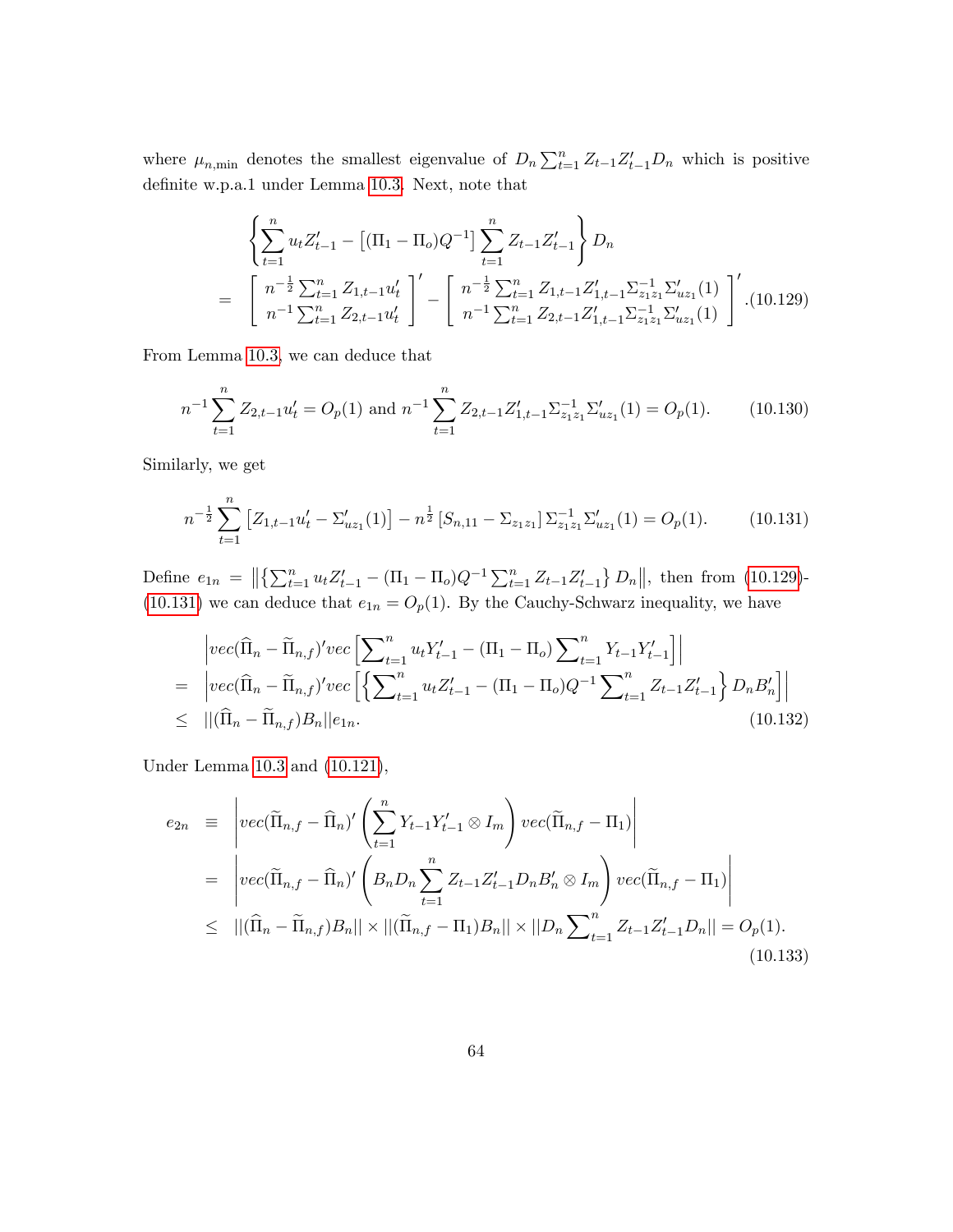From results in [\(10.122\)](#page-62-2), [\(10.132\)](#page-64-2) and [\(10.133\)](#page-64-3), we get w.p.a.1

<span id="page-65-0"></span>
$$
\mu_{n,\min} ||(\widehat{\Pi}_n - \widetilde{\Pi}_{n,f})B_n||^2 - 2||(\widehat{\Pi}_n - \widetilde{\Pi}_{n,f})B_n||^2(e_{1n} + e_{2n}) - d_n \le 0 \tag{10.134}
$$

where  $d_n = o_p(1)$  by [\(10.127\)](#page-63-1). Now, the consistency of  $\widehat{\Pi}_n$  follows by [\(10.134\)](#page-65-0) and the same arguments in Theorem [3.1.](#page-9-1)  $\blacksquare$ 

Proof of Corollary [4.2.](#page-15-2) From Lemma [10.4](#page-54-0) and Corollary [4.1,](#page-15-1) we deduce that w.p.a.1

<span id="page-65-1"></span>
$$
\sum_{k=1}^{m} \lambda_{r,k,n} \left[ ||\Phi_{n,k}(\widetilde{\Pi}_{n,f})|| - ||\Phi_{n,k}(\widehat{\Pi}_{n})|| \right]
$$
\n
$$
\leq \sum_{k \in \widetilde{\mathcal{S}}_{\phi}} \lambda_{r,k,n} \left[ ||\Phi_{n,k}(\widetilde{\Pi}_{n,f})|| - ||\Phi_{n,k}(\widehat{\Pi}_{n})|| \right]
$$
\n
$$
\leq d_{\widetilde{\mathcal{S}}_{\phi}} \max_{k \in \widetilde{\mathcal{S}}_{\phi}} \lambda_{r,k,n} ||\widehat{\Pi}_{n} - \widetilde{\Pi}_{n,f}||. \tag{10.135}
$$

Using [\(10.122\)](#page-62-2) and [\(10.135\)](#page-65-1), we have

<span id="page-65-3"></span>
$$
\left[ vec(\widetilde{\Pi}_{n,f} - \widehat{\Pi}_{n}) \right]' \left( \sum_{t=1}^{n} Y_{t-1} Y_{t-1}' \otimes I_{m} \right) \left[ vec(\widetilde{\Pi}_{n,f} - \widehat{\Pi}_{n}) \right]
$$
  
+2 
$$
\left[ vec(\widetilde{\Pi}_{n,f} - \widehat{\Pi}_{n}) \right]' vec \left[ \sum_{t=1}^{n} u_{t} Y_{t-1}' - (\Pi_{1} - \Pi_{o}) \sum_{t=1}^{n} Y_{t-1} Y_{t-1}' \right]
$$
  
-2 
$$
\left[ vec(\widetilde{\Pi}_{n,f} - \widehat{\Pi}_{n}) \right]' \left( \sum_{t=1}^{n} Y_{t-1} Y_{t-1}' \otimes I_{m} \right) vec(\widetilde{\Pi}_{n,f} - \Pi_{1})
$$
  

$$
\leq c \max_{k \in \widetilde{S}_{\phi}} \lambda_{r,k,n} ||\widehat{\Pi}_{n} - \widetilde{\Pi}_{n,f}||
$$
(10.136)

where  $c > 0$  is a generic positive constant. When  $r_o = 0$ , the convergence rate of  $\widehat{\Pi}_n$  could be derived using the same arguments in Theorem [3.2.](#page-10-0) Hence, to finish the proof, we only need to consider scenarios where  $r_o = m$  or  $0 < r_o < m$ .

When  $r_o = m$ , following similar arguments to those of Theorem [3.2,](#page-10-0) we get

<span id="page-65-2"></span>
$$
\mu_{n,\min}||\widetilde{\Pi}_{n,f} - \widehat{\Pi}_n||^2 - c||\widetilde{\Pi}_{n,f} - \widehat{\Pi}_n||\left(c_{1n} + c_{2n} + \widetilde{\delta}_{r,n}\right) \le 0,\tag{10.137}
$$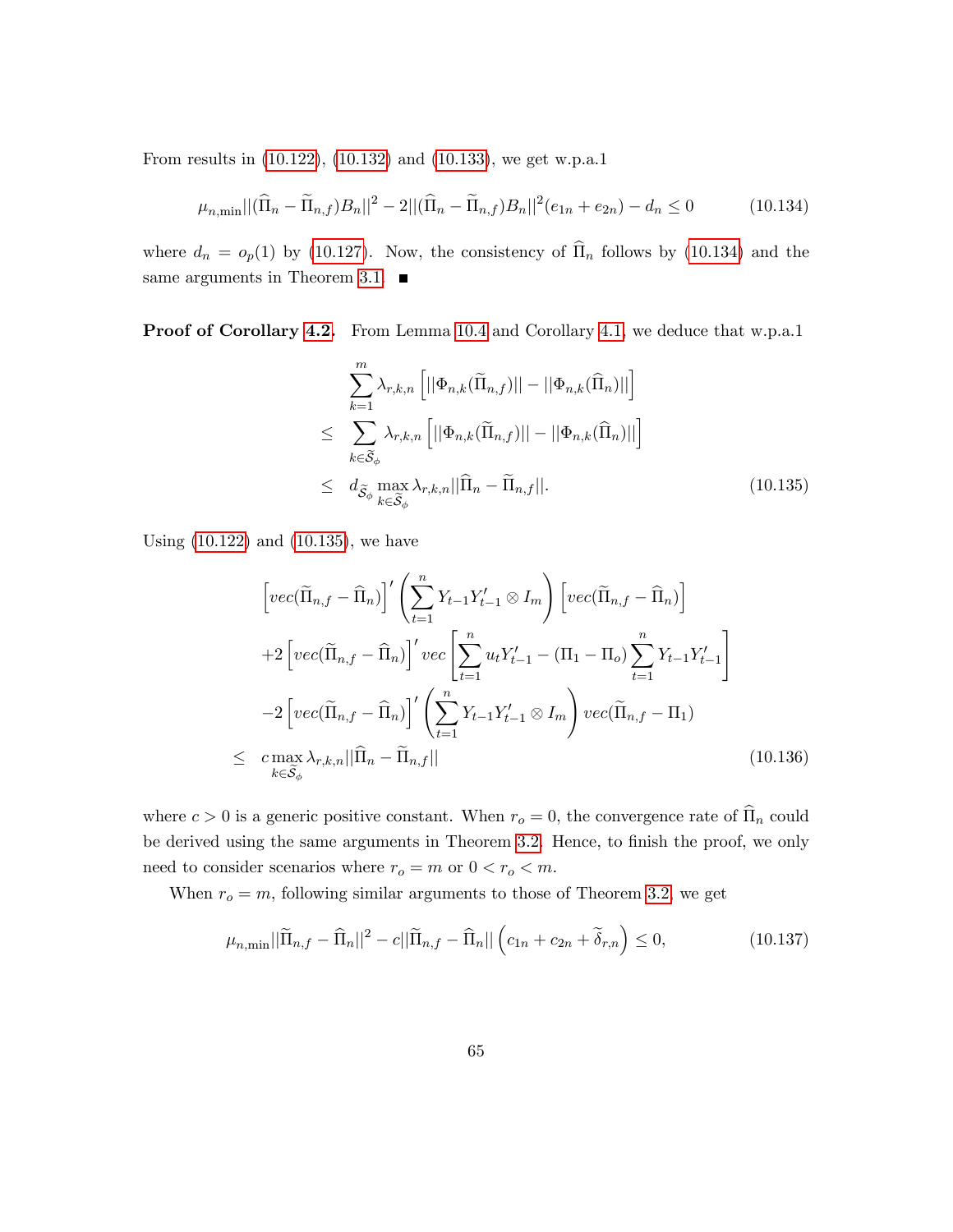where

<span id="page-66-0"></span>
$$
c_{1n} = \left\| n^{-1} \sum_{t=1}^{n} u_t Y_{t-1}' - n^{-1} (\Pi_1 - \Pi_o) \sum_{t=1}^{n} Y_{t-1} Y_{t-1}' \right\|
$$
  
=  $n^{-\frac{1}{2}} \left\| n^{-\frac{1}{2}} \sum_{t=1}^{n} \left[ u_t Y_{t-1}' - \Sigma_{uy}(1) \right] - \Sigma_{uy}(1) \Sigma_{z_1 z_1}^{-1} \left[ n^{\frac{1}{2}} \left( \widehat{S}_{11} - \Sigma_{z_1 z_1} \right) \right] \right\|$   
=  $O_p(n^{-\frac{1}{2}})$  (10.138)

by Lemma [10.3,](#page-52-1) and

<span id="page-66-1"></span>
$$
c_{2n} = \left\| n^{-1} \sum_{t=1}^{n} Y_{t-1} Y_{t-1}' \right\| \left\| \widetilde{\Pi}_{n,f} - \Pi_{1} \right\| = O_p(n^{-\frac{1}{2}})
$$
(10.139)

by Lemma [10.3](#page-52-1) and [10.121.](#page-62-1) From the results in [\(10.121\)](#page-62-1), [\(10.137\)](#page-65-2), [\(10.138\)](#page-66-0) and [\(10.139\)](#page-66-1), we deduce that

$$
\widehat{\Pi}_n - \Pi_1 = O_p(n^{-\frac{1}{2}} + \widetilde{\delta}_{r,n}).
$$
\n(10.140)

When  $0 < r_o < m$ , we can use [\(10.132\)](#page-64-2) and [\(10.133\)](#page-64-3) in the proof of Corollary [4.1](#page-15-1) and [\(10.136\)](#page-65-3) and to get w.p.a.1

<span id="page-66-2"></span>
$$
\mu_{n,\min} ||(\widetilde{\Pi}_{n,f} - \widehat{\Pi}_n)B_n||^2 - 2||(\widetilde{\Pi}_{n,f} - \widehat{\Pi}_n)B_n||(e_{1,n} + e_{2,n}) \le cn\delta_n ||\widetilde{\Pi}_{n,f} - \widehat{\Pi}_n||, \tag{10.141}
$$

where  $e_{1,n} = O_p(1)$  and  $e_{2,n} = O_p(1)$  as illustrated in the proof of Corollary [4.1.](#page-15-1) By the Cauchy-Schwarz inequality,

<span id="page-66-3"></span>
$$
||(\widetilde{\Pi}_{n,f} - \widehat{\Pi}_n)B_n B_n^{-1}|| \le cn^{-\frac{1}{2}} ||(\widetilde{\Pi}_{n,f} - \widehat{\Pi}_n)B_n||. \tag{10.142}
$$

Using [\(10.141\)](#page-66-2) and [\(10.142\)](#page-66-3), we obtain

<span id="page-66-4"></span>
$$
\mu_{n,\min} ||(\widetilde{\Pi}_{n,f} - \widehat{\Pi}_n)B_n||^2 - c||(\widetilde{\Pi}_{n,f} - \widehat{\Pi}_n)B_n||(e_{1,n} + e_{2,n} + n^{\frac{1}{2}}\widetilde{\delta}_{r,n}) \le 0. \tag{10.143}
$$

From [\(10.121\)](#page-62-1) and the inequality in [\(10.143\)](#page-66-4), we obtain

$$
(\widehat{\Pi}_n - \Pi_1)B_n = (\widehat{\Pi}_n - \widetilde{\Pi}_{n,f})B_n + (\widetilde{\Pi}_{n,f} - \Pi_1)B_n = O_p(1 + n^{\frac{1}{2}}\widetilde{\delta}_{r,n}),
$$

which finishes the proof.  $\blacksquare$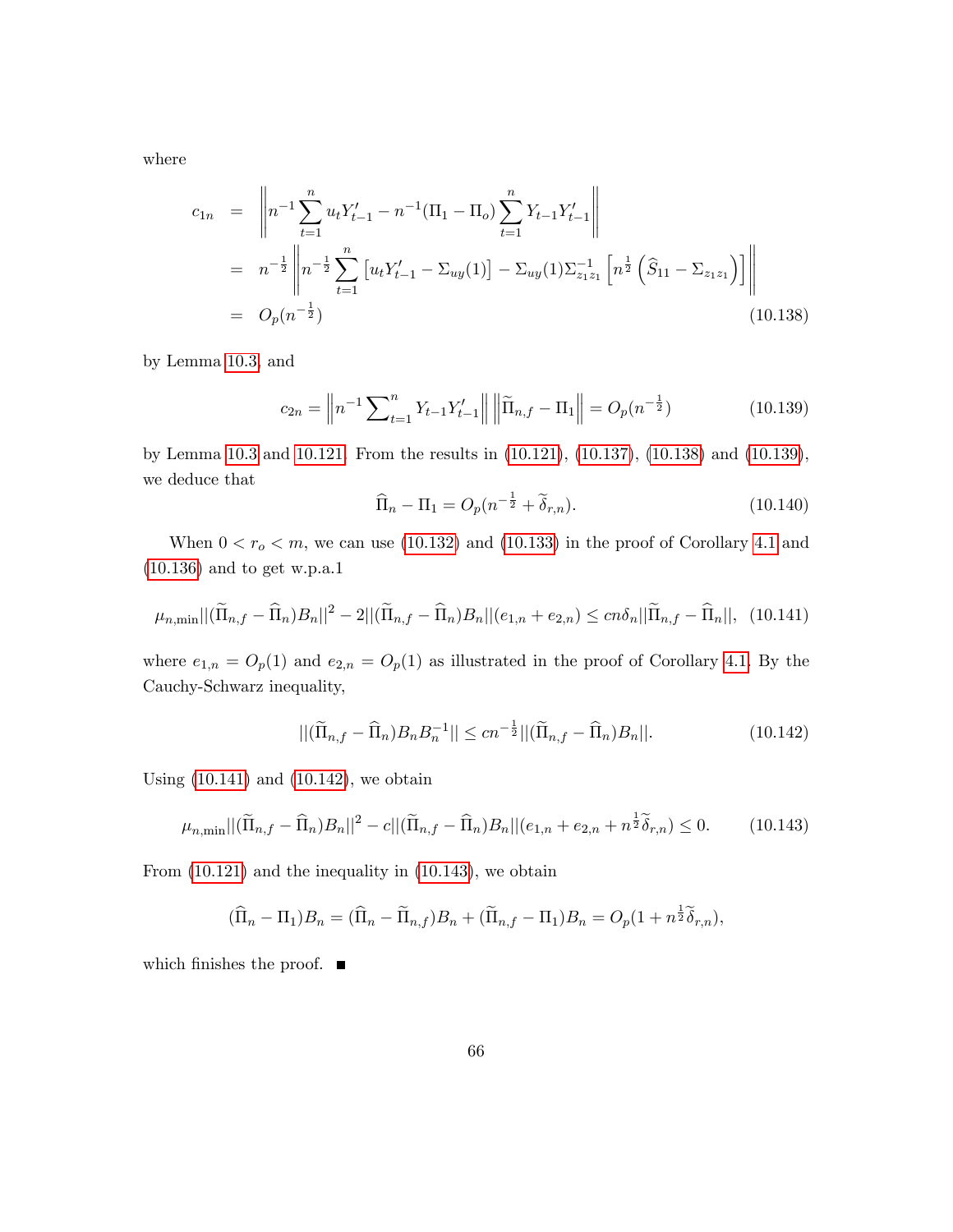**Proof of Corollary [4.3.](#page-16-0)** Using similar arguments in the proof of Theorem [3.3,](#page-11-1) we can rewrite the LS shrinkage estimation problem as

$$
\widehat{T}_n = \underset{T \in R^{m \times m}}{\arg \min} \sum_{t=1}^n \left\| \Delta Y_t - P_n T Y_{t-1} \right\|^2 + n \sum_{k=1}^m \lambda_{r,k,n} \left\| T(k) \right\|. \tag{10.144}
$$

Result in [\(4.6\)](#page-16-1) is equivalent to  $\widehat{T}_n(k) = 0$  for any  $k \in \{r_o + 1, ..., m\}$ . Conditional on the event  $\{Q_n(k_o)\hat{\Pi}_n \neq 0\}$  for some  $k_o$  satisfying  $r_o < k_o \leq m$ , we get the following equation from the KKT optimality conditions,

<span id="page-67-0"></span>
$$
\left\| \frac{1}{n} \sum_{t=1}^{n} (\Delta Y_t - P_n \widehat{T}_n Y_{t-1})' P_n(k_o) Y_{t-1}' \right\| = \frac{\lambda_{r,k_o,n}}{2}.
$$
 (10.145)

The sample average in the left hand side of [\(10.145\)](#page-67-0) can be rewritten as

<span id="page-67-1"></span>
$$
\frac{\sum_{t=1}^{n} (\Delta Y_t - P_n \widehat{T}_n Y_{t-1})' P_n(k_o) Y'_{t-1}}{n} = \frac{P'_n(k_o) \sum_{t=1}^{n} [u_t - (\widehat{\Pi}_n - \Pi_o) Y_{t-1}] Y'_{t-1}}{n}
$$
\n
$$
= \frac{P'_n(k_o)}{n} \left[ \sum_{t=1}^{n} [u_t - (\Pi_1 - \Pi_o) Y_{t-1}] Y'_{t-1} - (\widehat{\Pi}_n - \Pi_1) \sum_{t=1}^{n} Y_{t-1} Y'_{t-1} \right]. \tag{10.146}
$$

From the results in [\(10.129\)](#page-64-0), [\(10.130\)](#page-64-4) and [\(10.131\)](#page-64-1),

<span id="page-67-2"></span>
$$
\frac{P_n'(k_o)\sum_{t=1}^n [u_t - (\Pi_1 - \Pi_o)Y_{t-1}]Y_{t-1}'}{n} = O_p(1). \tag{10.147}
$$

From Corollary [4.2](#page-15-2) and Lemma [10.3,](#page-52-1)

<span id="page-67-3"></span>
$$
\frac{(\widehat{\Pi}_n - \Pi_1) \sum_{t=1}^n Y_{t-1} Y_{t-1}'}{n} = \frac{(\widehat{\Pi}_n - \Pi_1) B_n D_n \sum_{t=1}^n Z_{t-1} Z_{t-1}'}{n} = O_p(1). \tag{10.148}
$$

Using the results in  $(10.146)$ ,  $(10.147)$  and  $(10.148)$ , we deduce that

<span id="page-67-4"></span>
$$
\left\| \frac{1}{n} \sum_{t=1}^{n} (\Delta Y_t - P_n \widehat{T}_n Y_{t-1})' P_n(k_o) Y_{t-1}' \right\| = O_p(1). \tag{10.149}
$$

While by the assumption on the tuning parameters,  $\lambda_{r,k_o,n} \rightarrow_p \infty$ , which together with the results in [\(10.145\)](#page-67-0) and [\(10.149\)](#page-67-4) implies that

$$
\Pr\left(Q_n(k_o)\widehat{\Pi}_n=0\right)\to 1 \text{ as } n\to\infty.
$$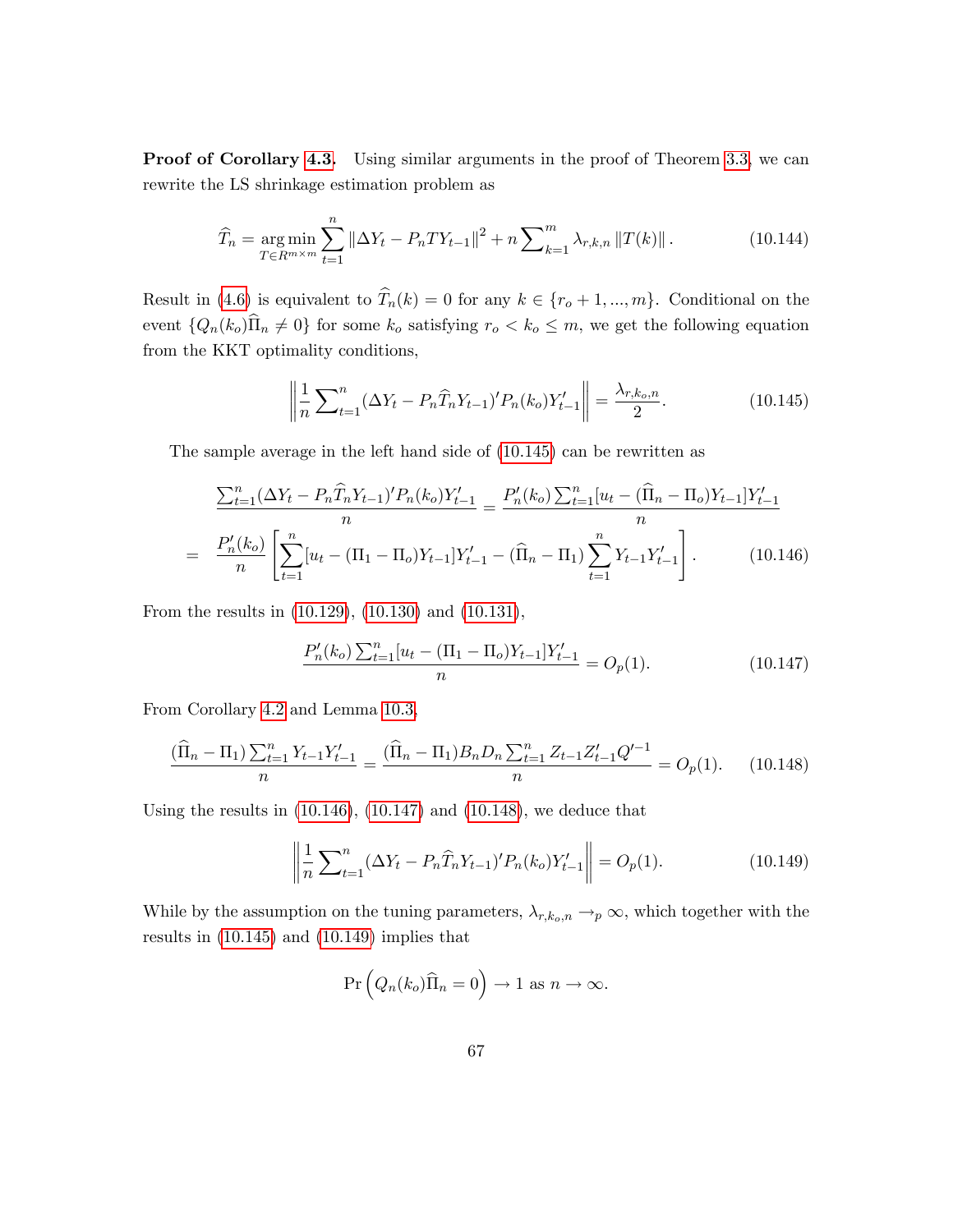As the above result holds for any  $k_o$  such that  $r_o < k_o \leq m$ , this finishes the proof.

Let  $P_{r_o,n}$  and  $Q_{r_o,n}$  be the first  $r_o$  columns of  $P_n$  and the first  $r_o$  rows of  $Q_n$  respectively. Let  $P_{r_o-r_1,n}$  and  $Q_{r_o-r_1,n}$  be the last  $r_o-r_1$  columns of  $P_{r_o,n}$  and the last  $r_o-r_1$  rows of  $Q_{r_o,n}$  respectively. Under Lemma [10.4.](#page-54-0)(c),

<span id="page-68-0"></span>
$$
Q_{r_o-r_1,n}\hat{\Pi}_n B_n = Q_{r_o-r_1,n}(\hat{\Pi}_n - \hat{\Pi}_{1st})B_n + Q_{r_o-r_1,n}(\hat{\Pi}_{1st} - \Pi_1)B_n + Q_{r_o-r_1,n}\Pi_1 B_n
$$
  
\n
$$
= \sqrt{n}Q_{r_o-r_1,n}\Pi_1 Q^{-1} + O_p(1)
$$
  
\n
$$
= \sqrt{n}Q_{r_o-r_1,n}(\Pi_1 - \hat{\Pi}_{1st})Q^{-1} + \sqrt{n}Q_{r_o-r_1,n}\hat{\Pi}_{1st}Q^{-1} + O_p(1)
$$
  
\n
$$
= \sqrt{n}\Lambda_{r_o-r_1,n}Q_{r_o-r_1,n}Q^{-1} + O_p(1) = O_p(1) \qquad (10.150)
$$

where  $\Lambda_{r_o-r_1,n}$  is a diagonal matrix with the  $(r_1 + 1)$ -th to the  $r_o$ -th eigenvalues of  $\widehat{\Pi}_{1st}$ . Let  $T_{\alpha,n}$  be the first  $r_o$  rows of  $T_n = Q_n \Pi_n$ , then  $T_{\alpha,n} = Q_{r_o,n} \Pi_n$ . Define  $T'_{\alpha,n} = \n\begin{bmatrix} \n\pi/\alpha' & 0 & \n\end{bmatrix}$  then  $\Pi_1' Q'_{\widetilde{\alpha},n}$ ,  ${\bf 0}_{m \times (r_o-r_1)}$  $\Big]$ , then

$$
\left(\widehat{T}_{\alpha,n} - T_{\alpha,n}\right) B_n = \begin{bmatrix} Q_{\widetilde{\alpha},n} \left(\widehat{\Pi}_n - \Pi_1\right) B_n \\ Q_{r_o - r_1,n} \widehat{\Pi}_n B_n \end{bmatrix} = O_p(1) \tag{10.151}
$$

where the last equality is by Corollary [4.2](#page-15-2) and [\(10.150\)](#page-68-0).

Proof of Corollary [4.4.](#page-16-2) Using the results of Corollary [4.3,](#page-16-0) we can rewrite the LS shrinkage estimation problem as

<span id="page-68-1"></span>
$$
\widehat{T}_n = \underset{T \in R^{m \times m}}{\arg \min} \sum_{t=1}^n \|\Delta Y_t - P_n T Y_{t-1}\|^2 + n \sum_{k=1}^{r_o} \lambda_{r,k,n} \|T(k)\| \tag{10.152}
$$

with the constraint  $T(k) = 0$  for  $k = r_o + 1, ..., m$ . Recall that  $\widehat{T}_{\alpha,n}$  is the first  $r_o$  rows of  $\hat{T}_n$ , then the problem in [\(10.152\)](#page-68-1) can be rewritten as

$$
\widehat{T}_{\alpha,n} = \underset{T_{\alpha} \in R^{r_0 \times m}}{\arg \min} \sum_{t=1}^{n} \|\Delta Y_t - P_{r_0,n} T_{\alpha} Y_{t-1}\|^2 + n \sum_{k=1}^{r_0} \lambda_{r,k,n} \|T_{\alpha}(k)\|
$$
\n(10.153)

where  $P_{r_o,n}$  is the first  $r_o$  columns of  $P_n$ .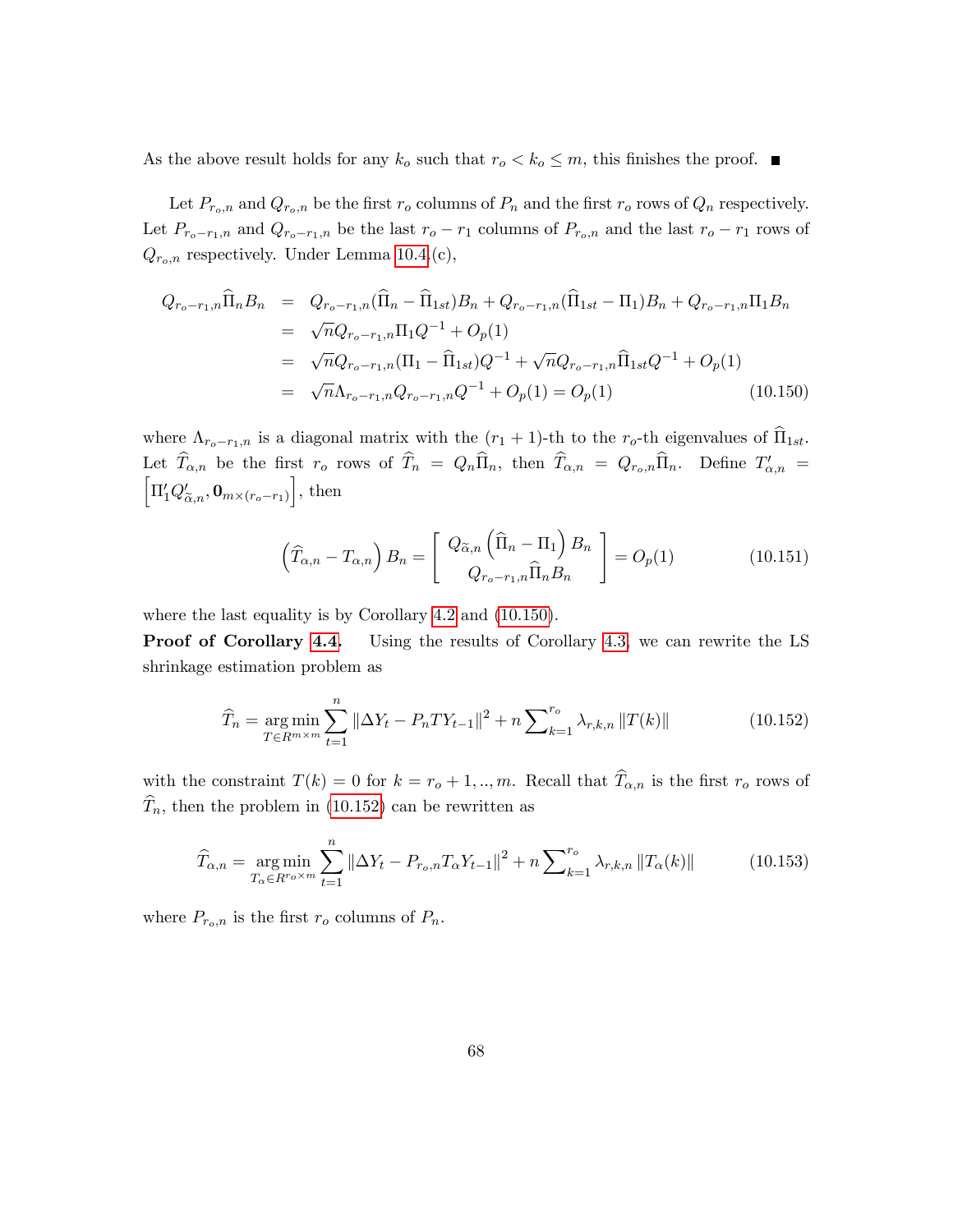Let  $u_n^* = (T_{\alpha,n} - T_{\alpha,n})B_n$  and note that the last  $r_o - r_1$  rows of  $T_{\alpha,n}$  are zeros. By definition,  $u_n^*$  is the minimizer of

$$
V_n(U) = \sum_{t=1}^n \left[ \left\| \Delta Y_t - P_{r_o,n} (UB_n^{-1} + T_{\alpha,n}) Y_{t-1} \right\|^2 - \left\| \Delta Y_t - P_{r_o,n} T_{\alpha,n} Y_{t-1} \right\|^2 \right] + n \sum_{k=1}^{r_o} \lambda_{r,k,n} \left[ \left\| UB_n^{-1} + T_{\alpha,n} \right)(k) \right\| - \left\| T_{\alpha,n}(k) \right\| \right] = V_{1,n}(U) + n \sum_{k=1}^{r_o} \lambda_{r,k,n} \left[ \left\| UB_n^{-1} + T_{\alpha,n} \right)(k) \right\| - \left\| T_{\alpha,n}(k) \right\| \right].
$$

For any U in some compact subset of  $R^{r_0 \times m}$ ,  $n^{\frac{1}{2}}UD_nQ = O(1)$ . Thus  $n^{\frac{1}{2}}\tilde{\delta}_{r,n} = o_p(1)$ and Lemma [10.4.](#page-54-0)d imply that

<span id="page-69-0"></span>
$$
n\lambda_{r,k,n} || \|(U B_n^{-1} + T_{\alpha,n})(k_o) || - \|T_{\alpha,n}(k_o) || \leq n^{\frac{1}{2}} \lambda_{r,k,n} || n^{\frac{1}{2}} (U B_n^{-1})(k_o) || = o_p(1)
$$
\n(10.154)

for  $k_o = 1, ..., r_1$ . On the other hand,  $n^{\frac{1}{2}} \lambda_{r,k,n} = o_p(1)$  implies that

<span id="page-69-1"></span>
$$
n\lambda_{r,k,n} || \|(UB_n^{-1} + T_{\alpha,n})(k_o) || - \|T_{\alpha,n}(k_o) || \leq n^{\frac{1}{2}} \lambda_{r,k,n} \left\| n^{\frac{1}{2}} (UB_n^{-1})(k_o) \right\| = o_p(1)
$$
\n(10.155)

for any  $k_o = 1, ..., r_o$ . Moreover, we can rewrite  $V_{1,n}(U)$  as

$$
V_{1,n}(U) = A_{n,t}(U) - 2B_{n,t}(U)
$$

where

$$
A_{n,t}(U) \equiv vec(U)' \left( B_n^{-1} \sum_{t=1}^n Y_{t-1} Y_{t-1}' B_n'^{-1} \otimes P_{r_o,n}' P_{r_o,n} \right) vec(U)
$$

and

$$
B_{n,t}(U) \equiv vec(U)' vec \left[ P'_{r_o,n} \sum_{t=1}^{n} \left( \Delta Y_t - P_{r_o,n} T_{\alpha,n} Y_{t-1} \right) Y'_{t-1} B'^{-1}_n \right].
$$

It is clear that  $V_{1,n}(U)$  is minimized at

$$
U_n^* = (P'_{r_o,n}P_{r_o,n})^{-1}P'_{r_o,n} \sum_{t=1}^n (\Delta Y_t - P_{r_o,n}T_{\alpha,n}Y_{t-1})Y'_{t-1} \left(\sum_{t=1}^n Y_{t-1}Y'_{t-1}\right)^{-1}B_n
$$
  
= 
$$
\left[ (P'_{r_o,n}P_{r_o,n})^{-1}P'_{r_o,n}\widehat{\Pi}_{1st} - T_{\alpha,n} \right]B_n.
$$

By definition,  $P_n = [P_{r_o,n}, P_{m-r_o,n}]$ , where  $P_{r_o,n}$  and  $P_{m-r_o,n}$  are the right normalized eigenvectors of the largest  $r_o$  and smallest  $m - r_o$  eigenvalues of  $\widehat{\Pi}_{1st}$  respectively. From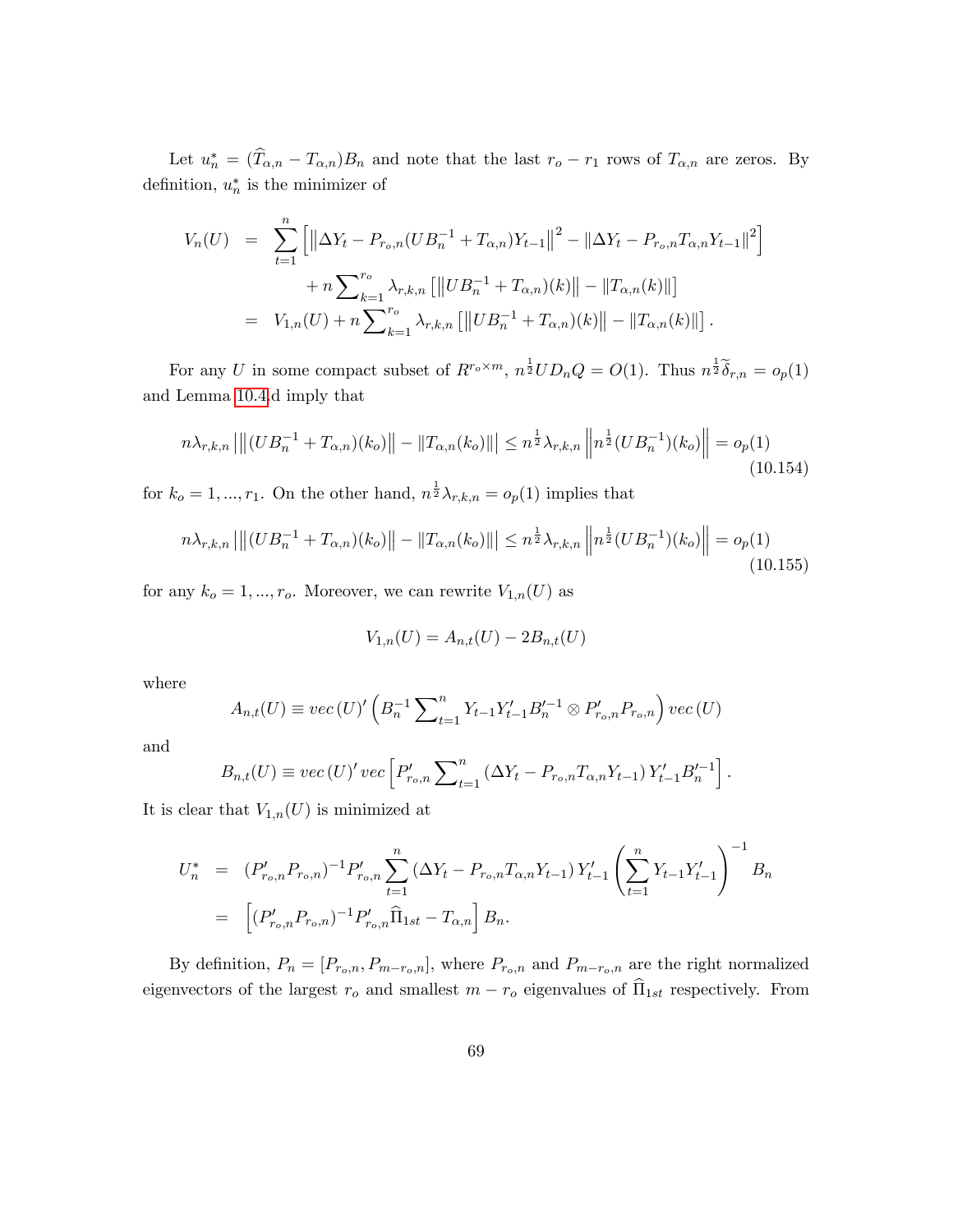Lemma [10.4.](#page-54-0)(c) and (d), we deduce that  $P'_{r_o,n}P_{m-r_o,n} = 0$  w.p.a.1. Thus, we can rewrite  $U_n^*$  as

$$
U_n^* = \left[ (P'_{r_o,n} P_{r_o,n})^{-1} P'_{r_o,n} P_n Q_n \hat{\Pi}_{1st} - T_{\alpha,n} \right] B_n = \left( Q_{r_o,n} \hat{\Pi}_{1st} - T_{\alpha,n} \right) B_n
$$

w.p.a.1. Results in [\(10.154\)](#page-69-0) and [\(10.155\)](#page-69-1) imply that  $u_n^* = U_n^* + o_p(1)$ . Thus the limiting distribution of the last  $r_o - r_1$  rows of  $u_n^*$  is identical to the limiting distribution of the last  $r_o - r_1$  rows of  $U_n^*$ . Let  $U_{r_o - r_1,n}^*$  be the last  $r_o - r_1$  rows of  $U_n^*$ , then by definition

<span id="page-70-0"></span>
$$
Q_{r_o-r_1,n}\widehat{\Pi}_n B_n = U^*_{r_o-r_1,n} + o_p(1) = \Lambda_{r_o-r_1,n} Q_{r_o-r_1,n} B_n + o_p(1)
$$
\n(10.156)

where  $\Lambda_{r_o-r_1,n} \equiv diag \left[ \phi_{r_1+1}(\widehat{\Pi}_{1st}),...,\phi_{r_o}(\widehat{\Pi}_{1st}) \right]$ . From [\(10.156\)](#page-70-0) and Lemma [10.4,](#page-54-0) we obtain

<span id="page-70-1"></span>
$$
n^{\frac{1}{2}}Q_{r_o-r_1,n}\hat{\Pi}_n = n^{\frac{1}{2}}\Lambda_{r_o-r_1,n}Q_{r_o-r_1,n} + o_p(1) = \Lambda_{r_o-r_1}(\tilde{\phi}')Q_{r_o-r_1,o} + o_p(1) \qquad (10.157)
$$

where  $\Lambda_{r_o-r_1}(\tilde{\phi}') \equiv diag(\tilde{\phi}'_{r_1+1}, ..., \tilde{\phi}'_{r_o})$  is a non-degenerated full rank random matrix, and  $Q_{r_o-r_1,o}$  denotes the probability limit of  $Q_{r_o-r_1,n}$  and it is a full rank matrix. From [\(10.157\)](#page-70-1), we deduce that

$$
\limsup_{n \to \infty} \Pr\left(n^{\frac{1}{2}} Q_{r_o - r_1, n} \widehat{\Pi}_n = 0\right) = 0
$$

which finishes the proof.  $\blacksquare$ 

#### 10.4 Proof of Main Results in Section [5](#page-18-0)

<span id="page-70-2"></span>Lemma 10.5 Under Assumption [3.1](#page-7-0) and Assumption [5.1,](#page-18-1) we have

(a) 
$$
n^{-1} \sum_{t=1}^{n} Z_{3,t-1} Z'_{3,t-1} \to_p \Sigma_{z_3 z_3}
$$
;  
\n(b)  $n^{-\frac{3}{2}} \sum_{t=1}^{n} Z_{3,t-1} Z'_{2,t-1} \to_p 0$ ;  
\n(c)  $n^{-2} \sum_{t=1}^{n} Z_{2,t-1} Z'_{2,t-1} \to_d \int B_{w_2} B'_{w_2}$ ;  
\n(d)  $n^{-\frac{1}{2}} \sum_{t=1}^{n} u_t Z'_{3,t-1} \to_d N(0, \Omega_u \otimes \Sigma_{z_3 z_3})$ ;  
\n(e)  $n^{-1} \sum_{t=1}^{n} u_t Z'_{2,t-1} \to_d \left( \int B_{w_2} d B'_u \right)'$ ;  
\nand the quantities in (c), (d), and (e) converge jointly.

Lemma [10.5](#page-70-2) follows by standard arguments like those in Lemma [10.1](#page-36-0) and its proof is omitted. We next establish the asymptotic properties of the OLS estimator  $(\widehat{\Pi}_{1st}, \widehat{B}_{1st})$  of  $(\Pi_o, B_o)$  and the asymptotic properties of the eigenvalues of  $\widehat{\Pi}_{1st}$ . The estimate  $(\widehat{\Pi}_{1st}, \widehat{B}_{1st})$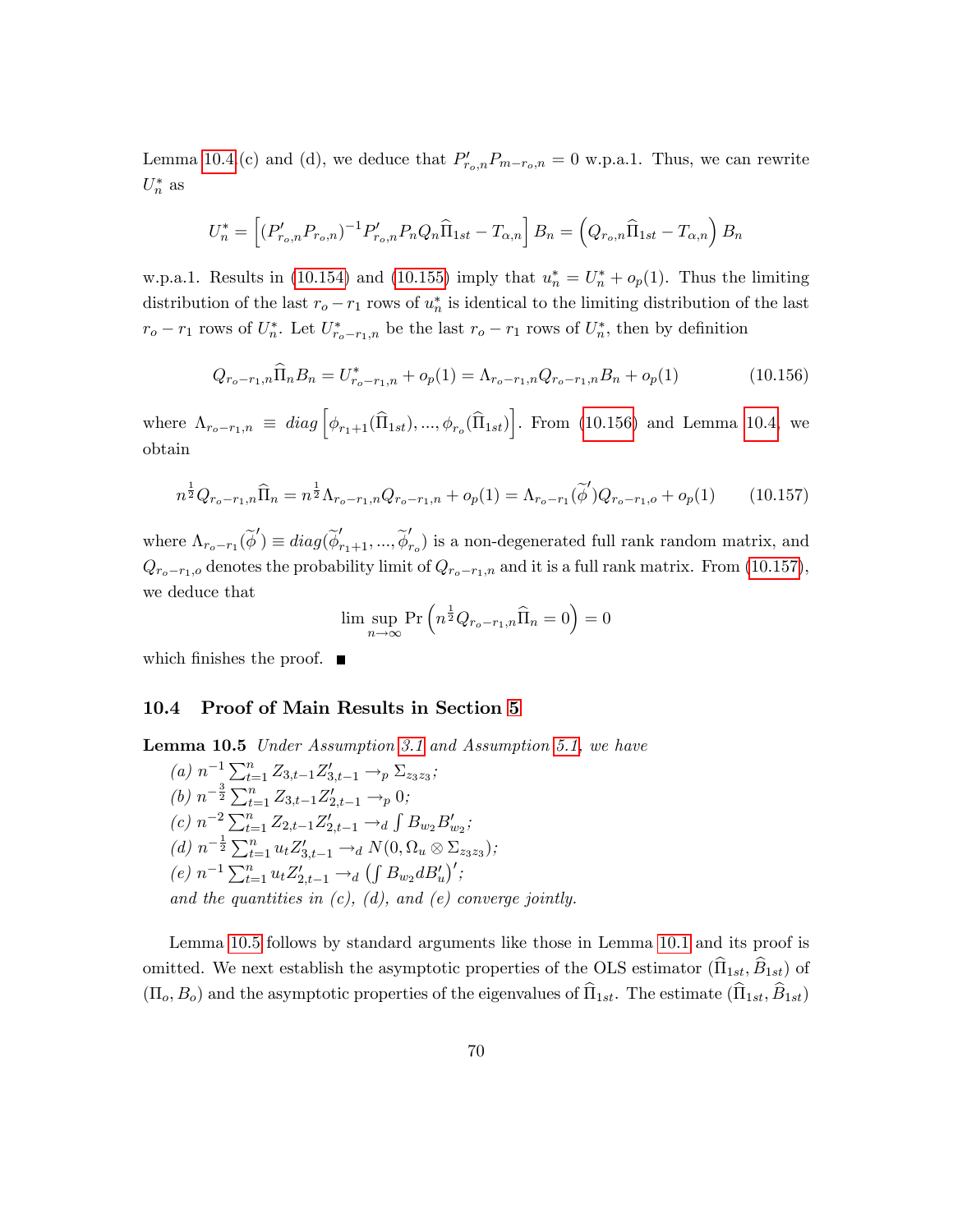has the following closed-form solution

$$
\left(\widehat{\Pi}_{1st}, \widehat{B}_{1st}\right) = \left(\begin{array}{cc} \widehat{S}_{y_0y_1} & \widehat{S}_{y_0x_0} \end{array}\right) \left(\begin{array}{cc} \widehat{S}_{y_1y_1} & \widehat{S}_{y_1x_0} \\ \widehat{S}_{x_0y_1} & \widehat{S}_{x_0x_0} \end{array}\right)^{-1},\tag{10.158}
$$

where

$$
\widehat{S}_{y_0y_1} = \frac{1}{n} \sum_{t=1}^n \Delta Y_t Y_{t-1}', \ \widehat{S}_{y_0x_0} = \frac{1}{n} \sum_{t=1}^n \Delta Y_t \Delta X_{t-1}',
$$
\n
$$
\widehat{S}_{y_1y_1} = \frac{1}{n} \sum_{t=1}^n Y_{t-1} Y_{t-1}', \ \widehat{S}_{y_1x_0} = \frac{1}{n} \sum_{t=1}^n Y_{t-1} \Delta X_{t-1}',
$$
\n
$$
\widehat{S}_{x_0y_1} = \widehat{S}_{y_1x_0}' \text{ and } \widehat{S}_{x_0x_0} = \frac{1}{n} \sum_{t=1}^n \Delta X_{t-1} \Delta X_{t-1}'. \tag{10.159}
$$

Denote  $Y_{-} = (Y_0, ..., Y_{n-1})_{m \times n}, \Delta Y = (\Delta Y_1, ..., \Delta Y_n)_{m \times n}$  and

$$
\widehat{M}_0 = I_n - n^{-1} \Delta X' \widehat{S}_{x_0 x_0}^{-1} \Delta X,
$$

where  $\Delta X = (\Delta X_0, ..., \Delta X_{n-1})_{mp \times n}$ , then  $\Pi_{1st}$  has the explicit partitioned regression representation

$$
\widehat{\Pi}_{1st} = \left(\Delta Y \widehat{M}_0 Y_-' \right) \left(Y_- \widehat{M}_0 Y_-' \right)^{-1} = \Pi_o + \left(U \widehat{M}_0 Y_-' \right) \left(Y_- \widehat{M}_0 Y_-' \right)^{-1},\tag{10.160}
$$

where  $U = (u_1, ..., u_n)_{m \times n}$ . Recall that  $[\phi_1(\Pi_{1st}), ..., \phi_m(\Pi_{1st})]$  and  $[\phi_1(\Pi_o), ..., \phi_m(\Pi_o)]$  are the ordered eigenvalues of  $\Pi_{1st}$  and  $\Pi_o$  respectively, where  $\phi_j(\Pi_o) = 0$   $(j = r_o + 1, ..., m)$ . Let  $Q_n$  be the normalized left eigenvector matrix of  $\overline{\Pi}_{1st}$ .

#### Lemma 10.6 Suppose Assumption [3.1](#page-7-0) and Assumption [5.1](#page-18-1) hold.

(a) Recall  $D_{n,B} = diag(n^{-\frac{1}{2}}I_{r_o+mp}, n^{-1}I_{m-r_o}),$  then  $[(\widehat{\Pi}_{1st}, \widehat{B}_{1st}) - (\Pi_o, B_o)] Q_B^{-1} D_{n,B}^{-1}$ has the following partitioned limit distribution

$$
\left[ N(0, \Omega_u \otimes \Sigma_{z_3 z_3}^{-1}), \quad \int dB_u B'_{w_2} (\int B_{w_2} B'_{w_2})^{-1} \right]; \tag{10.161}
$$

(b) The eigenvalues of  $\Pi_{1st}$  satisfy  $\phi_k(\Pi_{1st}) \to_p \phi_k(\Pi_o)$  for  $\forall k = 1, ..., m;$ 

(c) For  $\forall k = r_o + 1, ..., m$ , the eigenvalues  $\phi_k(\Pi_{1st})$  of  $\Pi_{1st}$  satisfy Lemma [10.2.](#page-36-1)(c).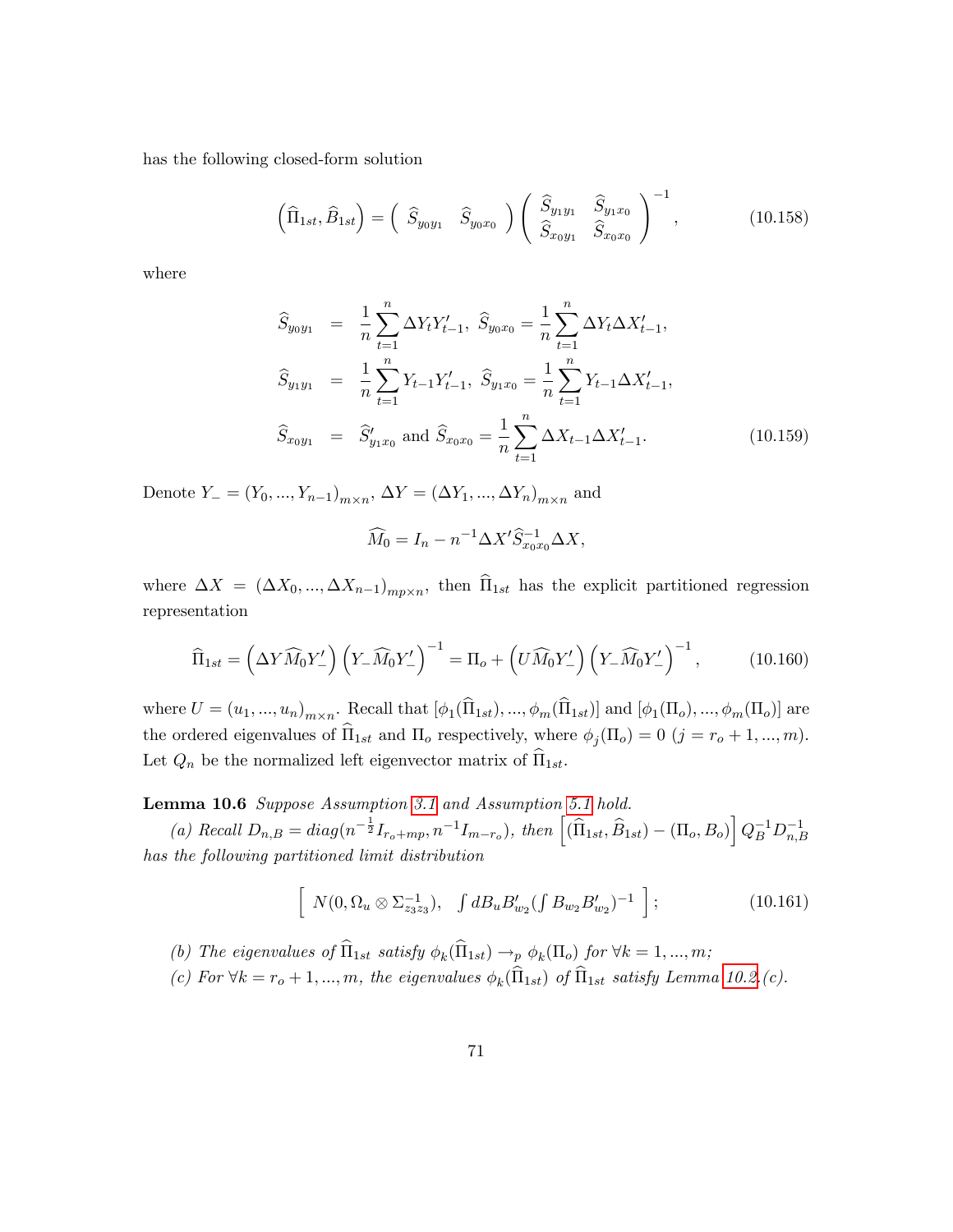Lemma [10.6](#page-71-0) is useful, because the first step estimator  $(\widehat{\Pi}_{1st}, \widehat{B}_{1st})$  and the eigenvalues of  $\widehat{\Pi}_{1st}$  are used in the construction of the penalty function.

**Proof of Lemma [10.6.](#page-71-0)** (a). We start by defining  $\widehat{S}_{uy_1} = \frac{1}{n}$  $\frac{1}{n}$  $\sum_{n=1}^{n}$  $_{t=1}$  $u_t Y'_{t-1}$  and  $S_{ux_0} =$ 1  $\frac{1}{n}$  $\sum_{n=1}^{n}$  $_{t=1}$  $u_t \Delta X'_{t-1}$ . From the expression in [\(10.159\)](#page-71-1), we get

$$
\begin{aligned}\n&\left[ (\widehat{\Pi}_{1st}, \widehat{B}_{1st}) - (\Pi_o, B_o) \right] Q_B^{-1} D_{n,B}^{-1} \\
&= \left( \widehat{S}_{uy_1} \widehat{S}_{ux_0} \right) Q'_B D_{n,B} \left[ D_{n,B} Q_B \left( \frac{\widehat{S}_{y_1y_1}}{\widehat{S}_{x_0y_1}} \frac{\widehat{S}_{y_1x_0}}{\widehat{S}_{x_0x_0}} \right) Q'_B D_{n,B} \right]^{-1} . \tag{10.162}\n\end{aligned}
$$

Note that

$$
\left(\begin{array}{cc} \widehat{S}_{uy_1} & \widehat{S}_{ux_0} \end{array}\right) Q'_B D_{n,B} = U \left[Q_B \left(\begin{array}{c} Y_- \\ \Delta X \end{array}\right)\right]' D_{n,B} = \left(\begin{array}{cc} n^{-\frac{1}{2}} U Z'_3 & n^{-1} U Z'_2 \end{array}\right) \tag{10.163}
$$

and

$$
D_{n,B}Q_B\left(\begin{array}{cc} \widehat{S}_{y_1y_1} & \widehat{S}_{y_1x_0} \\ \widehat{S}_{x_0y_1} & \widehat{S}_{x_0x_0} \end{array}\right)Q'_BD_{n,B} = \left(\begin{array}{cc} n^{-1}\sum\limits_{t=1}^n Z_{3,t}Z'_{3,t} & n^{-\frac{3}{2}}\sum\limits_{t=1}^n Z_{3,t}Z'_{2,t} \\ n^{-\frac{3}{2}}\sum\limits_{t=1}^n Z_{2,t}Z'_{3,t} & n^{-2}\sum\limits_{t=1}^n Z_{2,t}Z'_{2,t} \end{array}\right),\tag{10.164}
$$

where  $Z_3 = (Z_{3,0},..., Z_{3,n-1})$  and  $Z_2 = (Z_{2,0},..., Z_{2,n-1})$ . Now the result in [\(10.161\)](#page-71-2) follows by applying Lemma [10.5.](#page-70-0)

- (b). This result follows directly by the consistency of  $\widehat{\Pi}_{1st}$  and CMT.
- (c). Define  $S_n(\phi) = \phi I_m \widehat{\Pi}_{1st}$  then

$$
|S_n(\phi)| = |\beta_o'S_n(\phi)\beta_o| \times \left|\beta_{o\perp}'\left\{S_n(\phi) - S_n(\phi)\beta_o\left[\beta_o'S_n(\phi)\beta_o\right]^{-1}\beta_o'S_n(\phi)\right\}\beta_{o\perp}\right|.
$$
 (10.165)

Let  $\mu_k^* = n\phi_k(\Pi_{1st})$   $(k = r_o + 1, ..., m)$ , using similar arguments in the proof of Lemma [10.2.](#page-36-0)(c), we deduce that  $\mu_k^*$  is a solution of the equation

$$
0 = \left| \beta'_{o\perp} \left\{ S_n(\mu) - S_n(\mu) \beta_o \left[ \beta'_o S_n(\mu) \beta_o \right]^{-1} \beta'_o S_n(\mu) \right\} \beta_{o\perp} \right|, \tag{10.166}
$$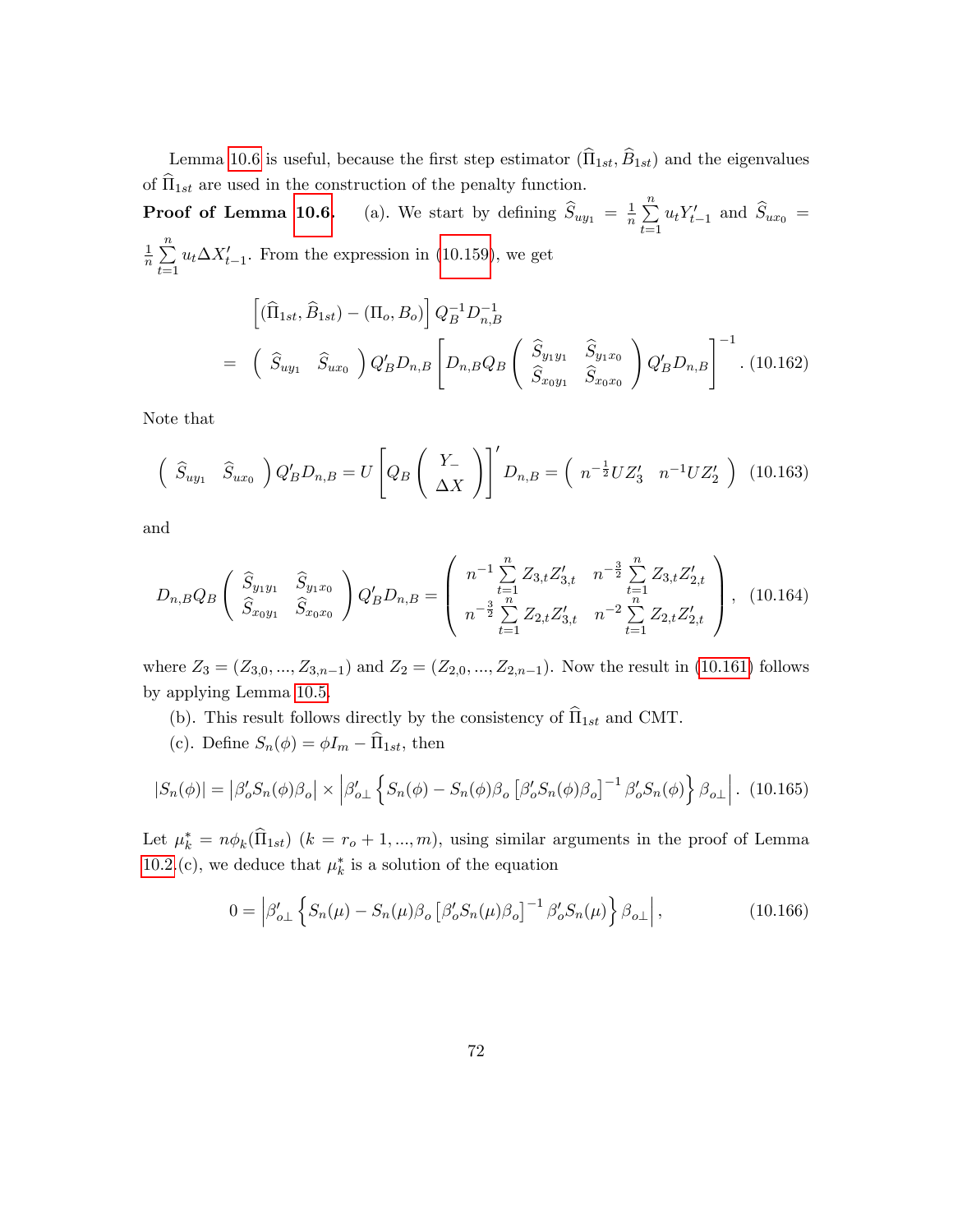where  $S_n(\mu) = \frac{\mu}{n} I_m - \widehat{\Pi}_{1st}$ . Using the results in (a), we can show that

<span id="page-73-2"></span>
$$
\beta'_{o\perp} \left\{ S_n(\mu) - S_n(\mu) \beta_o \left[ \beta'_o S_n(\mu) \beta_o \right]^{-1} \beta'_o S_n(\mu) \right\} \beta_{o\perp}
$$
  
= 
$$
\frac{\mu}{n} I_{m-r_o} - \beta'_{o\perp} \left[ I_m - \alpha_o \left( \beta'_o \alpha_o \right)^{-1} \beta'_o + o_p(1) \right] \left( \widehat{\Pi}_{1st} - \Pi_o \right) \beta_{o\perp}.
$$
 (10.167)

Using the definitions of  $H_1$  and  $H_2$  in the proof of Lemma [10.2.](#page-36-0)(c), we can deduce that

$$
nH_1Q\left(\hat{\Pi}_{1st} - \Pi_o\right)Q^{-1}H_2' = H_1\left(QU\widehat{M}_0Y_-'Q'D_n\right)\left(D_nQY_-\widehat{M}_0Y_-'Q'D_n\right)^{-1}H_2'\quad(10.168)
$$

where under Lemma [10.5,](#page-70-0)

<span id="page-73-0"></span>
$$
D_n Q Y_- \widehat{M}_0 Y_-' Q' D_n = D_n Z_- Z_-' D_n - n^{-1} D_n Z_- \Delta X' \widehat{S}_{x_0 x_0}^{-1} \Delta X Z_-' D_n
$$
  

$$
\rightarrow_d \begin{pmatrix} \Sigma_{z_1 z_1} - \Sigma_{z_1 \Delta x} \Sigma_{\Delta x \Delta x}^{-1} \Sigma_{\Delta x z_1} & 0 \\ 0 & \int B_{w_2} B_{w_2}' \end{pmatrix} (10.169)
$$

and

<span id="page-73-1"></span>
$$
U\widehat{M}_0Y'_{-}Q'D_n = UZ'_{-}D_n - n^{-1}U\Delta X'\widehat{S}_{x_0x_0}^{-1}\Delta XZ'_{-}D_n
$$
  
\n
$$
\rightarrow_d \left(B_{u,z_1} - B_{u,\Delta x}\Sigma_{\Delta x\Delta x}^{-1}\Sigma_{\Delta xz_1} \left(\int B_{w_2}dB'_u\right)'\right). \quad (10.170)
$$

Using the results in [\(10.169\)](#page-73-0) and [\(10.170\)](#page-73-1), we obtain

<span id="page-73-3"></span>
$$
nH_1Q\left(\hat{\Pi}_{1st} - \Pi_o\right)Q^{-1}H_2' \to_d (\alpha'_{o,\perp}\beta_{o,\perp})^{-1}\left(\int B_{w_2}dB'_{w_2}\right)' \left(\int B_{w_2}B'_{w_2}\right)^{-1}(\alpha'_{o,\perp}\beta_{o,\perp}).\tag{10.171}
$$

Then, from [\(10.167\)](#page-73-2)-[\(10.171\)](#page-73-3), we obtain

<span id="page-73-4"></span>
$$
\left|n\beta'_{o\perp}\left\{S_n(\mu) - S_n(\mu)\beta_o \left[\beta'_o S_n(\mu)\beta_o\right]^{-1} \beta'_o S_n(\mu)\right\}\beta_{o\perp}\right|
$$
  

$$
\rightarrow_d \left|\mu I_{m-r_o} - \left(\int B_{w_2} dB'_{w_2}\right)' \left(\int B_{w_2} B'_{w_2}\right)^{-1}\right|,
$$
(10.172)

uniformly over  $K$ . The result in (c) follows from  $(10.172)$  and by continuous mapping theorem.  $\blacksquare$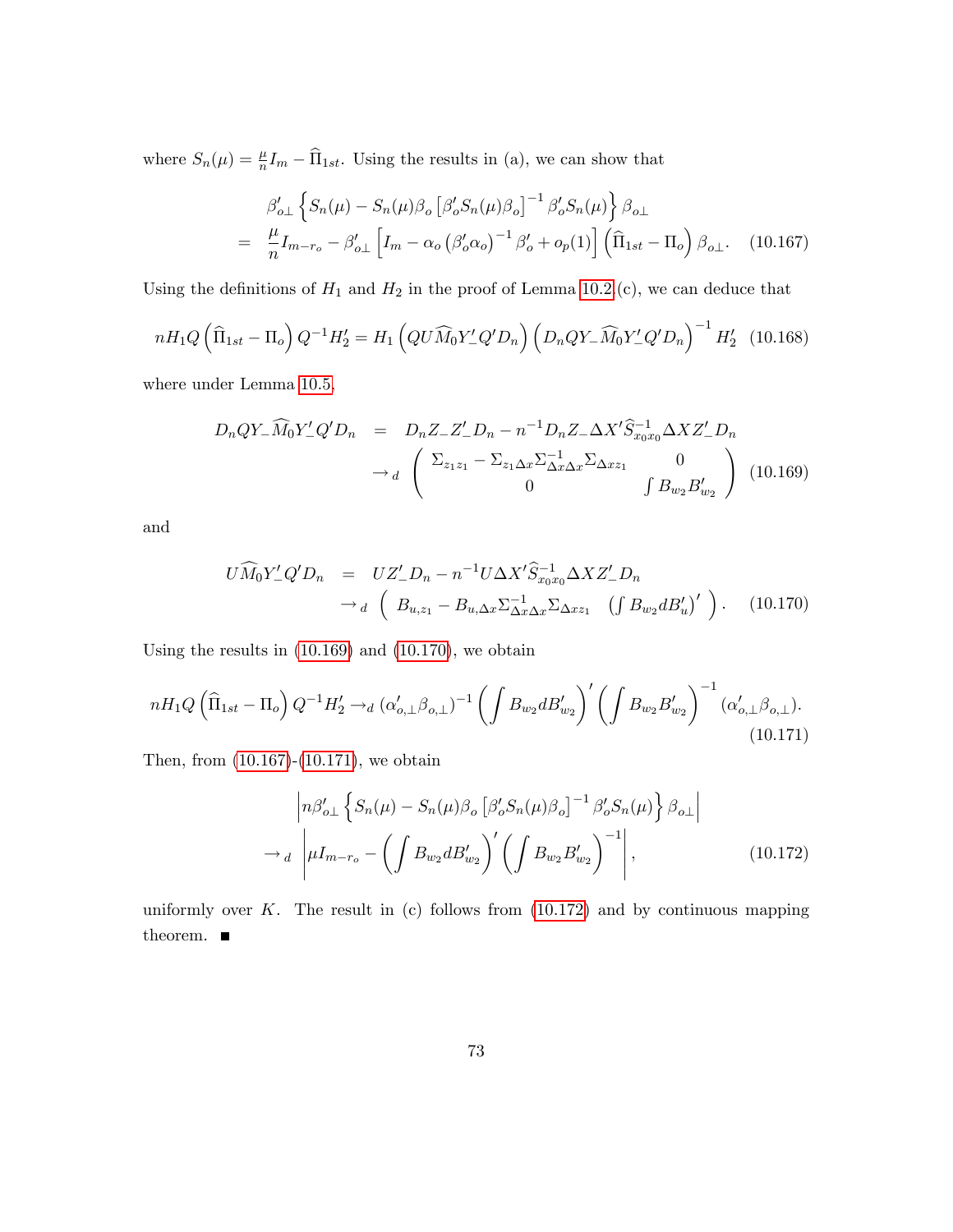**Proof of Lemma [5.1.](#page-19-0)** Let  $\Theta = (\Pi, B)$  and

$$
V_n(\Theta) = \sum_{t=1}^n \left\| \Delta Y_t - \Pi Y_{t-1} - \sum_{j=1}^p B_j \Delta Y_{t-j} \right\|^2
$$
  
+
$$
+ n \sum_{j=1}^p \lambda_{b,j,n} \|B_j\| + n \sum_{k=1}^m \lambda_{r,k,n} \|\Phi_{n,k}(\Pi)\|.
$$

Set  $\Theta_n = (\Pi_n, B_n)$  and define an infeasible estimator  $\Theta_n = (\Pi_{n,f}, B_o)$ , where  $\Pi_{n,f}$  is defined in  $(10.16)$ . Then by definition

<span id="page-74-1"></span>
$$
(\widetilde{\Theta}_n - \Theta_o) Q_B^{-1} D_{n,B}^{-1} = (\Pi_{n,f} - \Pi_o, 0) Q_B^{-1} D_{n,B}^{-1} = O_p(1)
$$
\n(10.173)

where the last equality is by [\(10.19\)](#page-40-0).

By definition  $V_n(\Theta_n) \leq V_n(\Theta_n)$ , so that

<span id="page-74-0"></span>
$$
\left\{ \begin{aligned} & \left\{ vec \left[ (\widetilde{\Theta}_n - \widehat{\Theta}_n) Q_B^{-1} D_{n,B}^{-1} \right] \right\}' W_n \left\{ vec \left[ (\widetilde{\Theta}_n - \widehat{\Theta}_n) Q_B^{-1} D_{n,B}^{-1} \right] \right\} \\ & + 2 \left\{ vec \left[ (\widetilde{\Theta}_n - \widehat{\Theta}_n) Q_B^{-1} D_{n,B}^{-1} \right] \right\}' \left\{ vec \left( D_{n,B} \sum_{t=1}^n Z_{t-1} u_t' \right) \right\} \\ & + 2 \left\{ vec \left[ (\widetilde{\Theta}_n - \widehat{\Theta}_n) Q_B^{-1} D_{n,B}^{-1} \right] \right\}' W_n \left\{ vec \left[ (\Theta_o - \widetilde{\Theta}_n) Q_B^{-1} D_{n,B}^{-1} \right] \right\} \\ & \leq (d_{1,n} + d_{2,n}) \end{aligned} \tag{10.174}
$$

where

$$
W_n = D_{n,B} \sum_{t=1}^n Z_{t-1} Z'_{t-1} D_{n,B} \otimes I_{m(p+1)},
$$
  
\n
$$
d_{1,n} = n \sum_{j \in S_B} \lambda_{b,j,n} \left[ ||B_{o,j}|| - ||\widehat{B}_{n,j}|| \right],
$$
  
\n
$$
d_{2,n} = n \sum_{k \in S_{\phi}} \lambda_{r,k,n} \left[ ||\Phi_{n,k}(\Pi_{n,f})|| - ||\Phi_{n,k}(\widehat{\Pi}_n)|| \right].
$$

Applying the Cauchy-Schwarz inequality to [\(10.174\)](#page-74-0), we deduce that

<span id="page-74-2"></span>
$$
\mu_n \left\| (\widehat{\Theta}_n - \widetilde{\Theta}_n) Q_B^{-1} D_{n,B}^{-1} \right\|^2 - \left\| (\widehat{\Theta}_n - \widetilde{\Theta}_n) Q_B^{-1} D_{n,B}^{-1} \right\| (c_{1,n} + c_{2,n}) \le (d_{1,n} + d_{2,n}),
$$
\n(10.175)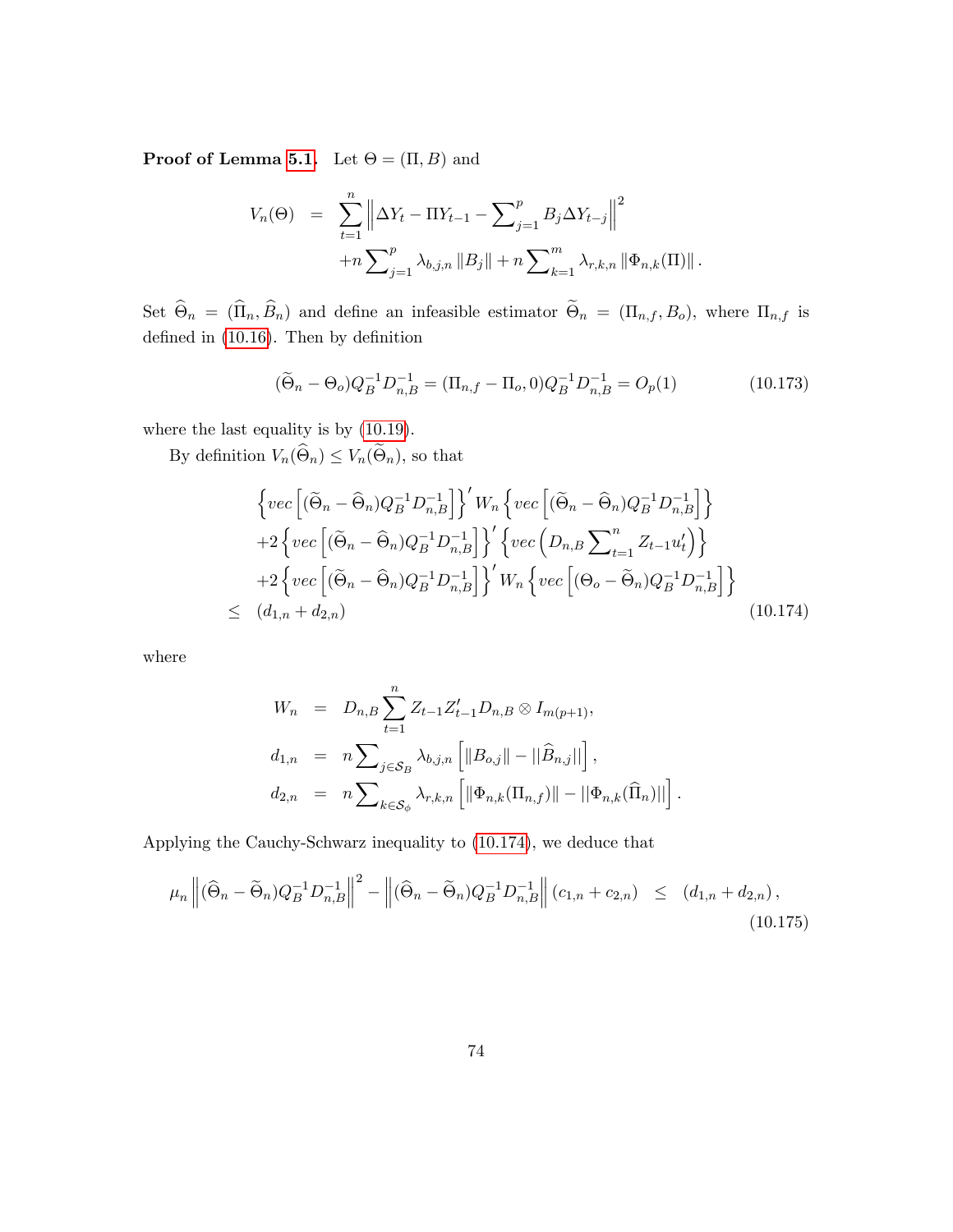where  $\mu_n$  denotes the smallest eigenvalue of  $W_n$ , which is bounded away from zero w.p.a.1,

$$
c_{1,n} = \left\| D_{n,B} \sum_{t=1}^n Z_{t-1} u_t' \right\| \text{ and } c_{2,n} = \|W_n\| \left\| (\Theta_o - \widetilde{\Theta}_n) Q_B^{-1} D_{n,B}^{-1} \right\|. \tag{10.176}
$$

By the definition of the penalty function, Lemma [10.6](#page-71-0) and the Slutsky Theorem, we find that

$$
d_{1,n} \leq n \sum_{j \in \mathcal{S}_B} \lambda_{b,j,n} \|B_{o,j}\| = O_p(n\delta_{b,n}) \text{ and } (10.177)
$$

<span id="page-75-0"></span>
$$
d_{2,n} \leq n \sum_{k \in \mathcal{S}_{\phi}} \lambda_{r,k,n} \left\| \Phi_{n,k}(\Pi_{n,f}) \right\| = O_p(n \delta_{r,n}). \tag{10.178}
$$

Using Lemma [10.5](#page-70-0) and [\(10.173\)](#page-74-1), we obtain

<span id="page-75-1"></span>
$$
c_{1,n} = O_p(1) \text{ and } c_{2,n} = O_p(1). \tag{10.179}
$$

From the inequality in [\(10.175\)](#page-74-2), the results in [\(10.177\)](#page-75-0), [\(10.178\)](#page-75-0) and [\(10.179\)](#page-75-1), we deduce that

$$
\left\| (\widehat{\Theta}_n - \widetilde{\Theta}_n) Q_B^{-1} D_{n,B}^{-1} \right\| = O_P(1 + n^{1/2} \delta_{b,n}^{1/2} + n^{1/2} \delta_{r,n}^{1/2}).
$$

which implies  $||\widehat{\Theta}_n - \widetilde{\Theta}_n|| = O_P(n^{-1/2} + \delta_{b,n}^{1/2} + \delta_{r,n}^{1/2}) = o_p(1)$ . This shows the consistency of  $\Theta_n$ .

We next derive the convergence rate of the LS shrinkage estimator  $\Theta_n$ . Using the similar arguments in the proof of Theorem [3.2,](#page-10-0) we get

<span id="page-75-2"></span>
$$
|d_{1,n}| \le cn^{\frac{1}{2}} \delta_{b,n} \left\| \left( \widehat{\Theta}_n - \Theta_o \right) Q_B^{-1} D_{n,B}^{-1} \right\| \tag{10.180}
$$

and

<span id="page-75-3"></span>
$$
|d_{2,n}| \le cn^{\frac{1}{2}} \delta_{r,n} \left\| \left( \widehat{\Theta}_n - \Theta_o \right) Q_B^{-1} D_{n,B}^{-1} \right\|.
$$
 (10.181)

Combining the results in  $(10.180)-(10.181)$  $(10.180)-(10.181)$  $(10.180)-(10.181)$ , we get

<span id="page-75-4"></span>
$$
|d_{1,n} + d_{2,n}| \le cn^{\frac{1}{2}} \delta_n \left\| \left( \widehat{\Theta}_n - \Theta_o \right) Q_B^{-1} D_{n,B}^{-1} \right\| \tag{10.182}
$$

where  $\delta_n = \delta_{b,n} + \delta_{r,n}$ . From the inequality in [\(10.175\)](#page-74-2) and the result in [\(10.182\)](#page-75-4),

$$
\mu_n \left\| (\widehat{\Theta}_n - \widetilde{\Theta}_n) Q_B^{-1} D_{n,B}^{-1} \right\|^2 - \left\| (\widehat{\Theta}_n - \widetilde{\Theta}_n) Q_B^{-1} D_{n,B}^{-1} \right\| (c_{1,n} + c_{2,n} + n^{\frac{1}{2}} \delta_n) \le 0, \quad (10.183)
$$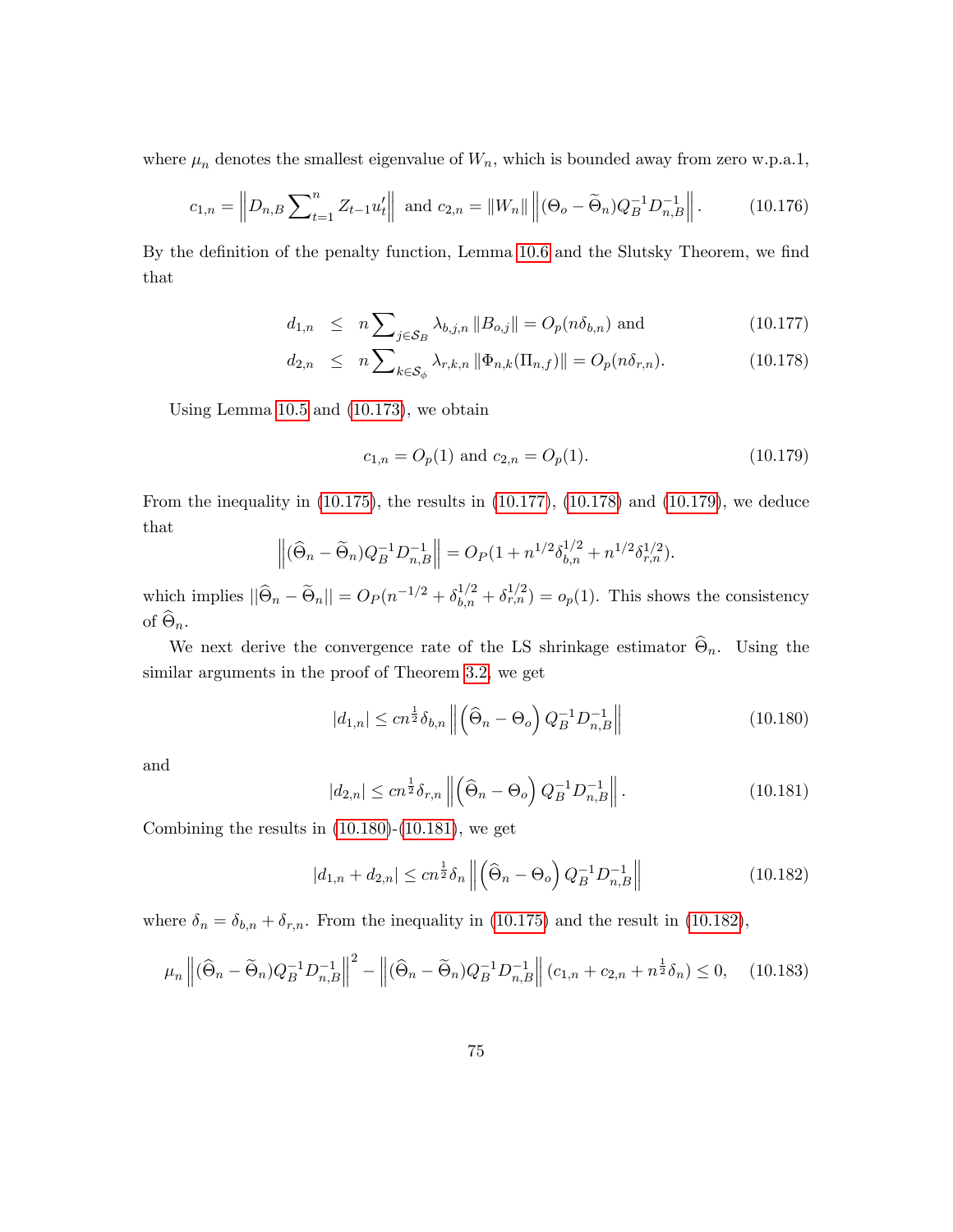which together with [\(10.179\)](#page-75-1) implies that  $\left\| (\widehat{\Theta}_n - \widetilde{\Theta}_n) Q_B^{-1} D_{n,B}^{-1} \right\|$  $\| = O_p(1 + n^{\frac{1}{2}}\delta_n)$ . This finishes the proof.  $\blacksquare$ 

**Proof of Theorem [5.1.](#page-20-0)** The first result can be proved using similar arguments in the proof of Theorem [3.3.](#page-11-0) Specifically, we rewrite the LS shrinkage estimation problem as

$$
(\widehat{T}_n, \widehat{B}_n) = \underset{T, B_1, \dots, B_p \in R^{m \times m}}{\arg \min} \sum_{t=1}^n \left\| \Delta Y_t - P_n T Y_{t-1} - \sum_{j=1}^p B_j \Delta Y_{t-j} \right\|^2 + n \sum_{k=1}^m \lambda_{r,k,n} \|T(k)\| + n \sum_{j=1}^p \lambda_{b,j,n} \|B_j\|.
$$
 (10.184)

By definition,  $\widehat{\Pi}_n = P_n\widehat{T}_n$  and  $\widehat{T}_n = Q_n\widehat{\Pi}_n$  for all n. Results in [\(5.8\)](#page-20-1) follows if we can show that the last  $m - r_o$  rows of  $\widehat{T}_n$  are estimated as zeros w.p.a.1.

The KKT optimality conditions for  $\widehat{T}_n$  are

$$
\begin{cases} \sum_{t=1}^{n} (\Delta Y_t - \widehat{\Pi}_n Y_{t-1} - \sum_{j=1}^{p} \widehat{B}_{n,j} \Delta Y_{t-j})' P_n(k) Y'_{t-1} = \frac{n \lambda_{r,k,n} \widehat{T}_n(k)}{2||\widehat{T}_n(k)||} & \text{if } \widehat{T}_n(k) \neq 0\\ \left\| n^{-1} \sum_{t=1}^{n} (\Delta Y_t - \widehat{\Pi}_n Y_{t-1} - \sum_{j=1}^{p} \widehat{B}_{n,j} \Delta Y_{t-j})' P_n(k) Y'_{t-1} \right\| < \frac{\lambda_{r,k,n}}{2} \quad \text{if } \widehat{T}_n(k) = 0 \end{cases}
$$

;

for  $k = 1, ..., m$ . Conditional on the event  $\{Q_{\alpha,n}(k_o)\hat{\Pi}_n \neq 0\}$  for some  $k_o$  satisfying  $r_o <$  $k_o \leq m$ , we obtain the following equation from the KKT optimality conditions

<span id="page-76-0"></span>
$$
\left\| n^{-1} \sum_{t=1}^{n} (\Delta Y_t - \widehat{\Pi}_n Y_{t-1} - \sum_{j=1}^{p} \widehat{B}_{n,j} \Delta Y_{t-j})' P_n(k_o) Y_{t-1}' \right\| = \frac{\lambda_{r,k,n}}{2}.
$$
 (10.185)

The sample average in the left hand side of [\(10.46\)](#page-45-0) can be rewritten as

<span id="page-76-1"></span>
$$
\frac{1}{n} \sum_{t=1}^{n} (\Delta Y_t - \widehat{\Pi}_n Y_{t-1} - \sum_{j=1}^{p} \widehat{B}_{n,j} \Delta Y_{t-j})' P_n(k_o) Y'_{t-1}
$$
\n
$$
= \frac{1}{n} \sum_{t=1}^{n} [u_t - (\widehat{\Theta}_n - \Theta_o) Q_B^{-1} Z_{t-1}]' P_n(k_o) Y'_{t-1}
$$
\n
$$
= \frac{P'_n(k_o) \sum_{t=1}^{n} u_t Y'_{t-1}}{n} - \frac{P'_n(k_o) (\widehat{\Theta}_n - \Theta_o) Q_B^{-1} \sum_{t=1}^{n} Z_{t-1} Y'_{t-1}}{n} = O_p(1)
$$
\n(10.186)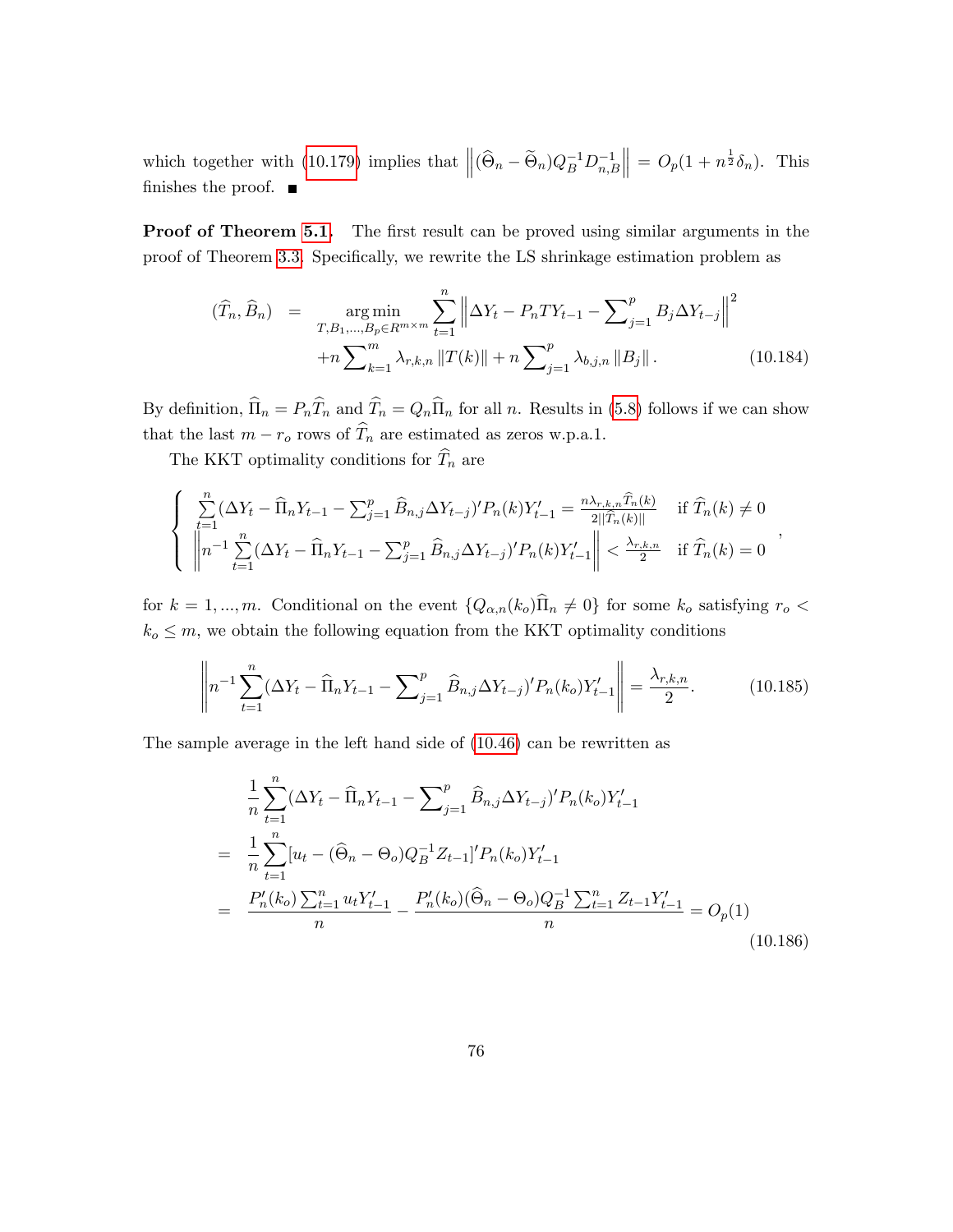where the last equality is by Lemma [10.5](#page-70-0) and Lemma [5.1.](#page-19-0) However, under the assumptions on the tuning parameters  $\lambda_{r,k_o,n} \rightarrow_p \infty$ , which together with the results in [\(10.185\)](#page-76-0) and [\(10.186\)](#page-76-1) implies that

$$
\Pr\left(Q_{\alpha,n}(k_o)\widehat{\Pi}_n=0\right)\to 1 \text{ as } n\to\infty.
$$

As the above result holds for any  $k_o$  such that  $r_o < k_o \le m$ , this finishes the proof of [\(5.8\)](#page-20-1).

We next show the second result. The LS shrinkage estimators of the transient dynamic matrices satisfy the following KKT optimality conditions:

$$
\begin{cases} \sum_{t=1}^{n} (\Delta Y_t - \widehat{\Pi}_n Y_{t-1} - \sum_{j=1}^{p} \widehat{B}_{n,j} \Delta Y_{t-j}) \Delta Y'_{t-j} = \frac{n \lambda_{b,j,n} \widehat{B}_{n,j}}{2 ||\widehat{B}_{n,j}||} & \text{if } \widehat{B}_{n,j} \neq 0\\ \left\| \frac{1}{n} \sum_{t=1}^{n} (\Delta Y_t - \widehat{\Pi}_n Y_{t-1} - \sum_{j=1}^{p} \widehat{B}_{n,j} \Delta Y_{t-j}) \Delta Y'_{t-j} \right\| < \frac{\lambda_{b,j,n} \widehat{B}_{n,j}}{2 ||\widehat{B}_{n,j}||} & \text{if } \widehat{B}_{n,j} = 0 \end{cases},
$$

for any  $j = 1, ..., p$ . On the event  $\{\widehat{B}_{n,j} \neq \mathbf{0}_{m \times m}\}\$  for some  $j \in \mathcal{S}_{B}^c$ , we get the following equation from the optimality conditions,

<span id="page-77-0"></span>
$$
\left\| n^{-\frac{1}{2}} \sum_{t=1}^{n} (\Delta Y_t - \widehat{\Pi}_n Y_{t-1} - \sum_{j=1}^{p} \widehat{B}_{n,j} \Delta Y_{t-j}) \Delta Y'_{t-j} \right\| = \frac{n^{\frac{1}{2}} \lambda_{b,j,n}}{2}.
$$
 (10.187)

The sample average in the left hand side of [\(10.187\)](#page-77-0) can be rewritten as

<span id="page-77-1"></span>
$$
n^{-\frac{1}{2}} \sum_{t=1}^{n} (\Delta Y_t - \widehat{\Pi}_n Y_{t-1} - \sum_{j=1}^{p} \widehat{B}_{n,j} \Delta Y_{t-j}) \Delta Y'_{t-j}
$$
  
= 
$$
n^{-\frac{1}{2}} \sum_{t=1}^{n} [u_t - (\widehat{\Theta}_n - \Theta_o) Q_B^{-1} Z_{t-1}] \Delta Y'_{t-j}
$$
  
= 
$$
n^{-\frac{1}{2}} \sum_{t=1}^{n} u_t \Delta Y'_{t-j} - n^{-\frac{1}{2}} (\widehat{\Theta}_n - \Theta_o) Q_B^{-1} \sum_{t=1}^{n} Z_{t-1} \Delta Y'_{t-j} = O_p(1) \quad (10.188)
$$

where the last equality is by Lemma [10.5](#page-70-0) and Lemma [5.1.](#page-19-0) However, by the assumptions on the tuning parameters  $n^{\frac{1}{2}}\lambda_{b,j,n} \to \infty$ , which together with [\(10.187\)](#page-77-0) and [\(10.188\)](#page-77-1) implies that

$$
\Pr\left(\widehat{B}_{n,j} = \mathbf{0}_{m \times m}\right) \to 1 \text{ as } n \to \infty
$$

for any  $j \in \mathcal{S}_{B}^{c}$ , which finishes the proof.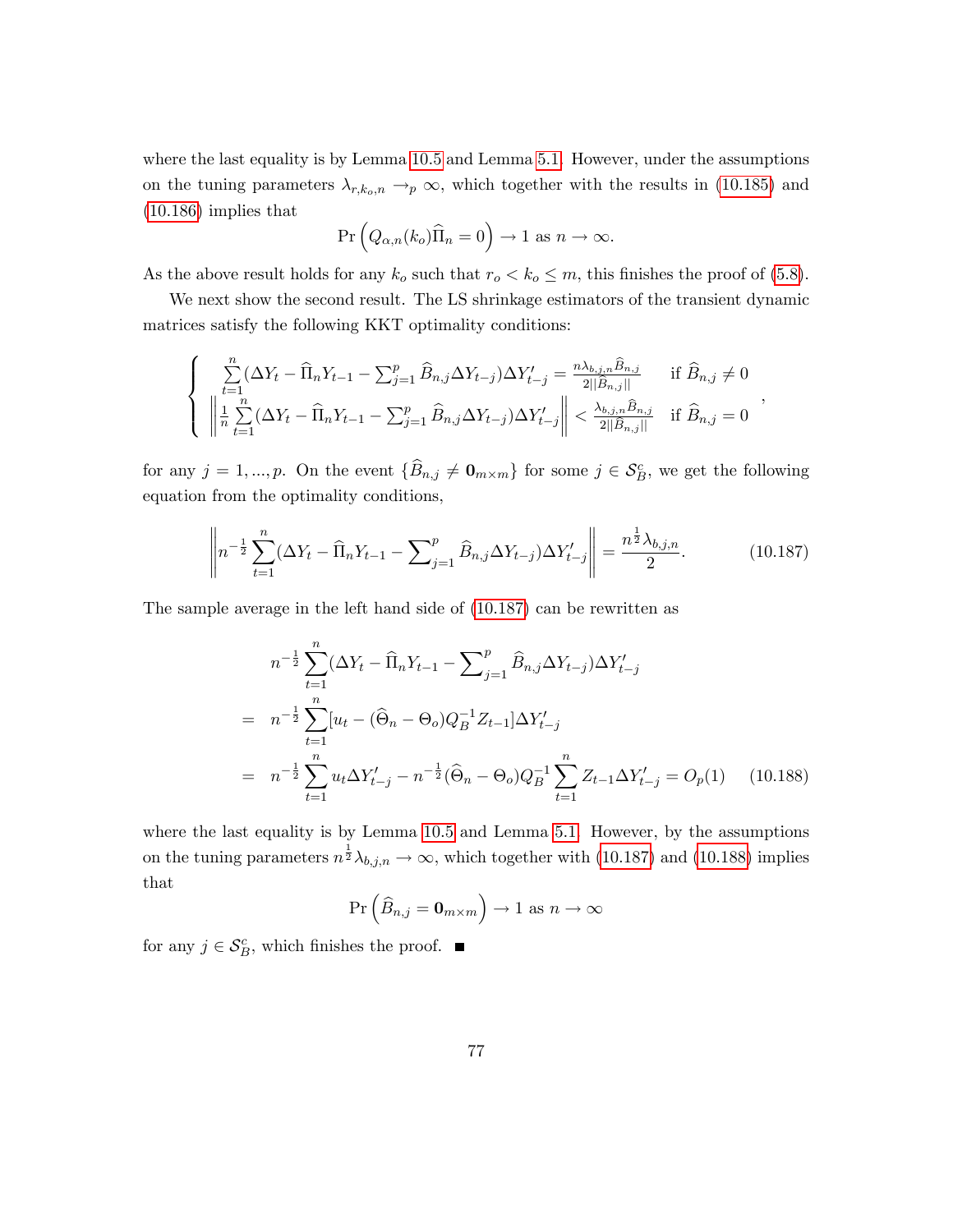**Proof of Theorem [5.2.](#page-21-0)** Follow the similar arguments in the proof of Theorem [3.5,](#page-11-1) we normalize  $\beta_o$  as  $\beta_o = [I_{r_o}, O_{r_o}]'$  to ensure identification, where  $O_{r_o}$  is some  $r_o \times (m - r_o)$ matrix such that  $\Pi_o = \alpha_o \beta_o' = [\alpha_o, \alpha_o O_{r_o}]$ . From Lemma [5.1,](#page-19-0) we have

$$
\left(\begin{array}{cc} n^{\frac{1}{2}}(\widehat{\Pi}_n - \Pi_o)\alpha_o(\beta_o'\alpha_o)^{-1} & n^{\frac{1}{2}}(\widehat{B}_n - B_o) & n(\widehat{\Pi}_n - \Pi_o)\beta_{o,\perp}(\alpha_{o,\perp}'\beta_{o,\perp})^{-1} \end{array}\right) = O_p(1),
$$

which implies that

$$
n\left(\widehat{O}_n - O_o\right) = O_p(1),\tag{10.189}
$$

<span id="page-78-0"></span>
$$
n^{\frac{1}{2}}(\widehat{B}_n - B_o) = O_p(1), \qquad (10.190)
$$

$$
n^{\frac{1}{2}}\left(\widehat{\alpha}_n - \alpha_o\right) = O_p(1),\tag{10.191}
$$

:

where [\(10.189\)](#page-78-0) and [\(10.191\)](#page-78-0) hold with similar arguments in showing [\(10.57\)](#page-47-0) and [\(10.58\)](#page-47-1) in the proof of Theorem [3.5.](#page-11-1)

From the results of Theorem [5.1,](#page-20-0) we deduce that  $\widehat{\alpha}_n$ ,  $\beta_n$  and  $B_{\mathcal{S}_B}$  minimize the following criterion function w.p.a.1,

$$
V_n(\Theta_{\mathcal{S}}) = \sum_{t=1}^n \left\| \Delta Y_t - \alpha \beta' Y_{t-1} - \sum_{j \in \mathcal{S}_B} B_j \Delta Y_{t-j} \right\|^2
$$
  
+
$$
+ n \sum_{k \in \mathcal{S}_{\phi}} \lambda_{r,k,n} \left\| \Phi_{n,k}(\alpha \beta') \right\| + n \sum_{j \in \mathcal{S}_B} \lambda_{b,j,n} \left\| B_j \right\|.
$$

Define  $U_{1,n}^* = \sqrt{n} (\hat{\alpha}_n - \alpha_o), U_{2,n} = [\mathbf{0}_{r_o}, U_{2,n}^*]'$ , where  $U_{2,n}^* = n(\hat{\mathcal{O}}_n - \mathcal{O}_o)$  and  $U_{3,n}^* =$  $\sqrt{n}\left(\widehat{B}_{\mathcal{S}_B} - B_{o,\mathcal{S}_B}\right)$ , then

$$
\begin{aligned}\n&\left[\left(\widehat{\Pi}_n - \Pi_o\right), \left(\widehat{B}_{\mathcal{S}_B} - B_{o,\mathcal{S}_B}\right)\right] Q_{\mathcal{S}}^{-1} D_{n,\mathcal{S}}^{-1} \\
&= \left[n^{-\frac{1}{2}} \widehat{\alpha}_n U_{2,n} \alpha_o (\beta_o' \alpha_o)^{-1} + U_{1,n}^*, U_{3,n}^*, \ \widehat{\alpha}_n U_{2,n} \beta_{o,\perp} (\alpha_{o,\perp}' \beta_{o,\perp})^{-1}\right]\n\end{aligned}
$$

Denote

$$
\Pi_n(U) = \left[ n^{-\frac{1}{2}} \widehat{\alpha}_n U_2 \alpha_o (\beta'_o \alpha_o)^{-1} + U_1, U_3, \widehat{\alpha}_n U_2 \beta_{o, \perp} (\alpha'_{o, \perp} \beta_{o, \perp})^{-1} \right],
$$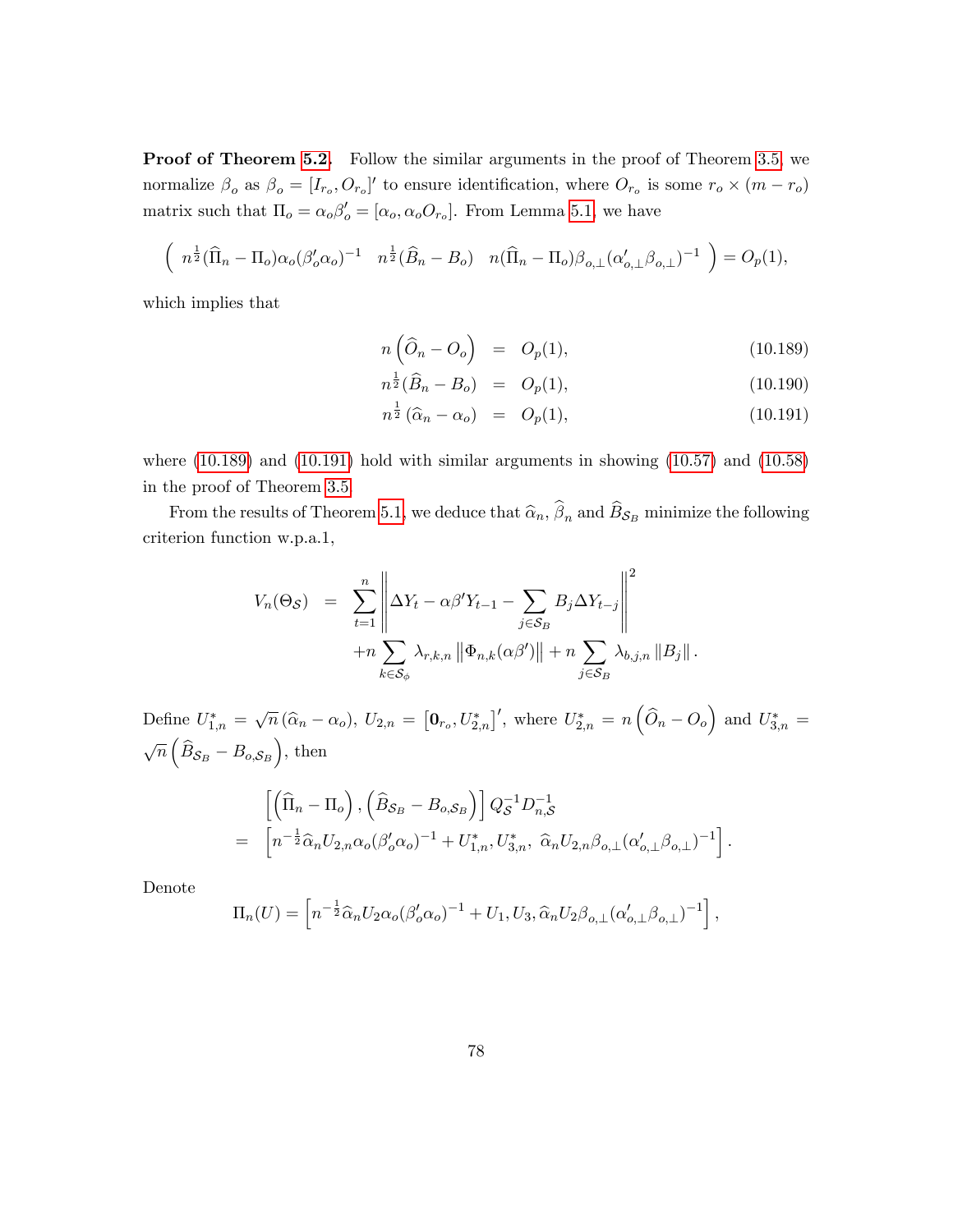then by definition,  $U_n^* = (U_{1,n}^*, U_{2,n}^*, U_{3,n}^*)$  minimizes the following criterion function

$$
V_n(U) = \sum_{t=1}^n \left( \left\| u_t - \Pi_n(U) D_{n,S}^{-1} Z_{S,t-1} \right\|^2 - \|u_t\|^2 \right) + n \sum_{k \in S_\phi} \lambda_{r,k,n} \left[ \left\| \Phi_{n,k} \left[ \Pi_n(U) D_{n,S}^{-1} Q_S L_1 + \Pi_o \right] \right\| - \left\| \Phi_{n,k}(\Pi_o) \right\| \right] + n \sum_{j \in S_B} \lambda_{b,j,n} \left[ \left\| \Pi_n(U) D_{n,S}^{-1} Q_S L_{j+1} + B_{o,j} \right\| - \|B_{o,j}\| \right].
$$

where  $L_j = diag(A_{j,1},..., A_{j,d_{\mathcal{S}_B}+1})$  with  $A_{j,j} = I_m$  and  $A_{i,j} = 0$  for  $i \neq j$  and  $j =$  $1, ..., d_{\mathcal{S}_{B}+1}.$ 

For any compact set  $K \in R^{m \times r_o} \times R^{r_o \times (m-r_o)} \times R^{m \times m d_{S_B}}$  and any  $U \in K$ , there is

$$
\Pi_n(U)D_{n,\mathcal{S}}^{-1}Q_{\mathcal{S}}=O_p(n^{-\frac{1}{2}}).
$$

Hence using similar arguments in the proof of Theorem [3.5,](#page-11-1) we can deduce that

$$
n\sum_{k\in\mathcal{S}_{\phi}}\lambda_{r,k,n}\left[\left\|\Phi_{n,k}\left[\Pi_n(U)D_{n,\mathcal{S}}^{-1}Q_{\mathcal{S}}L_1+\Pi_o\right]\right\|-\left\|\Phi_{n,k}(\Pi_o)\right\|\right]=o_p(1)\tag{10.192}
$$

and

$$
n \sum_{j \in S_B} \lambda_{b,j,n} \left[ \left\| \Pi_n(U) D_{n,S}^{-1} Q_S L_{j+1} + B_{o,j} \right\| - \left\| B_{o,j} \right\| \right] = o_p(1) \tag{10.193}
$$

uniformly over  $U \in K$ .

Next, note that

<span id="page-79-0"></span>
$$
\Pi_n(U) \to_p [U_1, U_3, \alpha_o U_2 \beta_{o, \perp} (\alpha'_{o, \perp} \beta_{o, \perp})^{-1}] \equiv \Pi_{\infty}(U)
$$
\n(10.194)

uniformly over  $U \in K$ . By Lemma [10.5](#page-70-0) and [\(10.194\)](#page-79-0), we can deduce that

$$
\sum_{t=1}^{n} \left( \left\| u_t - \Pi_n(U) D_{n,S}^{-1} Z_{S,t-1} \right\|^2 - \left\| u_t \right\|^2 \right)
$$
  
\n
$$
\rightarrow_d \text{vec} \left[ \Pi_\infty(U) \right]' \left[ \left( \begin{array}{cc} \Sigma_{z_3 z_3 s} & 0 \\ 0 & \int B_{w_2} B_{w_2}' \end{array} \right) \otimes I_m \right] \text{vec} \left[ \Pi_\infty(U) \right]
$$
  
\n
$$
-2 \text{vec} \left[ \Pi_\infty(U) \right]' \text{vec} \left[ (V_{3,m}, V_{2,m}) \right] \equiv V(U) \tag{10.195}
$$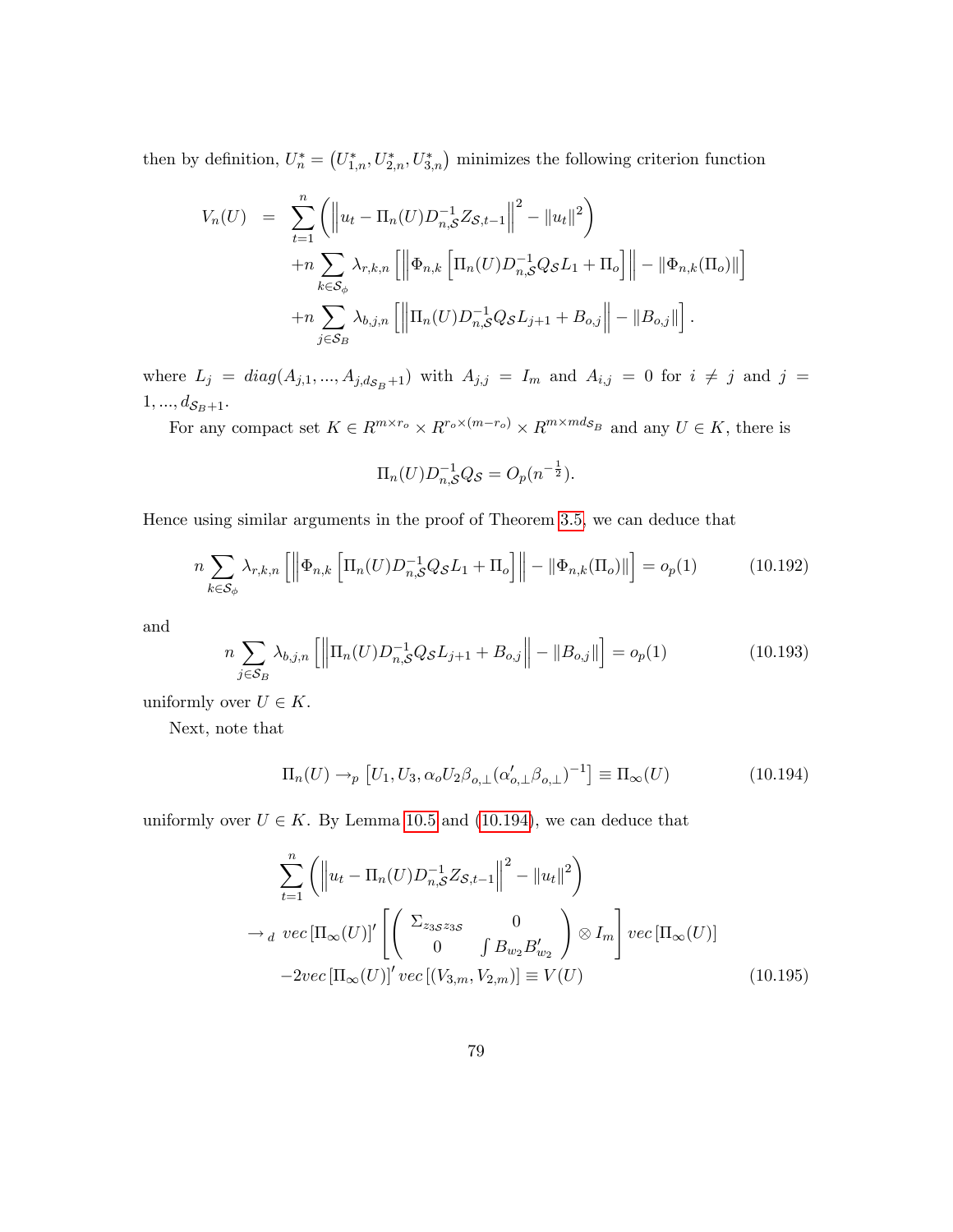uniformly over  $U \in K$ , where  $V_{3,m} = N(0, \Omega_u \otimes \Sigma_{z_3 z_3 s_3})$  and  $V_{2,m} = (\int B_{w_2} d B_u')'.$ 

Using similar arguments in the proof of Theorem [3.5,](#page-11-1) we can rewrite  $V(U)$  as

<span id="page-80-0"></span>
$$
V(U) = vec(U_1, U_3)' (\Sigma_{z_3 z_3 s} \otimes I_m) vec(U_1, U_3)
$$
  
+
$$
vec(U_2)' \left[ \beta_{2, o, \perp} (\alpha'_{o, \perp} \beta_{o, \perp})^{-1} \int B_{w_2} B'_{w_2} (\beta'_{o, \perp} \alpha_{o, \perp})^{-1} \beta'_{2, o, \perp} \otimes \alpha'_{o} \alpha_{o} \right] vec(U_2)
$$
  
-
$$
-2vec(U_1, U_3)' vec(V_{3,m}) - 2vec(U_2)' vec[\alpha'_{o} V_{2,m} (\beta'_{o, \perp} \alpha_{o, \perp})^{-1} \beta'_{2, o, \perp}]. (10.196)
$$

The expression in [\(10.196\)](#page-80-0) makes it clear that  $V(U)$  is uniquely minimized at  $(U_1^*, U_2^*, U_3^*),$ where  $(U_1^*, U_3^*) = V_{3,m} \Sigma_{z_3}^{-1}$  and

$$
U_2^* = (\alpha_o' \alpha_o)^{-1} \alpha_o' V_{2,m} \left( \int B_{w_2} B_{w_2}' \right)^{-1} (\alpha_{o,\perp}' \beta_{o,\perp}) \beta_{2,o,\perp}^{-1}.
$$
 (10.197)

From  $(10.189)$ ,  $(10.190)$  and  $(10.191)$ , we see that  $U_n^*$  is asymptotically tight. Invoking the ACMT, we deduce that  $U_n^* \rightarrow_d U^*$ . The results in [\(5.11\)](#page-21-1) follow by applying the CMT.

## 10.5 Proof of Main Results in Section [6](#page-23-0)

**Proof of Lemma [6.1.](#page-24-0)** (i) For any  $k \in \mathcal{S}_{\phi}$ , by Lemma [10.2.](#page-36-0)(b),  $||\phi_k(\widehat{\Pi}_{1st})||^{\omega} \rightarrow_{p}$  $||\phi_k(\Pi_o)||^{\omega} > 0$ , which implies that

<span id="page-80-1"></span>
$$
n^{\frac{1}{2}}\delta_{r,n} = \frac{n^{\frac{1}{2}}\lambda_{r,k,n}^*}{||\phi_k(\widehat{\Pi}_{1st})||^{\omega}} \to_p 0.
$$
 (10.198)

On the other hand, for any  $k \in \mathcal{S}_{\phi}^c$ , by Lemma [10.2.](#page-36-0)(c),  $||n\phi_k(\hat{\Pi}_{1st})||^{\omega} \rightarrow_d ||\widetilde{\phi}_{o,k}||^{\omega} = O_p(1)$ , which implies that

<span id="page-80-2"></span>
$$
\lambda_{r,k,n} = \frac{n^{\omega} \lambda_{r,k,n}^*}{||n\phi_k(\widehat{\Pi}_{1st})||^{\omega}} \to_p \infty.
$$
\n(10.199)

This finishes the proof of the first claim.

(ii) We only need to show  $n^{\frac{1+\omega}{2}}\lambda_{r,k,n} = o_p(1)$  for any  $k \in \{r_1 + 1, ..., r_o\}$ , because the other two results can be proved using the same arguments showing [\(10.198\)](#page-80-1)-[\(10.199\)](#page-80-2). For any  $k \in \{r_1 + 1, ..., r_o\}$ , by Lemma [10.4.](#page-54-0)(d),  $||n^{\frac{1}{2}}\phi_k(\widehat{\Pi}_{1st})||^{\omega} \to_d ||\widetilde{\phi}'_k||^{\omega}$  which is a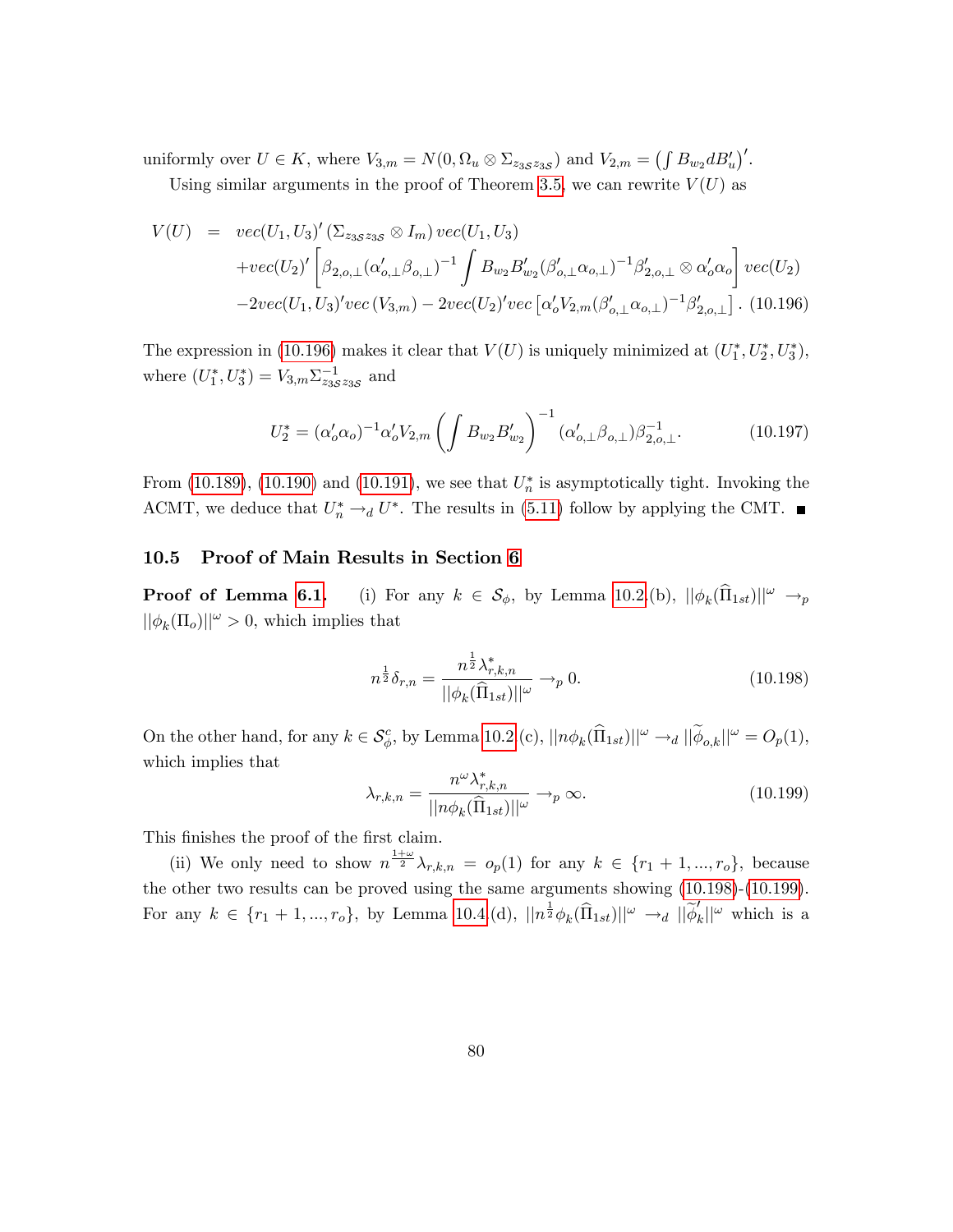non-degenerated and continuous random variable. As a result, we can deduce that

$$
n^{\frac{1}{2}}\lambda_{r,k,n} = \frac{n^{\frac{1+\omega}{2}}\lambda_{r,k,n}^*}{||n^{\frac{1}{2}}\phi_k(\widehat{\Pi}_{1st})||^{\omega}} = o_p(1)
$$
 (10.200)

which finishes the proof of the second claim.

(iii) The proof follows similar arguments to (i) and is therefore omitted.  $\blacksquare$ 

Proof of Lemma [6.2.](#page-27-0) As the order of the tuning parameter ensures oracle properties of the LS shrinkage estimate, using similar arguments in the proof of Theorem [5.2,](#page-21-0) we rewrite  $F_{\pi,n}(k)$  as

$$
F_{\pi,n}(k) = \frac{Q_n(k)\Omega_u^{-1}}{n} \left[ \sum_{t=1}^n u_t Y_{t-1}' - (\widehat{\Theta}_{\mathcal{S},n} - \Theta_{\mathcal{S},o}) Q_{\mathcal{S}}^{-1} \sum_{t=1}^n Z_{\mathcal{S},t-1} Y_{t-1}' \right] + o_p(1) \quad (10.201)
$$

where under Lemma [10.5](#page-70-0)

<span id="page-81-0"></span>
$$
\frac{\sum_{t=1}^{n} u_t Z_{t-1}'}{n} = \left[ \mathbf{0}_{m \times r_o}, \int dB_u B_u' \alpha_{o,\perp} \right] + o_p(1), \text{ and } (10.202)
$$

$$
\frac{D_{n,S} \sum_{t=1}^{n} Z_{S,t-1} Z'_{t-1}}{n} = \begin{pmatrix} \mathbf{0}_{(mp_o+r_o) \times r_o} & 0\\ 0 & \alpha'_{o,\perp} \int B_u B'_u \alpha_{o,\perp} \end{pmatrix} + o_p(1). (10.203)
$$

Using the expression in the proof of Theorem [5.2,](#page-21-0) we obtain

<span id="page-81-1"></span>
$$
(\widehat{\Theta}_{\mathcal{S},n} - \Theta_{\mathcal{S},o})Q_{\mathcal{S}}^{-1}D_{n,\mathcal{S}} = \left[n^{-\frac{1}{2}}\widehat{\alpha}_{n}U_{2,n}\alpha_{o}(\beta'_{o}\alpha_{o})^{-1} + U_{1,n}^{*}, U_{3,n}^{*}, \widehat{\alpha}_{n}U_{2,n}\beta_{o,\perp}(\alpha'_{o,\perp}\beta_{o,\perp})^{-1}\right]
$$
\nwhere  $U_{1,n}^{*} = \sqrt{n}(\widehat{\alpha}_{n} - \alpha_{o}), U_{2,n} = [\mathbf{0}_{r_{o}}, U_{2,n}^{*}],$  where  $U_{2,n}^{*} = n(\widehat{O}_{n} - O_{o})$  and  $U_{3,n}^{*} = \sqrt{n}(\widehat{B}_{\mathcal{S}_{B}} - B_{o,\mathcal{S}_{B}})$ . From (10.203) and (10.204), we deduce that

<span id="page-81-2"></span>
$$
(\widehat{\Theta}_{\mathcal{S},n} - \Theta_{\mathcal{S},o})Q_{\mathcal{S}}^{-1}\sum_{t=1}^{n} Z_{\mathcal{S},t-1}Z_{t-1}' = \left[\mathbf{0}_{m \times r_o}, \ \widehat{\alpha}_n U_{2,n}\beta_{o,\perp}(\alpha'_{o,\perp}\beta_{o,\perp})^{-1} \int B_{w_2}B'_{w_2}\right]
$$
(10.205)

where from the proof of Theorem [5.2,](#page-21-0) we know that

<span id="page-81-3"></span>
$$
U_{2,n}^* = (\alpha_o' \Omega_u^{-1} \alpha_o)^{-1} \alpha_o' \Omega_u^{-1} \int dB_u B_{w_2}' \left( \int B_{w_2} B_{w_2}' \right)^{-1} (\alpha_{o,\perp}' \beta_{o,\perp}) \beta_{2,o,\perp}^{-1} + o_p(1). \tag{10.206}
$$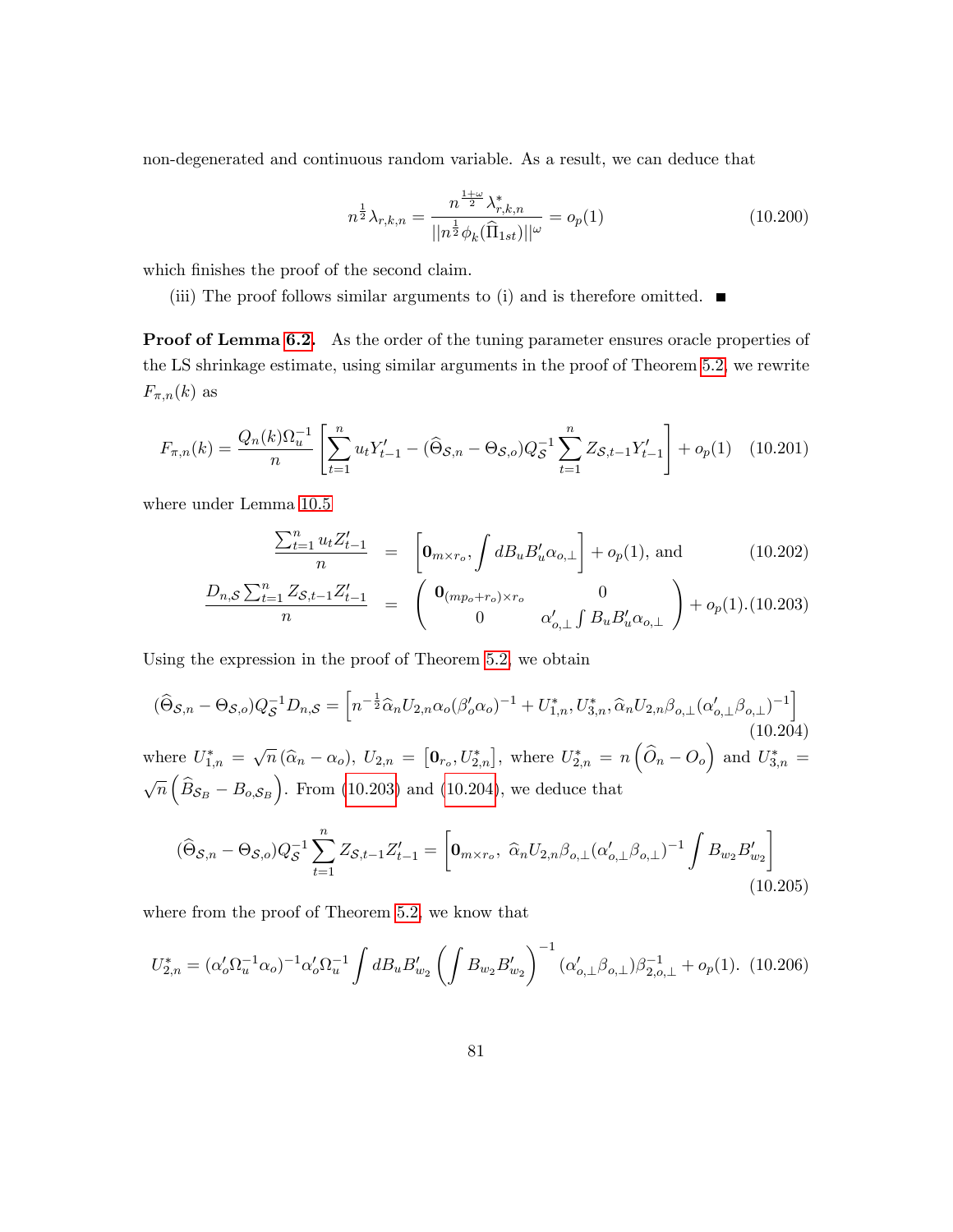Now, results in [\(10.202\)](#page-81-0), [\(10.205\)](#page-81-2) and [\(10.206\)](#page-81-3) implies that

$$
F_{\pi,n}(k) = \frac{Q_n(k)\hat{\Omega}_{u,n}^{-1}}{n} \left[ \sum_{t=1}^n u_t Z_{t-1}' - (\hat{\Theta}_{\mathcal{S},n} - \Theta_{\mathcal{S},o}) Q_{\mathcal{S}}^{-1} \sum_{t=1}^n Z_{\mathcal{S},t-1} Z_{t-1}' \right] Q'^{-1}
$$
  
\n
$$
= Q_n(k)\Omega_u^{-1} \left[ \mathbf{0}_{m \times r_o}, \left[ I_m - \alpha_o(\alpha_o' \Omega_u^{-1} \alpha_o)^{-1} \alpha_o' \Omega_u^{-1} \right] \int dB_u B_u' \alpha_{o,\perp} \right] Q'^{-1}
$$
  
\n
$$
= Q_n(k) \left[ \Omega_u^{-1} - \Omega_u^{-1} \alpha_o(\alpha_o' \Omega_u^{-1} \alpha_o)^{-1} \alpha_o' \Omega_u^{-1} \right] \int dB_u B_u' \alpha_{o,\perp} (\beta_{o,\perp}' \alpha_{o,\perp})^{-1} \beta_{o,\perp}'
$$

which shows the result in [\(6.6\)](#page-27-1).

We next show the second claim. We can rewrite  $F_{b,n}(j)$  as

<span id="page-82-0"></span>
$$
F_{b,n}(j) = \frac{\widehat{\Omega}_{u,n}^{-1}}{\sqrt{n}} \left[ \sum_{t=1}^{n} u_t \Delta Y_{t-j}^{\prime} - \left( \widehat{\Theta}_{\mathcal{S},n} - \Theta_{\mathcal{S},o} \right) Q_{\mathcal{S}}^{-1} \left( \sum_{t=1}^{n} Z_{\mathcal{S},t-1} \Delta Y_{t-j}^{\prime} \right) \right].
$$
 (10.207)

Using the arguments in the proof of Theorem [5.2,](#page-21-0)

<span id="page-82-1"></span>
$$
n^{-\frac{1}{2}} \left[ \sum_{t=1}^{n} u_t \Delta Y'_{t-j} - \left( \widehat{\Theta}_{\mathcal{S},n} - \Theta_{\mathcal{S},o} \right) Q_{\mathcal{S}}^{-1} \left( \sum_{t=1}^{n} Z_{\mathcal{S},t-1} \Delta Y'_{t-j} \right) \right]
$$
  
\n
$$
= n^{-\frac{1}{2}} \left[ \sum_{t=1}^{n} u_t \Delta Y'_{t-j} - \sum_{t=1}^{n} u_t Z'_{3\mathcal{S},t-1} \left( \sum_{t=1}^{n} Z_{3\mathcal{S},t-1} Z'_{3\mathcal{S},t-1} \right) - \sum_{t=1}^{n} Z_{3\mathcal{S},t-1} \Delta Y'_{t-j} \right] + o_p(1)
$$
  
\n
$$
= n^{-\frac{1}{2}} \left[ \sum_{t=1}^{n} u_t \Delta Y'_{t-j} - \sum_{t=1}^{n} u_t Z'_{3\mathcal{S},t-1} \Sigma_{z_{3\mathcal{S}} z_{3\mathcal{S}}}^{-1} \Sigma_{z_{3\mathcal{S}} \Delta y_{j}} \right] + o_p(1)
$$
  
\n
$$
= n^{-\frac{1}{2}} \sum_{t=1}^{n} u_t \left( \Delta Y'_{t-j} - Z'_{3\mathcal{S},t-1} \Sigma_{z_{3\mathcal{S}} z_{3\mathcal{S}}}^{-1} \Sigma_{z_{3\mathcal{S}} \Delta y_{j}} \right) + o_p(1)
$$
  
\n
$$
\rightarrow d N \left( 0, \Omega_u \otimes \Sigma_{\Delta y_{j}} | z_{3\mathcal{S}} \right).
$$
 (10.208)

From the results in [\(10.207\)](#page-82-0) and [\(10.208\)](#page-82-1), we deduce that

$$
F_{b,n}(j) \to_d \Omega_u^{-1} N\left(0, \Omega_u \otimes \Sigma_{\Delta y_j|z_{3S}}\right) \stackrel{d}{=} \Omega_u^{-\frac{1}{2}} B_{m \times m}(1) \Sigma_{\Delta y_j|z_{3S}}^{\frac{1}{2}}
$$

which finishes the proof.  $\blacksquare$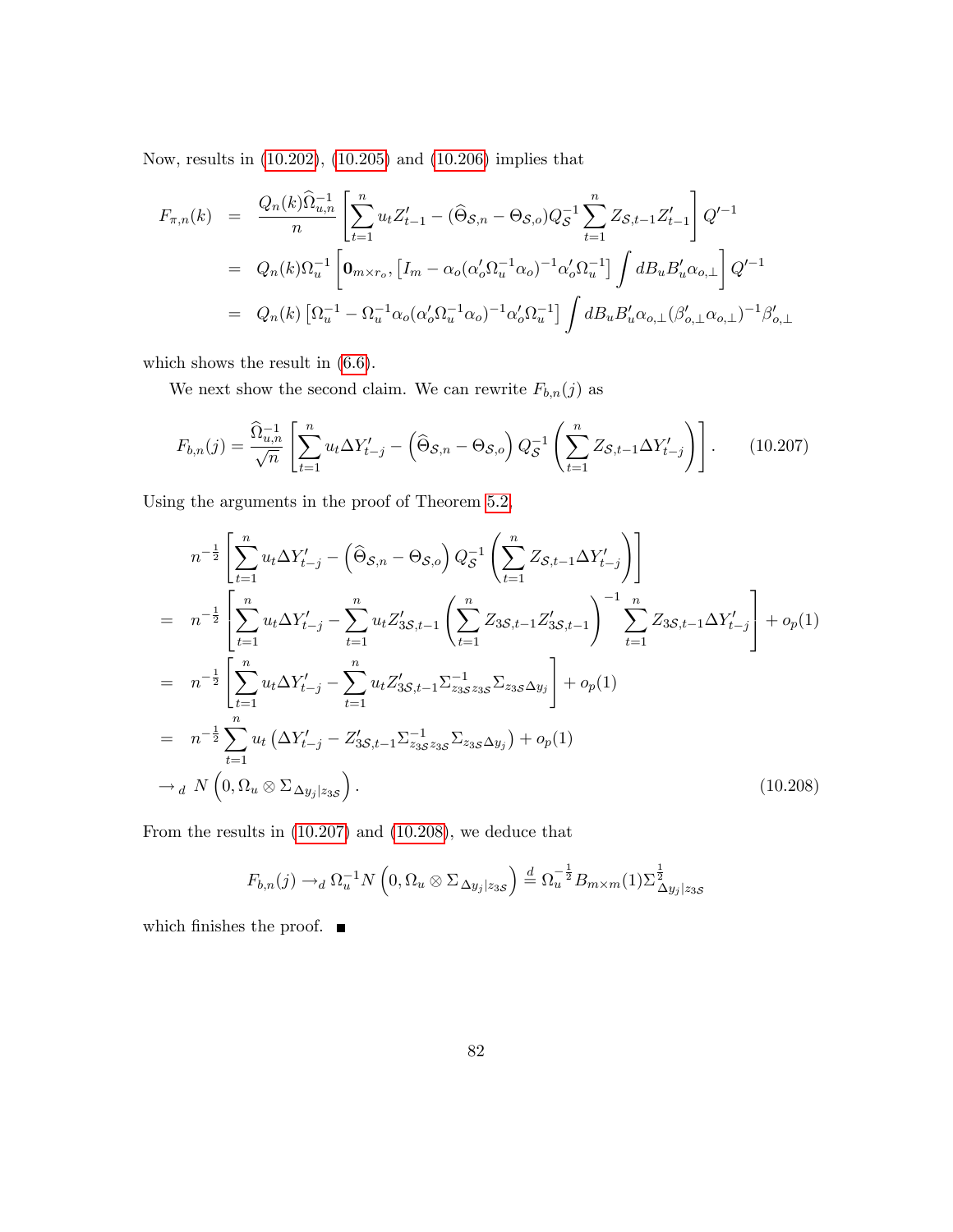## References

- [1] Athanasopoulos, G., Guillen, O.T.C., Issler, J.V., and Vahid, F., "Model selection, estimation and forecasting in VAR models with short-run and long-run restrictions", Journal of Econometrics, vol. 164, no. 1, pp. 116-129, 2011
- [2] M. Caner and K. Knight, "No country for old unit root tests: bridge estimators differentiate between nonstationary versus stationary models and select optimal lag," unpublished manuscript, 2009.
- [3] J. Chao and P.C.B. Phillips, "Model selection in partially nonstationary vector autoregressive processes with reduced rank structure," Journal of Econometrics, vol. 91, no. 2, pp. 227.271, 1999.
- $[4]$  X. Cheng and P.C.B. Phillips, "Semiparametric cointegrating rank selection," *Econo*metrics Journal, vol. 12, pp. S83.S104, 2009.
- [5] X. Cheng and P.C.B. Phillips, "Cointegrating Rank Selection in Models with Time-Varying Variance," Journal of Econometrics, vol. 142, no. 1, pp. 201-211, 2012
- [6] J. Fan and R. Li, "Variable selection via nonconcave penalized likelihood and its oracle properties," Journal of the American Statistical Association, vol. 96, no. 456, pp. 1348.1360, 2001.
- [7] S. Johansen, "Statistical analysis of cointegration vectors," Journal of economic dynamics and control, vol. 12, no. 2-3, pp. 231.254, 1988.
- [8] S. Johansen, Likelihood-based inference in cointegrated vector autoregressive models. Oxford University Press, USA, 1995.
- [9] K. Knight and W. Fu, "Asymptotics for lasso-type estimators," Annals of Statistics, vol. 28, no. 5, pp. 1356.1378, 2000.
- [10] H. Leeb and B. M. Pötscher, "Model selection and inference: facts and fiction," *Econo*metric Theory, vol. 21, no. 01, pp. 21.59, 2005.
- [11] H. Leeb and B. M. Pötscher, "Sparse estimators and the oracle property, or the return of the Hodges estimatorî, Journal of Econometrics, vol. 142, no. 1, pp. 201-211, 2008.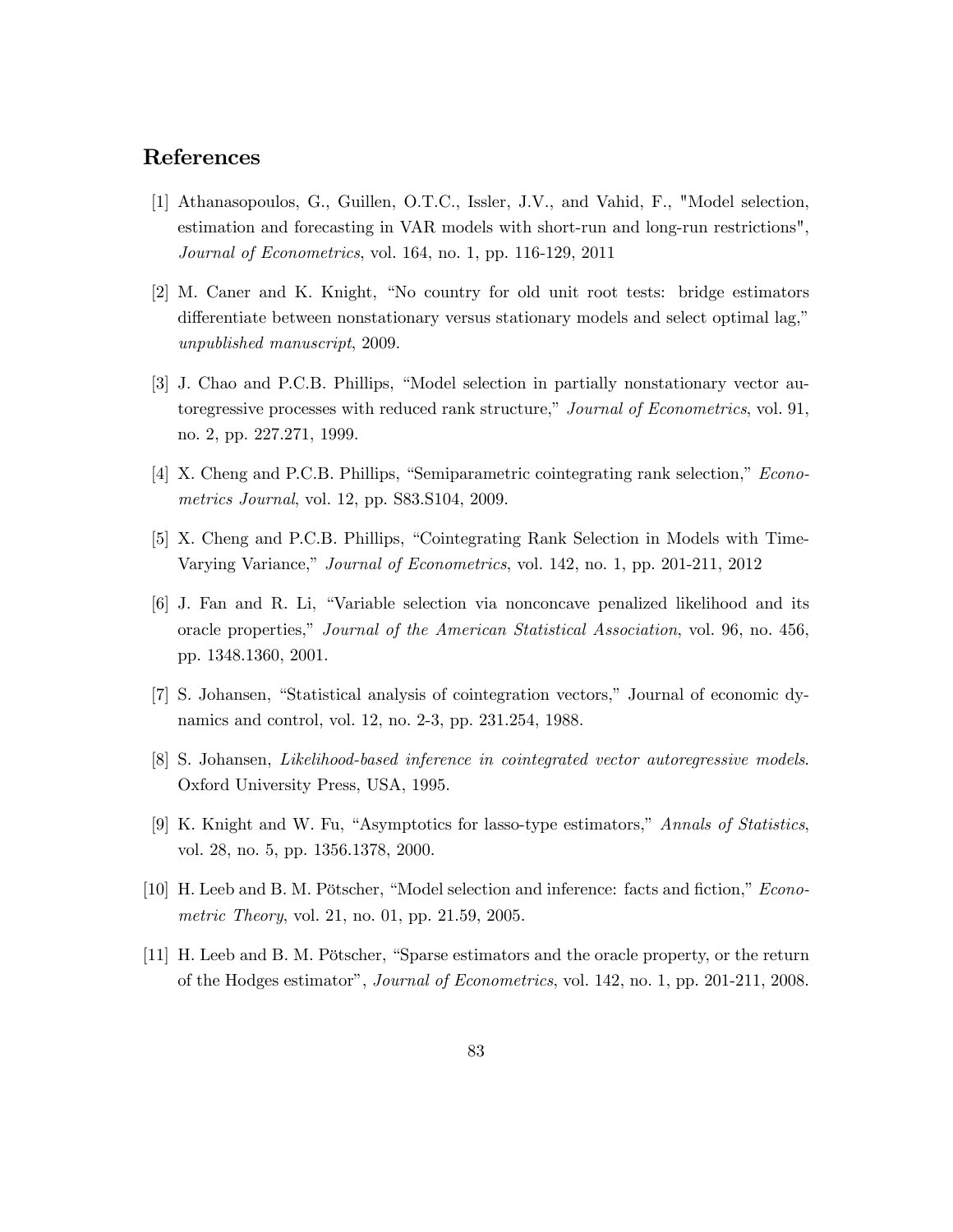- [12] P.C.B. Phillips, "Optimal inference in cointegrated systems," Econometrica, vol. 59, no. 2, pp. 283.306, 1991a.
- [13] P.C.B. Phillips, "Spectral regression for cointegrated time series." In W. Barnett, J. Powell and G. Tauchen (eds.), Nonparametric and Semiparametric Methods in Economics and Statistics, 413-435. New York: Cambridge University Press, 1991b.
- [14] P.C.B. Phillips, "Fully modified least squares and vector autoregression," *Economet*rica, vol. 63, no. 5, pp. 1023.1078, 1995.
- [15] P.C.B. Phillips, "Econometric model determination," *Econometrica*, vol. 64, no. 4, pp. 763.812, 1996.
- [16] P.C.B. Phillips and V. Solo, "Asymptotics for linear processes," Annals of Statistics, vol. 20, no. 2, pp. 971.1001, 1992.
- [17] H. Zou, "The adaptive lasso and its oracle properties," Journal of the American Statistical Association, vol. 101, no. 476, pp. 1418.1429, 2006.

|                   |                           |                           |  |                               | Model 1   |  |                                        |         |  |  |
|-------------------|---------------------------|---------------------------|--|-------------------------------|-----------|--|----------------------------------------|---------|--|--|
|                   | $r_o=0, \lambda_o=(0\ 0)$ |                           |  | $r_o=1, \lambda_o=(0 - 0.5)$  |           |  | $r_o=2, \lambda_o=(-0.6-0.5)$          |         |  |  |
|                   | $n=100$                   | $n = 400$                 |  | $n=100$                       | $n = 400$ |  | $n = 100$                              | $n=400$ |  |  |
| $\widehat{r}_n=0$ | 0.9588                    | 0.9984                    |  | 0.0000                        | 0.0002    |  | 0.0000                                 | 0.0000  |  |  |
| $\widehat{r}_n=1$ | 0.0412                    | 0.0016                    |  | 0.9954                        | 0.9996    |  | 0.0000                                 | 0.0000  |  |  |
| $\widehat{r}_n=2$ | 0.0000                    | 0.0000                    |  | 0.0046                        | 0.0002    |  | 1.0000                                 | 1.0000  |  |  |
|                   |                           |                           |  |                               | Model 2   |  |                                        |         |  |  |
|                   |                           | $r_o=0, \lambda_1=(0\ 0)$ |  | $r_o=1, \lambda_1=(0 - 0.25)$ |           |  | $r_o=2$ , $\lambda_1 = (-0.30 - 0.15)$ |         |  |  |
|                   | $n = 100$                 | $n = 400$                 |  | $n=100$                       | $n=400$   |  | $n=100$                                | $n=400$ |  |  |
| $\widehat{r}_n=0$ | 0.9882                    | 0.9992                    |  | 0.0010                        | 0.0000    |  | 0.0006                                 | 0.0000  |  |  |
| $\widehat{r}_n=1$ | 0.0118                    | 0.0008                    |  | 0.9530                        | 0.9962    |  | 0.1210                                 | 0.0008  |  |  |
| $\widehat{r}_n=2$ | 0.0010                    | 0.0000                    |  | 0.0460                        | 0.0038    |  | 0.8784                                 | 0.9992  |  |  |
|                   |                           |                           |  |                               |           |  |                                        |         |  |  |

## 11 Tables and Figures

Table 11.1 Cointegration Rank Selection with Adaptive Lasso Penalty

Table 11.1: Replications=5000,  $\omega$ =2, adaptive tuning parameter  $\lambda_n$  given in eqation (6.15).  $\lambda_o$  represents the eigenvalues of the true matrix  $\Pi_o$ , while  $\lambda_1$  represents the eigenvalues of the pseudo true matrix  $\Pi_1$ .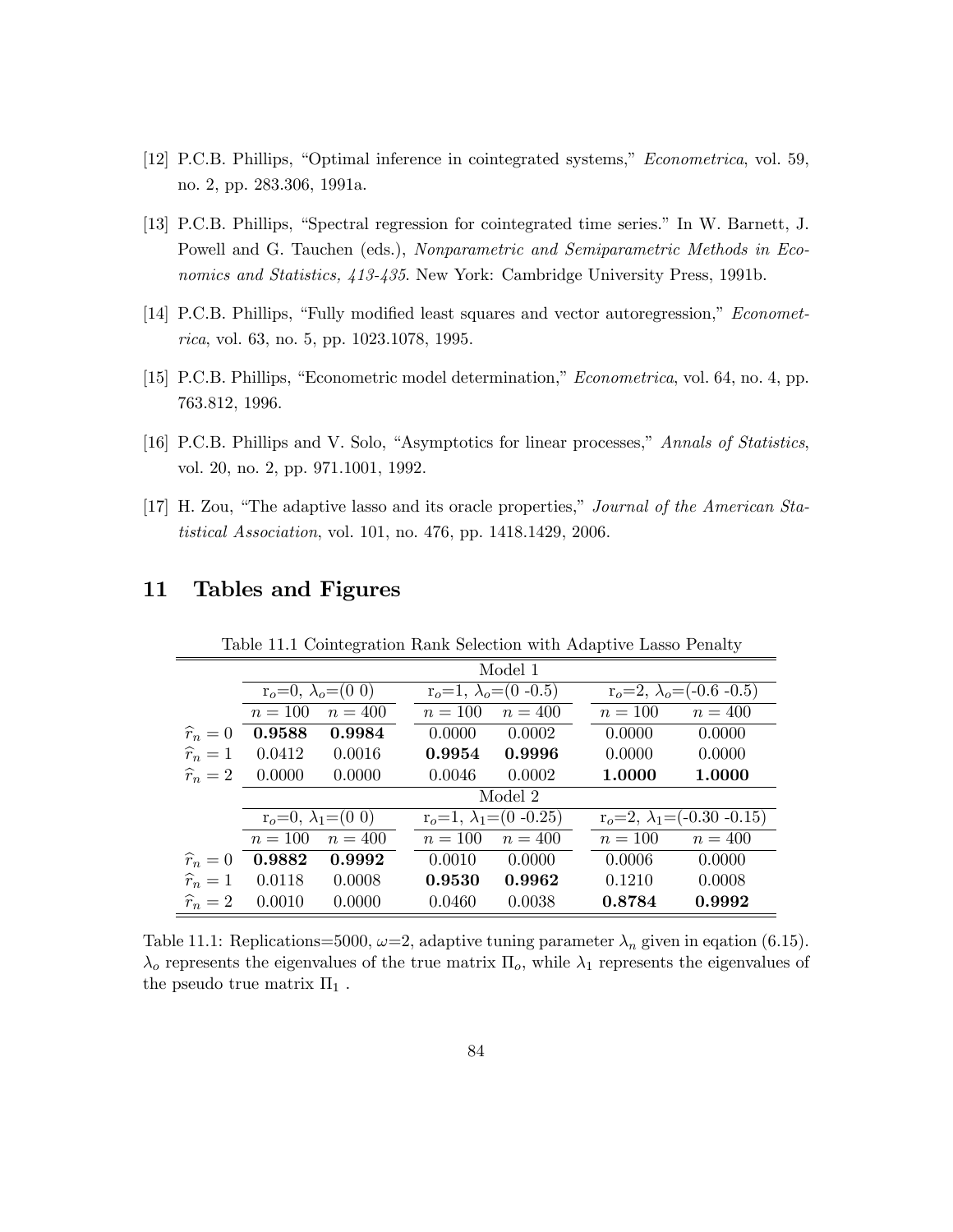|                       | Cointegration Rank Selection |                             |         |                              |  |                                 |                                 |  |  |  |  |  |
|-----------------------|------------------------------|-----------------------------|---------|------------------------------|--|---------------------------------|---------------------------------|--|--|--|--|--|
|                       | $r_o=0, \lambda_o=(0\ 0)$    |                             |         | $r_o=1, \lambda_o=(0 - 0.5)$ |  | $r_o=2, \lambda_o=(-0.6, -0.5)$ |                                 |  |  |  |  |  |
|                       | $n=100$                      | $n=400$                     | $n=100$ | $n = 400$                    |  | $n = 100$                       | $n = 400$                       |  |  |  |  |  |
| $\widehat{r}_n=0$     | 0.9818                       | 1.0000                      | 0.0000  | 0.0000                       |  | 0.0000                          | 0.0000                          |  |  |  |  |  |
| $\widehat{r}_n=1$     | 0.0182                       | 0.0000                      | 0.9980  | 1.0000                       |  | 0.0000                          | 0.0008                          |  |  |  |  |  |
| $\widehat{r}_n=2$     | 0.0000                       | 0.0000                      | 0.0020  | 0.0000                       |  | 1.0000                          | 0.9992                          |  |  |  |  |  |
|                       |                              | Lagged Difference Selection |         |                              |  |                                 |                                 |  |  |  |  |  |
|                       | $r_o=0, \lambda_o=(0,0)$     |                             |         | $r_o=1, \lambda_o=(0 - 0.5)$ |  | $r_o=2, \lambda_o=(-0.6, -0.5)$ |                                 |  |  |  |  |  |
|                       | $n=100$                      | $n=400$                     | $n=100$ | $n=400$                      |  | $n = 100$                       | $n = 400$                       |  |  |  |  |  |
| $\widehat{p}_n \in T$ | 0.9856                       | 0.9976                      | 0.9960  | 0.9998                       |  | 0.9634                          | 1.0000                          |  |  |  |  |  |
| $\widehat{p}_n \in C$ | 0.0058                       | 0.0004                      | 0.0040  | 0.0002                       |  | 0.0042                          | 0.0000                          |  |  |  |  |  |
| $\widehat{p}_n \in I$ | 0.0086                       | 0.0020                      | 0.0000  | 0.0000                       |  | 0.0324                          | 0.0000                          |  |  |  |  |  |
|                       |                              |                             |         | Model Selection              |  |                                 |                                 |  |  |  |  |  |
|                       | $r_o=0, \lambda_o=(0,0)$     |                             |         | $r_o=1, \lambda_o=(0 - 0.5)$ |  |                                 | $r_o=2, \lambda_o=(-0.6, -0.5)$ |  |  |  |  |  |
|                       | $n = 100$                    | $n = 400$                   | $n=100$ | $n = 400$                    |  | $n=100$                         | $n = 400$                       |  |  |  |  |  |
| $\widehat{m}_n \in T$ | 0.9692                       | 0.9976                      | 0.9942  | 0.9998                       |  | 0.9634                          | 0.9992                          |  |  |  |  |  |
| $\widehat{m}_n \in C$ | 0.0222                       | 0.0004                      | 0.0058  | 0.0002                       |  | 0.0042                          | 0.0000                          |  |  |  |  |  |
| $\widehat{m}_n \in I$ | 0.0086                       | 0.0020                      | 0.0000  | 0.0000                       |  | 0.0324                          | 0.0008                          |  |  |  |  |  |

Table 11.2 Rank Selection and Lagged Order Selection with Adaptive Lasso Penalty

Table 11.2: Replications=5000,  $\omega$ =2, adaptive tuning parameter  $\lambda_n$  given in (6.15) and (6.16).  $\lambda_o$  in each column represents the eigenvalues of  $\Pi_o$ . "T" denotes selection of the true lags model, "C" denotes the selection of a consistent lags model (i.e., a model with no incorrect shrinkage), and "I" denotes the selection of an inconsistent lags model (i.e. a model with incorrect shrinkage).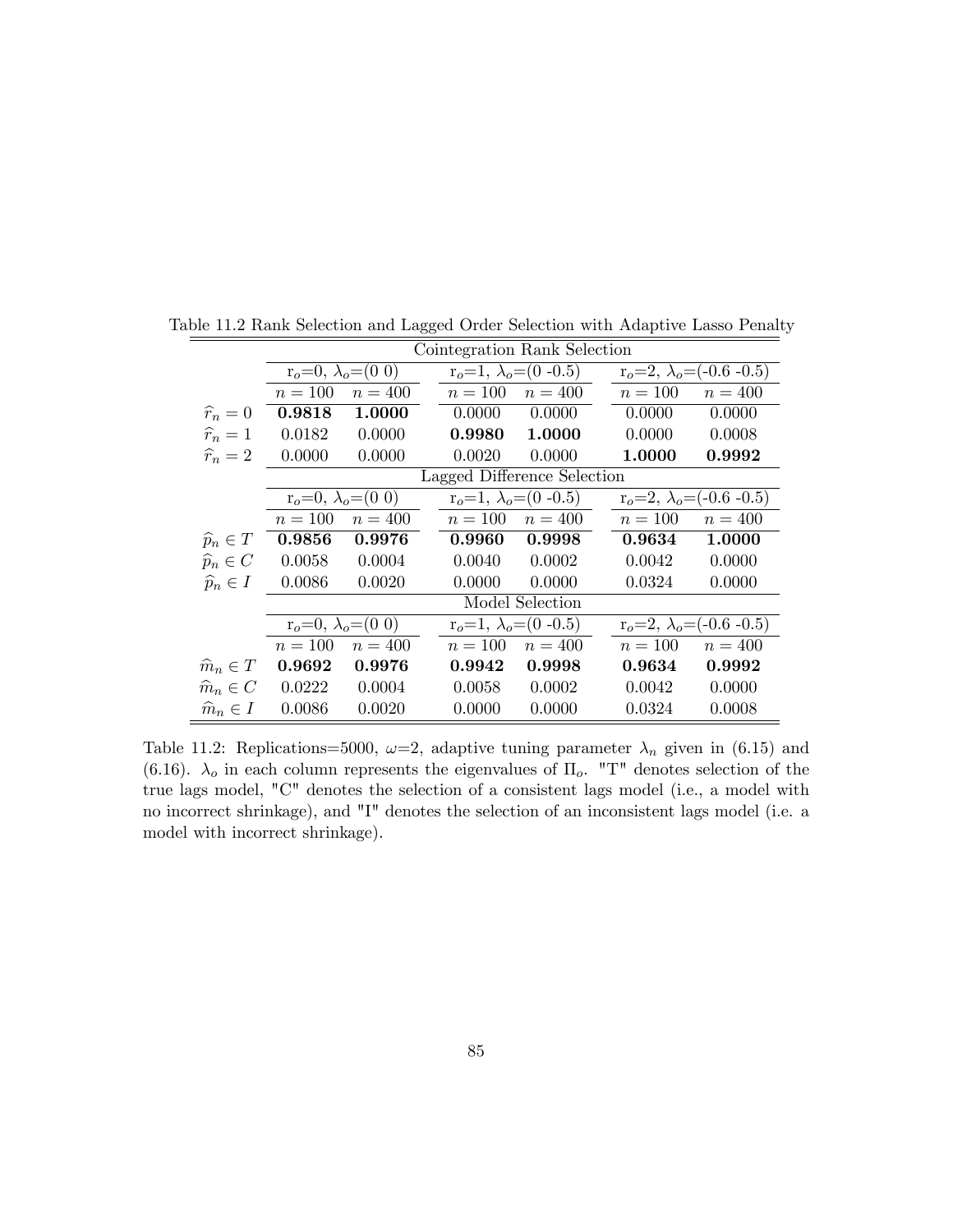|            | Model 1 with $r_o = 0$ , $\lambda_o = (0.0 \ 0.0)$ and $n = 100$ |                 |        |  |             |            |        |                  |             |                  |        |  |  |
|------------|------------------------------------------------------------------|-----------------|--------|--|-------------|------------|--------|------------------|-------------|------------------|--------|--|--|
|            |                                                                  | Lasso Estimates |        |  |             | <b>OLS</b> |        | Oracle Estimates |             |                  |        |  |  |
|            | <b>Bias</b>                                                      | Std             | RMSE   |  | <b>Bias</b> | Std        | RMSE   |                  | <b>Bias</b> | Std              | RMSE   |  |  |
| $\Pi_{11}$ | $-0.0005$                                                        | 0.0073          | 0.0073 |  | $-0.0251$   | 0.0361     | 0.0440 |                  | 0.0000      | 0.0000           | 0.0000 |  |  |
| $\Pi_{12}$ | 0.0000                                                           | 0.0052          | 0.0052 |  | 0.0005      | 0.0406     | 0.0406 |                  | 0.0000      | 0.0000           | 0.0000 |  |  |
| $\Pi_{21}$ | 0.0000                                                           | 0.0035          | 0.0035 |  | 0.0002      | 0.0301     | 0.0301 |                  | 0.0000      | 0.0000           | 0.0000 |  |  |
| $\Pi_{22}$ | 0.0004                                                           | 0.0069          | 0.0069 |  | $-0.0244$   | 0.0349     | 0.0426 |                  | 0.0000      | 0.0000           | 0.0000 |  |  |
|            | Model 1 with $r_o = 0$ , $\lambda_o = (0.0 \ 0.0)$ and $n = 400$ |                 |        |  |             |            |        |                  |             |                  |        |  |  |
|            |                                                                  |                 |        |  |             |            |        |                  |             |                  |        |  |  |
|            |                                                                  | Lasso Estimates |        |  |             | OLS        |        |                  |             | Oracle Estimates |        |  |  |
|            | <b>Bias</b>                                                      | Std             | RMSE   |  | <b>Bias</b> | Std        | RMSE   |                  | <b>Bias</b> | Std              | RMSE   |  |  |
| $\Pi_{11}$ | 0.0000                                                           | 0.0000          | 0.0000 |  | $-0.0084$   | 0.0118     | 0.0145 |                  | 0.0000      | 0.0000           | 0.0000 |  |  |
| $\Pi_{12}$ | 0.0000                                                           | 0.0000          | 0.0000 |  | $-0.0001$   | 0.0101     | 0.0101 |                  | 0.0000      | 0.0000           | 0.0000 |  |  |
| $\Pi_{21}$ | 0.0000                                                           | 0.0000          | 0.0000 |  | $-0.0001$   | 0.0134     | 0.0134 |                  | 0.0000      | 0.0000           | 0.0000 |  |  |

Table 11.3 Finite Sample Properties of the Shrinkage Estimates

Table 11.3: Replications=5000,  $\omega=2$ , adaptive tuning parameter  $\lambda_n$  given in equation (6.15).  $\lambda_o$  in each column represents the eigenvalues of  $\Pi_o$ . The oracle estimate in this case is simply a 4 by 4 zero matrix.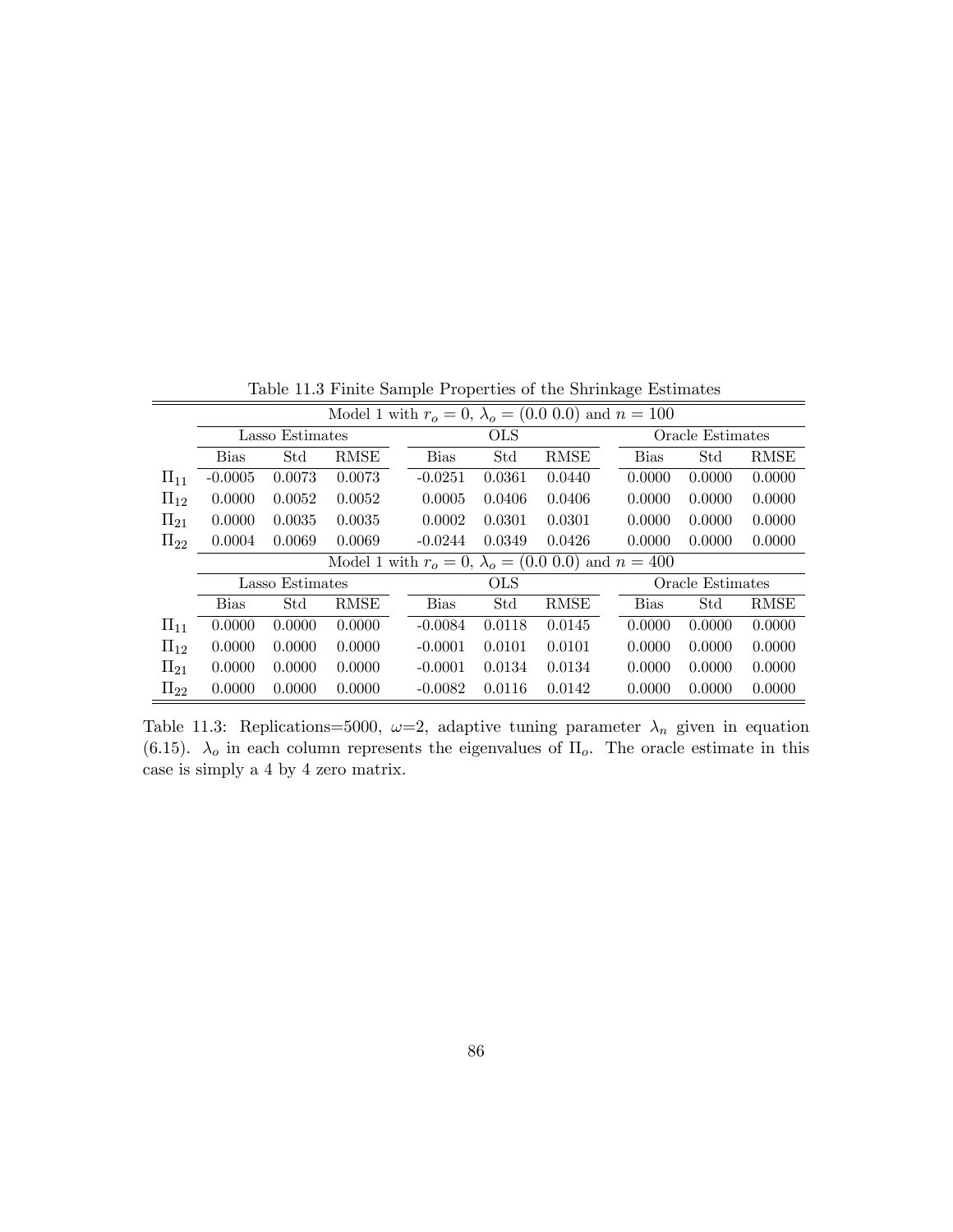|            | Model 1 with $r_o = 1$ , $\lambda_o = (0.0 - 0.5)$ and $n = 100$ |                        |                       |  |             |                      |                                                                  |             |                      |             |  |  |  |
|------------|------------------------------------------------------------------|------------------------|-----------------------|--|-------------|----------------------|------------------------------------------------------------------|-------------|----------------------|-------------|--|--|--|
|            |                                                                  | <b>Lasso Estimates</b> |                       |  |             | <b>OLS</b>           |                                                                  |             | Oracle Estimates     |             |  |  |  |
|            | Bias                                                             | Std                    | RMSE                  |  | <b>Bias</b> | Std                  | RMSE                                                             | <b>Bias</b> | Std                  | <b>RMSE</b> |  |  |  |
| $\Pi_{11}$ | 0.0032                                                           | 0.0609                 | 0.0610                |  | $-0.0067$   | 0.0551               | 0.0555                                                           | $-0.0046$   | 0.0548               | 0.0550      |  |  |  |
| $\Pi_{12}$ | $-0.0023$                                                        | 0.0308                 | 0.0308                |  | $-0.0066$   | 0.0285               | 0.0293                                                           | $-0.0023$   | 0.0275               | 0.0276      |  |  |  |
| $\Pi_{21}$ | 0.0015                                                           | 0.0617                 | 0.0617                |  | $-0.0035$   | 0.0478               | 0.0480                                                           | $-0.0018$   | 0.0476               | 0.0477      |  |  |  |
| $\Pi_{22}$ | $-0.0012$                                                        | 0.0308                 | 0.0308                |  | $-0.0045$   | 0.0246               | 0.0250                                                           | $-0.0009$   | 0.0238               | 0.0238      |  |  |  |
|            | Model 1 with $r_o = 1$ , $\lambda_o = (0.0 - 0.5)$ and $n = 400$ |                        |                       |  |             |                      |                                                                  |             |                      |             |  |  |  |
|            | Lasso Estimates                                                  |                        |                       |  |             | <b>OLS</b>           |                                                                  |             | Oracle Estimates     |             |  |  |  |
|            | Bias                                                             | Std                    | $\operatorname{RMSE}$ |  | Bias        | Std                  | $\operatorname{RMSE}$                                            | <b>Bias</b> | Std                  | <b>RMSE</b> |  |  |  |
| $\Pi_{11}$ | 0.0008                                                           | 0.0343                 | 0.0343                |  | $-0.0027$   | 0.0307               | 0.0308                                                           | $-0.0020$   | 0.0306               | 0.0307      |  |  |  |
| $\Pi_{12}$ | 0.0004                                                           | 0.0171                 | 0.0171                |  | $-0.0013$   | 0.0155               | 0.0157                                                           | $-0.0007$   | 0.0153               | 0.0154      |  |  |  |
| $\Pi_{21}$ | $-0.0007$                                                        | 0.0312                 | 0.0312                |  | $-0.0025$   | 0.0276               | 0.0277                                                           | $-0.0010$   | 0.0275               | 0.0275      |  |  |  |
| $\Pi_{22}$ | $-0.0004$                                                        | 0.0156                 | 0.0156                |  | $-0.0016$   | 0.0140               | 0.0140                                                           | $-0.0003$   | 0.0138               | 0.0138      |  |  |  |
|            |                                                                  |                        |                       |  |             |                      | Model 1 with $r_o = 1$ , $\lambda_o = (0.0 - 0.5)$ and $n = 100$ |             |                      |             |  |  |  |
|            |                                                                  | Lasso Estimates        |                       |  |             | <b>OLS</b>           |                                                                  |             | Oracle Estimates     |             |  |  |  |
|            | <b>Bias</b>                                                      | Std                    | RMSE                  |  | <b>Bias</b> | $\operatorname{Std}$ | $\operatorname{RMSE}$                                            | <b>Bias</b> | $\operatorname{Std}$ | <b>RMSE</b> |  |  |  |
| $Q_{11}$   | 0.0022                                                           | 0.0833                 | 0.0833                |  | 0.0008      | 0.0728               | 0.0728                                                           | $-0.0055$   | 0.0712               | 0.0714      |  |  |  |
| $\,_{12}$  | $-0.0003$                                                        | 0.0069                 | 0.0069                |  | $-0.0130$   | 0.0243               | 0.0276                                                           | 0.0000      | 0.0033               | 0.0033      |  |  |  |
| $Q_{21}$   | 0.0008                                                           | 0.0778                 | 0.0779                |  | 0.0012      | 0.0658               | 0.0658                                                           | $-0.0046$   | 0.0643               | 0.0644      |  |  |  |
| $\,_{22}$  | $-0.0003$                                                        | 0.0052                 | 0.0052                |  | $-0.0119$   | 0.0220               | 0.0251                                                           | 0.0000      | 0.0004               | 0.0004      |  |  |  |
|            |                                                                  |                        |                       |  |             |                      | Model 1 with $r_o = 1$ , $\lambda_o = (0.0 - 0.5)$ and $n = 400$ |             |                      |             |  |  |  |
|            |                                                                  | Lasso Estimates        |                       |  |             | <b>OLS</b>           |                                                                  |             | Oracle Estimates     |             |  |  |  |
|            | <b>Bias</b>                                                      | Std                    | RMSE                  |  | <b>Bias</b> | Std                  | RMSE                                                             | <b>Bias</b> | Std                  | <b>RMSE</b> |  |  |  |
| $Q_{11}$   | 0.0004                                                           | 0.0415                 | 0.0415                |  | $-0.0003$   | 0.0405               | 0.0405                                                           | $-0.0023$   | 0.0401               | 0.0401      |  |  |  |
| $Q_{12}$   | 0.0000                                                           | 0.0010                 | 0.0010                |  | 0.0000      | 0.0081               | 0.0092                                                           | $-0.0019$   | 0.0010               | 0.0010      |  |  |  |
| $Q_{21}$   | 0.0000                                                           | 0.0371                 | 0.0371                |  | $-0.0044$   | 0.0368               | 0.0368                                                           | 0.0000      | 0.0364               | 0.0364      |  |  |  |
| $\,_{22}$  | 0.0000                                                           | 0.0001                 | 0.0001                |  | $-0.0040$   | 0.0073               | 0.0083                                                           | 0.0000      | 0.0001               | 0.0001      |  |  |  |

Table 11.4 Finite Sample Properties of the Shrinkage Estimates

Table 11.4: Replications=5000,  $\omega=2$ , adaptive tuning parameter  $\lambda_n$  given in equation (6.15).  $\lambda_o$  in each column represents the eigenvalues of  $\Pi_o$ . The oracle estimate in this case is the RRR estimate with rank restriction r=1.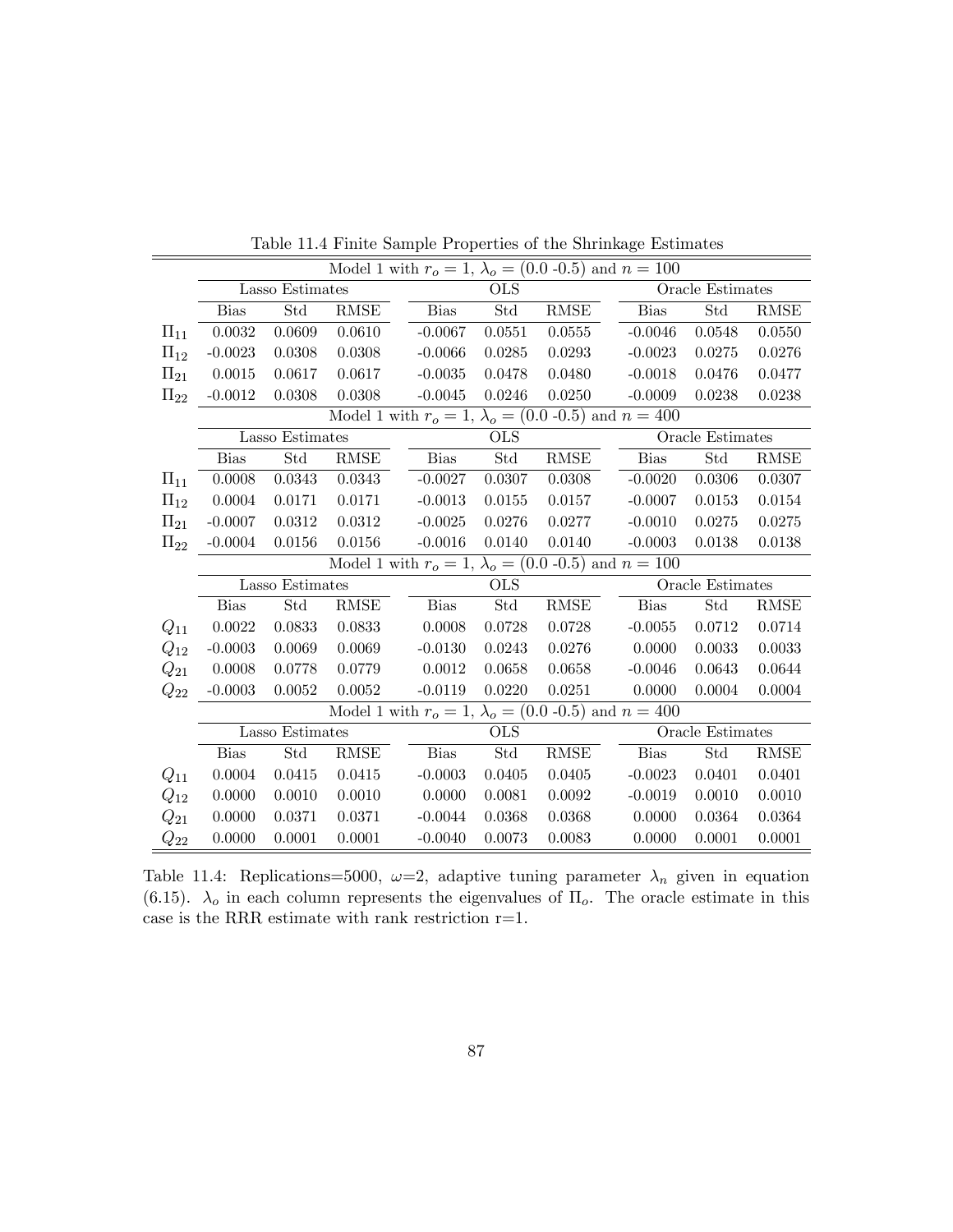|            | Model 1 with $r_o = 2$ , $\lambda_o = (-0.6, -0.5)$ and $n = 100$ |                 |        |  |             |            |        |                  |                  |        |        |  |  |
|------------|-------------------------------------------------------------------|-----------------|--------|--|-------------|------------|--------|------------------|------------------|--------|--------|--|--|
|            |                                                                   | Lasso Estimates |        |  |             | <b>OLS</b> |        |                  | Oracle Estimates |        |        |  |  |
|            | <b>Bias</b>                                                       | Std             | RMSE   |  | <b>Bias</b> | Std        | RMSE   |                  | <b>Bias</b>      | Std    | RMSE   |  |  |
| $\Pi_{11}$ | $-0.0228$                                                         | 0.0897          | 0.0926 |  | $-0.0104$   | 0.0934     | 0.0940 |                  | $-0.0104$        | 0.0934 | 0.0940 |  |  |
| $\Pi_{12}$ | 0.0384                                                            | 0.0914          | 0.0992 |  | $-0.0008$   | 0.0904     | 0.0904 |                  | $-0.0008$        | 0.0904 | 0.0904 |  |  |
| $\Pi_{21}$ | $-0.0247$                                                         | 0.0995          | 0.1025 |  | 0.0016      | 0.0813     | 0.0813 |                  | 0.0016           | 0.0813 | 0.0813 |  |  |
| $\Pi_{22}$ | 0.0505                                                            | 0.1459          | 0.1544 |  | $-0.0099$   | 0.0780     | 0.0786 |                  | $-0.0099$        | 0.0780 | 0.0786 |  |  |
|            | Model 1 with $r_o = 2$ , $\lambda_o = (-0.6, -0.5)$ and $n = 400$ |                 |        |  |             |            |        |                  |                  |        |        |  |  |
|            |                                                                   | Lasso Estimates |        |  |             | <b>OLS</b> |        | Oracle Estimates |                  |        |        |  |  |
|            | <b>Bias</b>                                                       | Std             | RMSE   |  | <b>Bias</b> | Std        | RMSE   |                  | <b>Bias</b>      | Std    | RMSE   |  |  |
| $\Pi_{11}$ | $-0.0058$                                                         | 0.0524          | 0.0527 |  | $-0.0025$   | 0.0523     | 0.0523 |                  | $-0.0025$        | 0.0523 | 0.0523 |  |  |
| $\Pi_{12}$ | 0.0051                                                            | 0.0545          | 0.0547 |  | 0.0009      | 0.0508     | 0.0509 |                  | 0.0009           | 0.0508 | 0.0509 |  |  |
| $\Pi_{21}$ | $-0.0049$                                                         | 0.0546          | 0.0548 |  | $-0.0019$   | 0.0459     | 0.0459 |                  | $-0.0019$        | 0.0459 | 0.0459 |  |  |
| $\Pi_{22}$ | 0.0075                                                            | 0.0750          | 0.0754 |  | $-0.0037$   | 0.0438     | 0.0440 |                  | $-0.0037$        | 0.0438 | 0.0440 |  |  |

Table 11.5 Finite Sample Properties of the Shrinkage Estimates

Table 11.5: Replications=5000,  $\omega=2$ , adaptive tuning parameter  $\lambda_n$  given in equation (6.15).  $\lambda_o$  in each column represents the eigenvalues of  $\Pi_o$ . The oracle estimate in this case is simply the OLS estimate.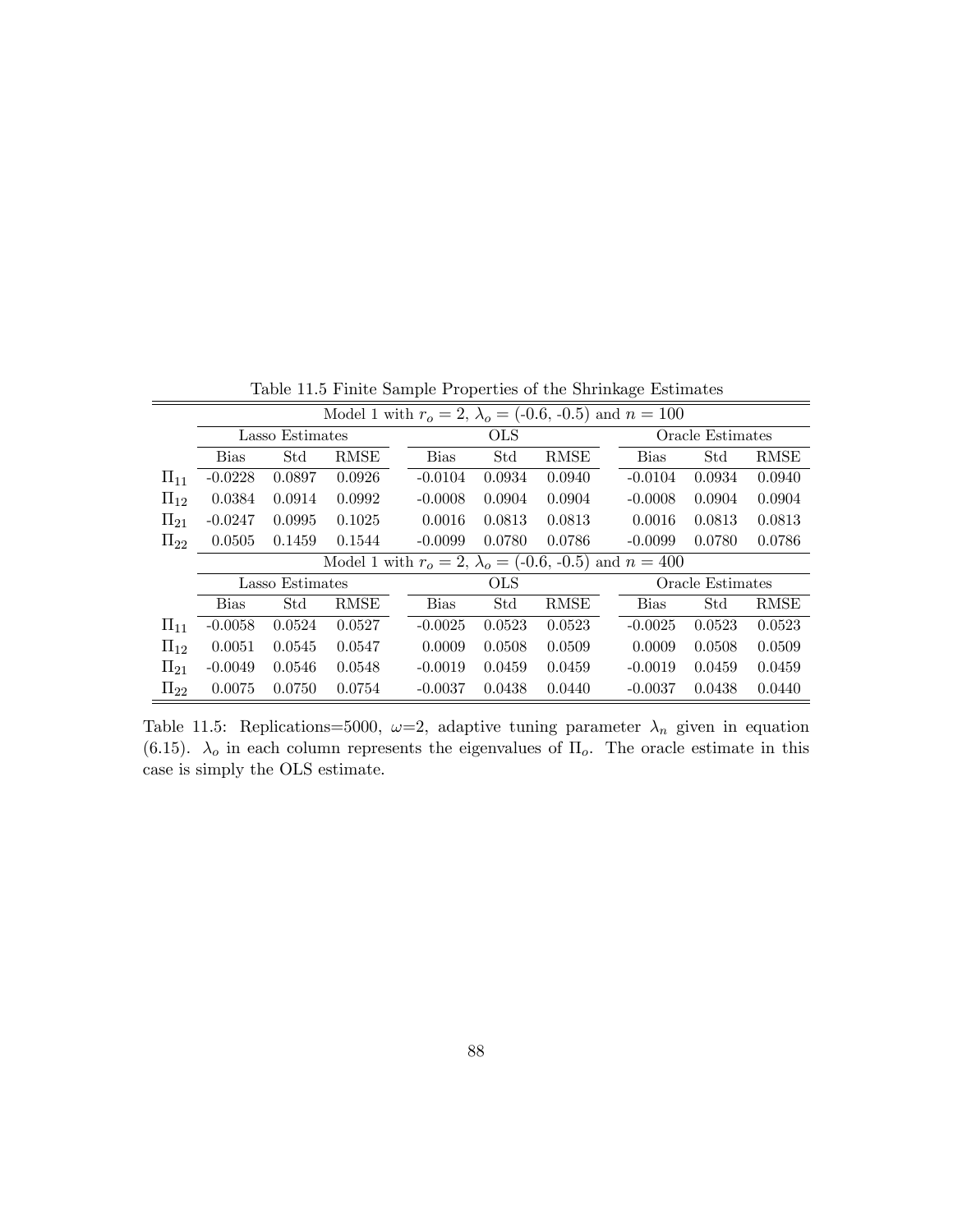|            | Model 3 with $r_o = 0$ , $\lambda_o = (0.0, 0.0)$ and $n = 400$ |                 |        |  |             |            |        |  |                  |        |             |  |  |  |
|------------|-----------------------------------------------------------------|-----------------|--------|--|-------------|------------|--------|--|------------------|--------|-------------|--|--|--|
|            |                                                                 | Lasso Estimates |        |  |             | <b>OLS</b> |        |  | Oracle Estimates |        |             |  |  |  |
|            | <b>Bias</b>                                                     | Std             | RMSE   |  | <b>Bias</b> | Std        | RMSE   |  | <b>Bias</b>      | Std    | <b>RMSE</b> |  |  |  |
| $\Pi_{11}$ | 0.0000                                                          | 0.0000          | 0.0000 |  | $-0.0019$   | 0.0029     | 0.0035 |  | 0.0000           | 0.0000 | 0.0000      |  |  |  |
| $\Pi_{21}$ | 0.0000                                                          | 0.0000          | 0.0000 |  | 0.0000      | 0.0025     | 0.0025 |  | 0.0000           | 0.0000 | 0.0000      |  |  |  |
| $\Pi_{12}$ | 0.0000                                                          | 0.0000          | 0.0000 |  | 0.0000      | 0.0033     | 0.0033 |  | 0.0000           | 0.0000 | 0.0000      |  |  |  |
| $\Pi_{22}$ | 0.0000                                                          | 0.0000          | 0.0000 |  | $-0.0018$   | 0.0029     | 0.0035 |  | 0.0000           | 0.0000 | 0.0000      |  |  |  |
| $B_{1,11}$ | $-0.0301$                                                       | 0.0493          | 0.0577 |  | $-0.0069$   | 0.0535     | 0.0540 |  | $-0.0044$        | 0.0477 | 0.0479      |  |  |  |
| $B_{1,21}$ | $-0.0006$                                                       | 0.0334          | 0.0334 |  | $-0.0007$   | 0.0462     | 0.0462 |  | $-0.0008$        | 0.0409 | 0.0409      |  |  |  |
| $B_{1,12}$ | $-0.0006$                                                       | 0.0428          | 0.0428 |  | $-0.0017$   | 0.0630     | 0.0631 |  | $-0.0011$        | 0.0569 | 0.0569      |  |  |  |
| $B_{1,22}$ | $-0.0304$                                                       | 0.0502          | 0.0587 |  | $-0.0079$   | 0.0543     | 0.0549 |  | $-0.0048$        | 0.0486 | 0.0489      |  |  |  |
| $B_{2,11}$ | 0.0000                                                          | 0.0013          | 0.0013 |  | $-0.0048$   | 0.0575     | 0.0577 |  | 0.0000           | 0.0000 | 0.0000      |  |  |  |
| $B_{2,21}$ | 0.0000                                                          | 0.0001          | 0.0001 |  | $-0.0001$   | 0.0502     | 0.0502 |  | 0.0000           | 0.0000 | 0.0000      |  |  |  |
| $B_{2,12}$ | $-0.0000$                                                       | 0.0004          | 0.0004 |  | 0.0009      | 0.0664     | 0.0664 |  | 0.0000           | 0.0000 | 0.0000      |  |  |  |
| $B_{2,22}$ | 0.0000                                                          | 0.0009          | 0.0009 |  | $-0.0043$   | 0.0577     | 0.0579 |  | 0.0000           | 0.0000 | 0.0000      |  |  |  |
| $B_{3,11}$ | $-0.0315$                                                       | 0.0482          | 0.0576 |  | $-0.0068$   | 0.0535     | 0.0539 |  | $-0.0061$        | 0.0474 | 0.0478      |  |  |  |
| $B_{3,21}$ | 0.0005                                                          | 0.0337          | 0.0337 |  | 0.0004      | 0.0457     | 0.0458 |  | 0.0002           | 0.0411 | 0.0411      |  |  |  |
| $B_{3,12}$ | 0.0009                                                          | 0.0413          | 0.0413 |  | 0.0004      | 0.0612     | 0.0612 |  | 0.0011           | 0.0551 | 0.0552      |  |  |  |
| $B_{3,22}$ | $-0.0318$                                                       | 0.0486          | 0.0581 |  | $-0.0073$   | 0.0532     | 0.0537 |  | $-0.0058$        | 0.0478 | 0.0482      |  |  |  |

Table 11.6 Finite Sample Properties of the Shrinkage Estimates

Table 11.6: Replications=5000,  $\omega=2$ , adaptive tuning parameter  $\lambda_n$  given in equations (6.15) and (6.16).  $\lambda_o$  in each column represents the eigenvalues of  $\Pi_o$ . The oracle estimate in this case is simply the OLS estimate assuming that  $\Pi_o$  and  $B_{2o}$  are zero matrics.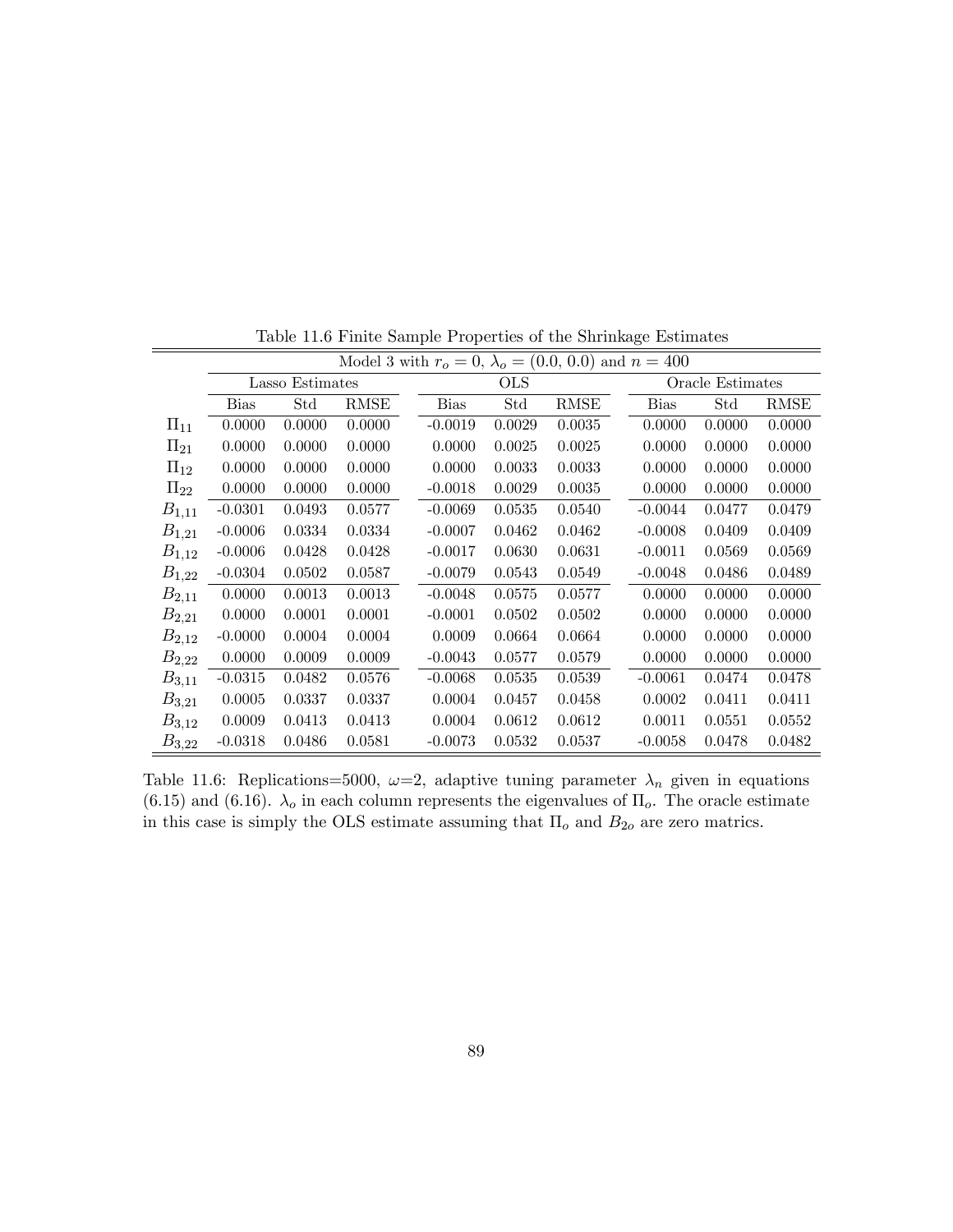|            | Model 3 with $r_o = 1$ , $\lambda_o = (0.0, -0.5)$ and $n = 400$ |                 |        |  |             |            |        |                  |             |        |             |  |  |  |
|------------|------------------------------------------------------------------|-----------------|--------|--|-------------|------------|--------|------------------|-------------|--------|-------------|--|--|--|
|            |                                                                  | Lasso Estimates |        |  |             | <b>OLS</b> |        | Oracle Estimates |             |        |             |  |  |  |
|            | <b>Bias</b>                                                      | Std             | RMSE   |  | <b>Bias</b> | Std        | RMSE   |                  | <b>Bias</b> | Std    | <b>RMSE</b> |  |  |  |
| $\Pi_{11}$ | $-0.0012$                                                        | 0.0653          | 0.0653 |  | $-0.0015$   | 0.0653     | 0.0653 |                  | $-0.0006$   | 0.0647 | 0.0647      |  |  |  |
| $\Pi_{21}$ | $-0.0005$                                                        | 0.0564          | 0.0564 |  | $-0.0011$   | 0.0563     | 0.0563 |                  | $-0.0003$   | 0.0558 | 0.0558      |  |  |  |
| $\Pi_{12}$ | $-0.0006$                                                        | 0.0326          | 0.0326 |  | $-0.0009$   | 0.0327     | 0.0327 |                  | $-0.0003$   | 0.0324 | 0.0324      |  |  |  |
| $\Pi_{22}$ | $-0.0002$                                                        | 0.0282          | 0.0282 |  | $-0.0007$   | 0.0282     | 0.0282 |                  | $-0.0002$   | 0.0279 | 0.0279      |  |  |  |
| $B_{1,11}$ | $-0.1086$                                                        | 0.0536          | 0.1211 |  | $-0.0028$   | 0.0572     | 0.0572 |                  | $-0.0022$   | 0.0532 | 0.0533      |  |  |  |
| $B_{1,21}$ | $-0.0766$                                                        | 0.0432          | 0.0880 |  | $-0.0024$   | 0.0490     | 0.0491 |                  | $-0.0021$   | 0.0461 | 0.0462      |  |  |  |
| $B_{1,12}$ | $-0.0351$                                                        | 0.0660          | 0.0747 |  | $-0.0019$   | 0.0769     | 0.0769 |                  | $-0.0022$   | 0.0727 | 0.0728      |  |  |  |
| $B_{1,22}$ | $-0.0281$                                                        | 0.0643          | 0.0702 |  | $-0.0018$   | 0.0672     | 0.0672 |                  | $-0.0019$   | 0.0633 | 0.0633      |  |  |  |
| $B_{2,11}$ | 0.0000                                                           | 0.0000          | 0.0000 |  | $-0.0010$   | 0.0438     | 0.0438 |                  | 0.0000      | 0.0000 | 0.0000      |  |  |  |
| $B_{2,21}$ | 0.0000                                                           | 0.0000          | 0.0000 |  | $-0.0012$   | 0.0378     | 0.0378 |                  | 0.0000      | 0.0000 | 0.0000      |  |  |  |
| $B_{2,12}$ | 0.0000                                                           | 0.0000          | 0.0000 |  | $-0.0015$   | 0.0789     | 0.0789 |                  | 0.0000      | 0.0000 | 0.0000      |  |  |  |
| $B_{2,22}$ | 0.0000                                                           | 0.0000          | 0.0000 |  | $-0.0005$   | 0.0674     | 0.0674 |                  | 0.0000      | 0.0000 | 0.0000      |  |  |  |
| $B_{3,11}$ | $-0.1206$                                                        | 0.0336          | 0.1252 |  | $-0.0032$   | 0.0424     | 0.0425 |                  | $-0.0023$   | 0.0375 | 0.0375      |  |  |  |
| $B_{3,21}$ | $-0.0825$                                                        | 0.0295          | 0.0876 |  | $-0.0029$   | 0.0373     | 0.0374 |                  | $-0.0021$   | 0.0327 | 0.0328      |  |  |  |
| $B_{3,12}$ | $-0.1010$                                                        | 0.0388          | 0.1082 |  | $-0.0020$   | 0.0701     | 0.0701 |                  | $-0.0017$   | 0.0523 | 0.0523      |  |  |  |
| $B_{3,22}$ | $-0.0730$                                                        | 0.0460          | 0.0862 |  | $-0.0029$   | 0.0611     | 0.0611 |                  | $-0.0020$   | 0.0461 | 0.0462      |  |  |  |

Table 11.7 Finite Sample Properties of the Shrinkage Estimates

Table 11.7: Replications=5000,  $\omega=2$ , adaptive tuning parameter  $\lambda_n$  given in equations (6.15) and (6.16).  $\lambda_o$  in each column represents the eigenvalues of  $\Pi_o$ . The oracle estimate in this case refers to the RRR estimate with r=1 and the restriction that  $B_{2o} = 0$ .